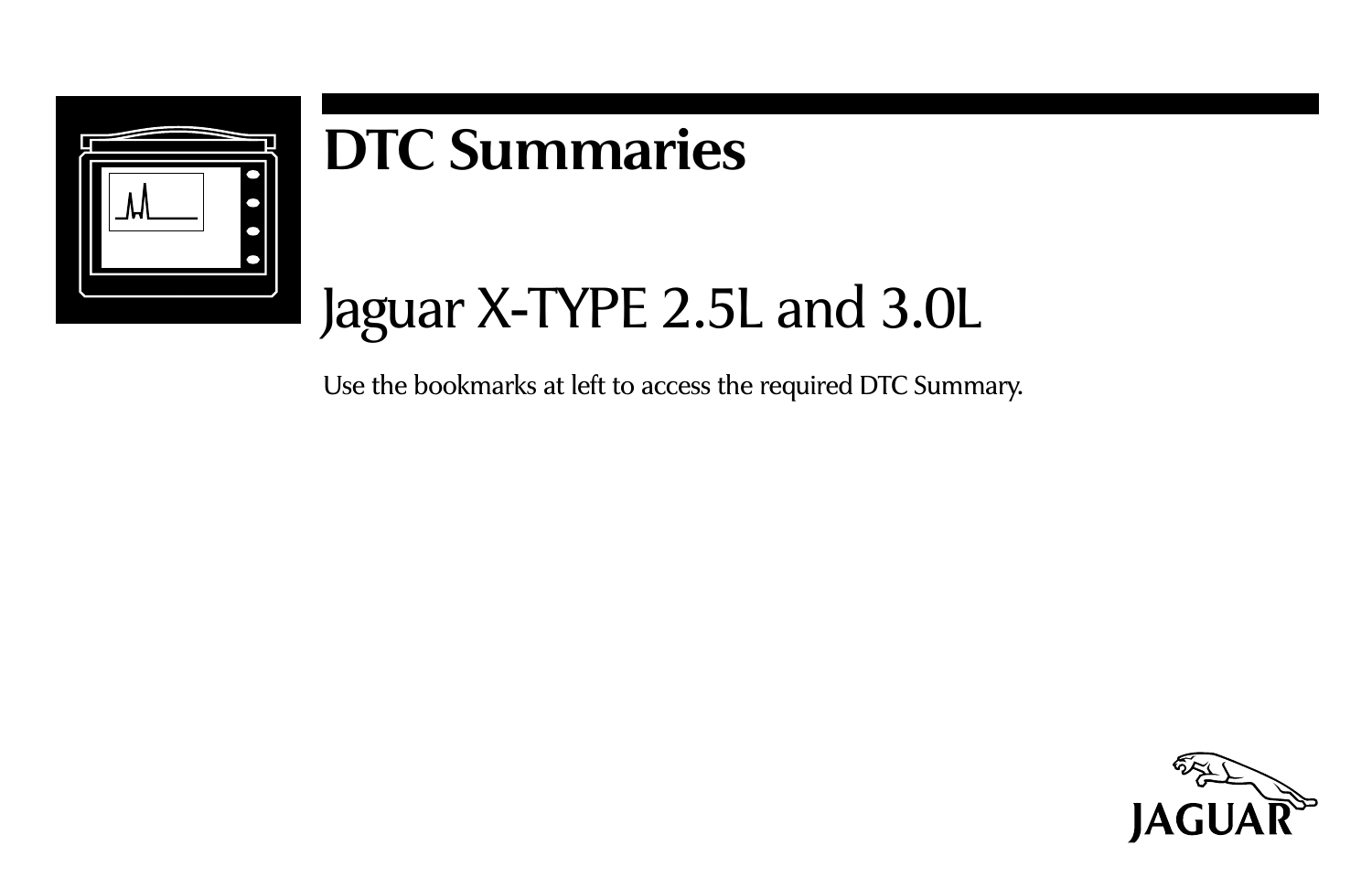

# **Powertrain DTC Summaries – OBD II**

# **Jaguar X-TYPE 2.5L and 3.0L** 2002 Model Year

#### **Refer to page 2 for important information regarding the use of "Powertrain DTC Summaries".**

Revised January, 2002:

- Evaporative System Monitor Drive Cycle revised
- DTCs P0706, P0731, P0732, P0733, P0734, P0735, P0740, P1780 "POSSIBLE CAUSES" revised
- DTC P0860 added
- DTC P1606 "CK ENG" revised

Revised April, 2002:

– DTCs P0831, P0832, P1517 revised

Revised August, 2002:

– DTCs P0507, P1260 revised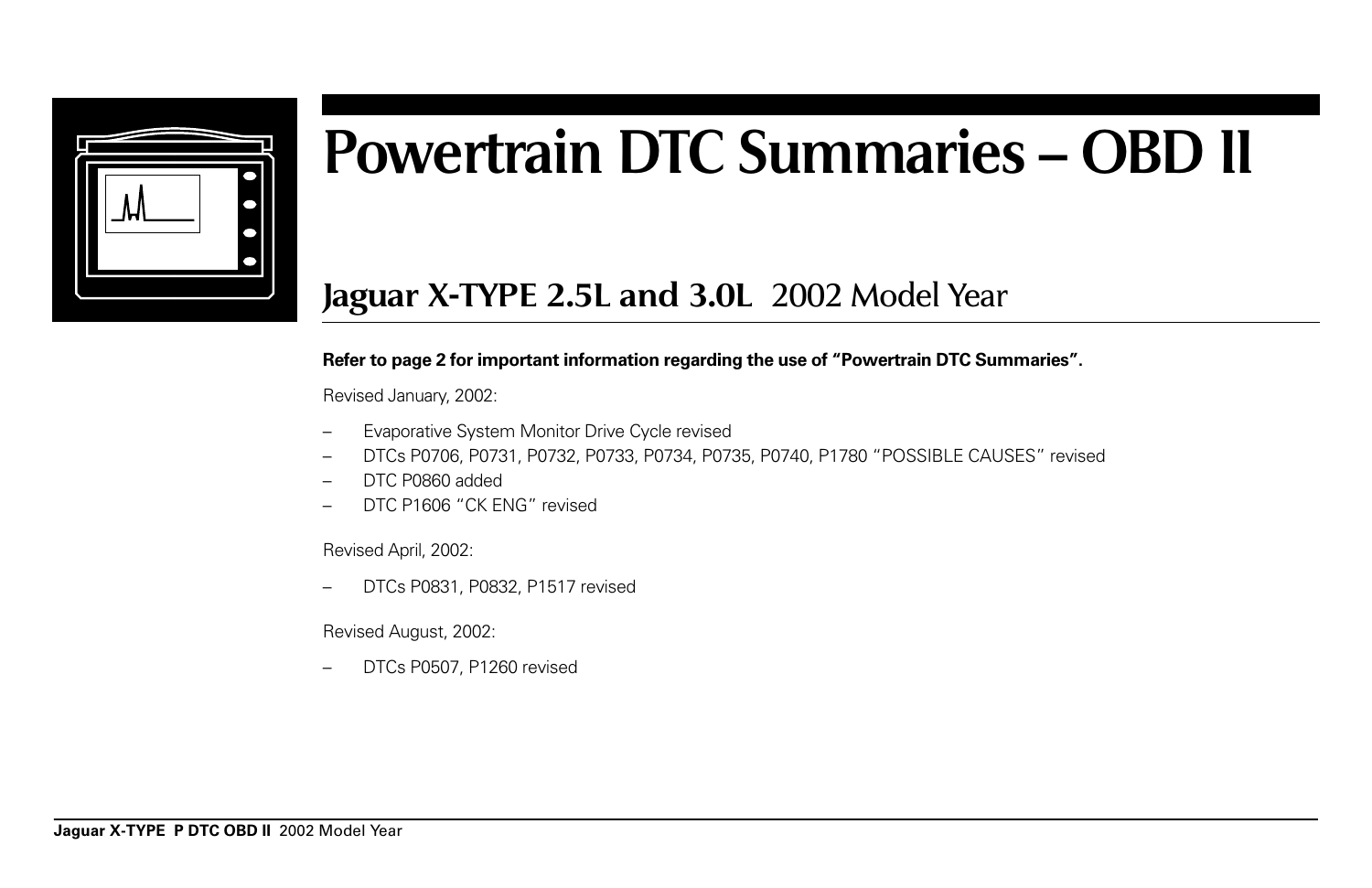## **KEY TO COLUMN HEADINGS**

| <b>DTC</b>                   | Diagnostic Trouble Code.                                                                                                                                                                                                                                                                                       |
|------------------------------|----------------------------------------------------------------------------------------------------------------------------------------------------------------------------------------------------------------------------------------------------------------------------------------------------------------|
| <b>SYS</b>                   | The powertrain system with which the DTC is associated – EMS, TRANS, ABS/TC (DSC).<br>DTC retrieval tools:<br>OBD II – indicates that the DTC is an OBD II code and can be accessed via a generic scan tool or WDS.<br>JAG – indicates that the DTC is not an OBD II code and is accessed only via WDS.        |
| <b>FAULT DESCRIPTION</b>     | Fault description.                                                                                                                                                                                                                                                                                             |
| MONITORING CONDITIONS        | "DIAGNOSTIC MONITOR DRIVE CYCLE" for the particular DTC. Operate the vehicle as described to check for a reoccurrence of<br>the DTC. Refer to pages $4 - 7$ .<br>Use WDS Datalogger or Scan Tool to monitor specified engine parameter(s).                                                                     |
| CHECK ENGINE MIL<br>(CK ENG) | 1 TRIP – indicates that the CHECK ENGINE MIL is activated by a fault occurring during ONE "TRIP".<br>$\overline{1}$<br>2 TRIPS - indicates that the CHECK ENGINE MIL is activated by a fault occurring during TWO CONSECUTIVE "TRIPS".<br>2<br>NO – indicates that the CHECK ENGINE MIL is not activated.<br>N |
| <b>OTHER</b>                 | Driver Warnings:<br>None<br>N<br>RED MIL / Message or Powertrain Warning Indicator<br>R.<br>AMBER MIL / Message or Powertrain Warning Indicator<br>A<br>С<br>Charge indicator                                                                                                                                  |
| DEFAULT ACTION               | Control Module default action:<br>Logged – DTC stored in ECM memory buffer; Flagged – DTC stored in ECM memory / CHECK ENGINE MIL activated.                                                                                                                                                                   |
| CM PIN                       | ECM (SYS – EMS) / TCM (SYS – TRANS) Connector pin number(s)                                                                                                                                                                                                                                                    |
| POSSIBLE CAUSES              | Possible causes are listed in the order of diagnostic checking.<br>HIGH VOLTAGE – High voltage can be either sensor supply voltage (5 volts) or $B+$ voltage.                                                                                                                                                  |

# **REFERENCE: It is recommended that the applicable "Electrical Guide" be referenced when using the information contained in this document.**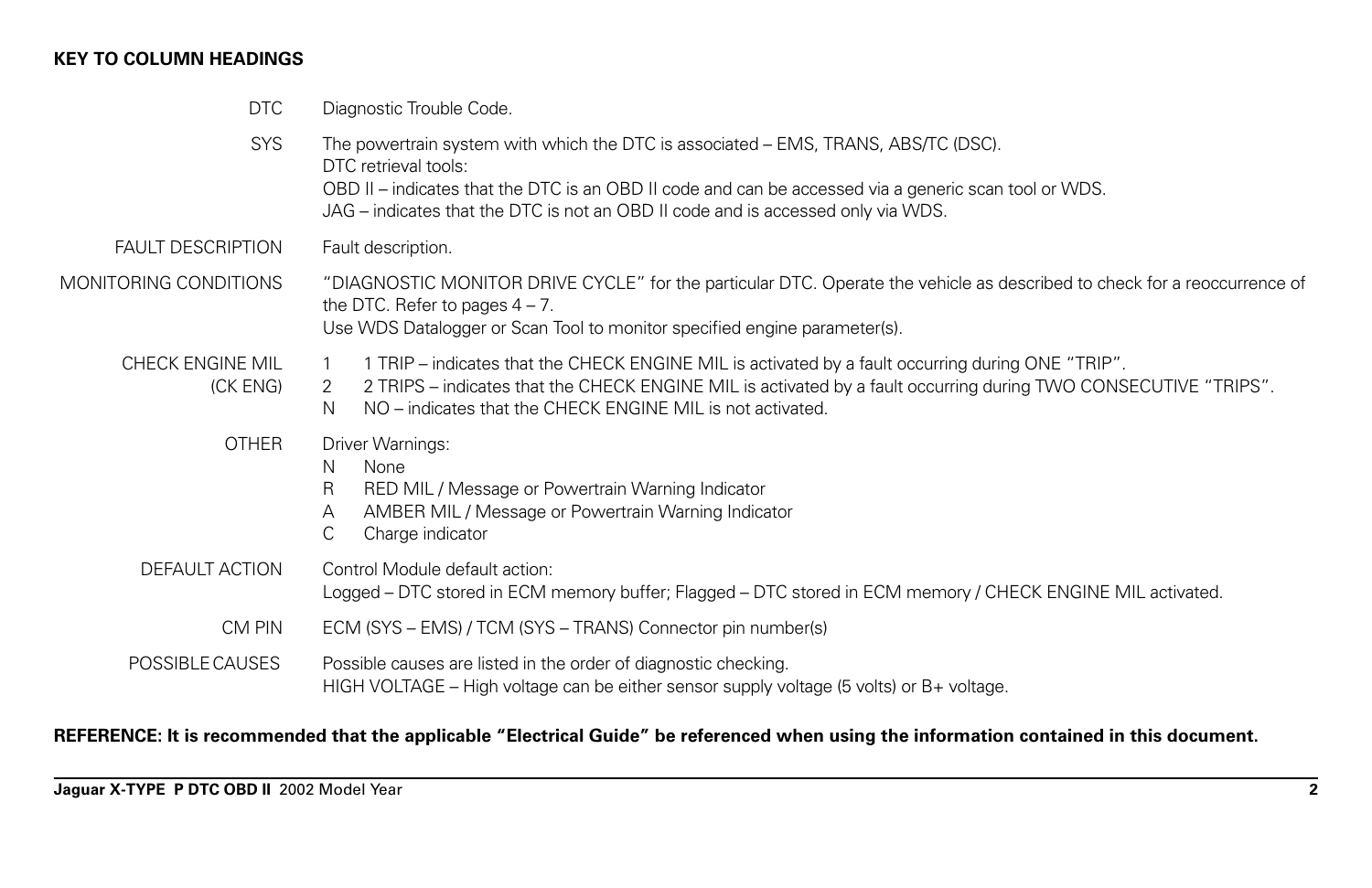#### **CYLINDER NUMBERING**

Engine cylinder numbering is as follows: FRONT OF ENGINE



#### **OBD SYSTEM READINESS – ENGINE MANAGEMENT**

If DTC P1000 is flagged after DTCs have been cleared, all engine management OBD diagnostic monitor drive cycles HAVE NOT BEEN COMPLETED. If DTC P1111 is flagged after DTCs have been cleared, all engine management OBD diagnostic monitor drive cycles HAVE BEEN COMPLETED.

## **OBD SYSTEM READINESS – TRANSMISSION**

Use WDS Datalogger "TOTAL NUMBER OF DTC SET" to determine if transmission OBD monitoring has been completed. Refer to page 7.

#### **OBD DIAGNOSTIC MONITORS**

The Engine Management and Transmission Control systems are continuously checked during vehicle operation by the Engine Control Module (ECM) and Transmission Control Module (TCM) on-board diagnostic (OBD) facilities. Powertrain OBD incorporates six diagnostic monitors. Each monitor has an associated group of DTCs. The diagnostic monitors will complete the diagnostic test(s) if a specified service "drive cycle" is carried out.

The six diagnostic monitors are as follows:

- Heated Oxygen Sensors Monitor
- Adaptive Fuel Monitor
- Misfire Monitor
- Catalyst Efficiency Monitor
- Evaporative System Monitor
- Comprehensive Component Monitor (Engine Management / Transmission)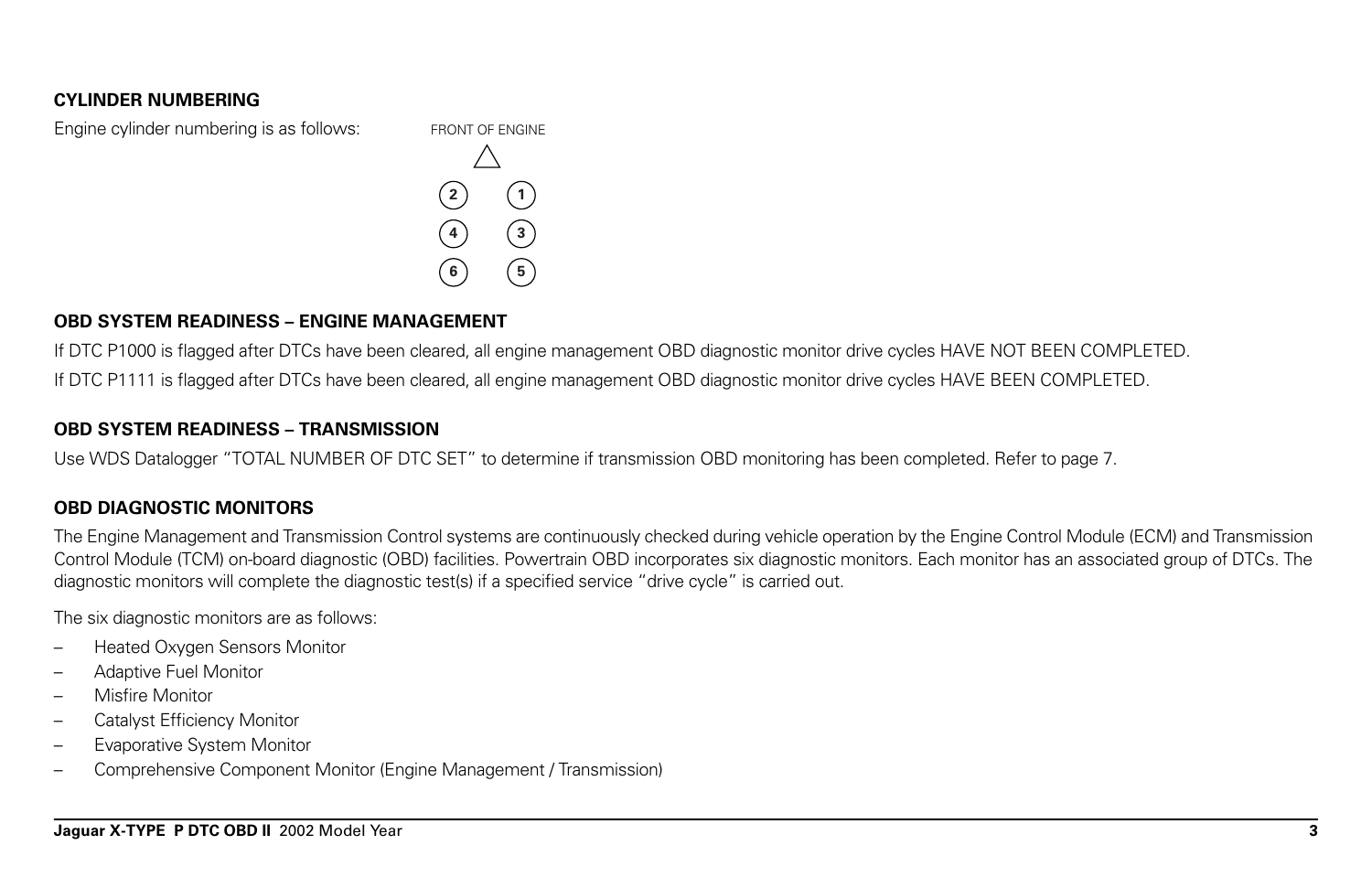# **DIAGNOSTIC MONITORS DRIVE CYCLES**

Technicians can ensure that an OBD Monitor drive cycle is completed and that all or specific components have been checked by completing a specified drive cycle. Use the following service drive cycles to confirm that the components and subsystems covered by the Diagnostic Monitors are operating correctly.

# **HEATED OXYGEN SENSORS MONITOR DRIVE CYCLE**

#### **Upstream (Universal) oxygen sensors:**

- 1 Engine OFF; cooling fans inoperative > 20 seconds.
- 2 Start engine and bring to normal operating temperature  $> 82$  °C (180 °F).
- 3 Drive the vehicle between 3000 4000 rpm at a steady speed. Lift foot completely off accelerator and coast to a stop within 30 seconds. Do not touch accelerator pedal for 4 seconds after coming to a stop.
- 4 Repeat step 3.
- 5 Idle engine for 11 minutes.

#### **Downstream oxygen sensors:**

- 1 Start engine and bring to normal operating temperature > 82 °C (180 °F).
- 2 Drive the vehicle steadily between 48 97 km/h (30 60 mph) for 10 minutes.
- 3 Drive the vehicle above 3000 rpm in 4th gear at a steady speed. Lift foot completely off accelerator and coast for 30 seconds.

#### **Oxygen sensor heaters:**

- 1 Start engine and bring to normal operating temperature > 82 °C (180 °F).
- 2 Idle engine for 3 minutes.

# **ADAPTIVE FUEL MONITOR DRIVE CYCLE**

- 1 Start engine and bring to normal operating temperature > 82 °C (180 °F).
- 2 Idle for a minimum of 10 minutes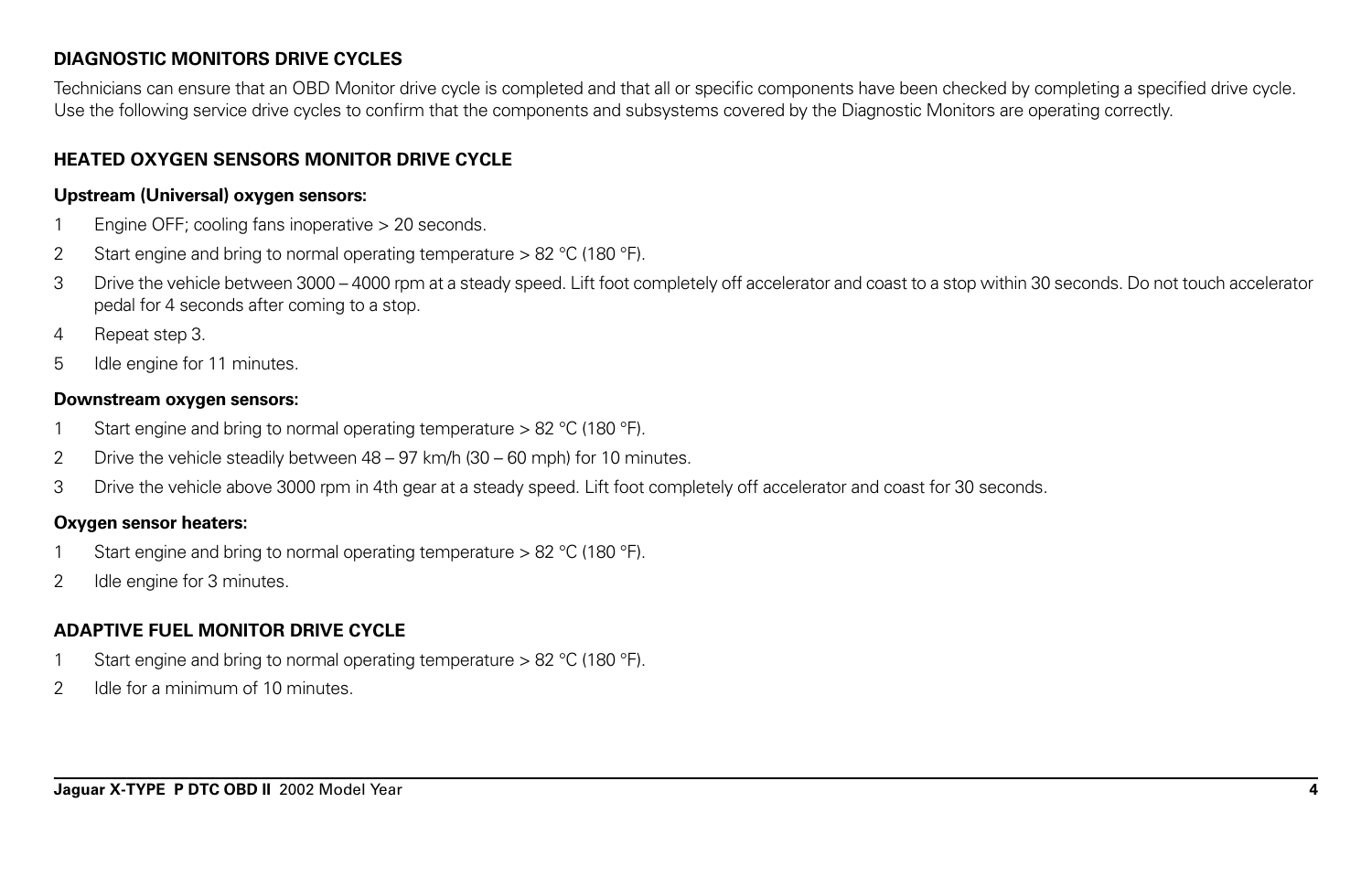## **MISFIRE MONITOR DRIVE CYCLE**

- 1 Record flagged DTC (s) and accompanying WDS DTC Monitor freeze frame(s) data.
- 2 Fuel level > 25%.
- 3 Start engine and bring to normal operating temperature > 82 °C (180 °F).
- 4 Drive vehicle to the recorded freeze frame conditions (from step 1).
- 5 Repeat several times.

# **Note regarding misfire monitor DTCs:**

If on the first trip, the misfire is severe enough to cause excess exhaust emission, the individual cylinder DTC plus DTC P1316 will be logged. The CHECK ENGINE MIL will not be activated. If the fault reoccurs on the second trip, the individual cylinder DTC plus DTC P1316 will be flagged, and the CHECK ENGINE MIL will be activated.

If on the first trip, the misfire is severe enough to cause catalyst damage (more severe than excess exhaust emission), the CHECK ENGINE MIL will flash while the fault is present and the individual cylinder DTC plus DTC P1313 (bank 1), DTC P1314 (bank 2) will be logged. When the fault is no longer present the MIL will be deactivated. If the fault reoccurs on the second trip, the CHECK ENGINE MIL will flash while the fault is present and the individual cylinder DTC plus DTC P1313 (bank 1), DTC P1314 (bank 2) will be flagged. When the fault is no longer present the CHECK ENGINE MIL will be activated.

# **CATALYST FFFICIENCY MONITOR DRIVE CYCLE**

- Start engine and bring to normal operating temperature  $> 82$  °C (180 °F).
- 2 Drive vehicle steadily between 1700 2500 rpm for 5 minutes.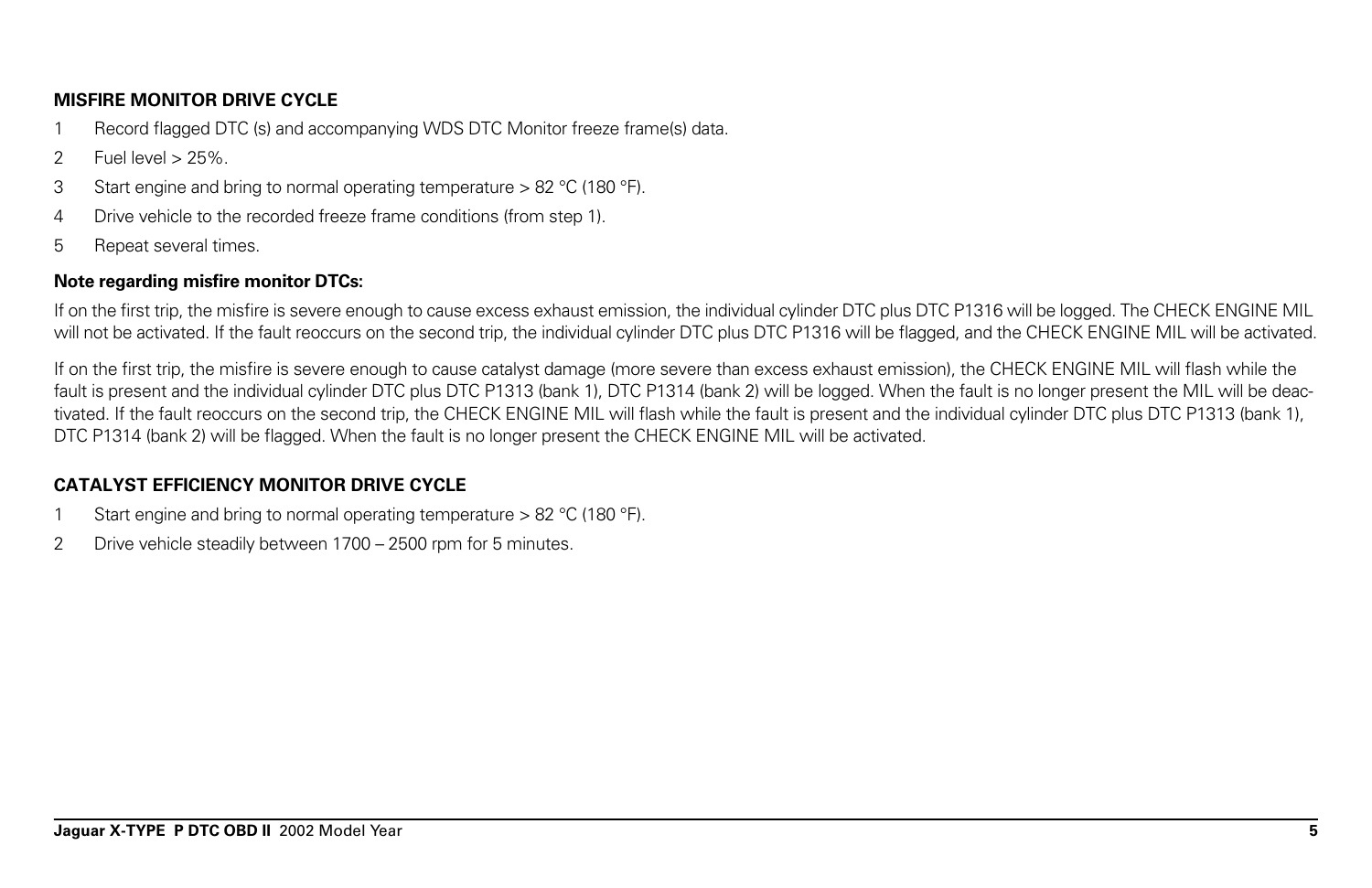# **EVAPORATIVE SYSTEM MONITOR DRIVE CYCLE**

- 1 Ensure that fuel filler cap is fully closed (minimum three clicks).
- 2 Fuel level > 30% and < 85%.
- 3 Using WDS, perform ECM DTC Clear (even if no DTCs are flagged).
- 4 Drive vehicle for a minimum of 2 minutes, and until engine is at normal operating temperature.
- 5 Using WDS, ensure that the EVAP Canister Purge Valve is operating by observing "PURGE VAPOR MANAGEMENT VALVE DUTY CYCLE". If the valve is not active, ECM adaptions have not been learned. Conduct a "green ECM" Drive Cycle as described in Technical Service Bulletin.
- 6 Drive vehicle to the road where the EVAP System Drive Cycle will be conducted. Stop vehicle and switch OFF the ignition. Leave ignition OFF for 30 seconds, then restart the engine.
- 7 Accelerate briskly to 80 km/h (50 mph) ensuring that the engine speed reaches a minimum of 3500 rpm for a minimum of 5 seconds.
- 8 (0.040 inch EVAP Test) View WDS "PURGE VAPOR MANAGEMENT VALVE DUTY CYCLE", "CANISTER CLOSE VALVE VAPOR RECOVERY SYSTEM", and FUEL TANK PRESSURE – VAPOR RECOVERY SYSTEM". Avoiding high engine loads, drive the vehicle steadily between 65 km/h (40 mph) and 100 km/h (60 mph). Avoid driving conditions that will produce excessive fuel movement. WDS should give an indication that the test is active (it may take up to 30 minutes before the test will initialize). When the test has initialized (EVAP Canister Close Valve CLOSED), it will take approximately 90 seconds for the test to complete.
- 9 (0.020 inch EVAP Test) Continue driving vehicle as explained in Step 8 for an additional 10 minutes.
- 10 Gently coast the vehicle to a stop. Allow the engine to idle for 2 minutes and view WDS "PURGE VAPOR MANAGEMENT VALVE DUTY CYCLE", "CANISTER CLOSE VALVE – VAPOR RECOVERY SYSTEM", and FUEL TANK PRESSURE – VAPOR RECOVERY SYSTEM". WDS should give an indication that the test is active. When the test has initialized (EVAP Canister Close Valve CLOSED), it will take approximately 90 seconds for the test to complete.
- 11 If the 0.020 inch EVAP Test is not activated, the purge system vapor concentration may be too great. To reduce the vapor concentration proceed as follows:
- 12 Drive the vehicle for an additional 30 minutes avoiding driving conditions that will produce excessive fuel movement. Repeat Step 10. If the 0.020 inch EVAP Test is still not activated, repeat the Drive Cycle from Step 6.
- 13 Using WDS, check for and clear flagged DTCs.

# **COMPREHENSIVE COMPONENT MONITOR ENGINE MANAGEMENT DRIVE CYCLE**

To avoid unnecessary complexity, a single comprehensive engine management drive cycle has not developed for X-TYPE. Refer to the individual DTC for specific drive cycle / monitoring conditions.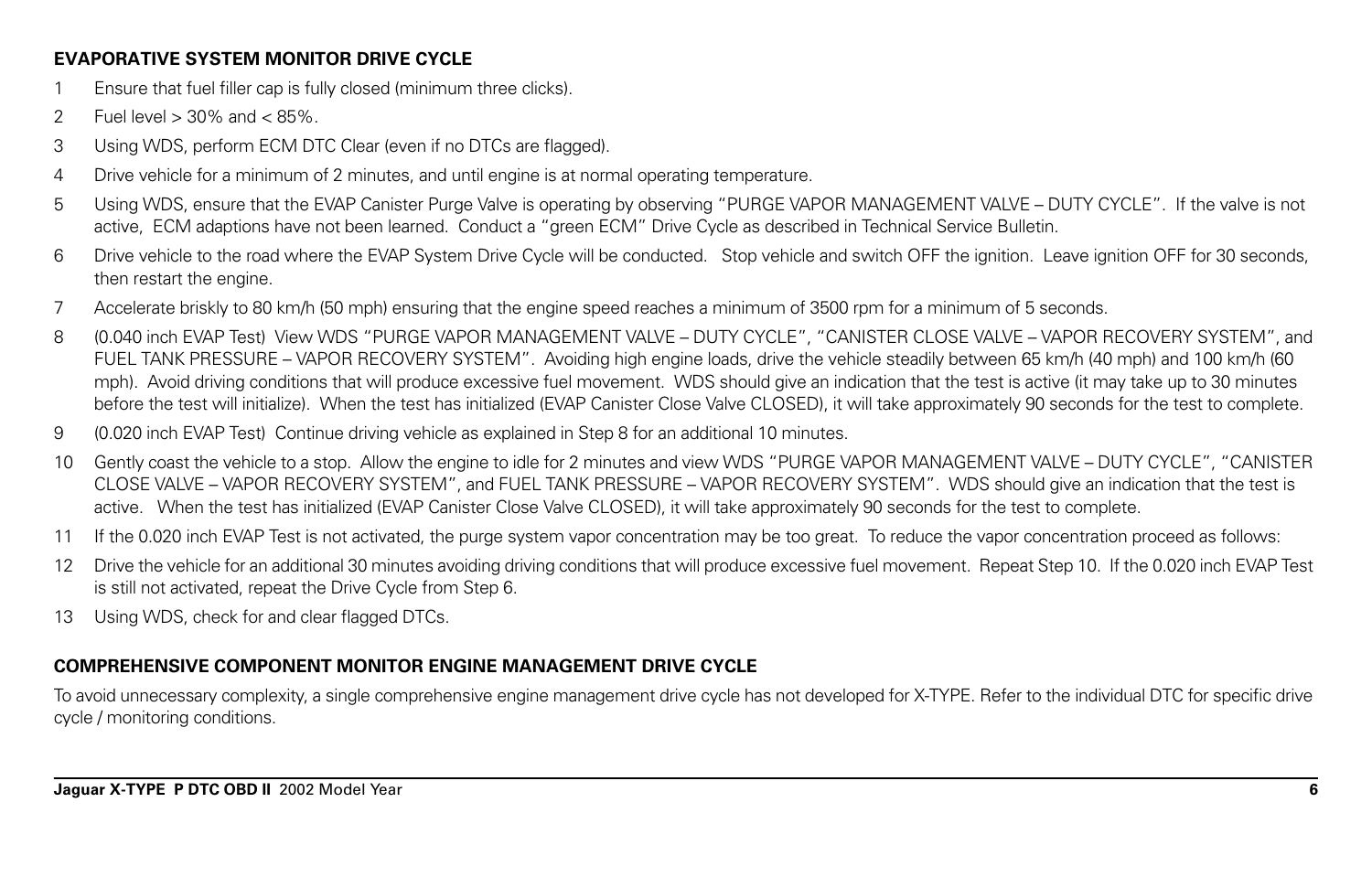# **COMPREHENSIVE COMPONENT MONITOR TRANSMISSION DRIVE CYCLE**

The Comprehensive Component Monitor transmission drive cycle will "check" all transmission system components.

- 1 Engine and transmission at normal operating temperature. Ignition OFF
- 2 With gear selector in P and the ignition ON. Check gearshift interlock by attempting to move selector without pressing the brake pedal. Verify P state illumination.
- 3 Press and hold the brake pedal. Move the gear selector to R. Verify R state illumination.
- 4 Set the parking brake. Press and hold the brake pedal. Attempt to start the engine. The engine should not start.
- 5 Move the gear selector to N. Verify N state illumination. Start the engine.
- 6 With the hand brake set and the brake pedal pressed, move the gear selector to the remaining positions in the J Gate (D, 4, 3, 2) for five (5) seconds each. Verify the state illumination in each position.
- 7 Move the gear selector back to 4. Verify 4 state illumination.
- 8 Move the gear selector to D. Verify D state illumination.
- 9 Move the gear selector to N. Verify N state illumination.
- 10 Select R, release the brakes and drive the vehicle in Reverse for a short distance.
- 11 Stop the vehicle.
- 12 Select 2 and drive the vehicle up to 65 km/h (40 mph). Hold 65 km/h (40 mph) for a minimum of five (5) seconds.
- 13 Select 3 and hold 65 km/h (40 mph) for a minimum of five (5) seconds.
- 14 Select 4 and hold 65 km/h (40 mph) for a minimum of five (5) seconds.
- 15 Select D and accelerate to a minimum speed of 80 km/h (50 mph). Hold 80 129 km/h (50 80 mph) for a minimum of 1.7 kilometers (1 mile).
- 16 Stop the vehicle; do not switch OFF the engine.
- 17 Use WDS Datalogger "TOTAL NUMBER OF DTC SET" to ensure that transmission DTC monitoring is complete.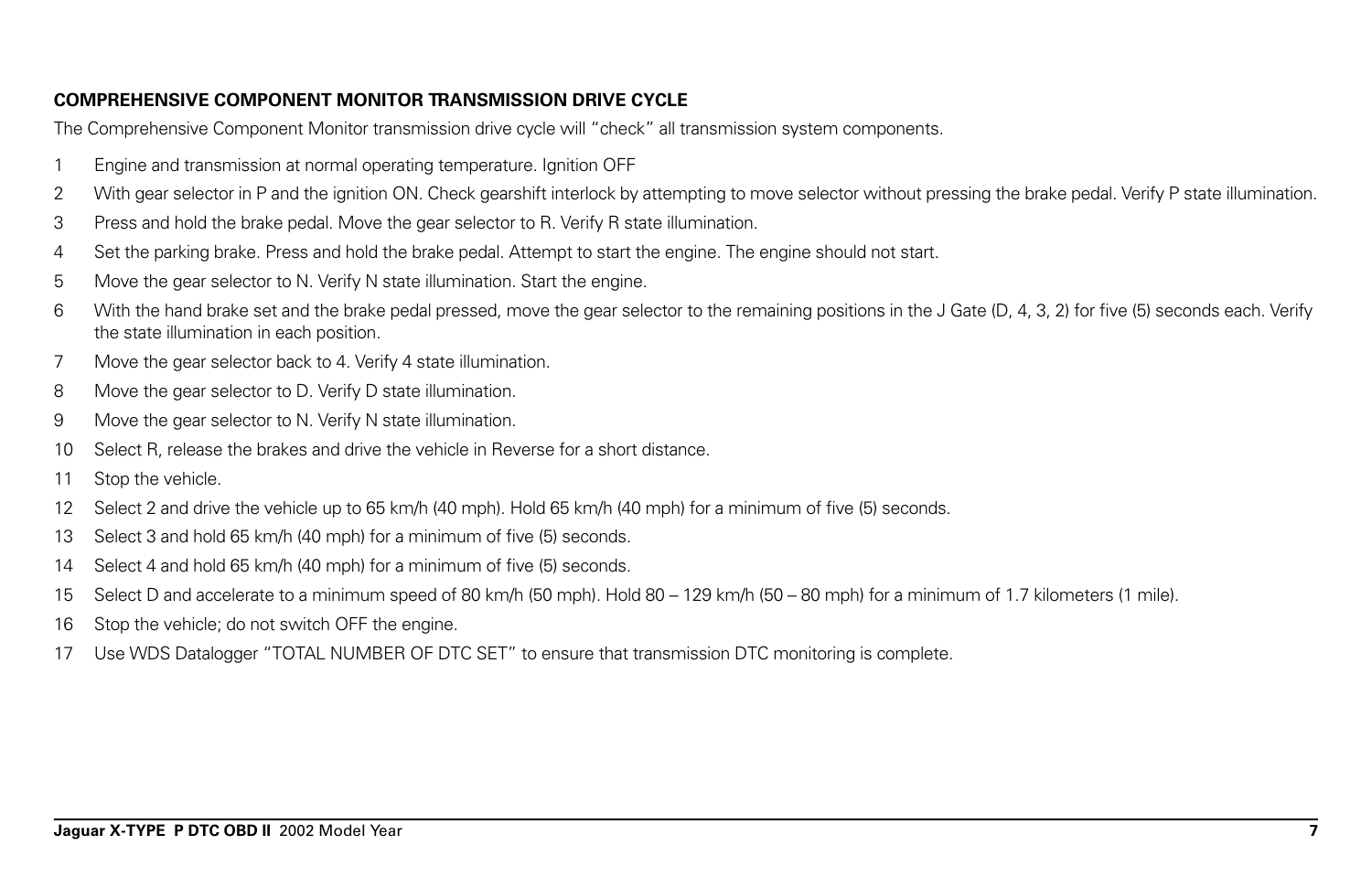#### **POWERTRAIN CONTROL ACRONYMS:**

| A/C                              | Air conditioning                                     | <b>IAT Sensor</b>  | Intake Air Temperature Sensor         |
|----------------------------------|------------------------------------------------------|--------------------|---------------------------------------|
| <b>APP Sensor</b>                | Accelerator Pedal Position Sensor                    | <b>IMT</b> Valve 1 | Intake Manifold Tuning Valve: Bottom  |
| $B+$                             | <b>Battery Voltage</b>                               | <b>IMT</b> Valve 2 | Intake Manifold Tuning Valve: Top     |
| Bank 1                           | RH Engine cylinder bank (cylinders 1, 3, 5) (A Bank) | <b>IP Sensor</b>   | Injection Pressure Sensor             |
| Bank 2                           | LH Engine cylinder bank (cylinders 2, 4, 6) (B Bank) | KS <sub>1</sub>    | Knock Sensor - Bank 1                 |
| <b>BARO Sensor</b>               | Barometric Pressure Sensor                           | KS <sub>2</sub>    | Knock Sensor – Bank 2                 |
| CAN                              | Controller Area Network                              | <b>MAF</b> Sensor  | Mass Air Flow Sensor                  |
| <b>CKP Sensor</b>                | <b>Crankshaft Position Sensor</b>                    | <b>MAP Sensor</b>  | Manifold Absolute Pressure Sensor     |
| CMP Sensor 1                     | Camshaft Position Sensor - Bank 1                    | <b>TCC</b>         | Torque converter clutch               |
| CMP Sensor 2                     | Camshaft Position Sensor - Bank 2                    | <b>TCM</b>         | Transmission Control Module           |
| DLC.                             | Data Link Connector                                  | <b>TFT Sensor</b>  | Transmission Fluid Temperature Sensor |
| <b>ECM</b>                       | Engine Control Module                                | <b>TP Sensor</b>   | <b>Throttle Position Sensor</b>       |
| <b>ECT Sensor</b>                | Engine Coolant Temperature Sensor                    | <b>WT</b> Valve 1  | Variable Valve Timing Valve - Bank 1  |
| <b>EFT Sensor</b>                | Engine Fuel Temperature Sensor                       | WT Valve 2         | Variable Valve Timing Valve - Bank 2  |
| <b>EOT Sensor</b>                | Engine Oil Temperature Sensor                        |                    |                                       |
| <b>EVAP Canister Close Valve</b> | Evaporative Emission Canister Close Valve            |                    |                                       |
| <b>EVAP Canister Purge Valve</b> | Evaporative Emission Canister Purge Valve            |                    |                                       |

FTP Sensor Fuel Tank Pressure Sensor

HO2 Sensor 1 / 1 Heated Oxygen Sensor – Bank 1 / Upstream HO2 Sensor 1 / 2 Heated Oxygen Sensor – Bank 1 / Downstream HO2 Sensor 2 / 1 Heated Oxygen Sensor – Bank 2 / Upstream HO2 Sensor 2 / 2 Heated Oxygen Sensor - Bank 2 / Downstream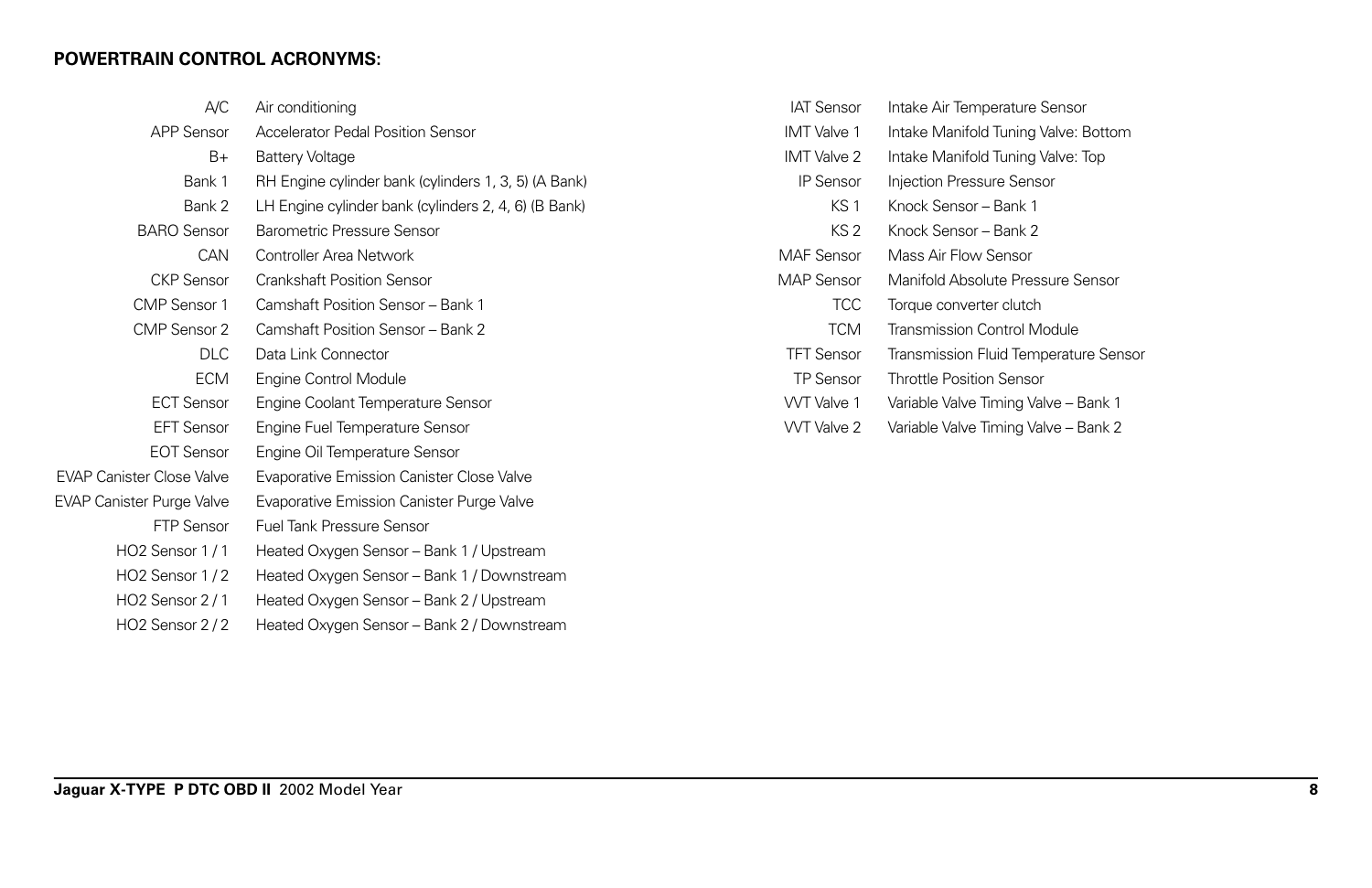| <b>DTC</b> | <b>SYS</b>           | <b>FAULT DESCRIPTION</b>                                                     | <b>MONITORING CONDITIONS</b>                                                                                                                                                                                                                                                                                                       | <b>CK ENG</b>  | <b>OTHER</b> | <b>DEFAULT ACTION</b>                                                                                                                                                                                | <b>CM PIN</b>                                       | <b>POSSIBLE CAUSES</b>                                                                                                                                                                                                                           |
|------------|----------------------|------------------------------------------------------------------------------|------------------------------------------------------------------------------------------------------------------------------------------------------------------------------------------------------------------------------------------------------------------------------------------------------------------------------------|----------------|--------------|------------------------------------------------------------------------------------------------------------------------------------------------------------------------------------------------------|-----------------------------------------------------|--------------------------------------------------------------------------------------------------------------------------------------------------------------------------------------------------------------------------------------------------|
| P0010      | <b>EMS</b><br>OBD II | WT circuit malfunction - bank 1                                              | Idle engine 30 seconds<br>Accelerate from stop through<br>complete engine rpm range<br>Coast to a stop<br>Drive the vehicle steadily<br>between 48 - 97 km/h (30 -<br>60 mph) for 5 minutes; coast<br>to a stop<br>Accelerate smoothly through<br>complete accelerator pedal<br>travel; coast to a stop<br>Idle engine 30 seconds  | $\overline{2}$ | $\mathsf{N}$ | <b>ECM Default:</b><br>- Bank 1 VVT hold current set at<br>a constant value of 450 mA                                                                                                                | <b>EN16</b><br>$-109$                               | VVT solenoid valve to ECM PWM drive circuit:<br>open circuit, short circuit, high resistance<br>VVT solenoid failure                                                                                                                             |
| P0020      | <b>EMS</b><br>OBD II | WT circuit malfunction - bank 2                                              | Idle engine 30 seconds<br>Accelerate from stop through<br>complete engine rpm range;<br>coast to a stop<br>Drive the vehicle steadily<br>between 48 - 97 km/h (30 -<br>60 mph) for 5 minutes; coast<br>to a stop<br>Accelerate smoothly through<br>complete accelerator pedal<br>travel; coast to a stop<br>Idle engine 30 seconds | $\overline{2}$ | $\mathsf{N}$ | <b>ECM Default:</b><br>- Bank 2 VVT hold current set at<br>a constant value of 450 mA                                                                                                                | <b>EN16</b><br>$-110$                               | VVT solenoid valve to ECM PWM drive circuit:<br>open circuit, short circuit, high resistance<br>VVT solenoid failure                                                                                                                             |
| P0031      | <b>EMS</b><br>OBD II | HO2 Sensor heater control circuit<br>low current -<br>bank 1, upstream (1/1) | Heated oxygen sensors<br>monitor drive cycle - page 4<br>(Oxygen sensor heaters)                                                                                                                                                                                                                                                   | $\overline{2}$ | $\mathsf{N}$ | <b>ECM Default:</b><br>- Bank 1 closed loop fuel<br>metering and adaptive fuel<br>metering inhibited<br>- Canister purge inhibited<br>Bank 1 upstream HO2S<br>heater control circuit switched<br>off | <b>EN16</b><br>$-001$<br>$-002$<br>$-029$<br>$-030$ | HO2 Sensor 1/1 heater power supply circuit:<br>open circuit<br>HO2 Sensor 1/1 heater control circuit:<br>open circuit, high resistance<br>HO2 Sensor 1/1 heater ground circuit(s) fault<br>(EN16-029, EN16-030)<br>HO2 Sensor 1/1 heater failure |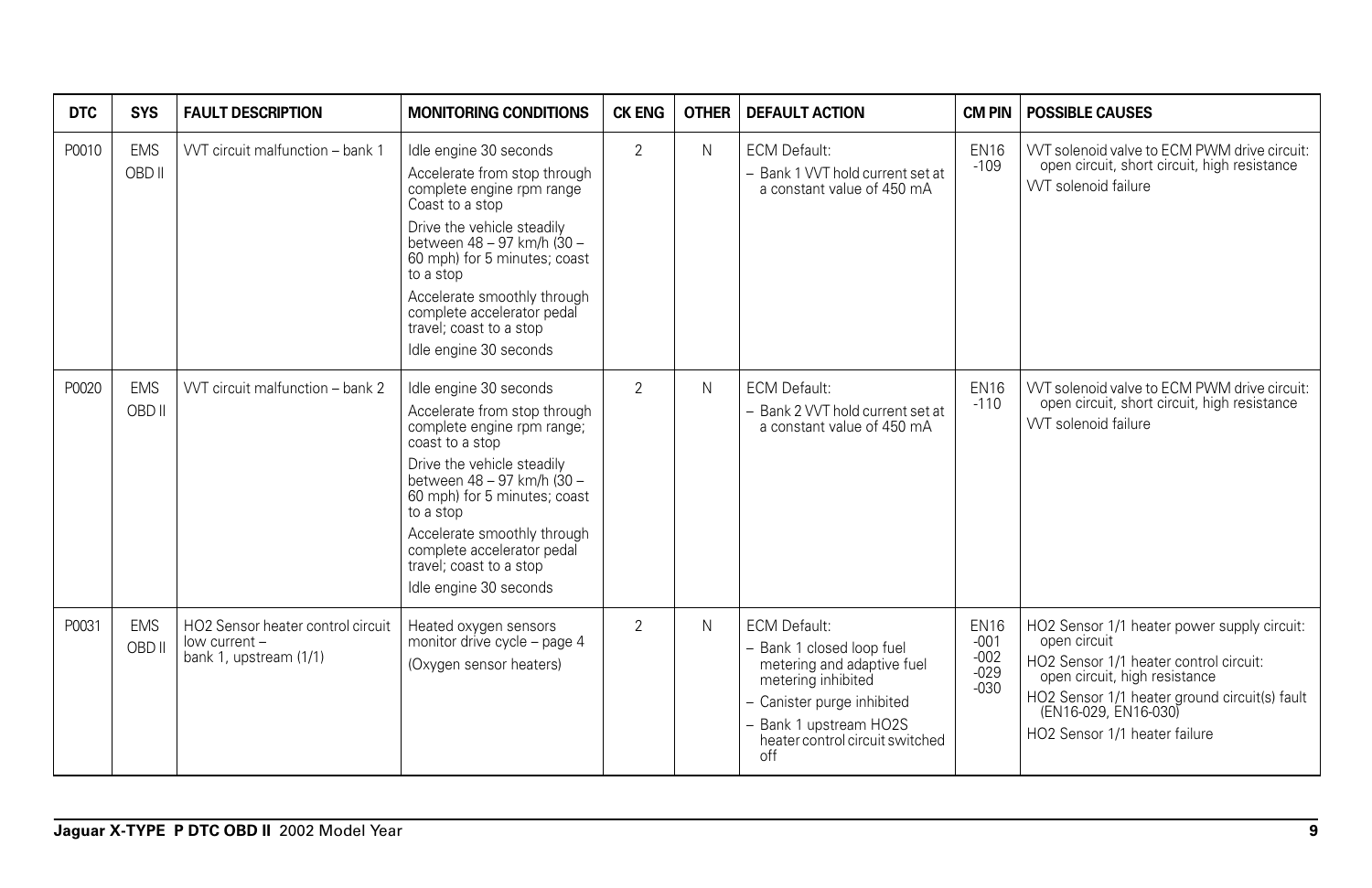| <b>DTC</b> | <b>SYS</b>           | <b>FAULT DESCRIPTION</b>                                                           | <b>MONITORING CONDITIONS</b>                                                     | <b>CK ENG</b>  | <b>OTHER</b> | <b>DEFAULT ACTION</b>                                                                                                                                                                                     | <b>CM PIN</b>                                       | <b>POSSIBLE CAUSES</b>                                                                                                                                                                                                                           |
|------------|----------------------|------------------------------------------------------------------------------------|----------------------------------------------------------------------------------|----------------|--------------|-----------------------------------------------------------------------------------------------------------------------------------------------------------------------------------------------------------|-----------------------------------------------------|--------------------------------------------------------------------------------------------------------------------------------------------------------------------------------------------------------------------------------------------------|
| P0032      | <b>EMS</b><br>OBD II | HO2 Sensor heater control circuit<br>high current -<br>bank 1, upstream (1/1)      | Heated oxygen sensors<br>monitor drive cycle - page 4<br>(Oxygen sensor heaters) | $\overline{2}$ | $\mathsf{N}$ | <b>ECM Default:</b><br>Bank 1 closed loop fuel<br>metering and adaptive fuel<br>metering inhibited<br>- Canister purge inhibited<br>Bank 1 upstream HO2S<br>heater control circuit switched<br>$\circ$ ff | <b>EN16</b><br>$-001$<br>$-002$<br>$-029$<br>$-030$ | HO2 Sensor 1/1 heater control circuit:<br>short circuit to ground<br>HO2 Sensor 1/1 heater ground circuit(s) fault<br>(EN16-029, EN16-030)<br>HO2 Sensor 1/1 heater failure                                                                      |
| P0037      | <b>EMS</b><br>OBD II | HO2 Sensor heater control circuit<br>low resistance -<br>bank 1, downstream (1/2)  | Heated oxygen sensors<br>monitor drive cycle - page 4<br>(Oxygen sensor heaters) | $\overline{2}$ | N            | None                                                                                                                                                                                                      | <b>EN16</b><br>$-092$                               | HO2 Sensor 1/2 heater control circuit:<br>short circuit to ground<br>HO2 Sensor 1/2 heater failure                                                                                                                                               |
| P0038      | <b>EMS</b><br>OBD II | HO2 Sensor heater control circuit<br>high resistance -<br>bank 1, downstream (1/2) | Heated oxygen sensors<br>monitor drive cycle - page 4<br>(Oxygen sensor heaters) | $\overline{2}$ | N            | None                                                                                                                                                                                                      | <b>EN16</b><br>$-0.92$                              | HO2 Sensor 1/2 heater control circuit:<br>open circuit; high resistance<br>HO2 Sensor 1/2 heater failure                                                                                                                                         |
| P0051      | <b>EMS</b><br>OBD II | HO2 Sensor heater control circuit<br>low current -<br>bank 2, upstream (2/1)       | Heated oxygen sensors<br>monitor drive cycle - page 4<br>(Oxygen sensor heaters) | $\mathfrak{D}$ | $\mathsf{N}$ | <b>ECM Default:</b><br>- Bank 2 closed loop fuel<br>metering and adaptive fuel<br>metering inhibited<br>- Canister purge inhibited<br>Bank 2 upstream HO2S<br>heater control circuit switched<br>off      | <b>EN16</b><br>$-055$<br>$-056$<br>$-081$<br>$-082$ | HO2 Sensor 2/1 heater power supply circuit:<br>open circuit<br>HO2 Sensor 2/1 heater control circuit:<br>open circuit, high resistance<br>HO2 Sensor 2/1 heater ground circuit(s) fault<br>(EN16-081, EN16-082)<br>HO2 Sensor 2/1 heater failure |
| P0052      | <b>EMS</b><br>OBD II | HO2 Sensor heater control circuit<br>high current -<br>bank 2, upstream (2/1)      | Heated oxygen sensors<br>monitor drive cycle - page 4<br>(Oxygen sensor heaters) | $\overline{2}$ | $\mathsf{N}$ | <b>ECM Default:</b><br>- Bank 2 closed loop fuel<br>metering and adaptive fuel<br>metering inhibited<br>- Canister purge inhibited<br>Bank 2 upstream HO2S<br>heater control circuit switched<br>off      | <b>EN16</b><br>$-055$<br>$-056$<br>$-081$<br>$-082$ | HO2 Sensor 2/1 heater control circuit:<br>short circuit to ground<br>HO2 Sensor 2/1 heater ground circuit(s) fault<br>(EN16-081, EN16-082)<br>HO2 Sensor 2/1 heater failure                                                                      |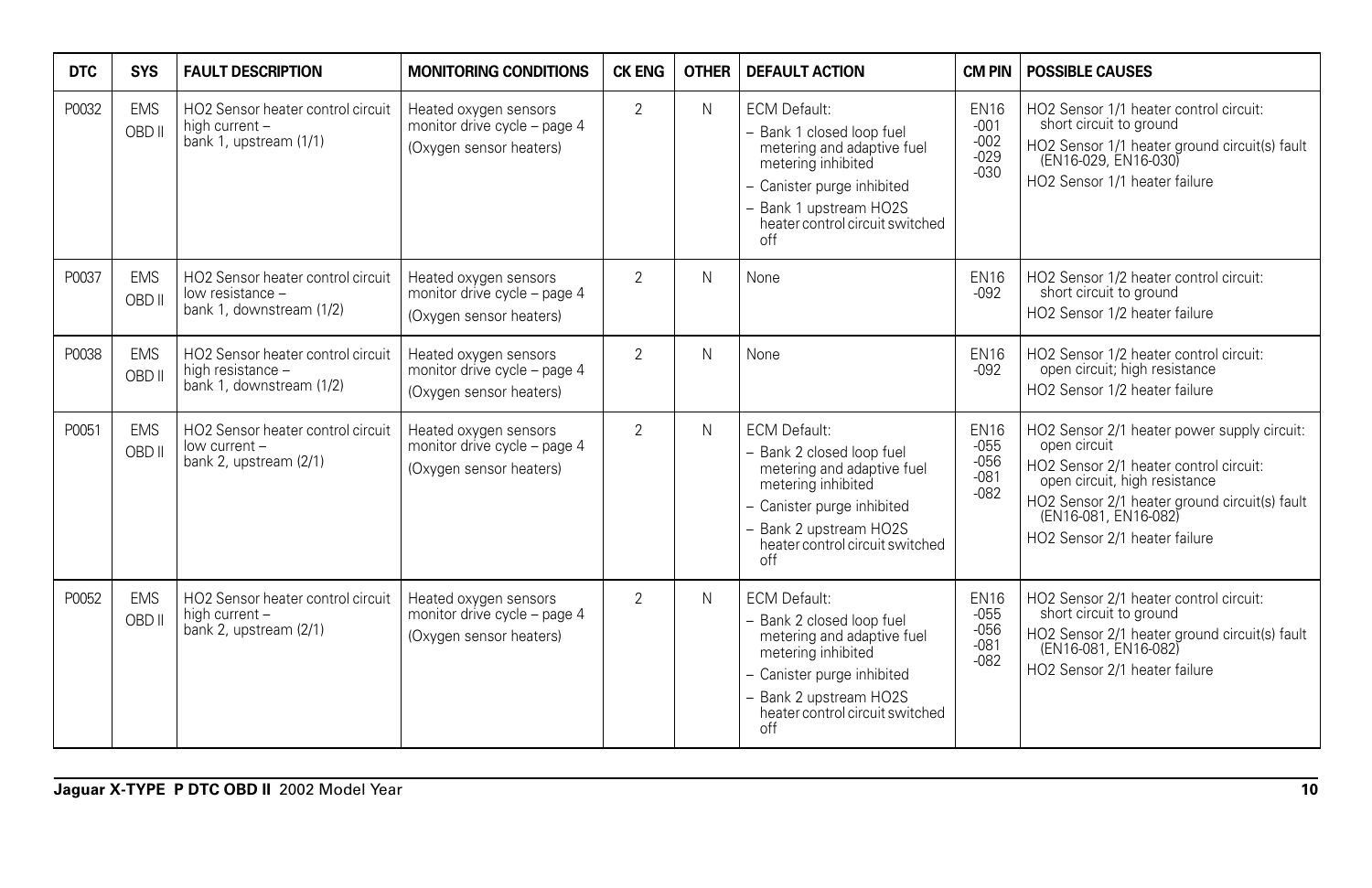| <b>DTC</b> | <b>SYS</b>           | <b>FAULT DESCRIPTION</b>                                                           | <b>MONITORING CONDITIONS</b>                                                                                                                                                                                                                                                                      | <b>CK ENG</b>  | <b>OTHER</b> | <b>DEFAULT ACTION</b>                                                                                                                                                                                         | CM PIN                | <b>POSSIBLE CAUSES</b>                                                                                                                                                                                                                                               |
|------------|----------------------|------------------------------------------------------------------------------------|---------------------------------------------------------------------------------------------------------------------------------------------------------------------------------------------------------------------------------------------------------------------------------------------------|----------------|--------------|---------------------------------------------------------------------------------------------------------------------------------------------------------------------------------------------------------------|-----------------------|----------------------------------------------------------------------------------------------------------------------------------------------------------------------------------------------------------------------------------------------------------------------|
| P0057      | <b>EMS</b><br>OBD II | HO2 Sensor heater control circuit<br>low resistance -<br>bank 2, downstream (2/2)  | Heated oxygen sensors<br>monitor drive cycle - page 4<br>(Oxygen sensor heaters)                                                                                                                                                                                                                  | $\overline{2}$ | $\mathsf{N}$ | None                                                                                                                                                                                                          | <b>EN16</b><br>-93    | HO2 Sensor 2/2 heater control circuit:<br>short circuit to ground<br>HO2 Sensor 2/2 heater failure                                                                                                                                                                   |
| P0058      | <b>EMS</b><br>OBD II | HO2 Sensor heater control circuit<br>high resistance -<br>bank 2, downstream (2/2) | Heated oxygen sensors<br>monitor drive cycle - page 4<br>(Oxygen sensor heaters)                                                                                                                                                                                                                  | $\mathfrak{D}$ | $\mathsf{N}$ | None                                                                                                                                                                                                          | <b>EN16</b><br>$-93$  | HO2 Sensor 2/2 heater control circuit:<br>open circuit; high resistance<br>HO2 Sensor 2/2 heater failure                                                                                                                                                             |
| P0101      | <b>EMS</b><br>OBD II | MAF Sensor circuit range /<br>performance                                          | Fuel level $> 25\%$ .<br>Start engine and bring to<br>normal operating temperature<br>> 82 °C (180 °F)<br>Drive the vehicle steadily in<br>4th or 5th gear on a level road<br>between 1700 - 2300 rpm;<br>hold the engine speed<br>constant for 40 seconds while<br>maintaining a steady throttle | $\overline{2}$ | A            | <b>ECM Default:</b><br>- Default air mass used<br>- Adaptive fuel metering<br>inhibited<br>- Catalyst warm up ignition<br>retard inhibited<br>- Canister purge inhibited<br>- Maximum engine speed<br>reduced | <b>EN16</b><br>$-044$ | Blocked air cleaner<br>Air intake leak<br>Engine breather leak<br>Throttle control malfunction<br>MAF Sensor to ECM sensing circuit:<br>high resistance, intermittent short circuit<br>to ground<br>MAF Sensor supply circuit: high resistance<br>MAF Sensor failure |
| P0102      | <b>EMS</b><br>OBD II | MAF Sensor circuit low voltage                                                     | lanition ON 10 seconds                                                                                                                                                                                                                                                                            | 2              | А            | <b>ECM Default:</b><br>- Default air mass used<br>- Adaptive fuel metering<br>inhibited<br>- Catalyst warm up ignition<br>retard inhibited<br>- Canister purge inhibited<br>- Maximum engine speed<br>reduced | <b>EN16</b><br>$-044$ | Blocked air cleaner<br>MAF Sensor to ECM sensing circuit:<br>high resistance, open circuit, intermittent<br>short circuit to ground<br>MAF Sensor supply circuit:<br>open circuit, short circuit to ground<br>MAF Sensor failure                                     |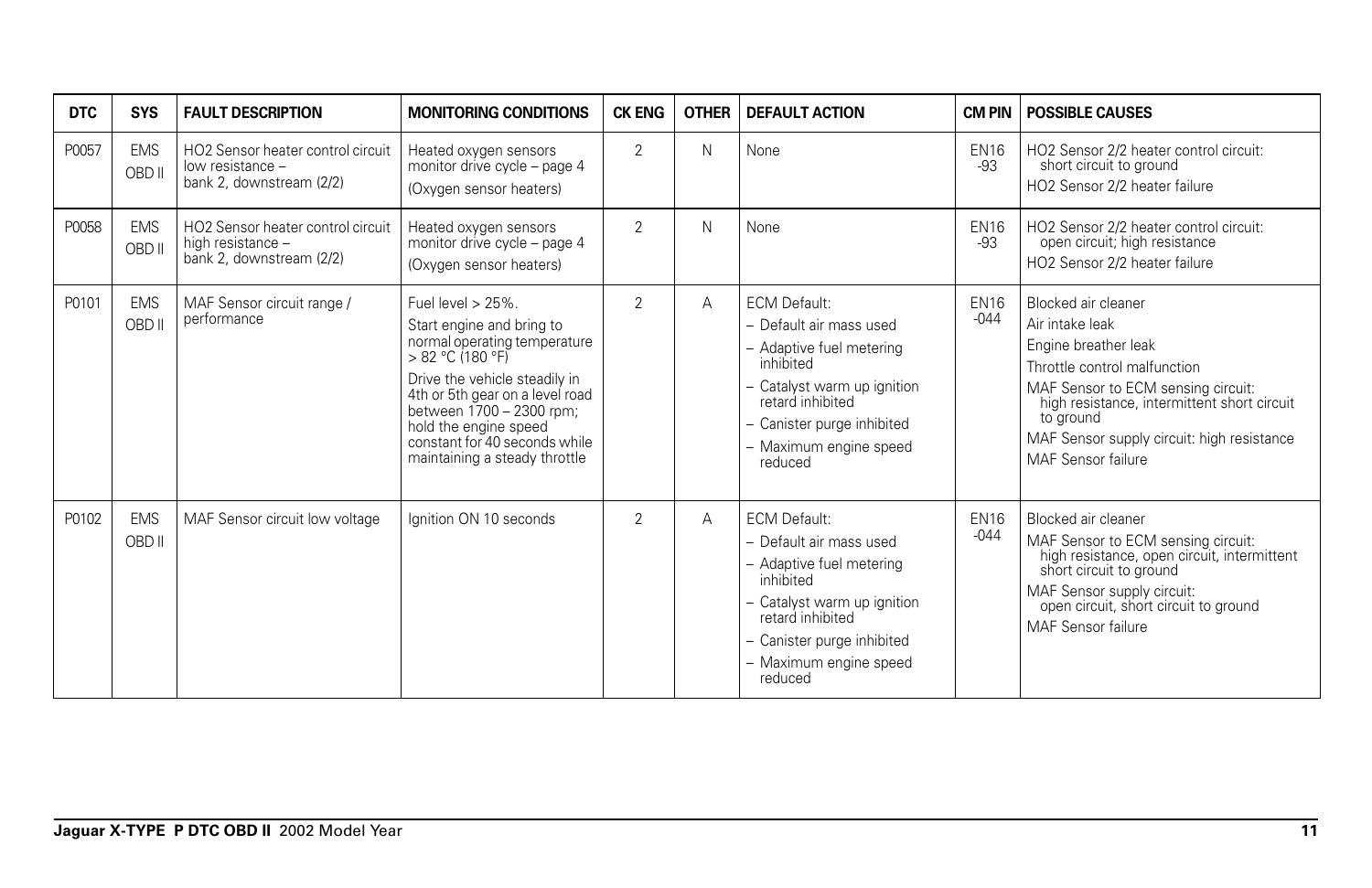| <b>DTC</b> | <b>SYS</b>           | <b>FAULT DESCRIPTION</b>                   | <b>MONITORING CONDITIONS</b>                                                                                                                                                                                                                                                                 | <b>CK ENG</b>  | <b>OTHER</b> | <b>DEFAULT ACTION</b>                                                                                                                                                                                         | <b>CM PIN</b>                             | <b>POSSIBLE CAUSES</b>                                                                                                                              |
|------------|----------------------|--------------------------------------------|----------------------------------------------------------------------------------------------------------------------------------------------------------------------------------------------------------------------------------------------------------------------------------------------|----------------|--------------|---------------------------------------------------------------------------------------------------------------------------------------------------------------------------------------------------------------|-------------------------------------------|-----------------------------------------------------------------------------------------------------------------------------------------------------|
| P0103      | <b>EMS</b><br>OBD II | MAF Sensor circuit high voltage            | Ignition ON 10 seconds                                                                                                                                                                                                                                                                       | 2              | A            | <b>ECM Default:</b><br>- Default air mass used<br>- Adaptive fuel metering<br>inhibited<br>- Catalyst warm up ignition<br>retard inhibited<br>- Canister purge inhibited<br>- Maximum engine speed<br>reduced | <b>EN16</b><br>$-044$<br>$-045$<br>$-046$ | MAF Sensor to ECM sensing circuit:<br>short circuit to B+ voltage<br>MAF Sensor to ECM sensor ground circuit:<br>open circuit<br>MAF Sensor failure |
| P0105      | <b>EMS</b><br>OBD II | MAP Sensor circuit malfunction             | Fuel level > 25%<br>Start engine and bring to<br>normal operating temperature<br>> 82 °C (180 °F)<br>Drive the vehicle steadily in<br>4th or 5th gear on a level road<br>between 1700 - 2300 rpm;<br>hold the engine speed<br>constant for 40 seconds while<br>maintaining a steady throttle | $\overline{2}$ | N            | <b>ECM Default:</b><br>- Default value of 1.013 BAR<br>(29.92 in hq) used                                                                                                                                     | <b>EN16</b><br>$-127$                     | MAP Sensor to ECM circuit(s) fault<br>MAP Sensor failure                                                                                            |
| P0106      | <b>EMS</b><br>OBD II | BARO Sensor circuit range /<br>performance | Engine temperature cool<br>(cooling fans not running)<br>Remove ignition key for 20<br>seconds (cooling fans not<br>running)<br>Ignition key in, position II for 5<br>seconds (do not start)<br>Repeat cycle twice more                                                                      | 2              | N            | <b>ECM Default:</b><br>- Default value of 1 BAR (29.53)<br>in hg) used                                                                                                                                        |                                           | BARO Sensor failure (internal ECM fault)                                                                                                            |
| P0107      | <b>EMS</b><br>OBD II | BARO Sensor circuit low voltage            | lanition ON 10 seconds                                                                                                                                                                                                                                                                       | 2              | N            | <b>ECM Default:</b><br>- Default value of 1 BAR (29.53)<br>in hg) used                                                                                                                                        | -                                         | BARO Sensor failure (internal ECM fault)                                                                                                            |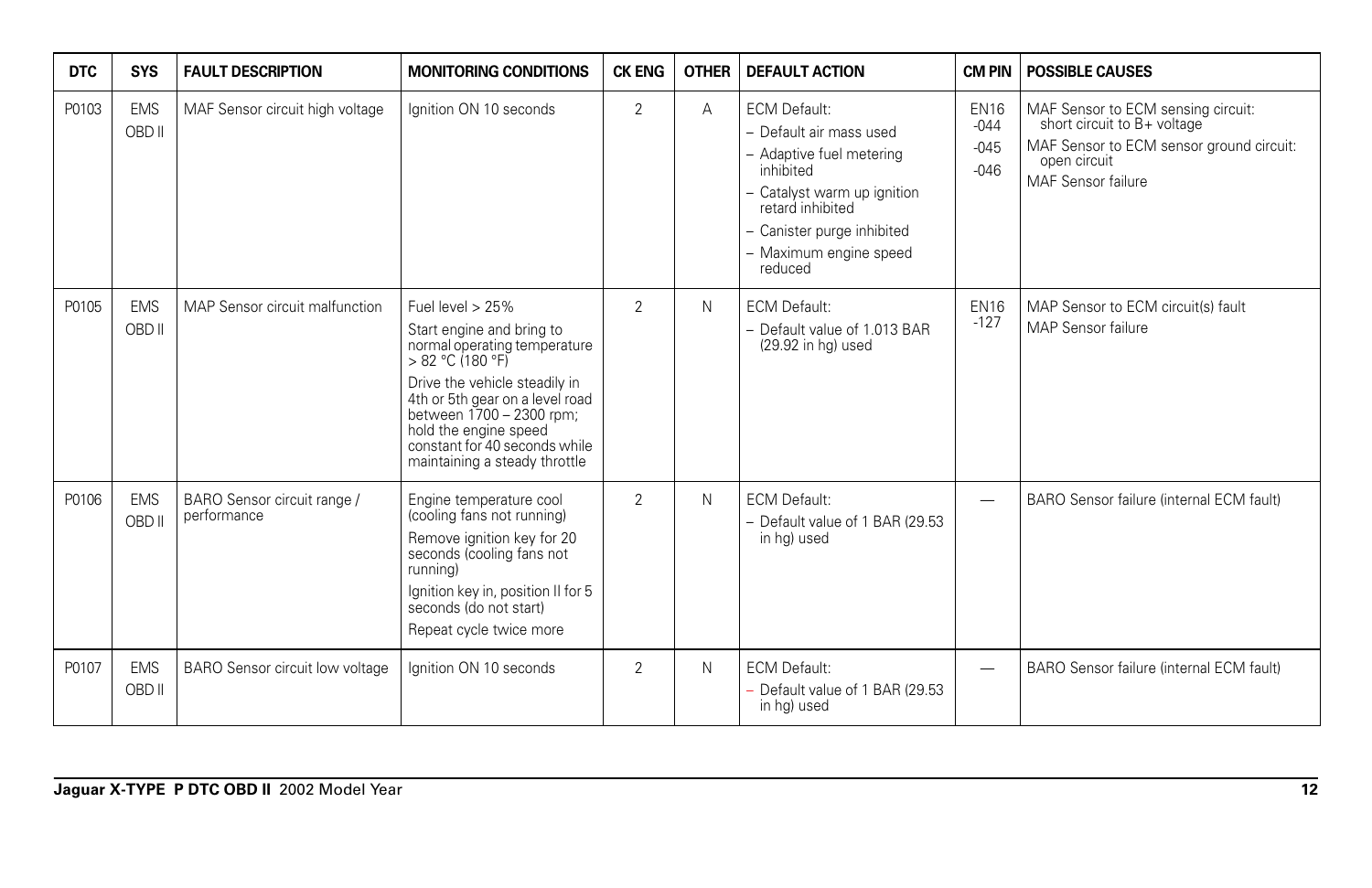| <b>DTC</b> | <b>SYS</b>           | <b>FAULT DESCRIPTION</b>                                 | <b>MONITORING CONDITIONS</b>                                                                                      | <b>CK ENG</b>  | <b>OTHER</b> | <b>DEFAULT ACTION</b>                                                 | <b>CM PIN</b>         | <b>POSSIBLE CAUSES</b>                                                                                                                                                                                                      |
|------------|----------------------|----------------------------------------------------------|-------------------------------------------------------------------------------------------------------------------|----------------|--------------|-----------------------------------------------------------------------|-----------------------|-----------------------------------------------------------------------------------------------------------------------------------------------------------------------------------------------------------------------------|
| P0108      | <b>EMS</b><br>OBD II | BARO Sensor circuit high voltage                         | Ignition ON 10 seconds                                                                                            | $\overline{2}$ | N            | <b>ECM Default:</b><br>- Default value of 1 BAR (29.53<br>in hg) used | -                     | BARO Sensor failure (internal ECM fault)                                                                                                                                                                                    |
| P0111      | <b>EMS</b><br>OBD II | IAT Sensor circuit range /<br>performance                | Engine OFF; coolant<br>temperature <35 $°C$ (95 °F)<br>Start engine and hold 3000<br>rpm in P or N for 30 seconds | $\overline{2}$ | N            | <b>ECM Default:</b><br>- Default value of 25 °C (77 °F)<br>used       | <b>EN16</b><br>$-071$ | Blocked air cleaner<br>Air intake leak<br>Engine breather leak<br>IAT Sensor to ECM wiring:<br>open circuit or high resistance<br>IAT Sensor to ECM sensing circuit:<br>short circuit to high voltage<br>IAT Sensor failure |
| P0112      | <b>EMS</b><br>OBD II | IAT Sensor circuit high voltage<br>(low air temperature) | Ignition ON 10 seconds                                                                                            | $\overline{2}$ | N            | <b>ECM Default:</b><br>- Default value of 25 °C (77 °F)<br>used       | <b>EN16</b><br>$-071$ | IAT Sensor to ECM wiring:<br>open circuit or high resistance<br>IAT Sensor to ECM sensing circuit:<br>short circuit to B+ voltage<br>IAT Sensor failure                                                                     |
| P0113      | <b>EMS</b><br>OBD II | IAT Sensor circuit low voltage<br>(high air temperature) | Ignition ON 10 seconds                                                                                            | 2              | $\mathsf{N}$ | <b>ECM Default:</b><br>- Default value of 25 °C (77 °F)<br>used       | <b>EN16</b><br>$-071$ | IAT Sensor to ECM wiring:<br>short circuit to ground<br><b>IAT Sensor failure</b>                                                                                                                                           |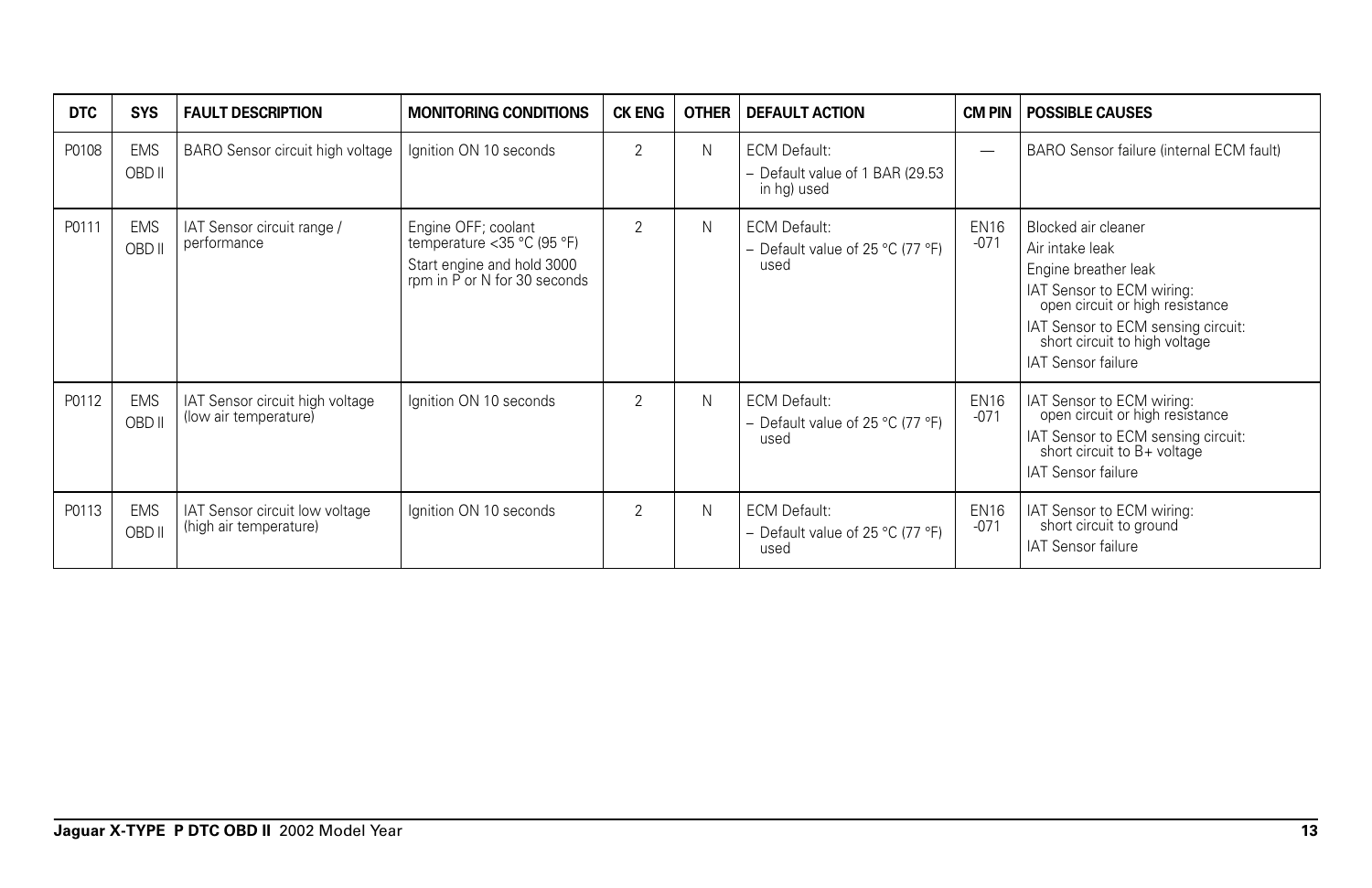| <b>DTC</b> | <b>SYS</b>           | <b>FAULT DESCRIPTION</b>                                     | <b>MONITORING CONDITIONS</b>                                                                                                                                                                                                                                                                                                                                                | <b>CK ENG</b>  | <b>OTHER</b> | <b>DEFAULT ACTION</b>                                                                                                                                                                                                                                                                        | CM PIN                | <b>POSSIBLE CAUSES</b>                                                                                                                                                                                 |
|------------|----------------------|--------------------------------------------------------------|-----------------------------------------------------------------------------------------------------------------------------------------------------------------------------------------------------------------------------------------------------------------------------------------------------------------------------------------------------------------------------|----------------|--------------|----------------------------------------------------------------------------------------------------------------------------------------------------------------------------------------------------------------------------------------------------------------------------------------------|-----------------------|--------------------------------------------------------------------------------------------------------------------------------------------------------------------------------------------------------|
| P0116      | <b>EMS</b><br>OBD II | ECT Sensor circuit range /<br>performance                    | Engine coolant temperature<br>and ambient temperature<br>within 10 $^{\circ}$ C (50 $^{\circ}$ F)<br>Drive the vehicle steadily in<br>4th or 5th gear above 1700<br>rpm for 5 minutes<br>Idle engine until engine<br>coolant temperature reaches<br>80 °C (176 °F)<br>CAUTION: Overheating is<br>possible if the ECT sensor is<br>faulty and cooling fans do not<br>operate | $\overline{2}$ | A            | <b>ECM Default:</b><br>- EOT value substituted (no<br>greater than 95 °C (203 °F)<br>- Closed loop fuel metering<br>inhibited<br>- Adaptive fuel metering<br>inhibited<br>- Catalyst warm-up ignition<br>retard inhibited<br>- Canister purge inhibited<br>- Maximum engine speed<br>reduced | <b>EN16</b><br>$-070$ | Low coolant level<br>Contaminated coolant<br>Engine thermostat failure<br>ECT Sensor to ECM sensing circuit:<br>high resistance when hot, intermittent high<br>resistance<br><b>ECT Sensor failure</b> |
| P0117      | <b>EMS</b><br>OBD II | ECT Sensor circuit high voltage<br>(low coolant temperature) | Ignition ON 10 seconds                                                                                                                                                                                                                                                                                                                                                      | $\overline{2}$ | A            | <b>ECM Default:</b><br>- EOT value substituted (no<br>greater than 95 °C (203 °F)<br>- Closed loop fuel metering<br>inhibited<br>- Adaptive fuel metering<br>inhibited<br>- Catalyst warm-up ignition<br>retard inhibited<br>- Canister purge inhibited<br>- Maximum engine speed<br>reduced | <b>EN16</b><br>$-070$ | <b>ECT Sensor disconnected</b><br>ECT Sensor to ECM sensing circuit:<br>high resistance, open circuit, short circuit<br>$to$ $B+$ voltage<br><b>ECT Sensor failure</b>                                 |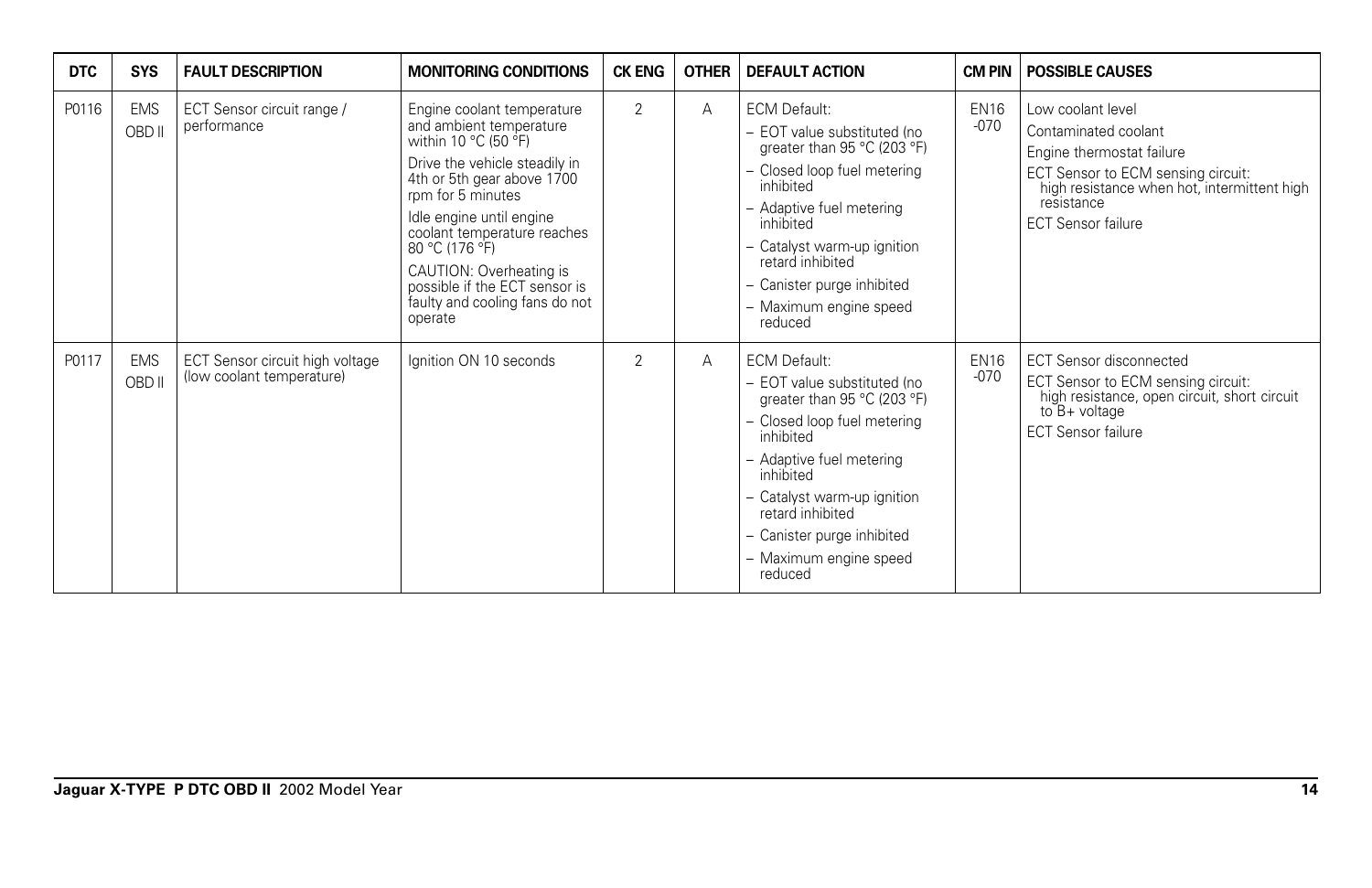| <b>DTC</b> | <b>SYS</b>           | <b>FAULT DESCRIPTION</b>                                     | <b>MONITORING CONDITIONS</b>                                                                                                                                           | <b>CK ENG</b>  | <b>OTHER</b> | <b>DEFAULT ACTION</b>                                                                                                                                                                                                                                                                        | CM PIN                          | <b>POSSIBLE CAUSES</b>                                                                                                                                           |
|------------|----------------------|--------------------------------------------------------------|------------------------------------------------------------------------------------------------------------------------------------------------------------------------|----------------|--------------|----------------------------------------------------------------------------------------------------------------------------------------------------------------------------------------------------------------------------------------------------------------------------------------------|---------------------------------|------------------------------------------------------------------------------------------------------------------------------------------------------------------|
| P0118      | <b>EMS</b><br>OBD II | ECT Sensor circuit low voltage<br>(high coolant temperature) | lanition ON 10 seconds                                                                                                                                                 | $\overline{2}$ | Α            | <b>ECM Default:</b><br>- EOT value substituted (no<br>greater than 95 °C (203 °F)<br>- Closed loop fuel metering<br>inhibited<br>- Adaptive fuel metering<br>inhibited<br>- Catalyst warm-up ignition<br>retard inhibited<br>- Canister purge inhibited<br>- Maximum engine speed<br>reduced | <b>EN16</b><br>$-070$           | Engine overheat condition<br>ECT Sensor to ECM wiring:<br>short circuit to ground<br><b>ECT Sensor failure</b>                                                   |
| P0121      | <b>EMS</b><br>OBD II | TP Sensor range / performance<br>(TP1 compared to TP2)       | Battery voltage > 10 v<br>Ignition ON<br>Slowly press accelerator<br>pedal to the floor over a 5<br>second period<br>Slowly return the pedal to rest<br>Repeat 3 times | $\overline{2}$ | R            | <b>ECM Default:</b><br>- Throttle motor and throttle<br>motor relay disabled<br>- Throttle valve opening set to<br>default value<br>- Idle speed controlled by fuel<br>injection intervention<br>- Idle speed adaption inhibited                                                             | <b>EN16</b><br>$-075$<br>$-076$ | TP Sensor to ECM wiring:<br>open circuit, high resistance<br>TP Sensor to ECM sensing circuits (TP1 or<br>TP2): short circuit to B+ voltage<br>TP Sensor failure |
| P0122      | <b>EMS</b><br>OBD II | TP Sensor circuit 1 low voltage                              | Battery voltage > 10 v<br>Ignition ON<br>Slowly press accelerator<br>pedal to the floor over a 5<br>second period<br>Slowly return the pedal to rest<br>Repeat 3 times | $\overline{2}$ | R            | <b>ECM Default:</b><br>- Throttle motor and throttle<br>motor relay disabled<br>- Throttle valve opening set to<br>default value<br>- Idle speed controlled by fuel<br>injection intervention<br>- Idle speed adaption inhibited                                                             | <b>EN16</b><br>$-075$           | TP Sensor to ECM sensing circuit (TP1):<br>open circuit, high resistance<br>TP Sensor failure                                                                    |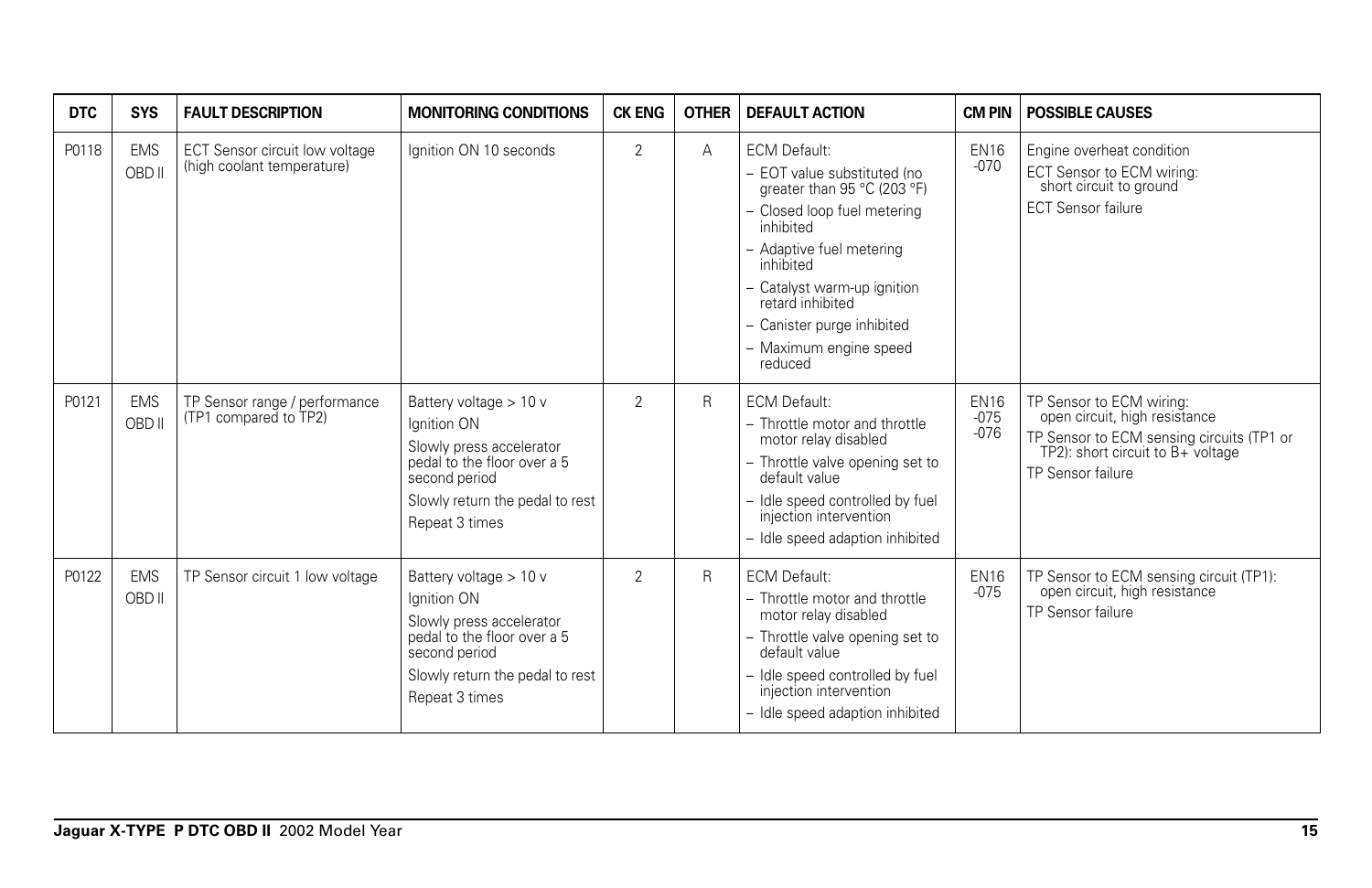| <b>DTC</b> | <b>SYS</b>           | <b>FAULT DESCRIPTION</b>                                                                                                                            | <b>MONITORING CONDITIONS</b>                                                                                                                                                                                                                                                                                                                            | <b>CK ENG</b>  | <b>OTHER</b> | <b>DEFAULT ACTION</b>                                                                                                                                                                                                                                                                        | <b>CM PIN</b>                   | <b>POSSIBLE CAUSES</b>                                                                                                                                                                                                                                                                                                                      |
|------------|----------------------|-----------------------------------------------------------------------------------------------------------------------------------------------------|---------------------------------------------------------------------------------------------------------------------------------------------------------------------------------------------------------------------------------------------------------------------------------------------------------------------------------------------------------|----------------|--------------|----------------------------------------------------------------------------------------------------------------------------------------------------------------------------------------------------------------------------------------------------------------------------------------------|---------------------------------|---------------------------------------------------------------------------------------------------------------------------------------------------------------------------------------------------------------------------------------------------------------------------------------------------------------------------------------------|
| P0123      | <b>EMS</b><br>OBD II | TP Sensor circuit 1 high voltage                                                                                                                    | Battery voltage > 10 v<br>Ignition ON<br>Slowly press accelerator<br>pedal to the floor over a 5<br>second period<br>Slowly return the pedal to rest<br>Repeat 3 times                                                                                                                                                                                  | $\overline{2}$ | R            | <b>ECM Default:</b><br>- Throttle motor and throttle<br>motor relay disabled<br>- Throttle valve opening set to<br>default value<br>- Idle speed controlled by fuel<br>injection intervention<br>- Idle speed adaption inhibited                                                             | <b>EN16</b><br>$-075$           | TP Sensor to ECM sensing circuit (TP1):<br>short circuit to high voltage<br>TP Sensor failure                                                                                                                                                                                                                                               |
| P0125      | <b>EMS</b><br>OBD II | <b>ECT Sensor response</b><br>(for closed loop fuel control)<br>(Coolant thermostat monitor)                                                        | Engine coolant temperature<br>and ambient temperature<br>within 10 °C (50 °F)<br>Drive the vehicle steadily in<br>4th or 5th gear above 1700<br>rom for 5 minutes<br>Idle engine until engine<br>coolant temperature reaches<br>80 °C (176 °F)<br>CAUTION: Overheating is<br>possible if the ECT sensor is<br>faulty and cooling fans do not<br>operate | $\overline{2}$ | A            | <b>ECM Default:</b><br>- EOT value substituted (no<br>qreater than 95 °C (203 °F)<br>- Closed loop fuel metering<br>inhibited<br>- Adaptive fuel metering<br>inhibited<br>- Catalyst warm-up ignition<br>retard inhibited<br>- Canister purge inhibited<br>- Maximum engine speed<br>reduced | <b>EN16</b><br>$-070$           | Low coolant level<br>Contaminated coolant<br>Engine coolant thermostat failure<br>ECT Sensor to ECM sensing circuit:<br>high resistance, open circuit or short circuit<br>to high voltage<br>Engine cooling fan stuck on high speed<br>Above normal air flow through engine<br>compartment due to accident damage and/<br>or missing panels |
| P0128      | <b>EMS</b><br>OBD II | Coolant thermostat range /<br>performance                                                                                                           | Engine OFF; coolant<br>temperature <35 °C (95 °F)<br>Start engine and drive until<br>normal engine operating<br>temperature > $82 °C$ (180 °F)                                                                                                                                                                                                          | $\overline{2}$ | $\mathsf{N}$ | None                                                                                                                                                                                                                                                                                         | $\overline{\phantom{0}}$        | Contaminated coolant<br>Engine coolant thermostat failure<br><b>ECT Sensor failure</b><br>(ECT Sensor DTC(s) also flagged)                                                                                                                                                                                                                  |
| P0131      | <b>EMS</b><br>OBD II | HO2 Sensor sense circuit low<br>current - bank 1, upstream (1/1)<br>(Universal oxygen sensor: lean<br>condition at ECM - high current at<br>sensor) | Heated oxygen sensors<br>monitor drive cycle - page 4<br>(Upstream oxygen sensors)                                                                                                                                                                                                                                                                      | 2              | $\mathsf{N}$ | None                                                                                                                                                                                                                                                                                         | <b>EN16</b><br>$-083$<br>$-084$ | HO2 Sensor 1/1 disconnected<br>HO2 Sensor 1/1 to ECM variable current<br>circuit fault (HO2 Sensor pin 3)<br>ECM to HO2 Sensor 1/1 constant current<br>circuit fault (HO2 Sensor pin 4)<br>HO2 Sensor 1/1 failure                                                                                                                           |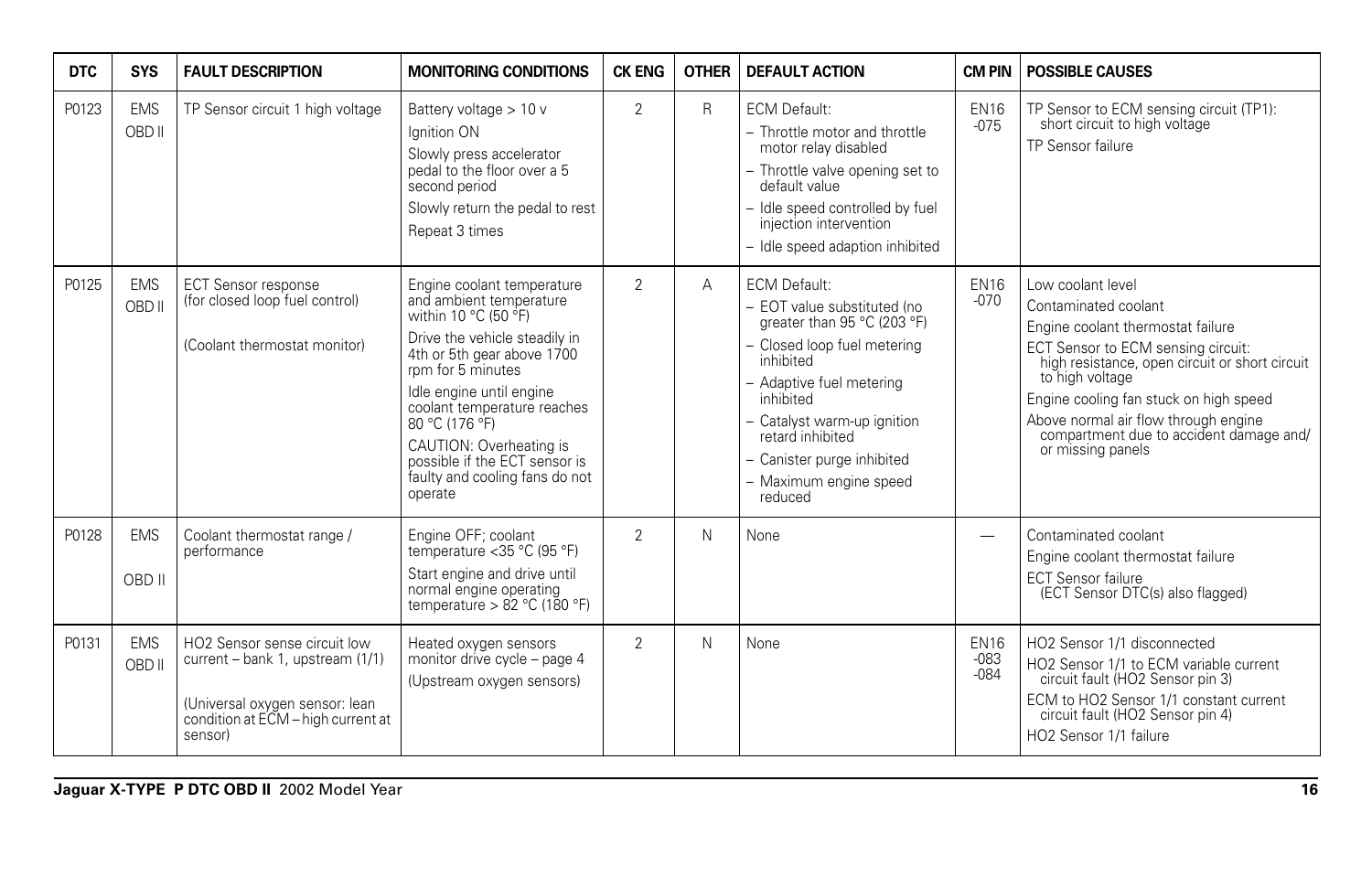| <b>DTC</b> | <b>SYS</b>           | <b>FAULT DESCRIPTION</b>                                                                                                                            | <b>MONITORING CONDITIONS</b>                                                            | <b>CK ENG</b>  | <b>OTHER</b> | <b>DEFAULT ACTION</b>                                                                                | <b>CM PIN</b>                   | <b>POSSIBLE CAUSES</b>                                                                                                                                                                                                                                                                                                                                                                                  |
|------------|----------------------|-----------------------------------------------------------------------------------------------------------------------------------------------------|-----------------------------------------------------------------------------------------|----------------|--------------|------------------------------------------------------------------------------------------------------|---------------------------------|---------------------------------------------------------------------------------------------------------------------------------------------------------------------------------------------------------------------------------------------------------------------------------------------------------------------------------------------------------------------------------------------------------|
| P0132      | <b>EMS</b><br>OBD II | HO2 Sensor sense circuit high<br>current - bank 1, upstream (1/1)<br>(Universal oxygen sensor: rich<br>condition at ECM - low current at<br>sensor) | Heated oxygen sensors<br>monitor drive cycle - page 4<br>(Upstream oxygen sensors)      | $\overline{2}$ | $\mathsf{N}$ | None                                                                                                 | <b>EN16</b><br>$-083$<br>$-084$ | HO2 Sensor 1/1 disconnected<br>HO2 Sensor 1/1 to ECM variable current<br>circuit fault (HO2 Sensor pin 3)<br>ECM to HO2 Sensor 1/1 constant current<br>circuit fault (HO2 Sensor pin 4)<br>HO2 Sensor 1/1 failure                                                                                                                                                                                       |
| P0133      | <b>EMS</b><br>OBD II | HO2 Sensor sense circuit<br>slow response -<br>bank 1, upstream (1/1)                                                                               | Heated oxygen sensors<br>monitor drive cycle - page 4<br>(Upstream oxygen sensors)      | $\overline{2}$ | $\mathsf{N}$ | <b>ECM Default:</b><br>- Bank 1 closed loop fuel<br>metering inhibited<br>- Canister purge inhibited | <b>EN16</b><br>$-083$<br>$-084$ | Engine misfire<br>HO2 Sensor 1/1 disconnected<br>HO2 Sensor 1/1 mechanical damage<br>HO2 Sensor 1/1 to ECM wiring fault<br>HO2 Sensor 1/1 short circuit to ground<br>HO2 Sensor 1/1 to ECM wiring shield open<br>circuit<br>HO2 Sensor 1/1 heater circuit fault<br>Exhaust leak<br>Low exhaust temperature<br>Injector flow partially blocked<br>Catalyst efficiency decrease<br>HO2 Sensor 1/1 failure |
| P0137      | <b>EMS</b><br>OBD II | HO2 Sensor sense circuit<br>low voltage -<br>bank 1, downstream (1/2)                                                                               | Heated oxygen sensors<br>monitor drive cycle - page 4<br>(Downstream oxygen<br>sensors) | $\overline{2}$ | $\mathsf{N}$ | None                                                                                                 | <b>EN16</b><br>$-128$           | HO2 Sensor 1/2 disconnected<br>HO2 Sensor 1/2 to ECM wiring open circuit<br>HO2 Sensor 1/2 short circuit to ground<br>HO2 Sensor 1/2 failure                                                                                                                                                                                                                                                            |
| P0138      | <b>EMS</b><br>OBD II | HO2 Sensor sense circuit<br>high voltage -<br>bank 1, downstream (1/2)                                                                              | Heated oxygen sensors<br>monitor drive cycle - page 4<br>(Downstream oxygen<br>sensors) | $\mathfrak{D}$ | $\mathsf{N}$ | None                                                                                                 | <b>EN16</b><br>$-128$           | HO2 Sensor 1/2 sensing circuit:<br>short circuit to high voltage<br>HO2 Sensor 1/2 ground (BRD - braided shield)<br>open circuit<br>HO2 Sensor 1/2 failure                                                                                                                                                                                                                                              |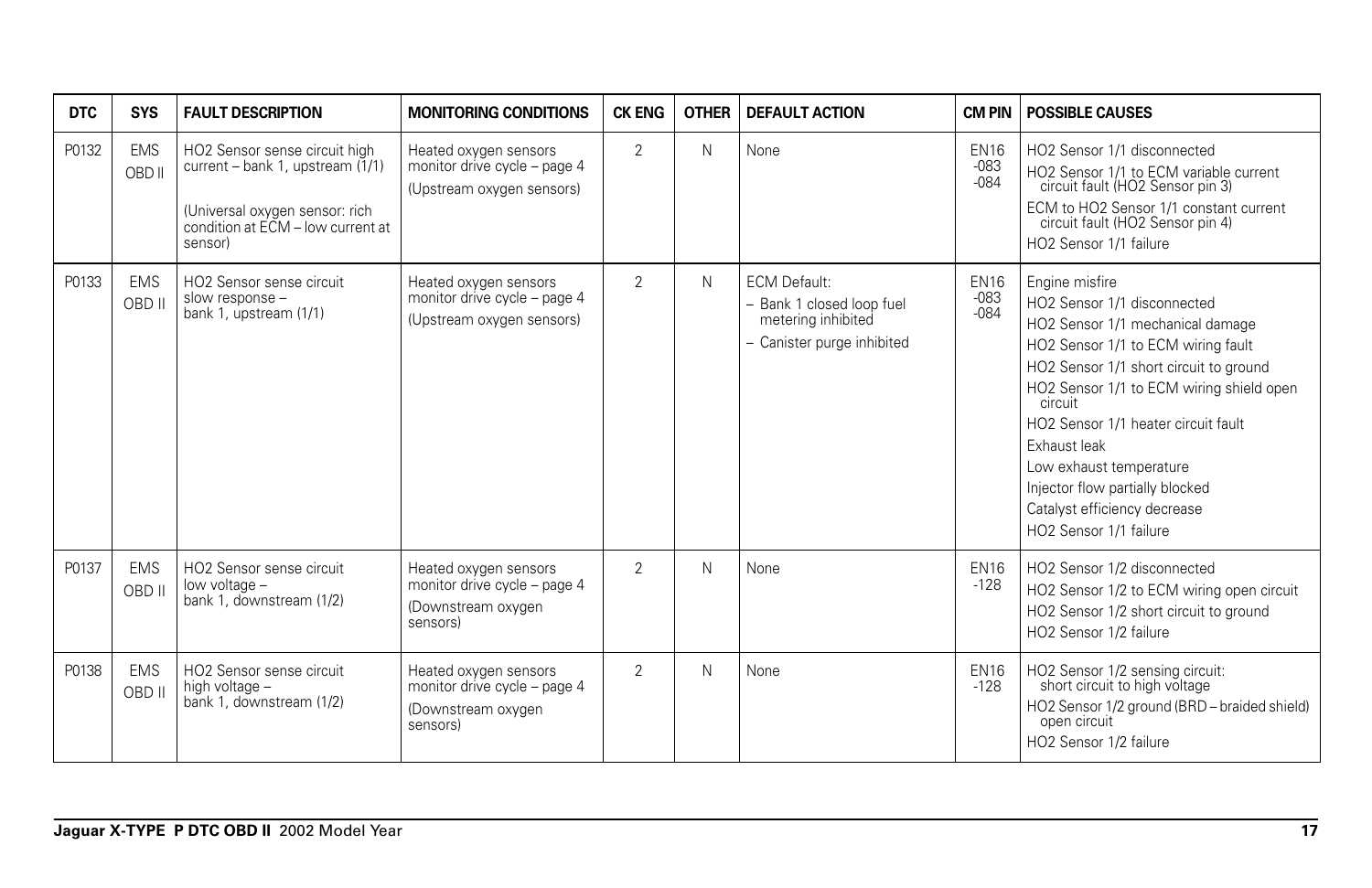| <b>DTC</b> | <b>SYS</b>           | <b>FAULT DESCRIPTION</b>                                                                                                                                           | <b>MONITORING CONDITIONS</b>                                                            | <b>CK ENG</b>  | <b>OTHER</b> | <b>DEFAULT ACTION</b> | CM PIN                          | <b>POSSIBLE CAUSES</b>                                                                                                                                                                                                                                                                                                                                          |
|------------|----------------------|--------------------------------------------------------------------------------------------------------------------------------------------------------------------|-----------------------------------------------------------------------------------------|----------------|--------------|-----------------------|---------------------------------|-----------------------------------------------------------------------------------------------------------------------------------------------------------------------------------------------------------------------------------------------------------------------------------------------------------------------------------------------------------------|
| P0140      | <b>EMS</b><br>OBD II | HO2 Sensor sense circuit<br>no activity -<br>bank 1, downstream (1/2)                                                                                              | Heated oxygen sensors<br>monitor drive cycle - page 4<br>(Downstream oxygen<br>sensors) | $\overline{2}$ | N            | None                  | <b>EN16</b><br>$-128$           | HO2 Sensor 1/2 disconnected<br>HO2 Sensor 1/2 mechanical damage<br>HO2 Sensor 1/2 to ECM wiring open circuit<br>HO2 Sensor 1/2 sensing circuit:<br>short circuit to high voltage<br>HO2 Sensor 1/2 short circuit to ground<br>HO2 Sensor 1/2 ground (BRD - braided shield)<br>open circuit<br>Exhaust leak<br>Low exhaust temperature<br>HO2 Sensor 1/2 failure |
| P0151      | <b>EMS</b><br>OBD II | HO2 Sensor sense circuit<br>low current -<br>bank 2, upstream (2/1)<br>(Universal oxygen sensor: lean<br>condition at ECM - high current at<br>sensor)             | Heated oxygen sensors<br>monitor drive cycle - page 4<br>(Upstream oxygen sensors)      | $\overline{2}$ | N            | None                  | <b>EN16</b><br>$-107$<br>$-108$ | HO2 Sensor 2/1 disconnected<br>HO2 Sensor 2/1 to ECM variable current<br>circuit fault (HO2 Sensor pin 3)<br>ECM to HO2 Sensor 2/1 constant current<br>circuit fault (HO2 Sensor pin 4)<br>HO2 Sensor 2/1 failure                                                                                                                                               |
| P0152      | <b>EMS</b><br>OBD II | HO <sub>2</sub> Sensor sense circuit<br>high current -<br>bank 2, upstream (2/1)<br>(Universal oxygen sensor: rich<br>condition at ECM - low current at<br>sensor) | Heated oxygen sensors<br>monitor drive cycle - page 4<br>(Upstream oxygen sensors)      | $\overline{2}$ | N            | None                  | <b>EN16</b><br>$-107$<br>$-108$ | HO2 Sensor 2/1 disconnected<br>HO2 Sensor 2/1 to ECM variable current<br>circuit fault (HO2 Sensor pin 3)<br>ECM to HO2 Sensor 2/1 constant current<br>circuit fault (HO2 Sensor pin 4)<br>HO2 Sensor 2/1 failure                                                                                                                                               |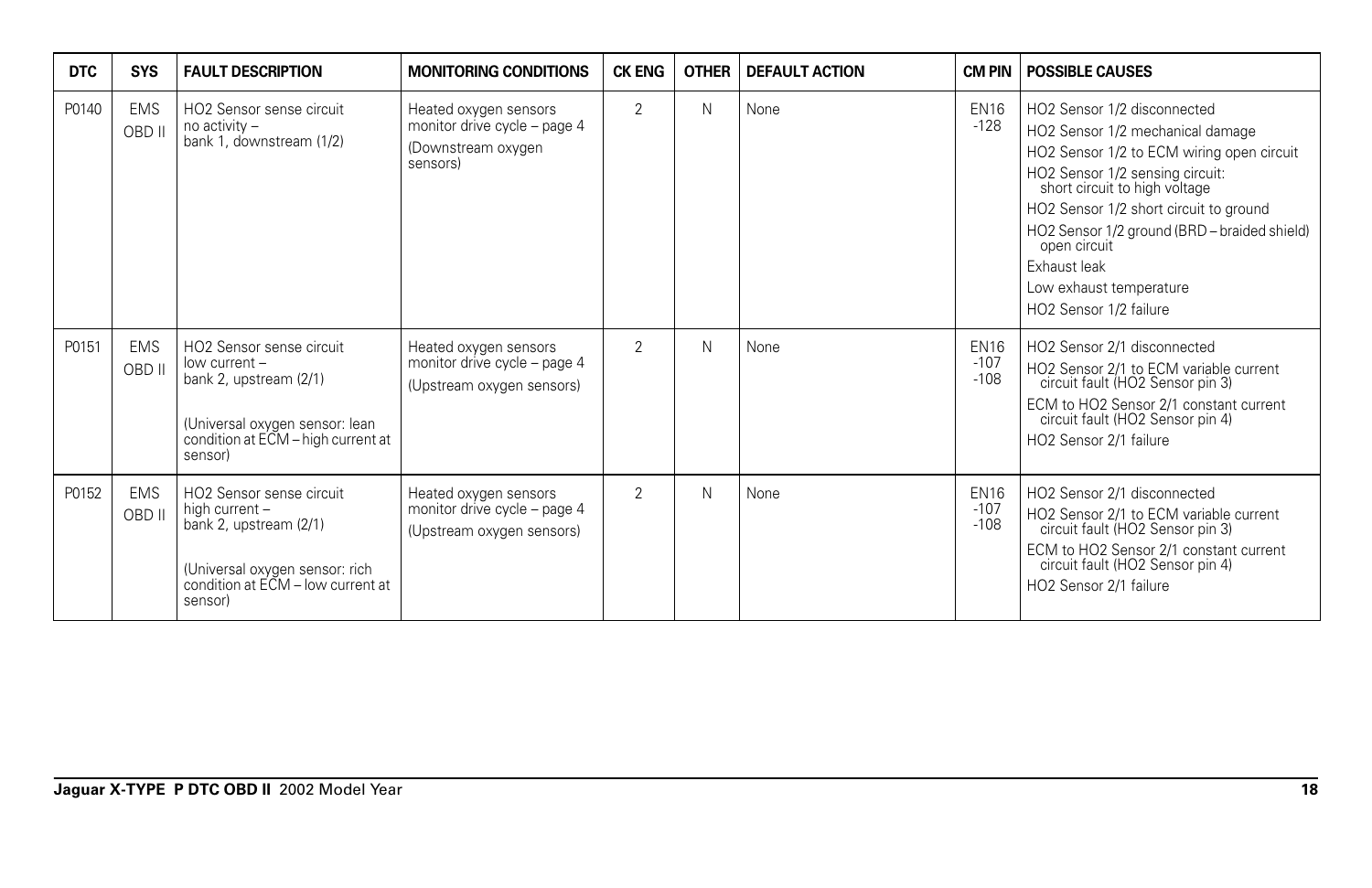| <b>DTC</b> | <b>SYS</b>           | <b>FAULT DESCRIPTION</b>                                                          | <b>MONITORING CONDITIONS</b>                                                            | <b>CK ENG</b>  | <b>OTHER</b> | <b>DEFAULT ACTION</b>                                                                                |                                 | <b>CM PIN   POSSIBLE CAUSES</b>                                                                                                                                                                                                                                                                                                                                                                         |
|------------|----------------------|-----------------------------------------------------------------------------------|-----------------------------------------------------------------------------------------|----------------|--------------|------------------------------------------------------------------------------------------------------|---------------------------------|---------------------------------------------------------------------------------------------------------------------------------------------------------------------------------------------------------------------------------------------------------------------------------------------------------------------------------------------------------------------------------------------------------|
| P0153      | <b>EMS</b><br>OBD II | HO2 Sensor sense circuit<br>slow response -<br>bank 2, upstream (2/1)             | Heated oxygen sensors<br>monitor drive cycle - page 4<br>(Upstream oxygen sensors)      | $\overline{2}$ | N            | <b>ECM Default:</b><br>- Bank 1 closed loop fuel<br>metering inhibited<br>- Canister purge inhibited | <b>EN16</b><br>$-107$<br>$-108$ | Engine misfire<br>HO2 Sensor 2/1 disconnected<br>HO2 Sensor 2/1 mechanical damage<br>HO2 Sensor 2/1 to ECM wiring fault<br>HO2 Sensor 2/1 short circuit to ground<br>HO2 Sensor 2/1 to ECM wiring shield open<br>circuit<br>HO2 Sensor 2/1 heater circuit fault<br>Exhaust leak<br>Low exhaust temperature<br>Injector flow partially blocked<br>Catalyst efficiency decrease<br>HO2 Sensor 2/1 failure |
| P0157      | <b>EMS</b><br>OBD II | HO <sub>2</sub> Sensor sense circuit<br>low voltage -<br>bank 2, downstream (2/2) | Heated oxygen sensors<br>monitor drive cycle - page 4<br>(Downstream oxygen<br>sensors) | $\overline{2}$ | N            | None                                                                                                 | <b>EN16</b><br>$-129$           | HO2 Sensor 2/2 disconnected<br>HO2 Sensor 2/2 to ECM wiring open circuit<br>HO2 Sensor 2/2 short circuit to ground<br>HO2 Sensor 2/2 failure                                                                                                                                                                                                                                                            |
| P0158      | <b>EMS</b><br>OBD II | HO2 Sensor sense circuit<br>high voltage -<br>bank 2, downstream (2/2)            | Heated oxygen sensors<br>monitor drive cycle - page 4<br>(Downstream oxygen<br>sensors) | $\overline{2}$ | N            | None                                                                                                 | <b>EN16</b><br>$-129$           | HO2 Sensor 2/2 sensing circuit:<br>short circuit to high voltage<br>HO2 Sensor 2/2 ground (BRD - braided shield)<br>open circuit<br>HO2 Sensor 2/2 failure                                                                                                                                                                                                                                              |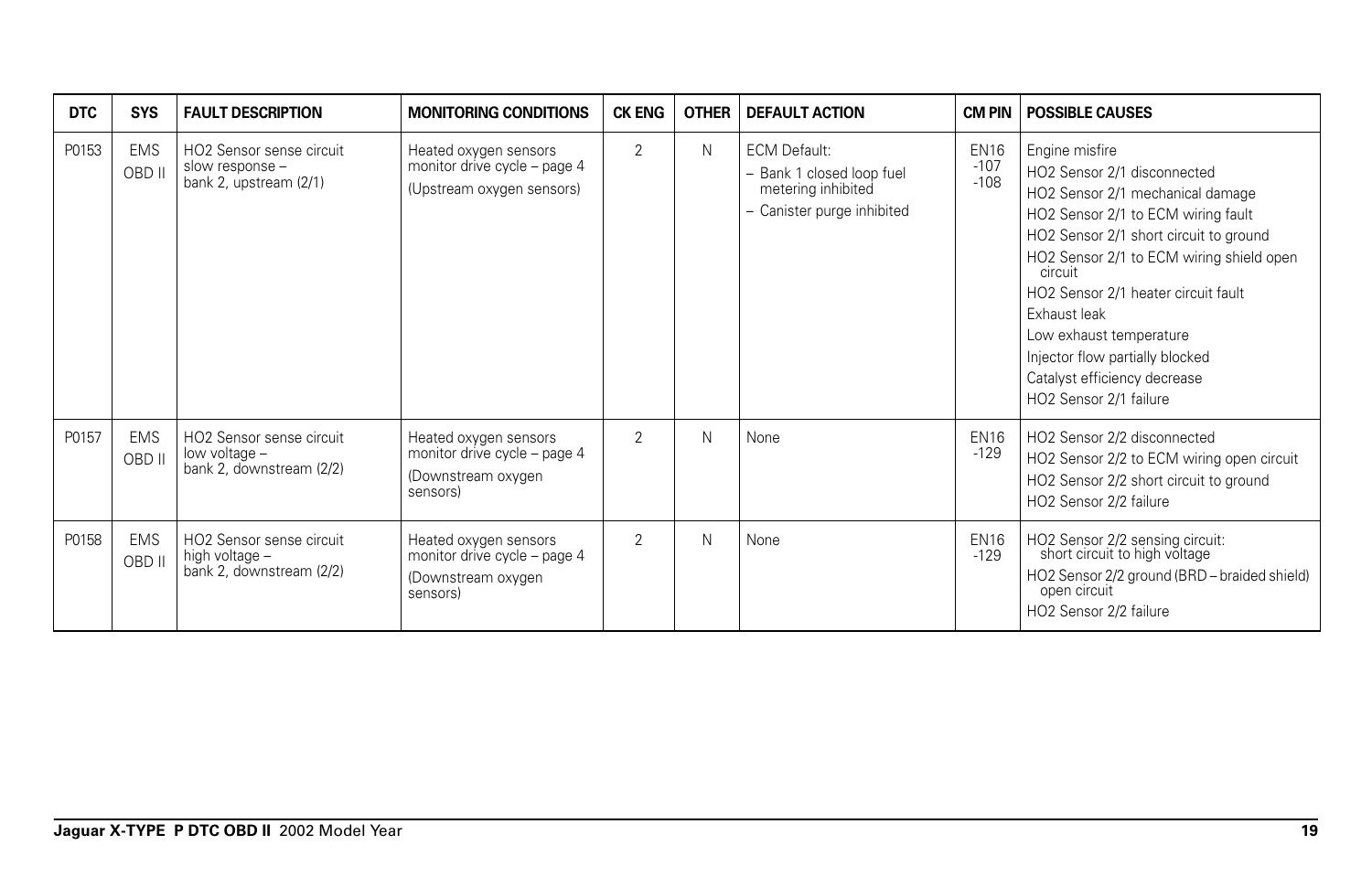| <b>DTC</b> | <b>SYS</b>           | <b>FAULT DESCRIPTION</b>                                              | <b>MONITORING CONDITIONS</b>                                                                         | <b>CK ENG</b>  | <b>OTHER</b> | <b>DEFAULT ACTION</b>                                                                                                                                                                               | CM PIN                | <b>POSSIBLE CAUSES</b>                                                                                                                                                                                                                                                                                                                                                                                                                                                             |
|------------|----------------------|-----------------------------------------------------------------------|------------------------------------------------------------------------------------------------------|----------------|--------------|-----------------------------------------------------------------------------------------------------------------------------------------------------------------------------------------------------|-----------------------|------------------------------------------------------------------------------------------------------------------------------------------------------------------------------------------------------------------------------------------------------------------------------------------------------------------------------------------------------------------------------------------------------------------------------------------------------------------------------------|
| P0160      | <b>EMS</b><br>OBD II | HO2 Sensor sense circuit<br>no activity -<br>bank 2, downstream (2/2) | Heated oxygen sensors<br>monitor drive cycle - page 4<br>(Downstream oxygen<br>sensors)              | $\overline{2}$ | N            | None                                                                                                                                                                                                | <b>EN16</b><br>$-129$ | HO2 Sensor 2/2 disconnected<br>HO2 Sensor 2/2 mechanical damage<br>HO2 Sensor 2/2 to ECM wiring open circuit<br>HO2 Sensor 2/2 sensing circuit short circuit to<br>high voltage<br>HO2 Sensor 2/2 short circuit to ground<br>HO2 Sensor 2/2 ground (BRD - braided shield)<br>open circuit<br>Exhaust leak<br>Low exhaust temperature<br>HO2 Sensor 2/2 failure                                                                                                                     |
| P0171      | <b>EMS</b><br>OBD II | Bank 1 combustion too lean                                            | Start engine and bring to<br>normal operating temperature<br>> 82 °C (180 °F)<br>Idle for 10 minutes | $\overline{2}$ | Α            | <b>ECM Default:</b><br>- Bank 1 catalyst warm-up<br>ignition retard inhibited<br>- Bank 1 closed loop fuel<br>metering inhibited<br>- Canister purge inhibited<br>- Maximum engine speed<br>reduced | -                     | Engine misfire<br>Air intake leak between MAF Sensor and<br>throttle<br>Fuel filter / system restriction<br>Fuel injector restriction<br>Fuel pressure sensor failure (low fuel<br>pressure)<br>Low fuel pump output<br>HO2 Sensor(s) (1/1, 1/2)<br>harness wiring condition fault<br>Exhaust leak (before catalyst)<br>ECM receiving incorrect signal from one or<br>more of the following components:<br>ECT Sensor, MAF Sensor, IAT Sensor,<br>IP Sensor, EFT Sensor, TP Sensor |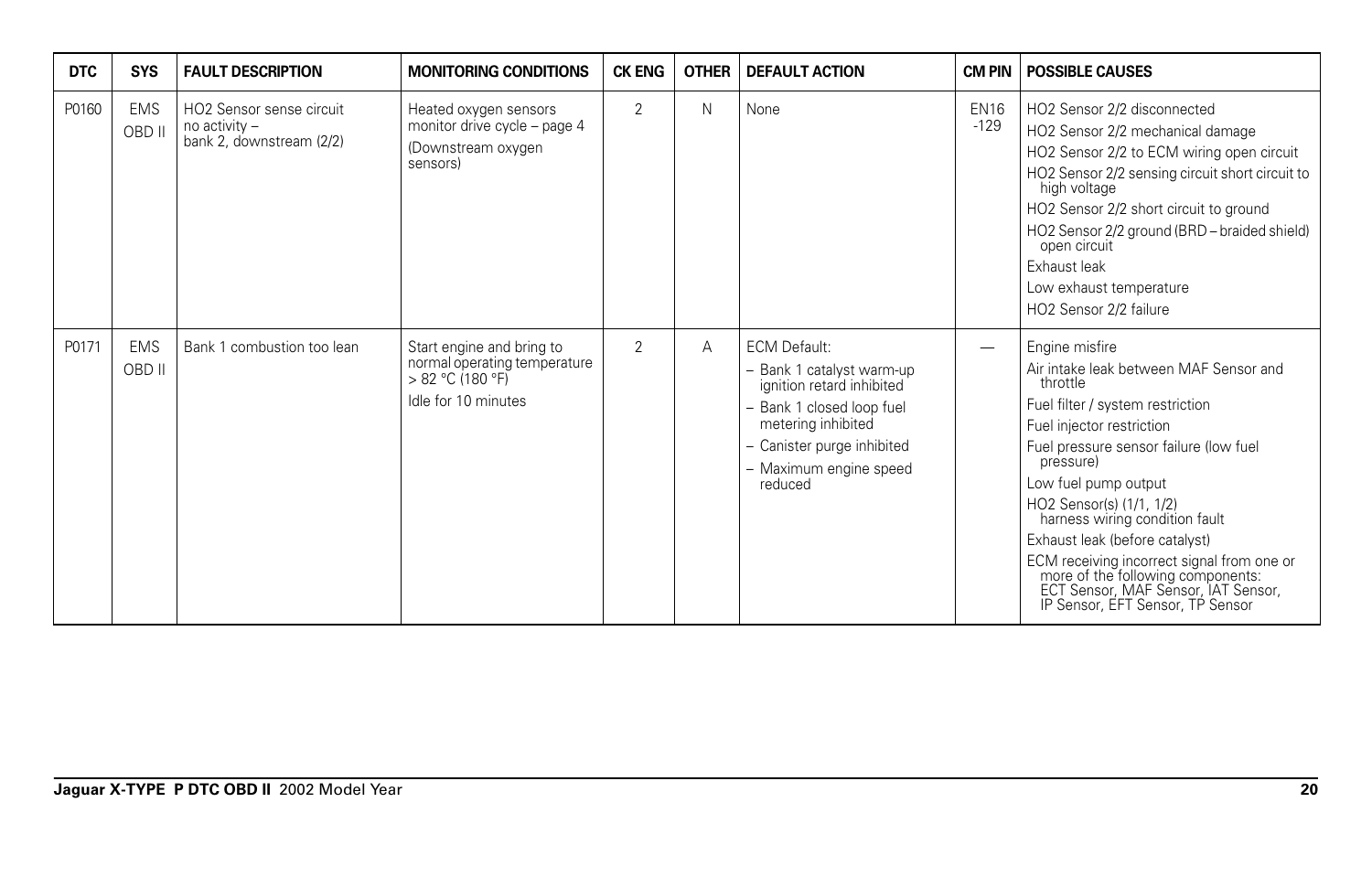| DTC   | <b>SYS</b>           | <b>FAULT DESCRIPTION</b>   | <b>MONITORING CONDITIONS</b>                                                                          | <b>CK ENG</b>  | <b>OTHER</b> | <b>DEFAULT ACTION</b>                                                                                                                                                                             | <b>CM PIN</b>            | <b>POSSIBLE CAUSES</b>                                                                                                                                                                                                                                                                                                                                                                                                                                                          |
|-------|----------------------|----------------------------|-------------------------------------------------------------------------------------------------------|----------------|--------------|---------------------------------------------------------------------------------------------------------------------------------------------------------------------------------------------------|--------------------------|---------------------------------------------------------------------------------------------------------------------------------------------------------------------------------------------------------------------------------------------------------------------------------------------------------------------------------------------------------------------------------------------------------------------------------------------------------------------------------|
| P0172 | <b>EMS</b><br>OBD II | Bank 1 combustion too rich | Start engine and bring to<br>normal operating temperature<br>> 82 °C (180 °F)<br>Idle for 10 minutes  | $\overline{2}$ | Α            | <b>ECM Default:</b><br>- Bank 1 catalyst warm-up<br>ignition retard inhibited<br>Bank 1 closed loop fuel<br>metering inhibited<br>- Canister purge inhibited<br>- Maximum engine speed<br>reduced | $\overline{\phantom{0}}$ | Restricted air filter<br>Leaking fuel injector(s)<br>Fuel pressure sensor failure<br>(high fuel pressure)<br>ECM receiving incorrect signal from one or<br>more of the following components:<br>ECT Sensor, MAF Sensor, IAT Sensor,<br>IP Sensor, EFT Sensor, TP Sensor                                                                                                                                                                                                         |
| P0174 | <b>EMS</b><br>OBD II | Bank 2 combustion too lean | Start engine and bring to<br>normal operating temperature<br>> 82 °C (180 °F)<br>Idle for 10 minutes  | $\overline{2}$ | Α            | <b>ECM Default:</b><br>- Bank 2 catalyst warm-up<br>ignition retard inhibited<br>Bank 2 closed loop fuel<br>metering inhibited<br>- Canister purge inhibited<br>- Maximum engine speed<br>reduced | $\overline{\phantom{0}}$ | Engine misfire<br>Air intake leak between MAF Sensor and<br>throttle<br>Fuel filter / system restriction<br>Fuel injector restriction<br>Fuel pressure sensor failure<br>(low fuel pressure)<br>Low fuel pump output<br>HO2 Sensor(s) (2/1, 2/2)<br>harness wiring condition fault<br>Exhaust leak (before catalyst)<br>ECM receiving incorrect signal from one or<br>once of the following components:<br>ECT Sensor, MAF Sensor, IAT Sensor, IP Sensor, EFT Sensor, TP Sensor |
| P0175 | <b>EMS</b><br>OBD II | Bank 2 combustion too rich | Start engine and bring to<br>normal operating temperature<br>$>82 °C$ (180 °F)<br>Idle for 10 minutes | $\overline{2}$ | Α            | <b>ECM Default:</b><br>Bank 2 catalyst warm-up<br>ignition retard inhibited<br>Bank 2 closed loop fuel<br>metering inhibited<br>- Canister purge inhibited<br>- Maximum engine speed<br>reduced   | $\overline{\phantom{0}}$ | Restricted air filter<br>Leaking fuel injector(s)<br>Fuel pressure sensor failure<br>(high fuel pressure)<br>ECM receiving incorrect signal from one or<br>ECT Sensor, MAF Sensor, IAT Sensor, IP<br>ECT Sensor, MAF Sensor, IAT Sensor, IP<br>Sensor, EFT Sensor, TP Sensor                                                                                                                                                                                                    |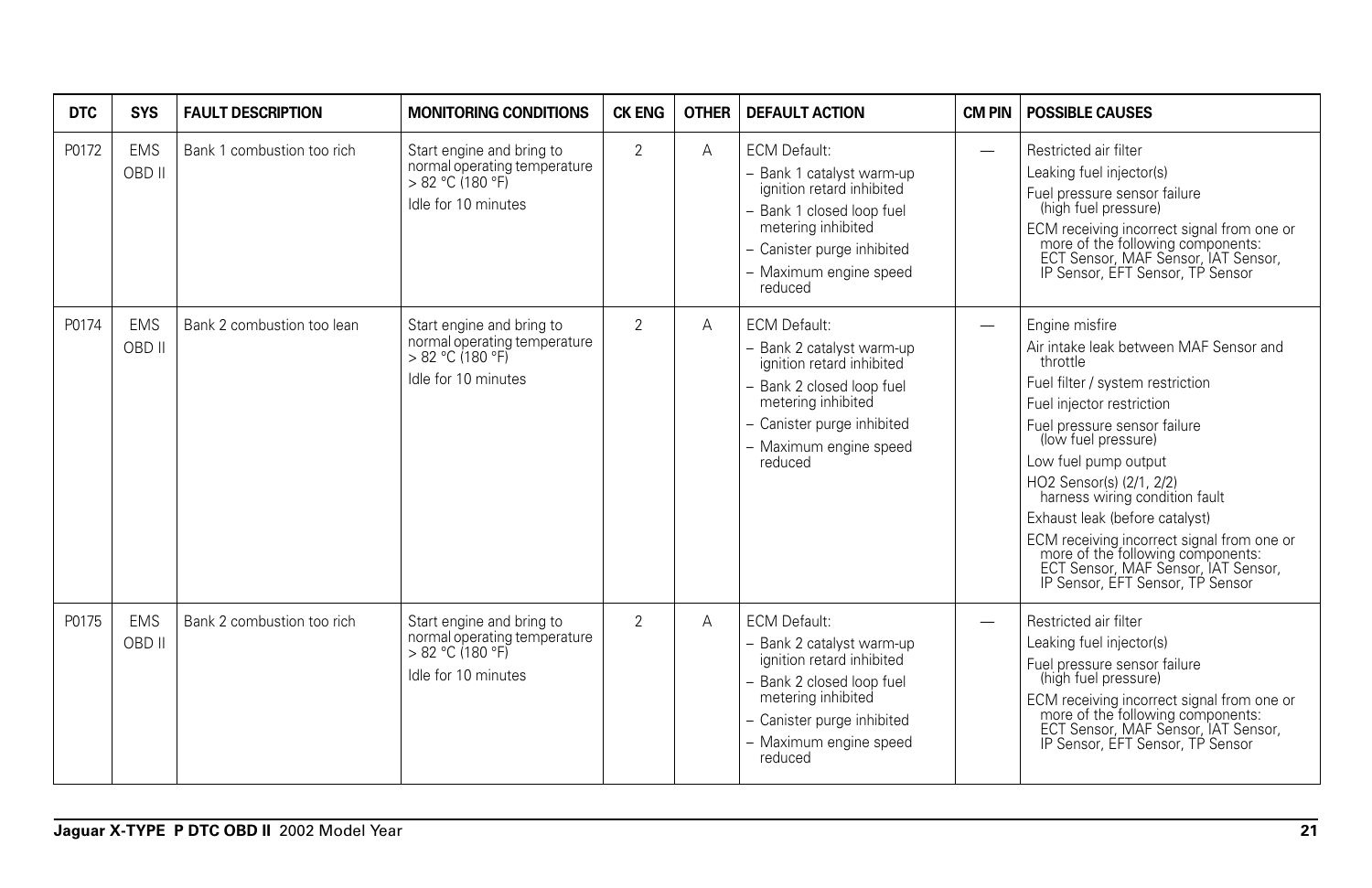| <b>DTC</b> | <b>SYS</b>           | <b>FAULT DESCRIPTION</b>                             | <b>MONITORING CONDITIONS</b>                                                                                                                                                                                                                                                                                                                           | <b>CK ENG</b>  | <b>OTHER</b> | <b>DEFAULT ACTION</b>                                                                                               | <b>CM PIN</b>         | <b>POSSIBLE CAUSES</b>                                                                                                                                                                                                                                                                                                                                                                                                                                            |
|------------|----------------------|------------------------------------------------------|--------------------------------------------------------------------------------------------------------------------------------------------------------------------------------------------------------------------------------------------------------------------------------------------------------------------------------------------------------|----------------|--------------|---------------------------------------------------------------------------------------------------------------------|-----------------------|-------------------------------------------------------------------------------------------------------------------------------------------------------------------------------------------------------------------------------------------------------------------------------------------------------------------------------------------------------------------------------------------------------------------------------------------------------------------|
| P0181      | <b>EMS</b><br>OBD II | EFT Sensor range / performance                       | Engine OFF; coolant<br>temperature < 35 °C (95 °F)<br>Start engine and drive until<br>normal engine operating<br>temperature > $82 °C$ (180 °F)<br>Drive for an additional 25<br>minutes                                                                                                                                                               | $\overline{2}$ | N            | <b>ECM Default:</b><br>- Default value of 25 °C (77 °F)<br>used                                                     | <b>EN16</b><br>$-050$ | EFT Sensor to ECM sensing circuit:<br>high resistance, open circuit, short circuit to<br>ground short circuit to high voltage<br>EFT Sensor to splice sensor ground circuit:<br>high resistance, open circuit<br><b>EFT Sensor failure</b>                                                                                                                                                                                                                        |
| P0182      | <b>EMS</b><br>OBD II | EFT Sensor circuit low voltage<br>(high temperature) | lanition ON 10 seconds                                                                                                                                                                                                                                                                                                                                 | $\overline{2}$ | N            | <b>ECM Default:</b><br>- Default value of 25 °C (77 °F)<br>used                                                     | <b>EN16</b><br>$-050$ | EFT Sensor to ECM sensing circuit:<br>short circuit to ground<br>EFT Sensor to splice sensor ground circuit:<br>short circuit<br><b>EFT Sensor failure</b>                                                                                                                                                                                                                                                                                                        |
| P0183      | <b>EMS</b><br>OBD II | EFT Sensor circuit high voltage<br>(low temperature) | lanition ON 10 seconds                                                                                                                                                                                                                                                                                                                                 | $\overline{2}$ | N            | <b>ECM Default:</b><br>- Default value of 25 °C (77 °F)<br>used                                                     | <b>EN16</b><br>$-050$ | EFT Sensor disconnected<br>EFT Sensor to ECM sensing circuit:<br>high resistance, open circuit, short circuit<br>to high voltage<br>EFT Sensor to splice sensor ground circuit:<br>high resistance, open circuit<br><b>EFT Sensor failure</b>                                                                                                                                                                                                                     |
| P0191      | <b>EMS</b><br>OBD II | IP Sensor circuit range /<br>performance             | Fuel level > 25%<br>Idle engine 30 seconds<br>Accelerate from stop through<br>complete engine rpm range;<br>coast to a stop<br>Drive the vehicle steadily<br>between 48 - 97 km/h (30 -<br>60 mph) for 5 minutes; coast<br>to a stop<br>Accelerate smoothly through<br>complete accelerator pedal<br>travel; coast to a stop<br>Idle engine 30 seconds | $\overline{2}$ | N            | <b>ECM Default:</b><br>- Default value of 3.80 BAR<br>(55.11 psi) used<br>- Fuel pump feedback control<br>inhibited | <b>EN16</b><br>$-073$ | Fuel filter / system restriction<br>Fuel system leak<br>Incorrect fuel pump output<br>IP Sensor to ECM sensing circuit:<br>high resistance, open circuit, short circuit<br>to ground, short circuit to high voltage<br>IP Sensor to splice sensor supply circuit:<br>high resistance, open circuit<br>IP Sensor to splice sensor ground circuit:<br>high resistance, open circuit, short circuit<br>to ground, short circuit to high voltage<br>IP Sensor failure |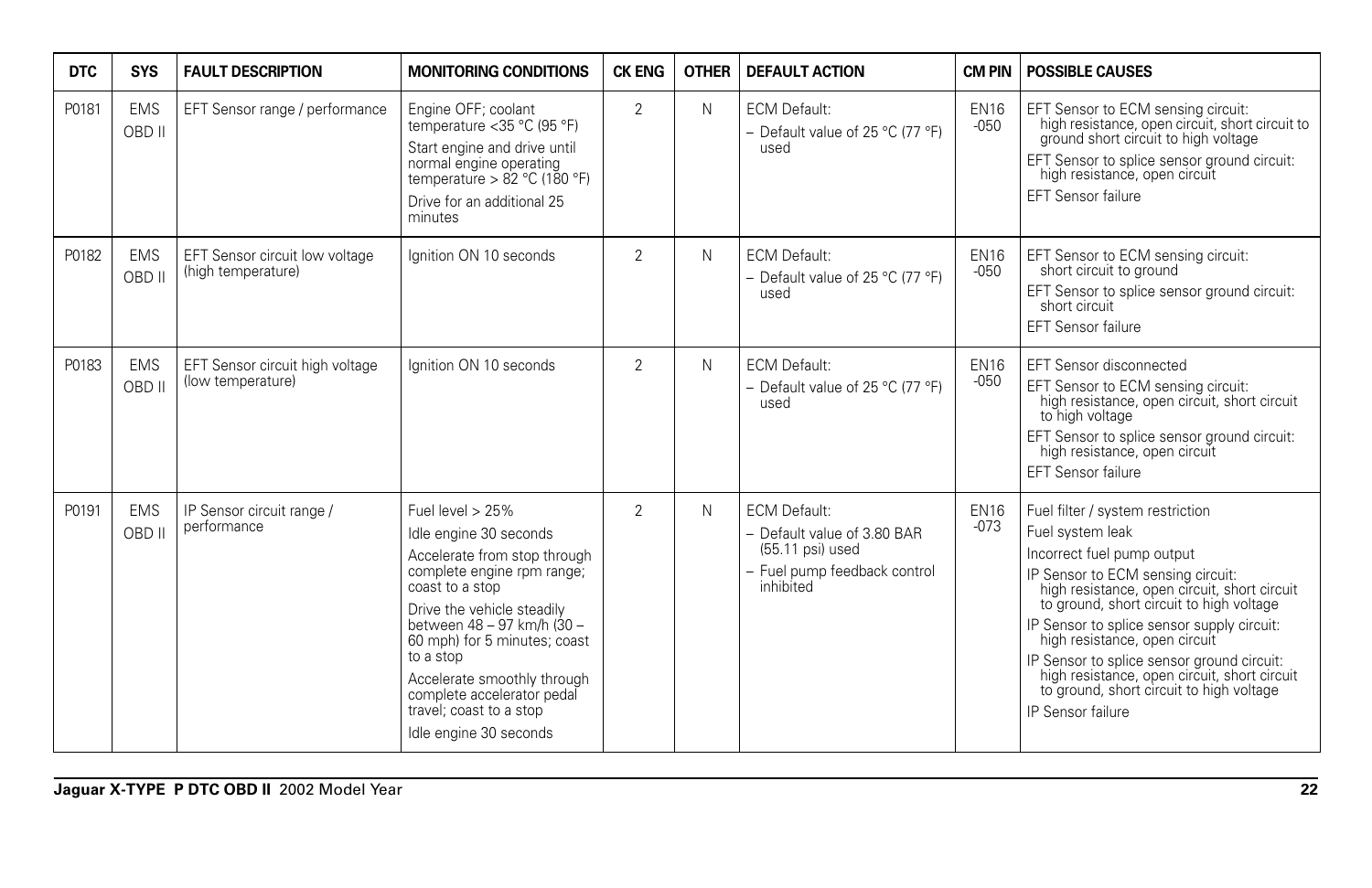| <b>DTC</b> | <b>SYS</b>           | <b>FAULT DESCRIPTION</b>                                 | <b>MONITORING CONDITIONS</b>                                                                                                                   | <b>CK ENG</b>  | <b>OTHER</b> | <b>DEFAULT ACTION</b>                                                                                               | <b>CM PIN</b>         | <b>POSSIBLE CAUSES</b>                                                                                                                                                                                                         |
|------------|----------------------|----------------------------------------------------------|------------------------------------------------------------------------------------------------------------------------------------------------|----------------|--------------|---------------------------------------------------------------------------------------------------------------------|-----------------------|--------------------------------------------------------------------------------------------------------------------------------------------------------------------------------------------------------------------------------|
| P0192      | <b>EMS</b><br>OBD II | IP Sensor sensor circuit<br>low voltage (low pressure)   | lanition ON 10 seconds                                                                                                                         | $\overline{2}$ | $\mathsf{N}$ | <b>ECM Default:</b><br>- Default value of 3.80 BAR<br>$(55.11$ psi) used<br>Fuel pump feedback control<br>inhibited | <b>EN16</b><br>$-073$ | IP Sensor disconnected<br>IP Sensor to ECM sensing circuit:<br>open circuit or short circuit to ground<br>IP Sensor to splice sensor supply circuit:<br>high resistance open circuit<br>IP Sensor failure                      |
| P0193      | <b>EMS</b><br>OBD II | IP Sensor sensor circuit<br>high voltage (high pressure) | lanition ON 10 seconds                                                                                                                         | $\overline{2}$ | $\mathsf{N}$ | <b>ECM Default:</b><br>- Default value of 3.80 BAR<br>$(55.11$ psi) used<br>Fuel pump feedback control<br>inhibited | <b>EN16</b><br>$-073$ | IP Sensor to ECM wiring (supply, sense):<br>short circuit to each other<br>IP Sensor to ECM sense circuit:<br>short circuit to high voltage<br>IP Sensor to splice sensor ground circuit:<br>open circuit<br>IP Sensor failure |
| P0196      | <b>EMS</b><br>OBD II | EOT Sensor range / performance                           | Engine OFF; coolant<br>temperature <35 °C (95 °F)<br>Start engine and drive until<br>normal engine operating<br>temperature > $82 °C$ (180 °F) | $\overline{2}$ | $\mathsf{N}$ | <b>ECM Default:</b><br>- ECT substituted                                                                            | <b>EN16</b><br>$-078$ | EOT Sensor to ECM sensing circuit;<br>high resistance when hot, intermittent<br>high resistance<br><b>EOT Sensor failure</b>                                                                                                   |
| P0197      | <b>EMS</b><br>OBD II | <b>EOT Sensor low voltage</b><br>(high temperature)      | lanition ON 10 seconds                                                                                                                         | $\overline{2}$ | $\mathsf{N}$ | <b>ECM Default:</b><br>- ECT substituted                                                                            | <b>EN16</b><br>$-078$ | EOT Sensor to ECM sensing circuit:<br>short circuit to ground<br><b>EOT Sensor failure</b>                                                                                                                                     |
| P0198      | <b>EMS</b><br>OBD II | EOT Sensor high voltage<br>(low temperature)             | lanition ON 10 seconds                                                                                                                         | $\overline{2}$ | N            | <b>ECM Default:</b><br>- ECT substituted                                                                            | <b>EN16</b><br>$-078$ | <b>EOT Sensor disconnected</b><br>EOT Sensor to ECM sensing circuit:<br>high resistance, open circuit, short circuit<br>to B+ voltage<br><b>EOT Sensor failure</b>                                                             |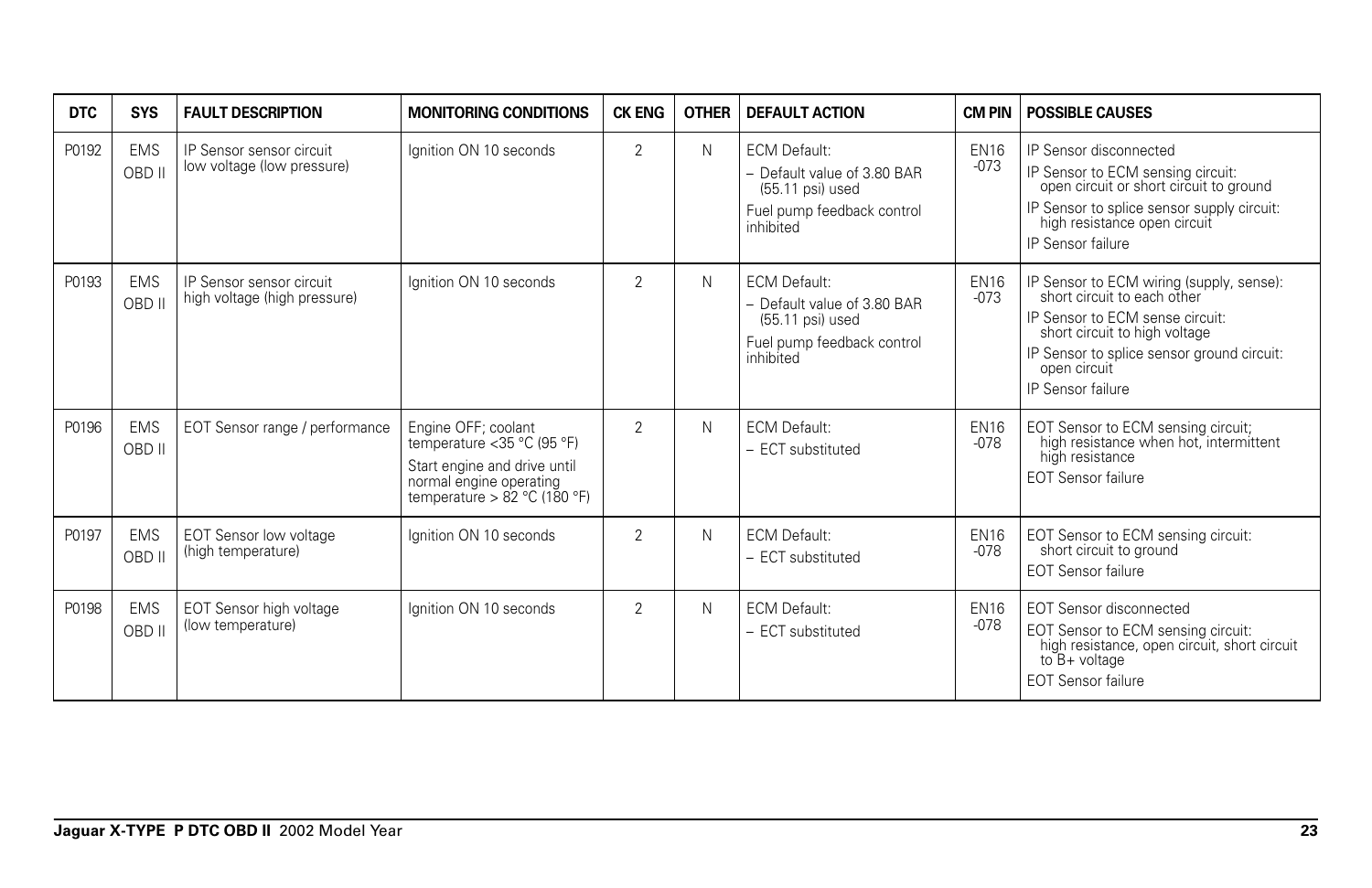| <b>DTC</b> | <b>SYS</b>           | <b>FAULT DESCRIPTION</b>            | <b>MONITORING CONDITIONS</b>                                 | <b>CK ENG</b>  | <b>OTHER</b> | <b>DEFAULT ACTION</b>                                                                                                                                                                                                                               | <b>CM PIN</b>         | <b>POSSIBLE CAUSES</b>                                                                               |
|------------|----------------------|-------------------------------------|--------------------------------------------------------------|----------------|--------------|-----------------------------------------------------------------------------------------------------------------------------------------------------------------------------------------------------------------------------------------------------|-----------------------|------------------------------------------------------------------------------------------------------|
| P0201      | <b>EMS</b><br>OBD II | Fuel injector 1 circuit malfunction | Start engine<br>Battery voltage > 12 v<br>Idle for 2 minutes | $\overline{2}$ | A            | <b>ECM Default:</b><br>- Bank 1 closed loop fuel<br>metering inhibited<br>- Bank 1 adaptive fuel metering<br>inhibited<br>- Bank 1 catalyst warm up<br>ignition retard inhibited<br>- Canister purge inhibited<br>- Maximum engine speed<br>reduced | <b>EN16</b><br>$-115$ | Injector disconnected<br>Injector harness wiring:<br>open circuit, short circuit<br>Injector failure |
| P0202      | <b>EMS</b><br>OBD II | Fuel injector 2 circuit malfunction | Start engine<br>Battery voltage > 12 v<br>Idle for 2 minutes | $\overline{2}$ | Α            | <b>ECM Default:</b><br>- Bank 2 closed loop fuel<br>metering inhibited<br>- Bank 2 adaptive fuel metering<br>inhibited<br>- Bank 2 catalyst warm up<br>ignition retard inhibited<br>- Canister purge inhibited<br>- Maximum engine speed<br>reduced | <b>EN16</b><br>$-120$ | Injector disconnected<br>Injector harness wiring:<br>open circuit, short circuit<br>Injector failure |
| P0203      | <b>EMS</b><br>OBD II | Fuel injector 3 circuit malfunction | Start engine<br>Battery voltage > 12 v<br>Idle for 2 minutes | $\overline{2}$ | Α            | <b>ECM Default:</b><br>- Bank 1 closed loop fuel<br>metering inhibited<br>- Bank 1 adaptive fuel metering<br>inhibited<br>- Bank 1 catalyst warm up<br>ignition retard inhibited<br>- Canister purge inhibited<br>- Maximum engine speed<br>reduced | <b>EN16</b><br>$-114$ | Injector disconnected<br>Injector harness wiring:<br>open circuit, short circuit<br>Injector failure |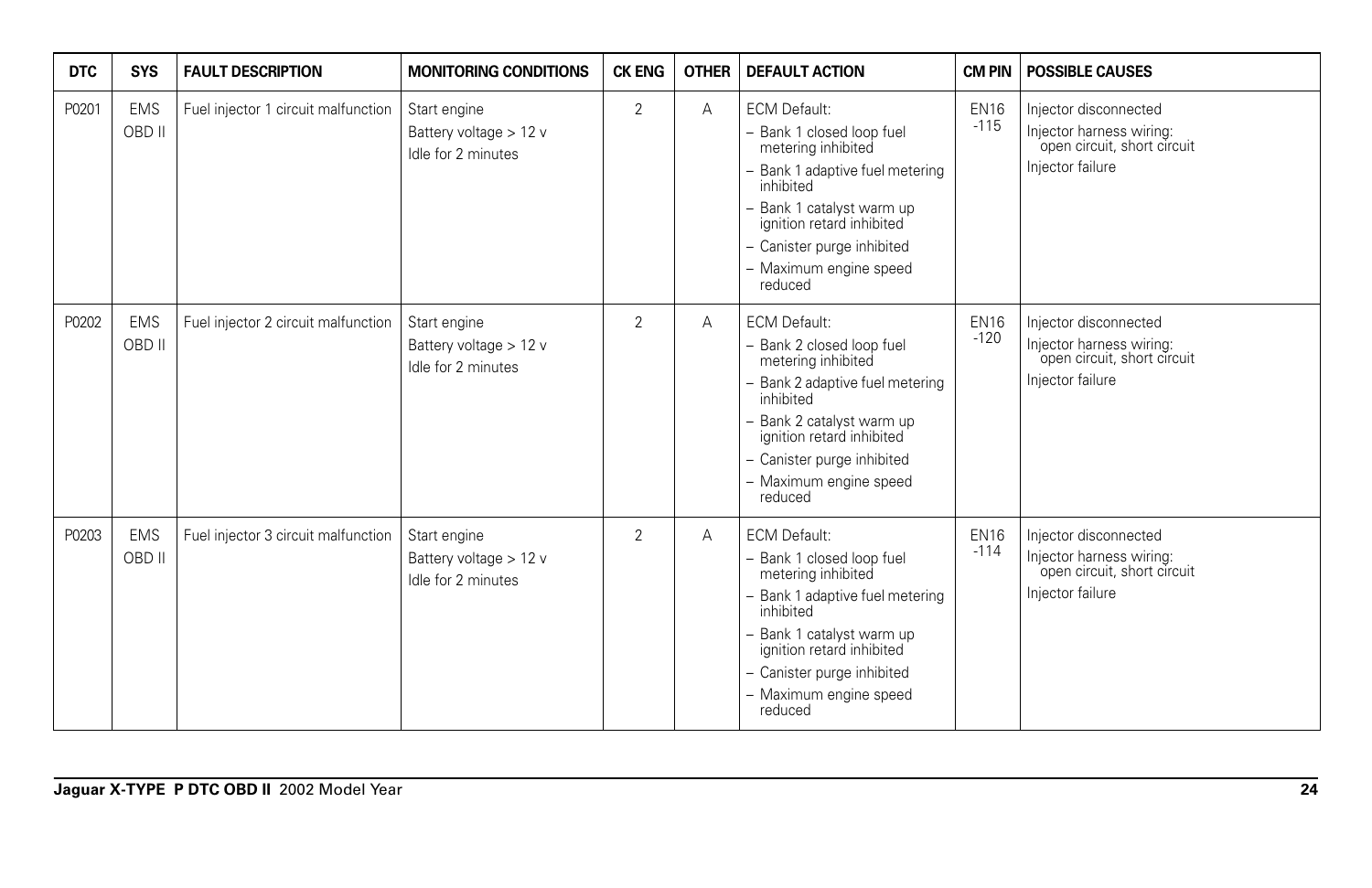| <b>DTC</b> | <b>SYS</b>           | <b>FAULT DESCRIPTION</b>            | <b>MONITORING CONDITIONS</b>                                   | <b>CK ENG</b>  | <b>OTHER</b> | <b>DEFAULT ACTION</b>                                                                                                                                                                                                                             | <b>CM PIN</b>         | <b>POSSIBLE CAUSES</b>                                                                               |
|------------|----------------------|-------------------------------------|----------------------------------------------------------------|----------------|--------------|---------------------------------------------------------------------------------------------------------------------------------------------------------------------------------------------------------------------------------------------------|-----------------------|------------------------------------------------------------------------------------------------------|
| P0204      | <b>EMS</b><br>OBD II | Fuel injector 4 circuit malfunction | Start engine<br>Battery voltage > 12 v<br>Idle for 2 minutes   | $\overline{2}$ | A            | <b>ECM Default:</b><br>- Bank 2 closed loop fuel<br>metering inhibited<br>Bank 2 adaptive fuel metering<br>inhibited<br>- Bank 2 catalyst warm up<br>ignition retard inhibited<br>- Canister purge inhibited<br>- Maximum engine speed<br>reduced | <b>EN16</b><br>$-119$ | Injector disconnected<br>Injector harness wiring:<br>open circuit, short circuit<br>Injector failure |
| P0205      | <b>EMS</b><br>OBD II | Fuel injector 5 circuit malfunction | Start engine.<br>Battery voltage > 12 v<br>Idle for 2 minutes. | $\overline{2}$ | A            | <b>ECM Default:</b><br>- Bank 1 closed loop fuel<br>metering inhibited<br>Bank 1 adaptive fuel metering<br>inhibited<br>Bank 1 catalyst warm up<br>ignition retard inhibited<br>- Canister purge inhibited<br>- Maximum engine speed<br>reduced   | <b>EN16</b><br>$-113$ | Injector disconnected<br>Injector harness wiring:<br>open circuit, short circuit<br>Injector failure |
| P0206      | <b>EMS</b><br>OBD II | Fuel injector 6 circuit malfunction | Start engine.<br>Battery voltage > 12 v<br>Idle for 2 minutes. | $\overline{2}$ | A            | <b>ECM Default:</b><br>- Bank 2 closed loop fuel<br>metering inhibited<br>Bank 2 adaptive fuel metering<br>inhibited<br>Bank 2 catalyst warm up<br>ignition retard inhibited<br>- Canister purge inhibited<br>- Maximum engine speed<br>reduced   | <b>EN16</b><br>$-118$ | Injector disconnected<br>Injector harness wiring:<br>open circuit, short circuit<br>Injector failure |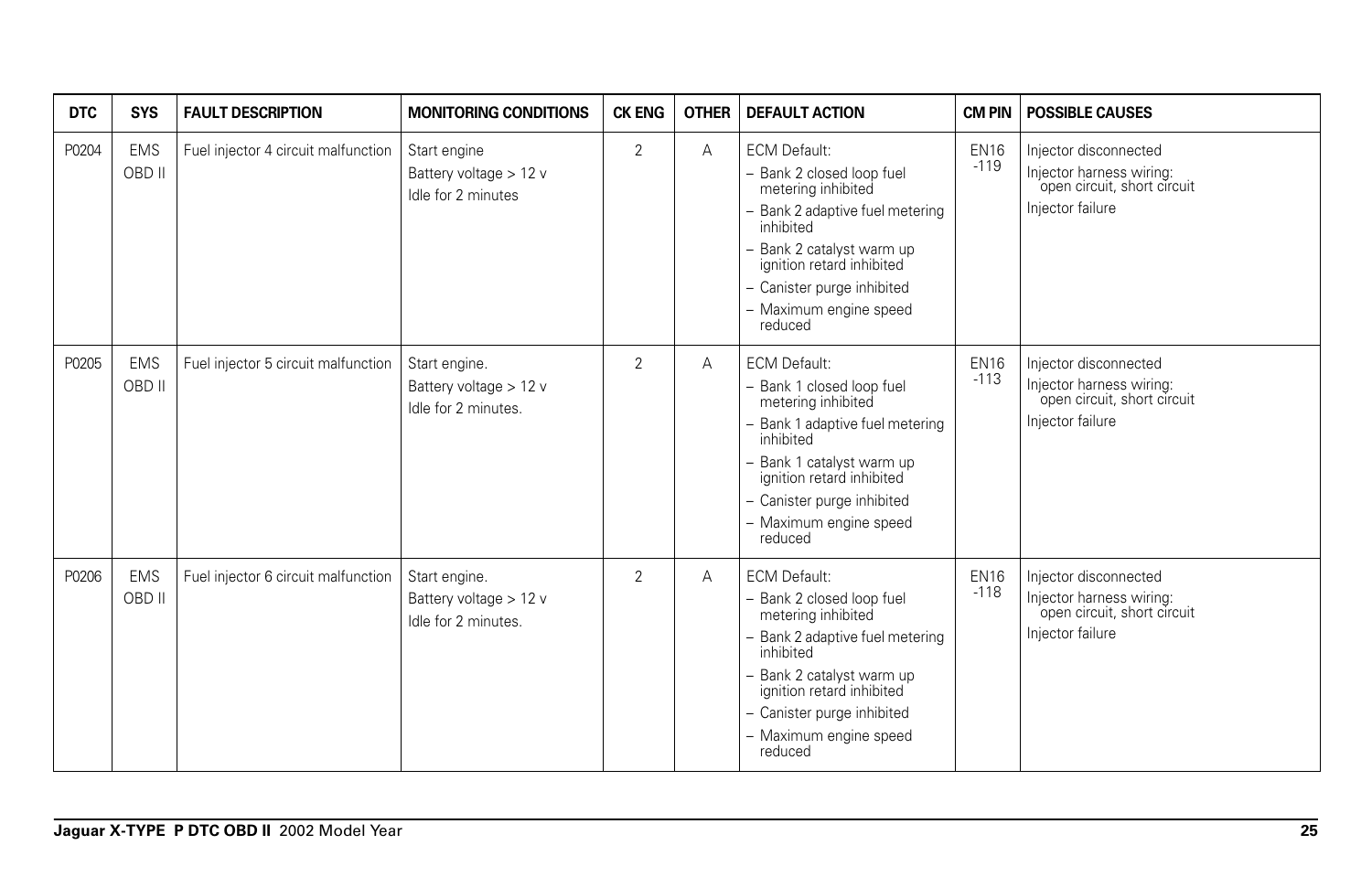| <b>DTC</b> | <b>SYS</b>           | <b>FAULT DESCRIPTION</b>                                  | <b>MONITORING CONDITIONS</b>                                                                                                                                           | <b>CK ENG</b>  | <b>OTHER</b> | <b>DEFAULT ACTION</b>                                                                                                                                                                                                            | <b>CM PIN</b>         | <b>POSSIBLE CAUSES</b>                                                                                                                                                                                                                                                                                                                                                                                                                                    |
|------------|----------------------|-----------------------------------------------------------|------------------------------------------------------------------------------------------------------------------------------------------------------------------------|----------------|--------------|----------------------------------------------------------------------------------------------------------------------------------------------------------------------------------------------------------------------------------|-----------------------|-----------------------------------------------------------------------------------------------------------------------------------------------------------------------------------------------------------------------------------------------------------------------------------------------------------------------------------------------------------------------------------------------------------------------------------------------------------|
| P0222      | <b>EMS</b><br>OBD II | TP Sensor sense circuit 2 (TP2)<br>low voltage            | Battery voltage > 10 y<br>Ignition ON<br>Slowly press accelerator<br>pedal to the floor over a 5<br>second period<br>Slowly return the pedal to rest<br>Repeat 3 times | 2              | $\mathsf{R}$ | <b>ECM Default:</b><br>- Throttle motor and throttle<br>motor relay disabled<br>- Throttle valve opening set to<br>default value<br>- Idle speed controlled by fuel<br>injection intervention<br>- Idle speed adaption inhibited | <b>EN16</b><br>$-076$ | TP Sensor to ECM sensing circuit (TP2):<br>open circuit, high resistance<br>TP Sensor failure                                                                                                                                                                                                                                                                                                                                                             |
| P0223      | <b>EMS</b><br>OBD II | TP Sensor sense circuit 2 (TP2)<br>high voltage           | Battery voltage > 10 v<br>Ignition ON<br>Slowly press accelerator<br>pedal to the floor over a 5<br>second period<br>Slowly return the pedal to rest<br>Repeat 3 times | $\overline{2}$ | R            | <b>ECM Default:</b><br>- Throttle motor and throttle<br>motor relay disabled<br>- Throttle valve opening set to<br>default value<br>- Idle speed controlled by fuel<br>injection intervention<br>- Idle speed adaption inhibited | <b>EN16</b><br>$-076$ | TP Sensor to ECM sensing circuit (TP2):<br>short circuit to high voltage<br>TP Sensor failure                                                                                                                                                                                                                                                                                                                                                             |
| P0300      | <b>EMS</b><br>OBD II | Random misfire detected<br>*Refer to Misfire Note, page 5 | Misfire monitor drive cycle -<br>page 5                                                                                                                                | 1 or $2*$      | N            | None                                                                                                                                                                                                                             | -                     | Cylinder compression low<br>Worn camshaft / broken valve spring(s)<br>Fuel delivery pressure (low / high)<br>Fuel injector(s) restricted / leaking<br>Fuel injector(s) continuously open<br>Fuel contamination<br>Fuel injector circuit fault(s)<br>(Injector DTCs also flagged)<br>Spark plug failure / fouled / incorrect gap<br>ECM to ignition coil primary circuit fault<br>(Cylinder misfire detected DTC also<br>flagged)<br>Ignition coil failure |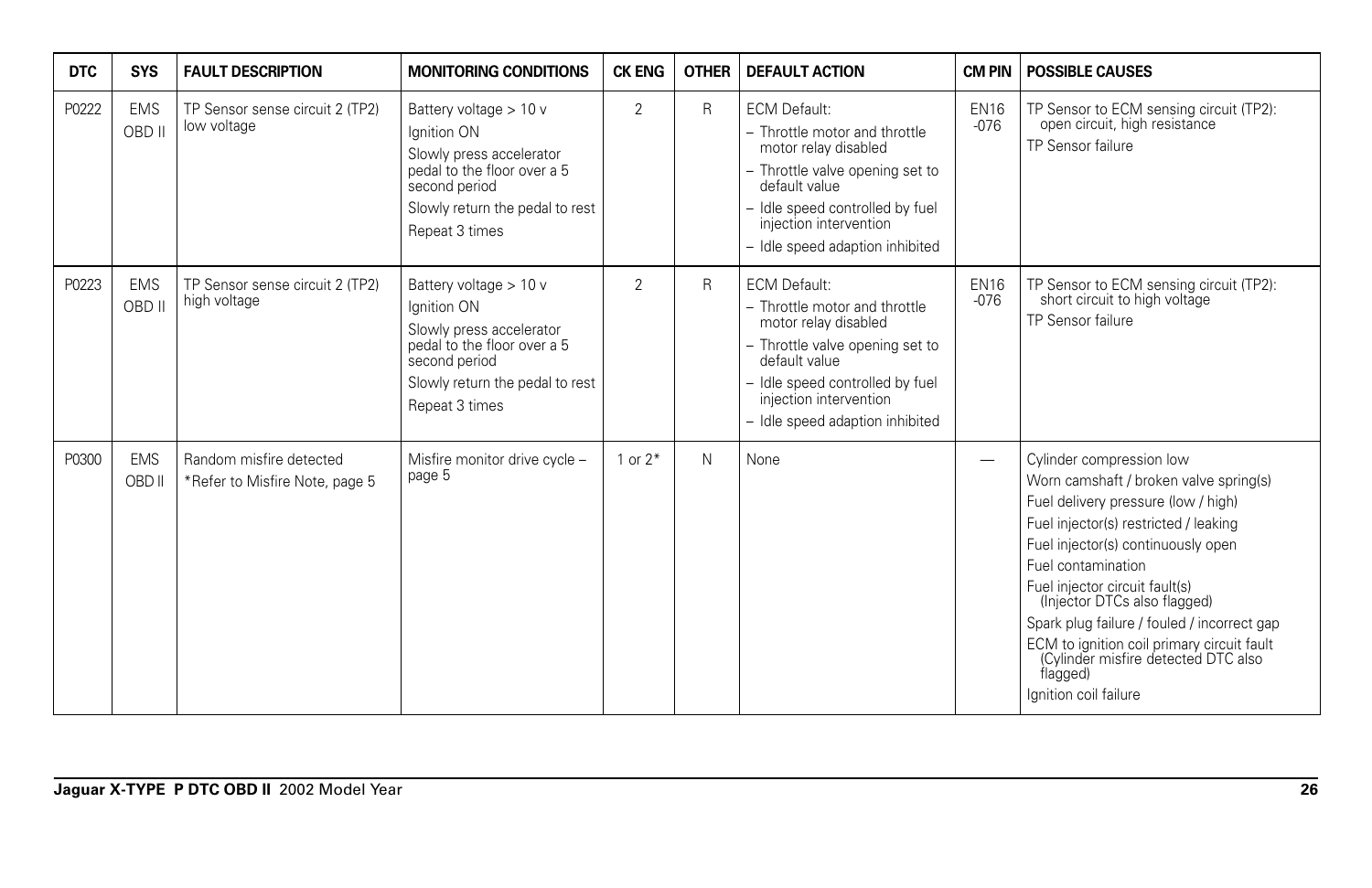| <b>DTC</b> | <b>SYS</b>           | <b>FAULT DESCRIPTION</b>                                        | <b>MONITORING CONDITIONS</b>                                 | <b>CK ENG</b>  | <b>OTHER</b> | <b>DEFAULT ACTION</b>                                                                 | <b>CM PIN</b>          | <b>POSSIBLE CAUSES</b>                                                                                                                                       |
|------------|----------------------|-----------------------------------------------------------------|--------------------------------------------------------------|----------------|--------------|---------------------------------------------------------------------------------------|------------------------|--------------------------------------------------------------------------------------------------------------------------------------------------------------|
| P0301      | <b>EMS</b><br>OBD II | Misfire detected - cylinder 1<br>*Refer to Misfire Note, page 5 | Misfire monitor drive cycle -<br>page 5                      | 1 or $2*$      | $\mathsf{N}$ | None                                                                                  | -                      | Refer to P0300 Possible Causes                                                                                                                               |
| P0302      | <b>EMS</b><br>OBD II | Misfire detected - cylinder 2<br>*Refer to Misfire Note, page 5 | Misfire monitor drive cycle -<br>page 5                      | or $2^*$       | $\mathsf{N}$ | None                                                                                  |                        | Refer to P0300 Possible Causes                                                                                                                               |
| P0303      | <b>EMS</b><br>OBD II | Misfire detected - cylinder 3<br>*Refer to Misfire Note, page 5 | Misfire monitor drive cycle -<br>page 5                      | 1 or $2*$      | $\mathsf{N}$ | None                                                                                  | —                      | Refer to P0300 Possible Causes                                                                                                                               |
| P0304      | <b>EMS</b><br>OBD II | Misfire detected - cylinder 4<br>*Refer to Misfire Note, page 5 | Misfire monitor drive cycle -<br>page 5                      | or $2^*$       | $\mathsf{N}$ | None                                                                                  | —                      | Refer to P0300 Possible Causes                                                                                                                               |
| P0305      | <b>EMS</b><br>OBD II | Misfire detected - cylinder 5<br>*Refer to Misfire Note, page 5 | Misfire monitor drive cycle -<br>page 5                      | 1 or $2*$      | $\mathsf{N}$ | None                                                                                  |                        | Refer to P0300 Possible Causes                                                                                                                               |
| P0306      | <b>EMS</b><br>OBD II | Misfire detected - cylinder 6<br>*Refer to Misfire Note, page 5 | Misfire monitor drive cycle -<br>page 5                      | 1 or $2*$      | $\mathsf{N}$ | None                                                                                  |                        | Refer to P0300 Possible Causes                                                                                                                               |
| P0332      | <b>EMS</b><br>OBD II | KS sense circuit out of range -<br>low voltage                  | Start engine<br>Battery voltage > 12 v<br>Idle for 2 minutes | $\overline{2}$ | А            | <b>ECM Default:</b><br>- Maximum ignition retard<br>- Maximum engine speed<br>reduced | <b>EN16</b><br>$-0.98$ | Poor sensor contact with the cylinder block<br>KS to ECM sense circuit short circuit to<br>ground<br><b>KS</b> failure                                       |
| P0333      | <b>EMS</b><br>OBD II | KS sense circuit out of range -<br>high voltage                 | Start engine<br>Battery voltage > 12 v<br>Idle for 2 minutes | $\overline{2}$ | Α            | <b>ECM Default:</b><br>- Maximum ignition retard<br>- Maximum engine speed<br>reduced | <b>EN16</b><br>$-098$  | Poor sensor contact with the cylinder block<br>KS to ECM sense circuit: high resistance,<br>open circuit, short circuit to high voltage<br><b>KS</b> failure |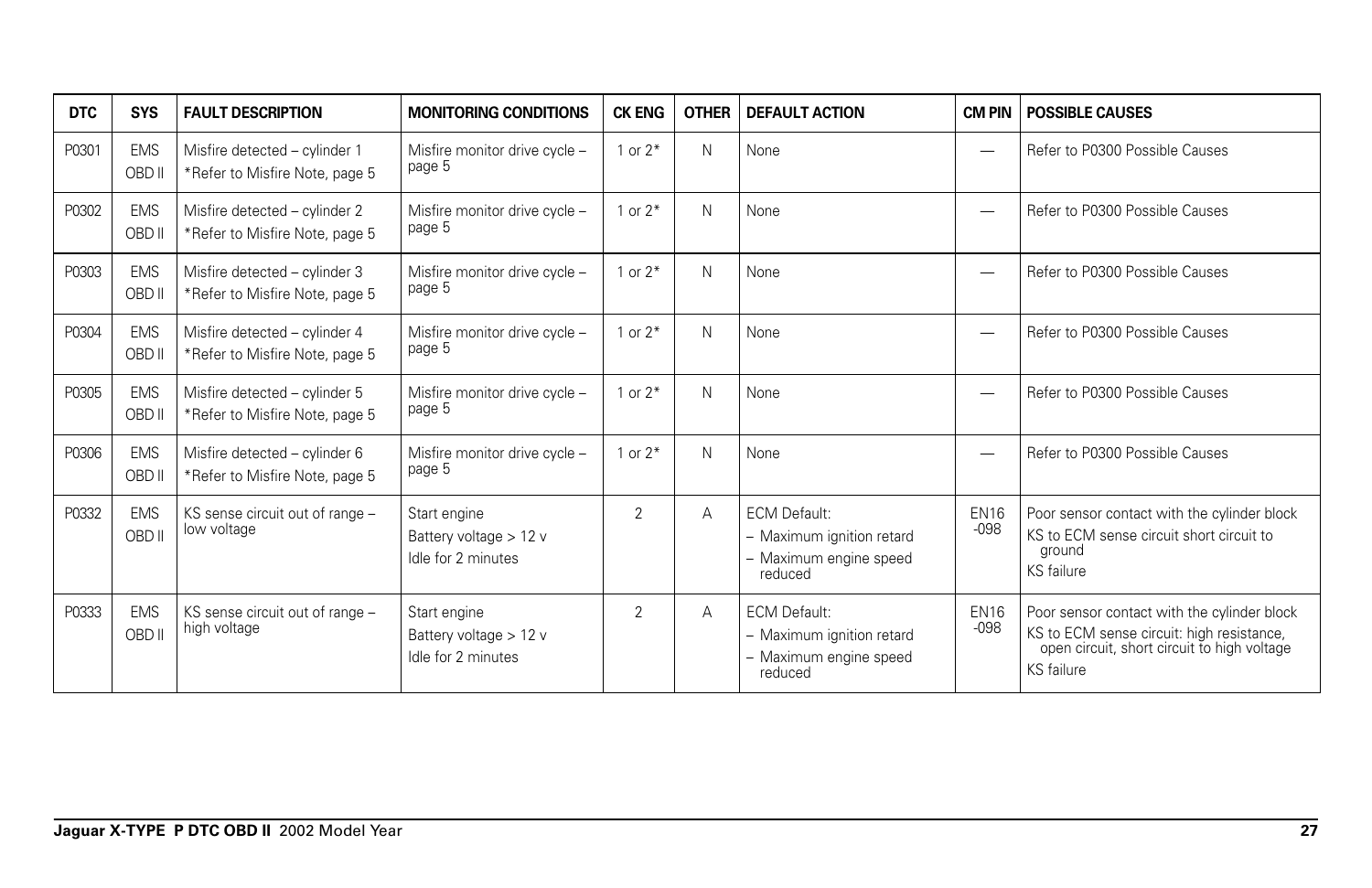| <b>DTC</b> | <b>SYS</b>           | <b>FAULT DESCRIPTION</b>       | <b>MONITORING CONDITIONS</b>                                                                                                                                                                                                                                                                                                                                                                                                                                                                                                                                                                                                                                                                                                                                                 | <b>CK ENG</b> | <b>OTHER</b> | <b>DEFAULT ACTION</b>                                    | CM PIN                          | <b>POSSIBLE CAUSES</b>                                                                                                                                                                                                 |
|------------|----------------------|--------------------------------|------------------------------------------------------------------------------------------------------------------------------------------------------------------------------------------------------------------------------------------------------------------------------------------------------------------------------------------------------------------------------------------------------------------------------------------------------------------------------------------------------------------------------------------------------------------------------------------------------------------------------------------------------------------------------------------------------------------------------------------------------------------------------|---------------|--------------|----------------------------------------------------------|---------------------------------|------------------------------------------------------------------------------------------------------------------------------------------------------------------------------------------------------------------------|
| P0335      | <b>EMS</b><br>OBD II | CKP Sensor circuit malfunction | Start engine; momentarily<br>race the engine; stop engine<br>Repeat two additional times<br>Start engine; idle 30 seconds.<br>Accelerate from stop through<br>complete engine rpm range;<br>coast to a stop<br>Drive the vehicle steadily<br>between 48 – 97 km/h (30 –<br>60 mph) for 5 minutes; coast<br>to a stop<br>Accelerate smoothly through<br>complete accelerator pedal<br>travel; coast to a stop<br>Idle engine 30 seconds<br>Note: If CKP Sensor fault<br>exists and engine will not<br>start, battery voltage must<br>drop below 10.5 V during<br>cranking for DTC to be<br>flagged. (Crank period - 30<br>seconds.) If CKP Sensor fault<br>exists, engine will start on the<br>second crank as the ECM will<br>default to CMP signals for<br>synchronization. | 2             | A            | <b>ECM Default:</b><br>- Maximum engine speed<br>reduced | <b>EN16</b><br>$-036$<br>$-037$ | CKP Sensor disconnected<br>CKP Sensor gap incorrect / foreign matter on<br>sensor face<br>CKP Sensor sensing circuit:<br>open circuit, short circuit to ground,<br>short circuit to high voltage<br>CKP Sensor failure |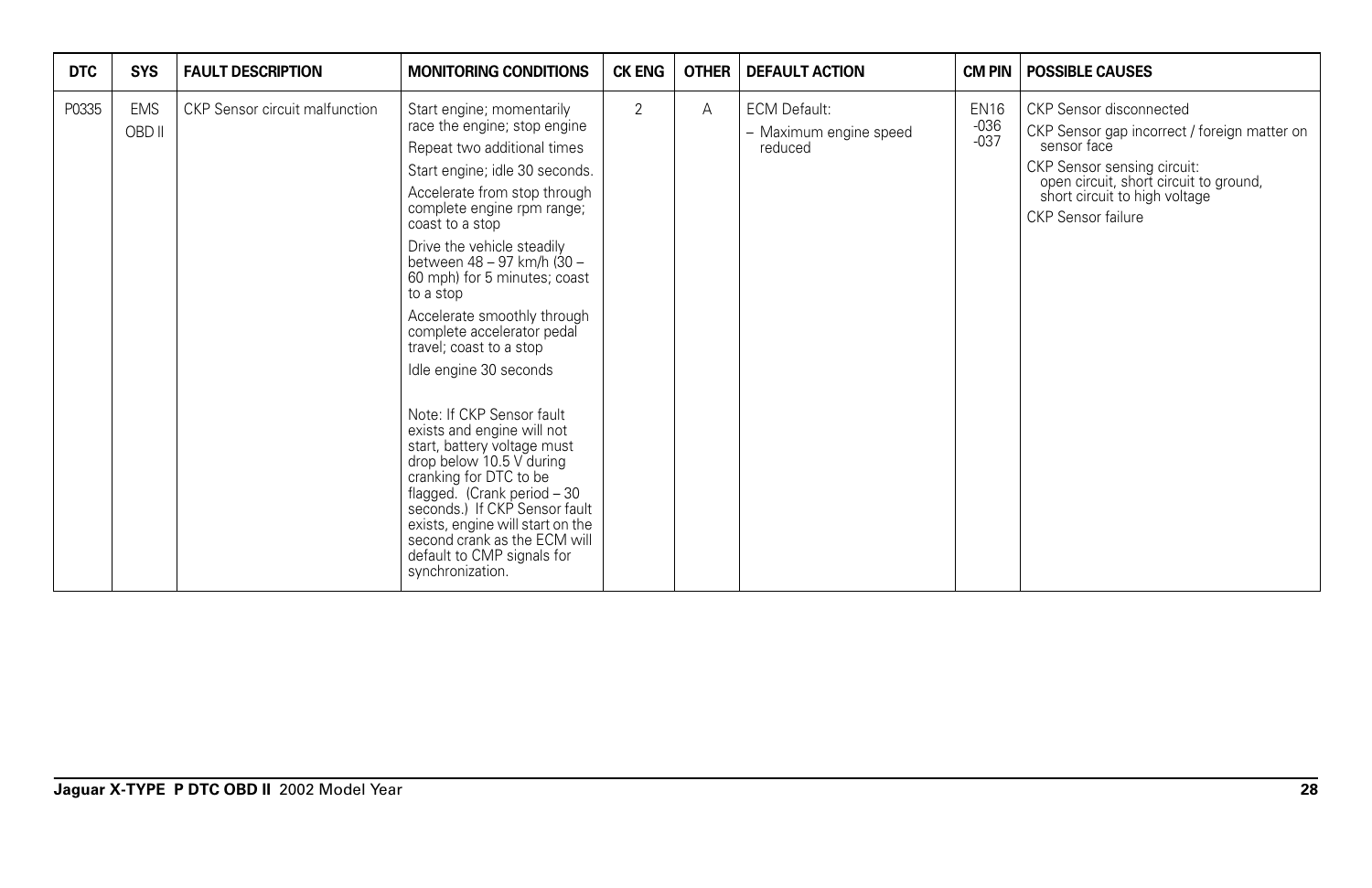| <b>DTC</b> | <b>SYS</b>           | <b>FAULT DESCRIPTION</b>                     | <b>MONITORING CONDITIONS</b>                                                                                                                                                                                                                                                                                                                                                                                                          | <b>CK ENG</b>  | <b>OTHER</b> | <b>DEFAULT ACTION</b>                                    | CM PIN                           | <b>POSSIBLE CAUSES</b>                                                                                                                                                                                                   |
|------------|----------------------|----------------------------------------------|---------------------------------------------------------------------------------------------------------------------------------------------------------------------------------------------------------------------------------------------------------------------------------------------------------------------------------------------------------------------------------------------------------------------------------------|----------------|--------------|----------------------------------------------------------|----------------------------------|--------------------------------------------------------------------------------------------------------------------------------------------------------------------------------------------------------------------------|
| P0336      | <b>EMS</b><br>OBD II | CKP Sensor circuit range /<br>performance    | Start engine; momentarily<br>race the engine; stop engine<br>Repeat two additional times<br>Start engine; idle 30 seconds<br>Accelerate from stop through<br>complete engine rpm range;<br>coast to a stop<br>Drive the vehicle steadily<br>between 48 - 97 km/h (30 -<br>60 mph) for 5 minutes; coast<br>to a stop<br>Accelerate smoothly through<br>complete accelerator pedal<br>travel: coast to a stop<br>Idle engine 30 seconds | $\overline{2}$ | A            | <b>ECM Default:</b><br>- Maximum engine speed<br>reduced | <b>EN16</b><br>$-036$<br>$-037$  | CKP Sensor reluctor: foreign matter /<br>damaged teeth<br>CKP Sensor sensing circuit:<br>intermittent open circuit, short circuit<br>to ground, short circuit to high voltage<br><b>CKP</b> Sensor failure               |
| P0340      | <b>EMS</b><br>OBD II | CMP Sensor 1 circuit malfunction<br>- bank 1 | Start engine; momentarily<br>race the engine; stop engine<br>Repeat two additional times<br>Start engine idle 30 seconds<br>Accelerate from stop through<br>complete engine rpm range;<br>coast to a stop<br>Drive the vehicle steadily<br>between 48 - 97 km/h (30 -<br>60 mph) for 5 minutes; coast<br>to a stop<br>Accelerate smoothly through<br>complete accelerator pedal<br>travel; coast to a stop<br>Idle engine 30 seconds  | $\overline{2}$ | N            | None                                                     | <b>EN16</b><br>$-094$<br>$-0.95$ | CMP Sensor disconnected<br>CMP Sensor gap incorrect / foreign matter on<br>sensor face<br>CMP Sensor sensing circuit:<br>open circuit, short circuit to ground,<br>short circuit to high voltage<br>CMP Sensor 1 failure |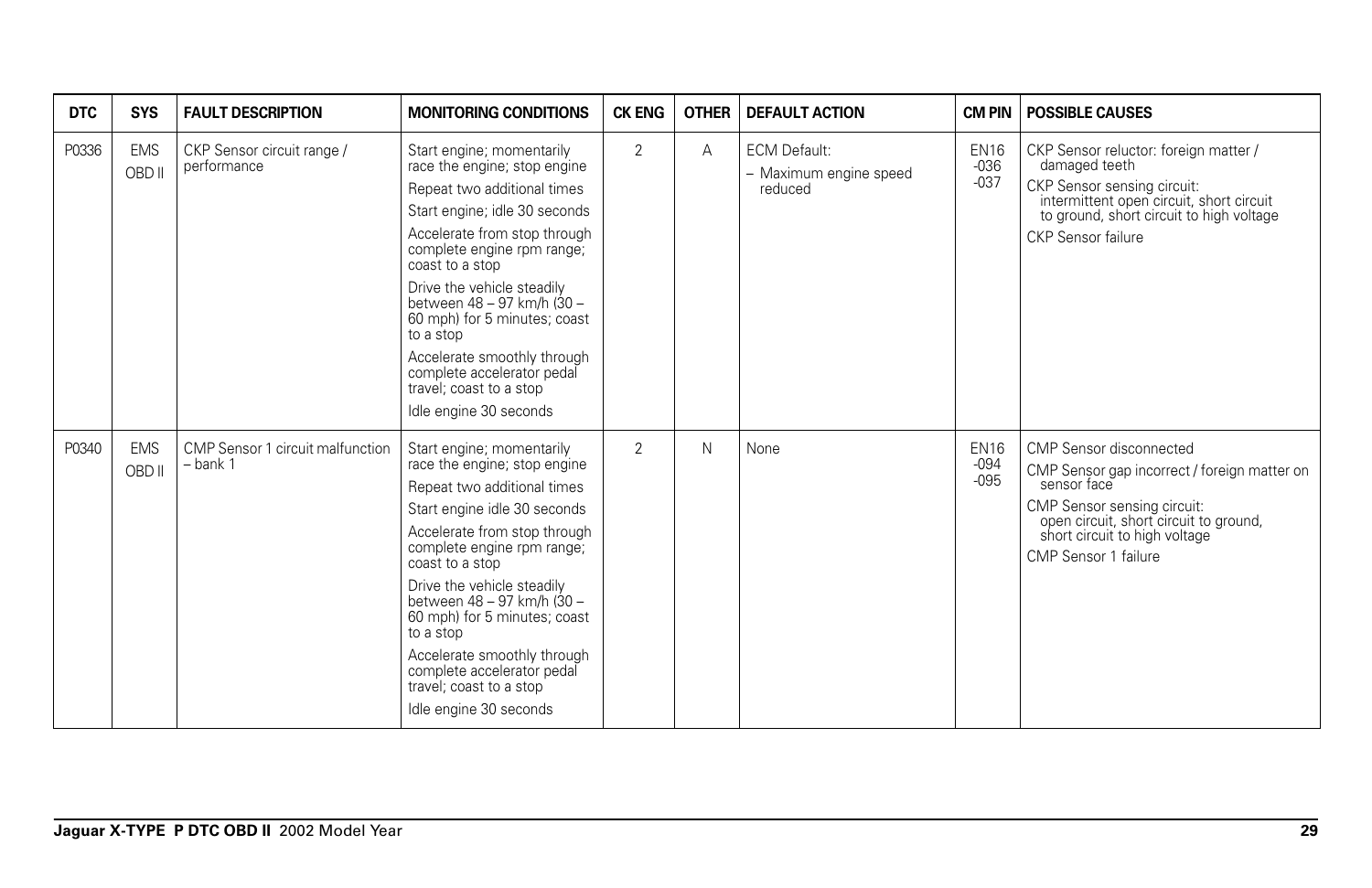| <b>DTC</b> | <b>SYS</b>           | <b>FAULT DESCRIPTION</b>                                    | <b>MONITORING CONDITIONS</b>                                                                                                                                                                                                                                                                                                                                                                                                          | <b>CK ENG</b>  | <b>OTHER</b> | <b>DEFAULT ACTION</b>                                                                                                                                                                                                                                                                           | CM PIN                           | <b>POSSIBLE CAUSES</b>                                                                                                                                                                                                   |
|------------|----------------------|-------------------------------------------------------------|---------------------------------------------------------------------------------------------------------------------------------------------------------------------------------------------------------------------------------------------------------------------------------------------------------------------------------------------------------------------------------------------------------------------------------------|----------------|--------------|-------------------------------------------------------------------------------------------------------------------------------------------------------------------------------------------------------------------------------------------------------------------------------------------------|----------------------------------|--------------------------------------------------------------------------------------------------------------------------------------------------------------------------------------------------------------------------|
| P0341      | <b>EMS</b><br>OBD II | CMP Sensor 1 circuit range /<br>performance - bank 1        | Start engine; momentarily<br>race the engine; stop engine<br>Repeat two additional times<br>Start engine; idle 30 seconds<br>Accelerate from stop through<br>complete engine rpm range;<br>coast to a stop<br>Drive the vehicle steadily<br>between 48 - 97 km/h (30 -<br>60 mph) for 5 minutes; coast<br>to a stop<br>Accelerate smoothly through<br>complete accelerator pedal<br>travel; coast to a stop<br>Idle engine 30 seconds | $\overline{2}$ | N            | None                                                                                                                                                                                                                                                                                            | <b>EN16</b><br>$-094$<br>$-0.95$ | CMP Sensor disconnected<br>CMP Sensor gap incorrect / foreign matter on<br>sensor face<br>CMP Sensor sensing circuit:<br>open circuit, short circuit to ground,<br>short circuit to high voltage<br>CMP Sensor 1 failure |
| P0351      | <b>EMS</b><br>OBD II | Ignition module primary circuit<br>malfunction - cylinder 1 | Start engine<br>Battery voltage > 12 v<br>Idle for 2 minutes                                                                                                                                                                                                                                                                                                                                                                          | 2              | Α            | <b>ECM Default:</b><br>- Bank 1 closed loop fuel<br>metering inhibited<br>- Bank 1 adaptive fuel metering<br>inhibited<br>- Bank 1 catalyst warm up<br>ignition retard inhibited<br>- Canister purge inhibited<br>- Maximum engine speed<br>reduced<br>- Fuel injection cut off<br>(cylinder 1) | <b>EN16</b><br>$-087$            | ECM to ignition module primary circuit:<br>open circuit, short circuit to ground,<br>high resistance<br>Ignition module ground circuit:<br>open circuit, high resistance<br>Ignition module / coil failure               |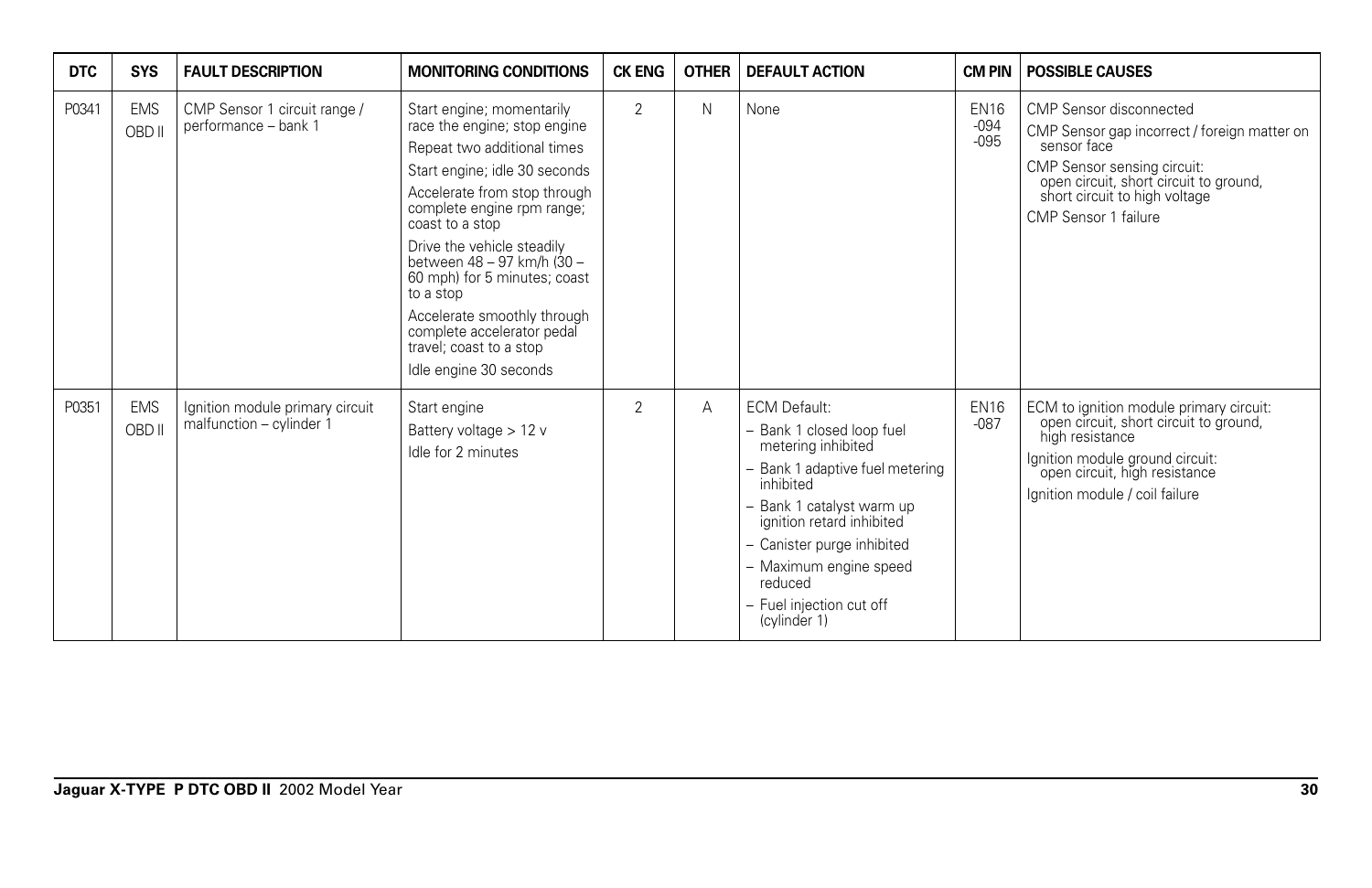| <b>DTC</b> | <b>SYS</b>           | <b>FAULT DESCRIPTION</b>                                    | <b>MONITORING CONDITIONS</b>                                   | <b>CK ENG</b>  | <b>OTHER</b> | <b>DEFAULT ACTION</b>                                                                                                                                                                                                                                                                           |                       | <b>CM PIN   POSSIBLE CAUSES</b>                                                                                                                                                                            |
|------------|----------------------|-------------------------------------------------------------|----------------------------------------------------------------|----------------|--------------|-------------------------------------------------------------------------------------------------------------------------------------------------------------------------------------------------------------------------------------------------------------------------------------------------|-----------------------|------------------------------------------------------------------------------------------------------------------------------------------------------------------------------------------------------------|
| P0352      | <b>EMS</b><br>OBD II | Ignition module primary circuit<br>malfunction - cylinder 2 | Start engine<br>Battery voltage > 12 v<br>Idle for 2 minutes   | $\overline{2}$ | A            | <b>ECM Default:</b><br>- Bank 2 closed loop fuel<br>metering inhibited<br>- Bank 2 adaptive fuel metering<br>inhibited<br>- Bank 2 catalyst warm up<br>ignition retard inhibited<br>- Canister purge inhibited<br>- Maximum engine speed<br>reduced<br>- Fuel injection cut off<br>(cylinder 2) | <b>EN16</b><br>$-061$ | ECM to ignition module primary circuit:<br>open circuit, short circuit to ground,<br>high resistance<br>Ignition module ground circuit:<br>open circuit, high resistance<br>Ignition module / coil failure |
| P0353      | <b>EMS</b><br>OBD II | Ignition module primary circuit<br>malfunction - cylinder 3 | Start engine<br>Battery voltage $> 12$ v<br>Idle for 2 minutes | $\overline{2}$ | A            | <b>ECM Default:</b><br>- Bank 1 closed loop fuel<br>metering inhibited<br>- Bank 1 adaptive fuel metering<br>inhibited<br>- Bank 1 catalyst warm up<br>ignition retard inhibited<br>- Canister purge inhibited<br>- Maximum engine speed<br>reduced<br>- Fuel injection cut off<br>(cylinder 3) | <b>EN16</b><br>$-088$ | ECM to ignition module primary circuit:<br>open circuit, short circuit to ground,<br>high resistance<br>Ignition module ground circuit:<br>open circuit, high resistance<br>Ignition module / coil failure |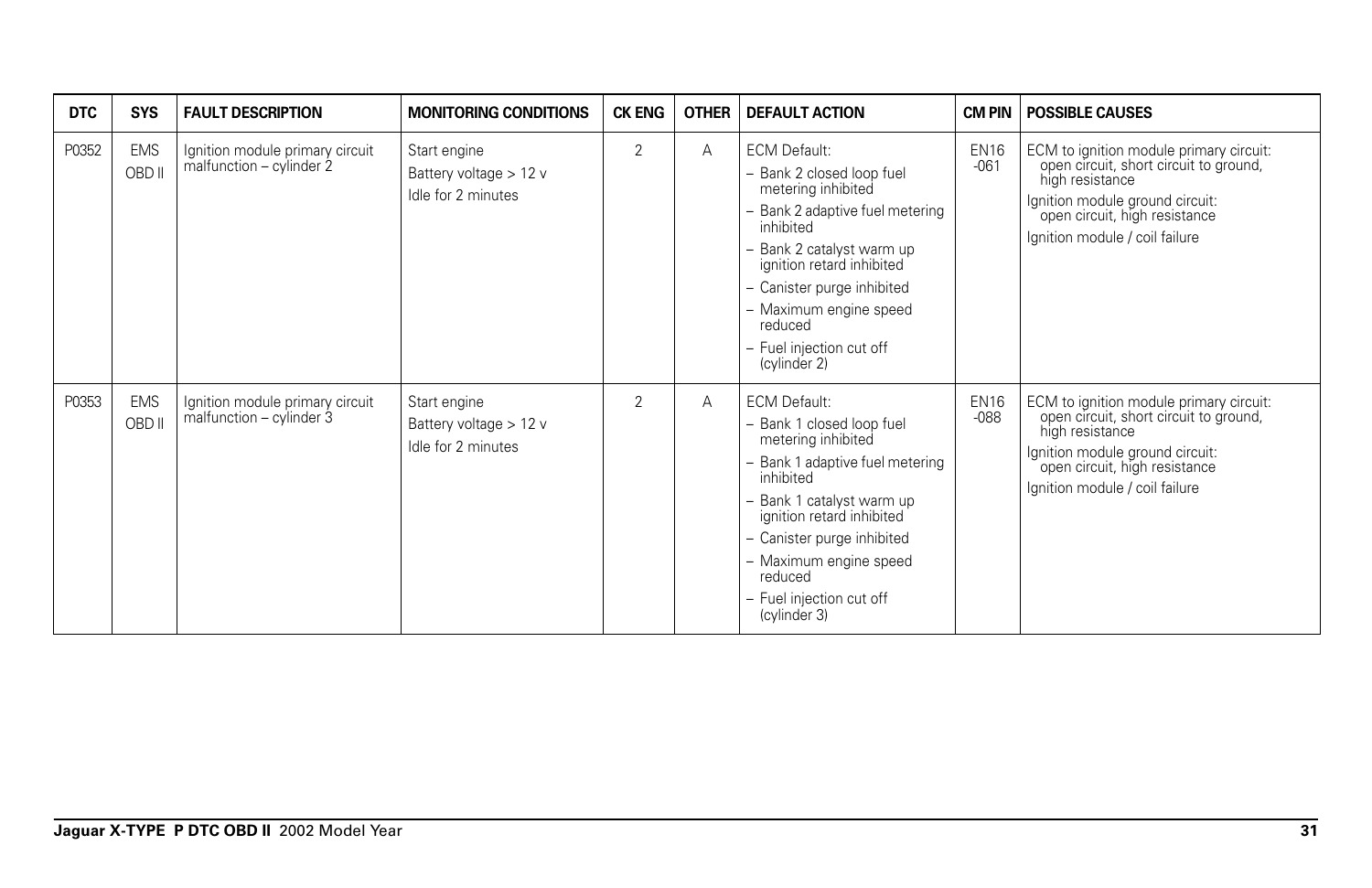| <b>DTC</b> | <b>SYS</b>           | <b>FAULT DESCRIPTION</b>                                    | <b>MONITORING CONDITIONS</b>                                   | <b>CK ENG</b>  | <b>OTHER</b> | <b>DEFAULT ACTION</b>                                                                                                                                                                                                                                                                       |                       | <b>CM PIN   POSSIBLE CAUSES</b>                                                                                                                                                                            |
|------------|----------------------|-------------------------------------------------------------|----------------------------------------------------------------|----------------|--------------|---------------------------------------------------------------------------------------------------------------------------------------------------------------------------------------------------------------------------------------------------------------------------------------------|-----------------------|------------------------------------------------------------------------------------------------------------------------------------------------------------------------------------------------------------|
| P0354      | <b>EMS</b><br>OBD II | Ignition module primary circuit<br>malfunction - cylinder 4 | Start engine<br>Battery voltage $> 12$ v<br>Idle for 2 minutes | $\overline{2}$ | A            | <b>ECM Default:</b><br>- Bank 2 closed loop fuel<br>metering inhibited<br>Bank 2 adaptive fuel metering<br>inhibited<br>Bank 2 catalyst warm up<br>ignition retard inhibited<br>- Canister purge inhibited<br>- Maximum engine speed<br>reduced<br>- Fuel injection cut off<br>(cylinder 4) | <b>EN16</b><br>$-062$ | ECM to ignition module primary circuit:<br>open circuit, short circuit to ground,<br>high resistance<br>Ignition module ground circuit:<br>open circuit, high resistance<br>Ignition module / coil failure |
| P0355      | <b>EMS</b><br>OBD II | Ignition module primary circuit<br>malfunction – cylinder 5 | Start engine<br>Battery voltage > 12 v<br>Idle for 2 minutes   | $\overline{2}$ | A            | <b>ECM Default:</b><br>- Bank 1 closed loop fuel<br>metering inhibited<br>Bank 1 adaptive fuel metering<br>inhibited<br>Bank 1 catalyst warm up<br>ignition retard inhibited<br>- Canister purge inhibited<br>- Maximum engine speed<br>reduced<br>- Fuel injection cut off<br>(cylinder 5) | <b>EN16</b><br>$-089$ | ECM to ignition module primary circuit:<br>open circuit, short circuit to ground,<br>high resistance<br>Ignition module ground circuit:<br>open circuit, high resistance<br>Ignition module / coil failure |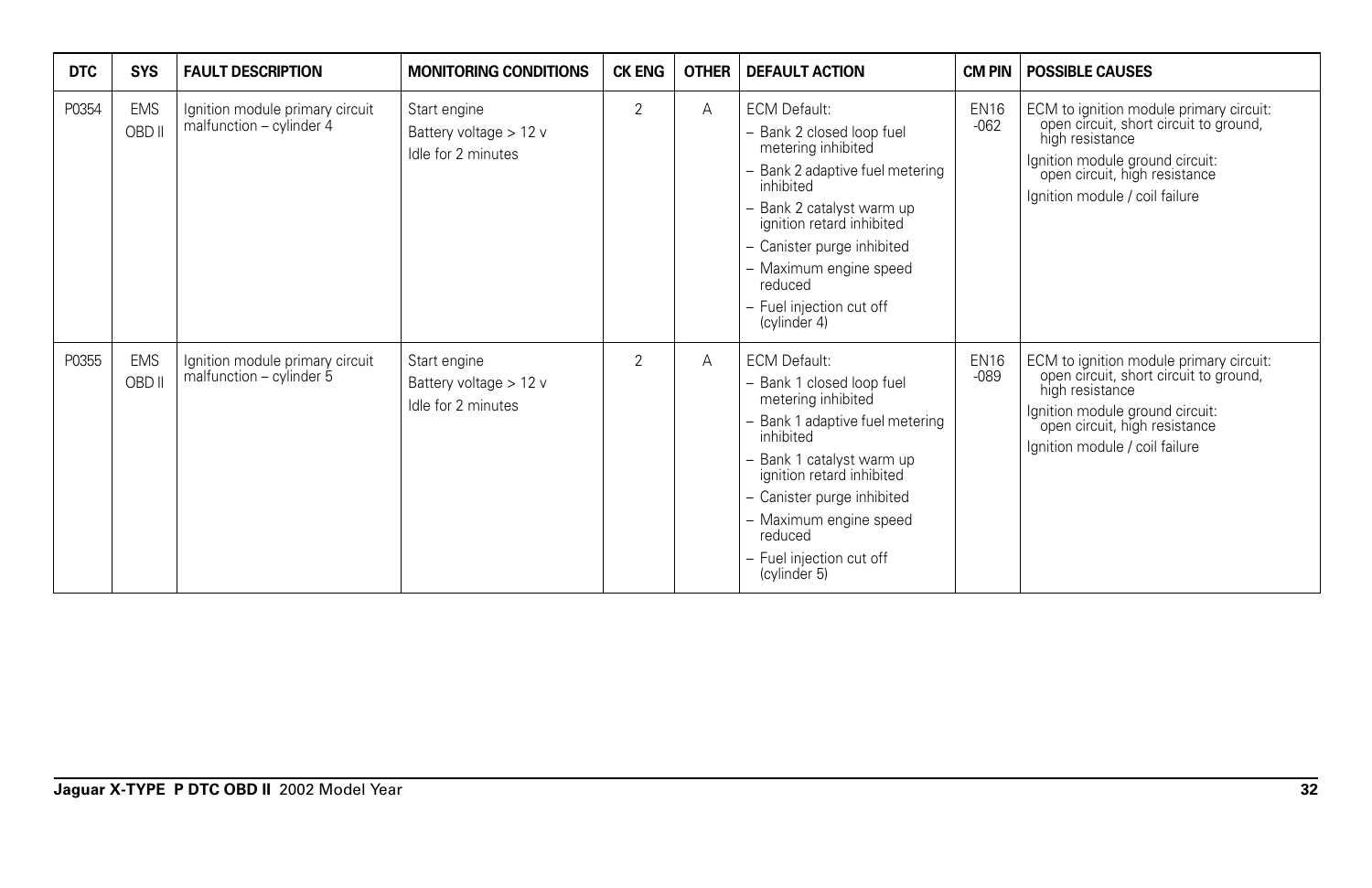| DTC   | <b>SYS</b>           | <b>FAULT DESCRIPTION</b>                                             | <b>MONITORING CONDITIONS</b>                                 | <b>CK ENG</b>  | <b>OTHER</b> | <b>DEFAULT ACTION</b>                                                                                                                                                                                                                                                                           |                          | <b>CM PIN POSSIBLE CAUSES</b>                                                                                                                                                                                                                           |
|-------|----------------------|----------------------------------------------------------------------|--------------------------------------------------------------|----------------|--------------|-------------------------------------------------------------------------------------------------------------------------------------------------------------------------------------------------------------------------------------------------------------------------------------------------|--------------------------|---------------------------------------------------------------------------------------------------------------------------------------------------------------------------------------------------------------------------------------------------------|
| P0356 | <b>EMS</b><br>OBD II | Ignition module primary circuit<br>malfunction - cylinder 6          | Start engine<br>Battery voltage > 12 v<br>Idle for 2 minutes | $\overline{2}$ | A            | <b>ECM Default:</b><br>- Bank 2 closed loop fuel<br>metering inhibited<br>- Bank 2 adaptive fuel metering<br>inhibited<br>- Bank 2 catalyst warm up<br>ignition retard inhibited<br>- Canister purge inhibited<br>- Maximum engine speed<br>reduced<br>- Fuel injection cut off<br>(cylinder 6) | <b>EN16</b><br>$-063$    | ECM to ignition module primary circuit:<br>open circuit, short circuit to ground,<br>high resistance<br>Ignition module ground circuit:<br>open circuit, high resistance<br>Ignition module / coil failure                                              |
| P0420 | <b>EMS</b><br>OBD II | Catalytic converter system<br>efficiency below threshold -<br>bank 1 | Catalyst efficiency monitor<br>drive cycle - page 5          | 2              | N            | None                                                                                                                                                                                                                                                                                            | $\overline{\phantom{0}}$ | HO2 Sensor disconnected<br>HO2 Sensor to ECM wiring fault<br>HO2 Sensor heater to ECM wiring fault<br>HO2 Sensor heater failure<br>Upstream HO2 Sensor failure<br>Downstream HO <sub>2</sub> Sensor failure<br>Catalyst failure                         |
| P0430 | <b>EMS</b><br>OBD II | Catalytic converter system<br>efficiency below threshold -<br>bank 2 | Catalyst efficiency monitor<br>drive cycle - page 5          | $\overline{2}$ | N            | None                                                                                                                                                                                                                                                                                            | $\overline{\phantom{0}}$ | HO <sub>2</sub> Sensor disconnected<br>HO2 Sensor to ECM wiring fault<br>HO2 Sensor heater to ECM wiring fault<br>HO <sub>2</sub> Sensor heater failure<br>Upstream HO2 Sensor failure<br>Downstream HO <sub>2</sub> Sensor failure<br>Catalyst failure |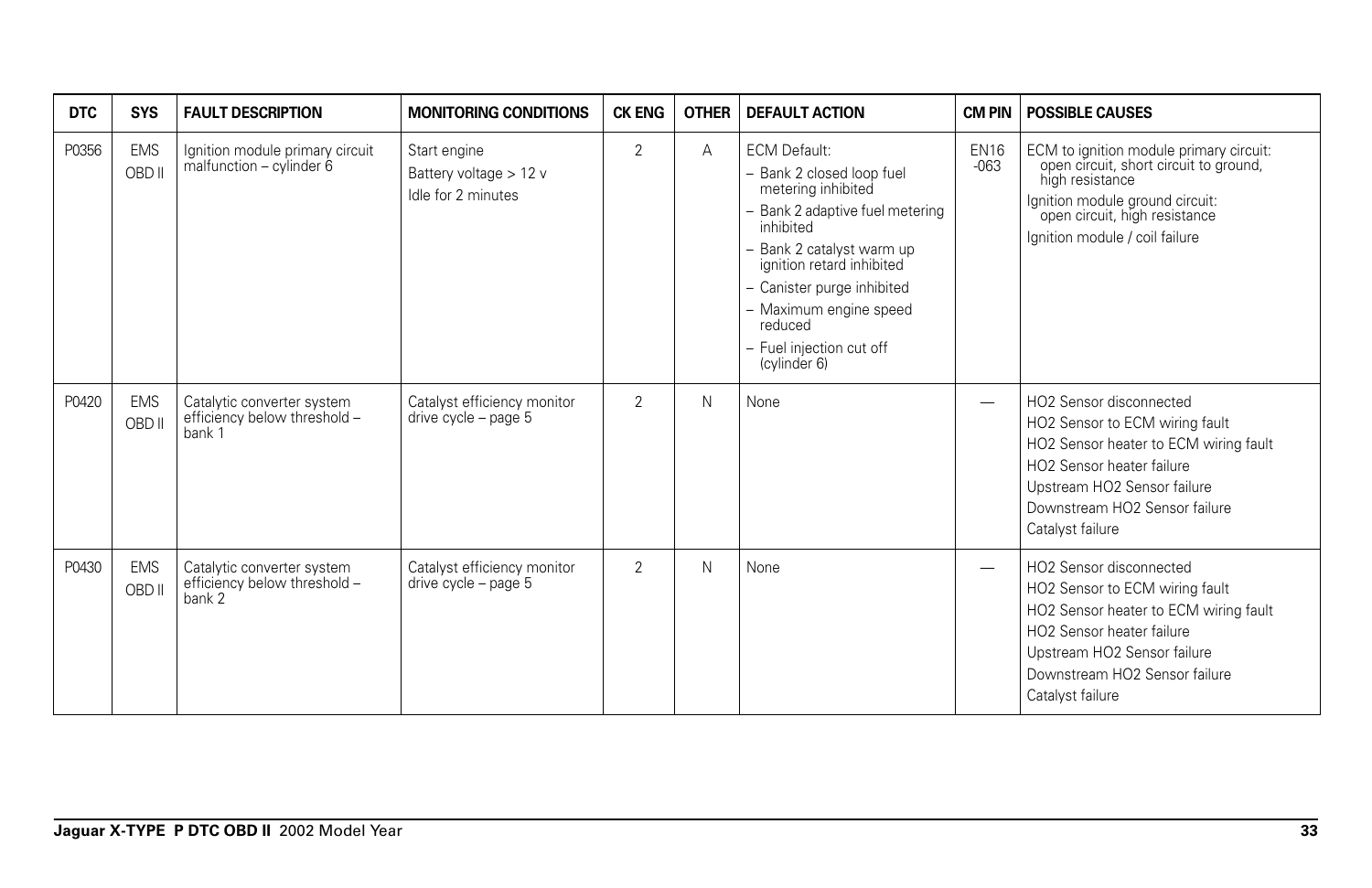| <b>DTC</b> | <b>SYS</b>           | <b>FAULT DESCRIPTION</b>                           | <b>MONITORING CONDITIONS</b>                           | <b>CK ENG</b>  | <b>OTHER</b> | <b>DEFAULT ACTION</b>                                                                      | <b>CM PIN</b>            | <b>POSSIBLE CAUSES</b>                                                                                                                                                                                                                                                                                                                                                                                                                                                                            |
|------------|----------------------|----------------------------------------------------|--------------------------------------------------------|----------------|--------------|--------------------------------------------------------------------------------------------|--------------------------|---------------------------------------------------------------------------------------------------------------------------------------------------------------------------------------------------------------------------------------------------------------------------------------------------------------------------------------------------------------------------------------------------------------------------------------------------------------------------------------------------|
| P0442      | <b>EMS</b><br>OBD II | EVAP system leak detected -<br>small (0.040 in.)   | Evaporative system monitor<br>drive cycle - page 6     | $\mathfrak{D}$ | N            | <b>ECM Default:</b><br>- Canister purge inhibited<br>- Adaptive fuel metering<br>inhibited | $\overline{\phantom{0}}$ | Fuel cap seal defective<br>EVAP system leak (canister damage,<br>pipework damage)<br>EVAP Canister purge valve to ECM drive<br>circuit: open circuit, short circuit, high<br>resistance<br>EVAP Canister purge valve power supply<br>circuit: open circuit, short circuit<br>EVAP Canister purge valve to engine purge<br>pipe: restricted, leaking, disconnected<br>EVAP Canister purge valve operating vacuum<br>hose leak / restriction<br>EVAP Canister purge valve failure<br>Fuel tank leak |
| P0443      | <b>EMS</b><br>OBD II | EVAP canister purge valve circuit<br>malfunction   | Evaporative system monitor<br>drive cycle - page 6     | $\overline{2}$ | N            | <b>ECM Default:</b><br>- Canister purge inhibited<br>- Adaptive fuel metering<br>inhibited | <b>EN16</b><br>$-066$    | EVAP Canister purge valve to ECM drive<br>circuit: open circuit, short circuit, high<br>resistance<br>EVAP Canister purge valve power supply<br>circuit: open circuit, short circuit<br>EVAP Canister purge valve operating vacuum<br>hose leak / restriction<br>EVAP Canister purge valve failure                                                                                                                                                                                                |
| P0444      | <b>EMS</b><br>OBD II | EVAP canister purge valve circuit<br>open circuit  | Evaporative system monitor<br>drive cycle - page 6.    | $\overline{2}$ | N            | <b>ECM Default:</b><br>- Canister purge inhibited<br>- Adaptive fuel metering<br>inhibited | <b>EN16</b><br>$-066$    | EVAP Canister purge valve disconnected<br>EVAP Canister purge valve to ECM drive<br>circuit: open circuit, high resistance<br>EVAP Canister purge valve failure                                                                                                                                                                                                                                                                                                                                   |
| P0445      | <b>EMS</b><br>OBD II | EVAP canister purge valve circuit<br>short circuit | Evaporative system monitor<br>drive $cycle - page 6$ . | $\overline{2}$ | N            | <b>ECM Default:</b><br>- Canister purge inhibited<br>- Adaptive fuel metering<br>inhibited | <b>EN16</b><br>$-066$    | EVAP Canister purge valve to ECM drive<br>circuit: short circuit to ground<br>EVAP Canister purge valve failure                                                                                                                                                                                                                                                                                                                                                                                   |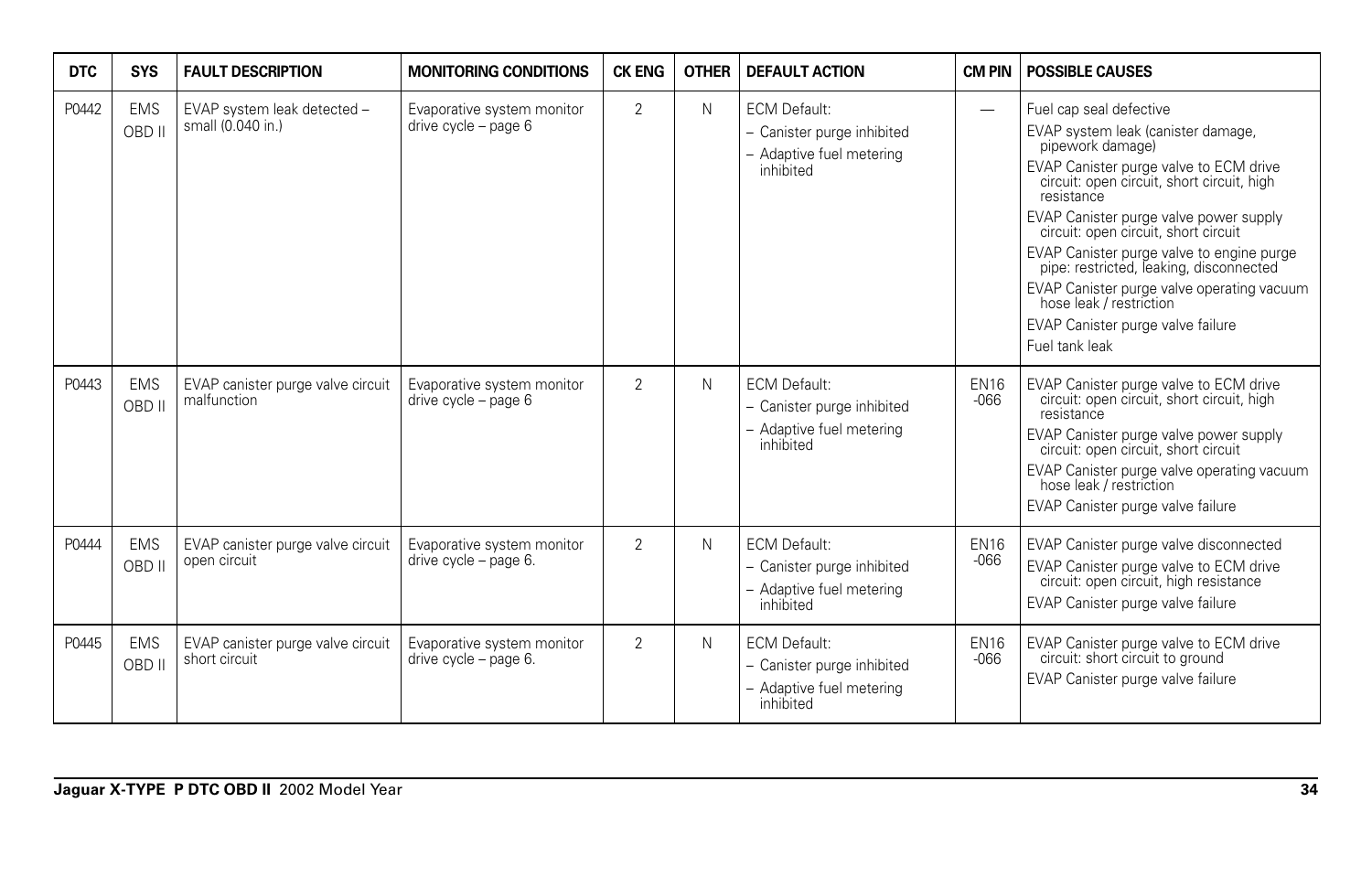| <b>DTC</b> | <b>SYS</b>           | <b>FAULT DESCRIPTION</b>                           | <b>MONITORING CONDITIONS</b>                       | <b>CK ENG</b>  | <b>OTHER</b> | <b>DEFAULT ACTION</b>                                                                      | <b>CM PIN</b>         | <b>POSSIBLE CAUSES</b>                                                                                                                                                                                                                                                                                              |
|------------|----------------------|----------------------------------------------------|----------------------------------------------------|----------------|--------------|--------------------------------------------------------------------------------------------|-----------------------|---------------------------------------------------------------------------------------------------------------------------------------------------------------------------------------------------------------------------------------------------------------------------------------------------------------------|
| P0446      | <b>EMS</b><br>OBD II | EVAP canister close valve circuit<br>malfunction   | Evaporative system monitor<br>drive cycle - page 6 | $\overline{2}$ | N            | <b>ECM Default:</b><br>- Canister purge inhibited<br>- Adaptive fuel metering<br>inhibited | <b>EN16</b><br>$-067$ | EVAP canister close valve power supply<br>circuit: open circuit, short circuit<br>EVAP canister close valve to ECM drive<br>circuit: open circuit, high resistance, short<br>circuit to B+ voltage<br>EVAP canister close valve failure                                                                             |
| P0447      | <b>EMS</b><br>OBD II | EVAP canister close valve circuit<br>open circuit  | lanition ON 10 seconds                             | $\overline{2}$ | N            | <b>ECM Default:</b><br>- Canister purge inhibited<br>- Adaptive fuel metering<br>inhibited | <b>EN16</b><br>$-067$ | EVAP canister close valve power supply<br>circuit: open circuit, short circuit<br>EVAP canister close valve to ECM drive<br>circuit: open circuit, high resistance, short<br>circuit to B+ voltage<br>EVAP canister close valve failure                                                                             |
| P0448      | <b>EMS</b><br>OBD II | EVAP canister close valve circuit<br>short circuit | lanition ON 10 seconds                             | $\overline{2}$ | N            | <b>ECM Default:</b><br>- Canister purge inhibited<br>- Adaptive fuel metering<br>inhibited | <b>EN16</b><br>$-067$ | EVAP canister close valve to ECM drive<br>circuit: short to ground<br>EVAP canister close valve failure                                                                                                                                                                                                             |
| P0450      | <b>EMS</b><br>OBD II | FTP Sensor circuit malfunction                     | Evaporative system monitor<br>drive cycle - page 6 | $\overline{2}$ | N            | None                                                                                       | <b>EN16</b><br>$-104$ | FTP Sensor disconnected<br>FTP Sensor to ECM sense circuit:<br>open circuit, short circuit to ground,<br>short circuit to B+ voltage<br>FTP Sensor to splice sensor supply circuit:<br>open circuit, high resistance<br>FTP Sensor to splice ground circuit:<br>open circuit, high resistance<br>FTP Sensor failure |
| P0452      | <b>EMS</b><br>OBD II | FTP Sensor circuit low voltage<br>(low pressure)   | lanition ON 10 seconds                             | $\overline{2}$ | $\mathsf{N}$ | None                                                                                       | <b>EN16</b><br>$-104$ | FTP Sensor disconnected<br>FTP Sensor to ECM sense circuit:<br>open circuit, short circuit to ground<br>FTP Sensor to splice sensor supply circuit:<br>open circuit, high resistance<br>FTP Sensor failure                                                                                                          |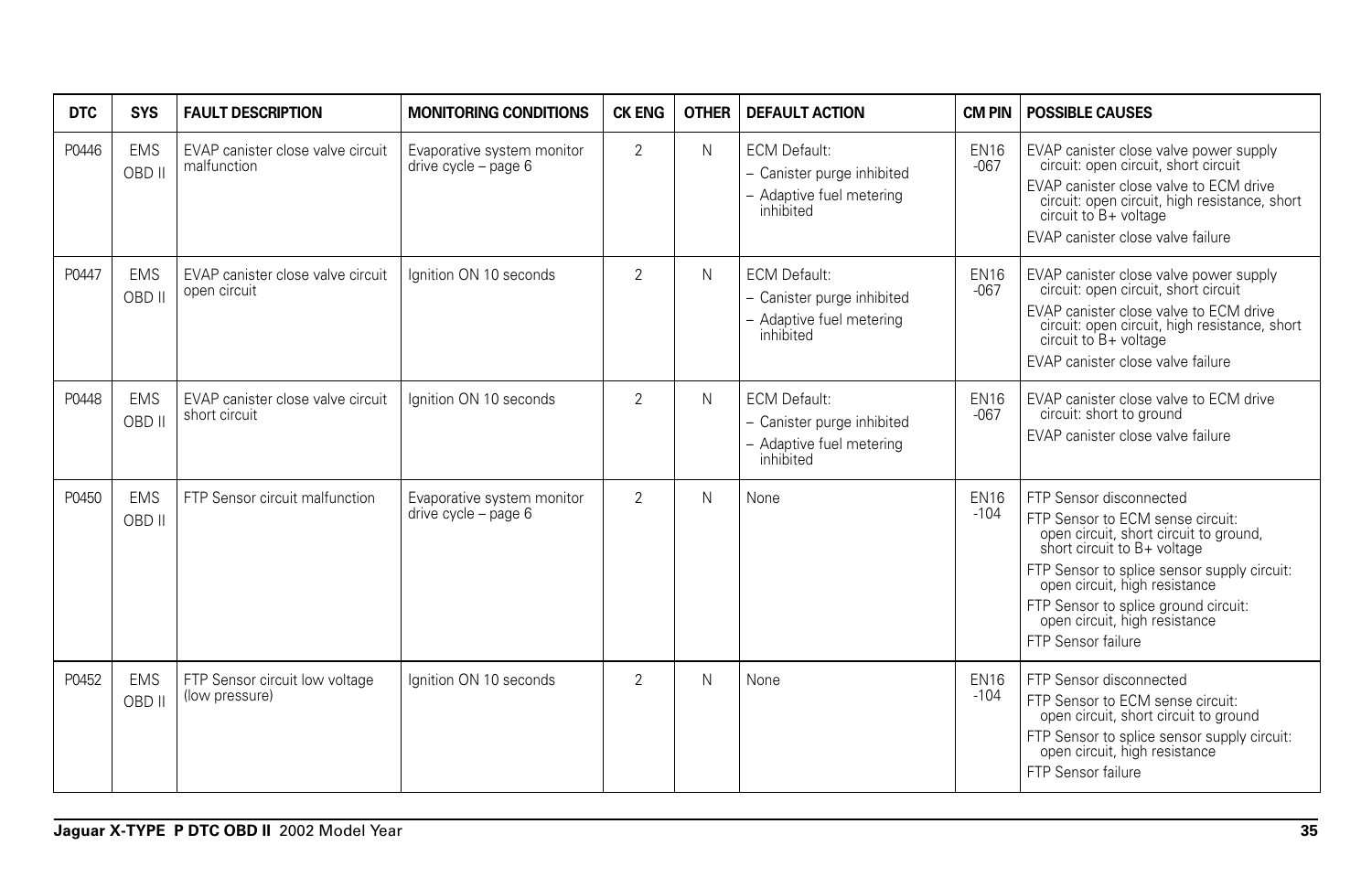| <b>DTC</b> | <b>SYS</b>           | <b>FAULT DESCRIPTION</b>                           | <b>MONITORING CONDITIONS</b>                       | <b>CK ENG</b>  | <b>OTHER</b> | <b>DEFAULT ACTION</b>                                                                      |                          | <b>CM PIN   POSSIBLE CAUSES</b>                                                                                                                                                                                                                                                                                                                                                                                                                                                                                   |
|------------|----------------------|----------------------------------------------------|----------------------------------------------------|----------------|--------------|--------------------------------------------------------------------------------------------|--------------------------|-------------------------------------------------------------------------------------------------------------------------------------------------------------------------------------------------------------------------------------------------------------------------------------------------------------------------------------------------------------------------------------------------------------------------------------------------------------------------------------------------------------------|
| P0453      | <b>EMS</b><br>OBD II | FTP Sensor circuit high voltage<br>(high pressure) | Ignition ON 10 seconds                             | $\overline{2}$ | N            | None                                                                                       | <b>EN16</b><br>$-104$    | FTP Sensor to splice sensor ground circuit:<br>open circuit, high resistance<br>FTP Sensor to ECM sense circuit:<br>short circuit to high voltage<br>FTP Sensor failure                                                                                                                                                                                                                                                                                                                                           |
| P0455      | <b>EMS</b><br>OBD II | EVAP system leak detected -<br>large               | Evaporative system monitor<br>drive cycle - page 6 | $\overline{2}$ | N            | <b>ECM Default:</b><br>- Canister purge inhibited<br>- Adaptive fuel metering<br>inhibited | $\overline{\phantom{0}}$ | Fuel cap off<br>Fuel cap seal defective<br>EVAP system leak<br>(canister damage, pipework damage)<br>EVAP Canister purge valve to ECM drive<br>circuit: open circuit, short circuit, high<br>resistance<br>EVAP Canister purge valve power supply<br>circuit: open circuit, short circuit<br>EVAP Canister purge valve to engine purge<br>pipe: restricted, leaking, disconnected<br>EVAP Canister purge valve operating vacuum<br>hose leak / restriction<br>EVAP Canister purge valve failure<br>Fuel tank leak |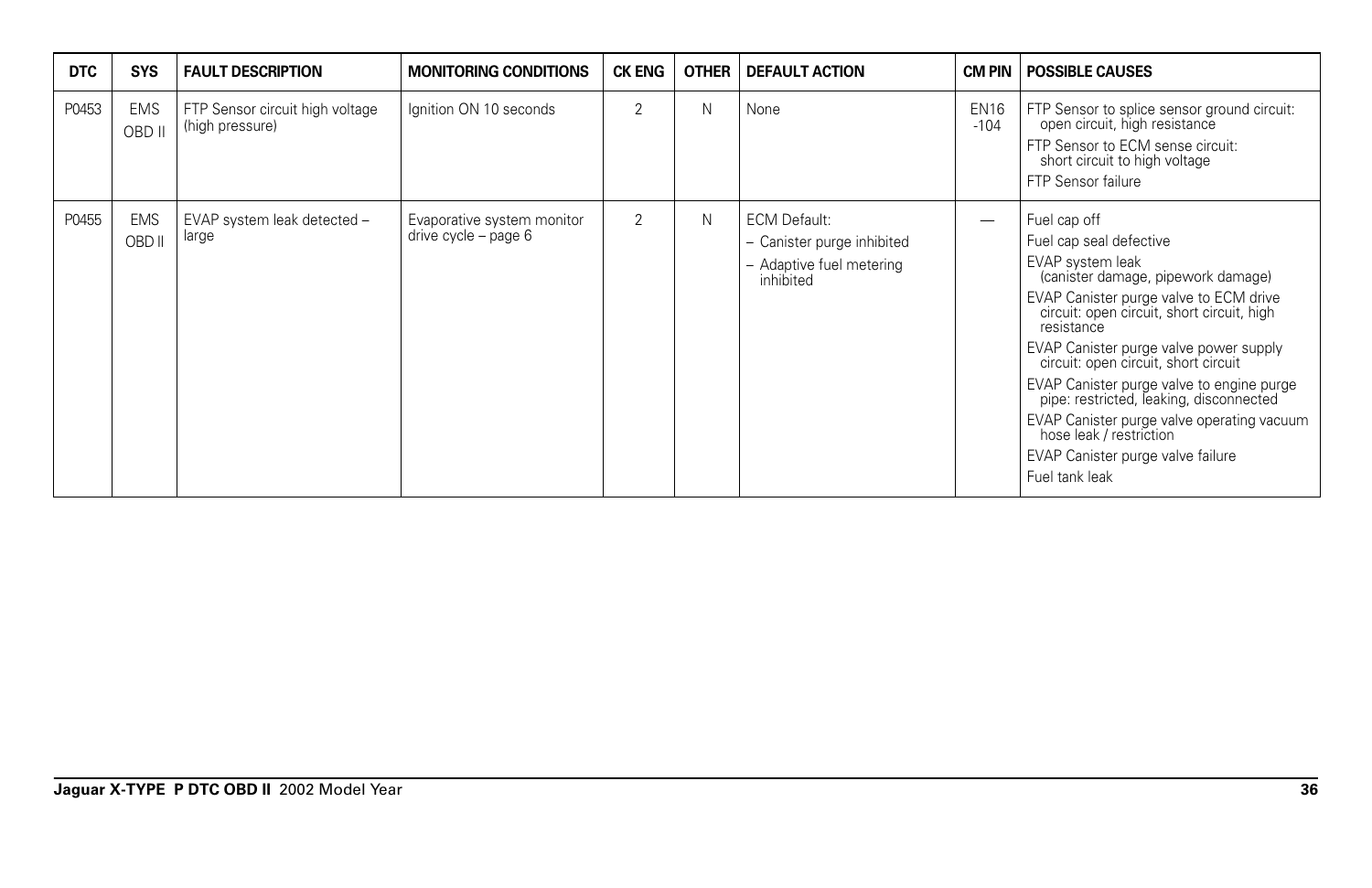| <b>DTC</b> | <b>SYS</b>           | <b>FAULT DESCRIPTION</b>                                 | <b>MONITORING CONDITIONS</b>                                                                                    | <b>CK ENG</b>  | <b>OTHER</b> | <b>DEFAULT ACTION</b>                                                                      |                          | <b>CM PIN   POSSIBLE CAUSES</b>                                                                                                                                                                                                                                                                                                                                                                                                                                                     |
|------------|----------------------|----------------------------------------------------------|-----------------------------------------------------------------------------------------------------------------|----------------|--------------|--------------------------------------------------------------------------------------------|--------------------------|-------------------------------------------------------------------------------------------------------------------------------------------------------------------------------------------------------------------------------------------------------------------------------------------------------------------------------------------------------------------------------------------------------------------------------------------------------------------------------------|
| P0456      | <b>EMS</b><br>OBD II | EVAP system leak detected -<br>very small (0.020 in.)    | Evaporative system monitor<br>drive cycle - page 6                                                              | $\overline{2}$ | $\mathsf{N}$ | <b>ECM Default:</b><br>- Canister purge inhibited<br>- Adaptive fuel metering<br>inhibited | $\overline{\phantom{0}}$ | Fuel cap seal defective<br>EVAP system leak<br>(canister damage, pipework damage)<br>EVAP Canister purge valve to ECM drive<br>circuit: open circuit, short circuit, high<br>resistance<br>EVAP Canister purge valve power supply<br>circuit: open circuit, short circuit<br>EVAP Canister purge valve to engine purge<br>pipe: restricted, leaking<br>EVAP Canister purge valve operating vacuum<br>hose leak / restriction<br>EVAP Canister purge valve failure<br>Fuel tank leak |
| P0460      | <b>EMS</b><br>OBD II | Fuel level sensor(s) circuit range /<br>performance      | Fuel tank empty<br>Fill in stages: 1/4, 1/2, 3/4, full<br>Check fuel gauge reading at<br>each stage             | $\overline{2}$ | N            | None                                                                                       | $\overline{\phantom{0}}$ | Fuel level sensor to instrument pack circuit(s):<br>intermittent short circuit, open circuit, high<br>resistance<br>Fuel level sensor failure<br>Instrument pack fault (incorrect fuel level data)                                                                                                                                                                                                                                                                                  |
| P0480      | <b>EMS</b><br>JAG    | Radiator cooling fan module drive<br>circuit malfunction | Start and run engine > 2000<br>rpm for 2 minutes<br>(Ensures voltage stays above<br>14 V for the required time) | N              | $\mathsf{N}$ | <b>ECM Default:</b><br>- With ignition ON, fan operates<br>at maximum speed                | <b>EN16</b><br>$-051$    | ECM to radiator cooling fan module drive<br>circuit: short circuit, open circuit, high<br>resistance<br>Radiator cooling fan module fault                                                                                                                                                                                                                                                                                                                                           |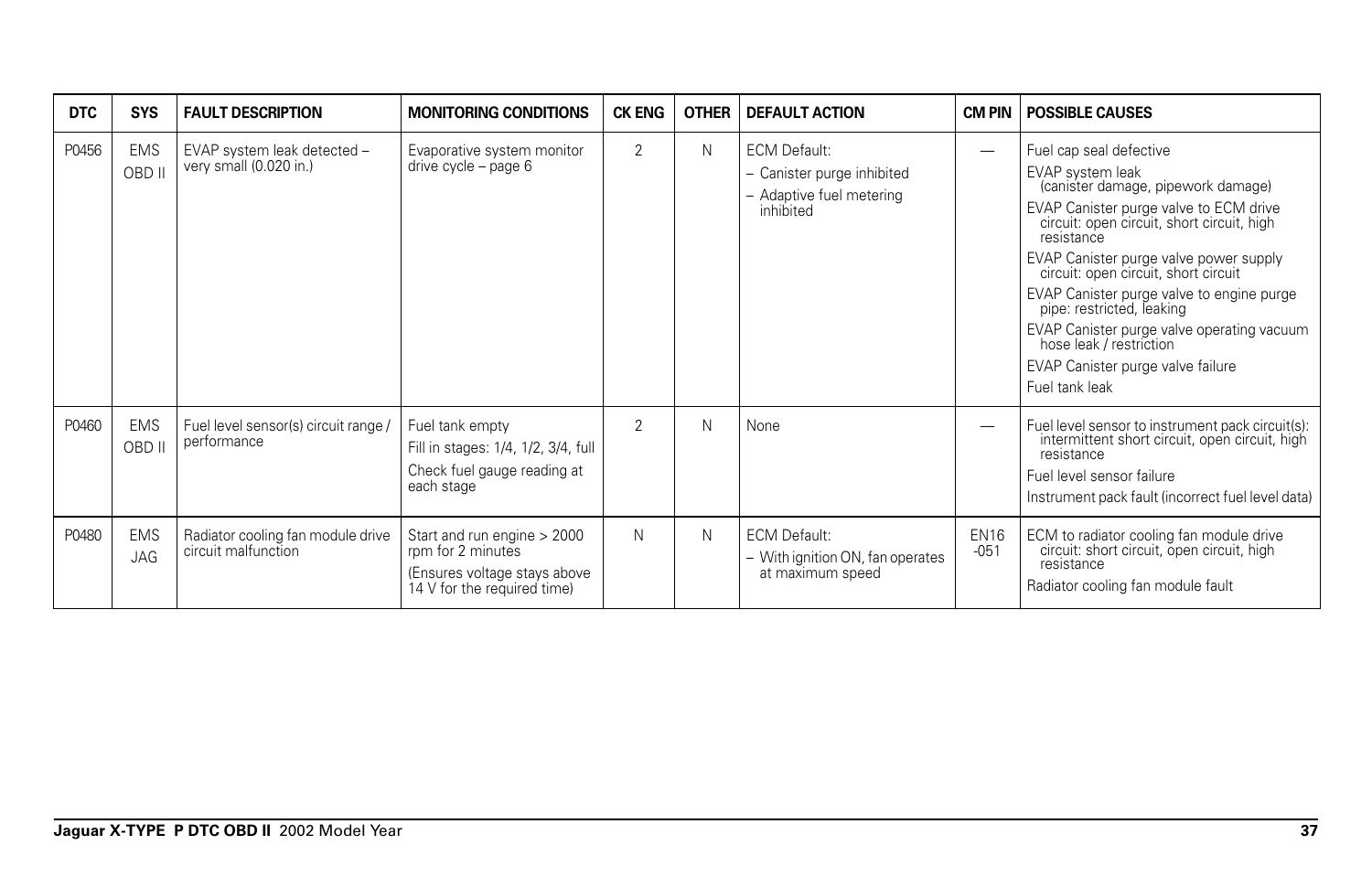| <b>DTC</b> | <b>SYS</b>           | <b>FAULT DESCRIPTION</b>                                                                                                                                                    | <b>MONITORING CONDITIONS</b>                                                                                                                                                                                                                          | <b>CK ENG</b>  | <b>OTHER</b> | <b>DEFAULT ACTION</b> | CM PIN                   | <b>POSSIBLE CAUSES</b>                                                                                                                                                                    |
|------------|----------------------|-----------------------------------------------------------------------------------------------------------------------------------------------------------------------------|-------------------------------------------------------------------------------------------------------------------------------------------------------------------------------------------------------------------------------------------------------|----------------|--------------|-----------------------|--------------------------|-------------------------------------------------------------------------------------------------------------------------------------------------------------------------------------------|
| P0506      | <b>EMS</b><br>OBD II | Idle RPM lower than expected                                                                                                                                                | Start engine and drive until<br>normal engine operating<br>temperature > 82 °C (180 °F)<br>Stop vehicle and idle 30<br>seconds<br>Drive vehicle for 2 minutes<br>Stop vehicle and idle 30<br>seconds<br>Repeat drive / idle two<br>additional times   | $\overline{2}$ | N            | None                  |                          | Air intake restriction<br>Accessory drive overload<br>(defective / seized component)<br>Throttle valve stuck closed<br>Throttle body failure                                              |
| P0507      | <b>EMS</b><br>OBD II | Idle RPM higher than expected                                                                                                                                               | Start engine and drive until<br>normal engine operating<br>temperature > $82 °C$ (180 °F)<br>Stop vehicle and idle 30<br>seconds<br>Drive vehicle for 2 minutes<br>Stop vehicle and idle 30<br>seconds<br>Repeat drive / idle two<br>additional times | $\overline{2}$ | N            | None                  | $\overline{\phantom{m}}$ | Intake air leak between MAF sensor and<br>throttle<br>Intake air leak between throttle and engine<br>Engine crankcase breather leak<br>Throttle valve stuck open<br>Throttle body failure |
| P0560      | <b>EMS</b><br>OBD II | Battery power supply voltage<br>malfunction<br>Note: This DTC can be flagged<br>due to fuel injection pressure<br>sensor fault. If P0193 is also<br>flagged, correct first. | Engine temperature cool<br>(cooling fans not running)<br>Remove ignition key for 20<br>seconds (cooling fans not<br>running)<br>Ignition key in, position II for 5<br>seconds (do not start)<br>Repeat cycle two additional<br>times                  | $\overline{2}$ | N            | None                  | <b>EN16</b><br>$-022$    | ECM battery power supply open circuit, high<br>resistance                                                                                                                                 |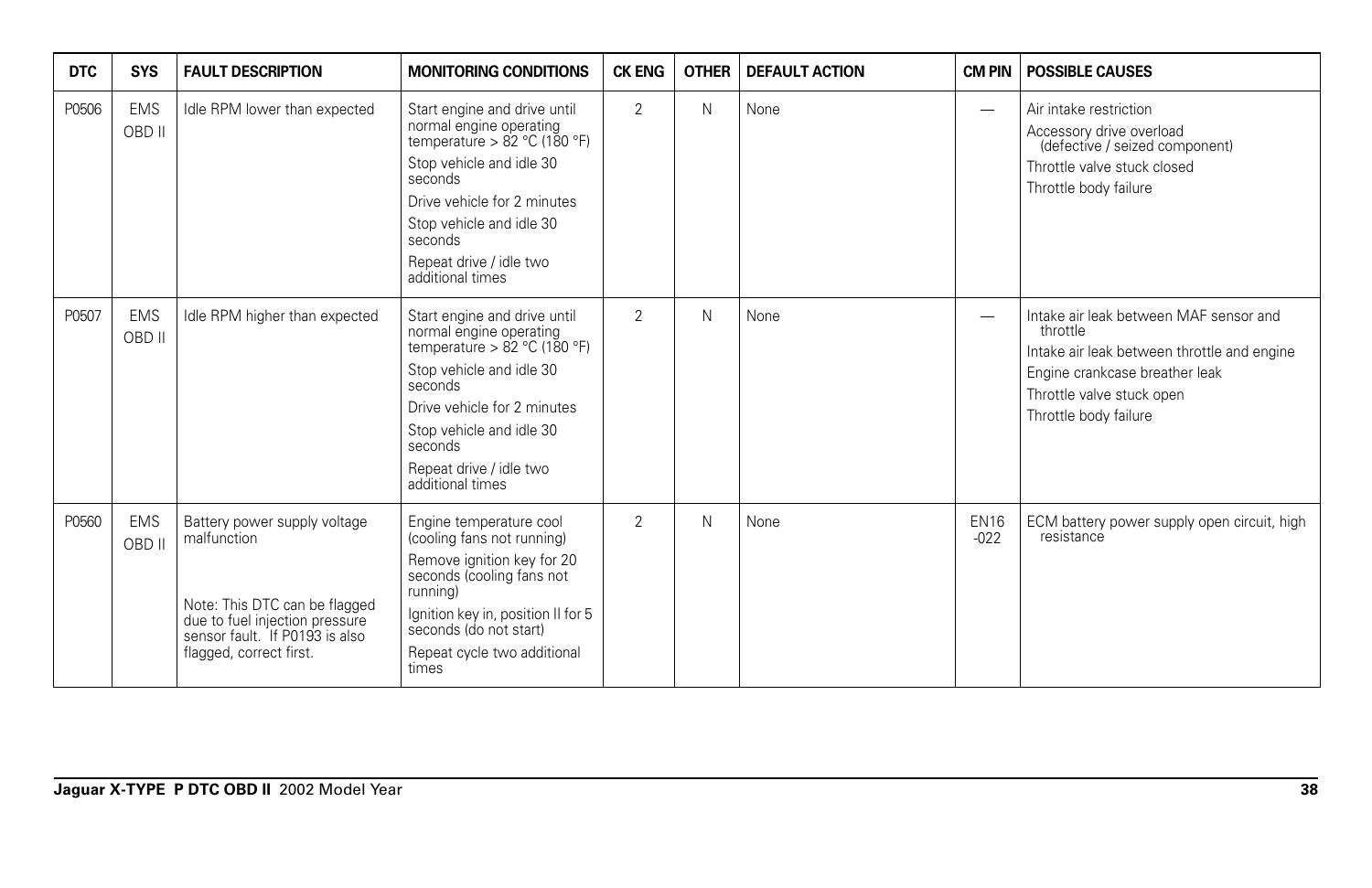| <b>DTC</b> | <b>SYS</b>               | <b>FAULT DESCRIPTION</b>                             | <b>MONITORING CONDITIONS</b> | <b>CK ENG</b> | <b>OTHER</b> | <b>DEFAULT ACTION</b>                                                                 | <b>CM PIN</b>         | <b>POSSIBLE CAUSES</b>                                                                                                                                                                                                                            |
|------------|--------------------------|------------------------------------------------------|------------------------------|---------------|--------------|---------------------------------------------------------------------------------------|-----------------------|---------------------------------------------------------------------------------------------------------------------------------------------------------------------------------------------------------------------------------------------------|
| P0565      | <b>EMS</b><br>JAG        | Cruise control ON / OFF switch<br>fault              | Ignition ON 45 seconds       | N             | A            | <b>ECM Default:</b><br>- Speed control inhibited<br>- Maximum engine speed<br>reduced | <b>EN16</b><br>$-047$ | Cruise control switches internal steering<br>wheel circuit: short circuit to ground<br>Steering wheel cassette reel:<br>short circuit to ground<br>Cassette reel to ECM circuit:<br>short circuit to ground<br>ON / OFF switch failure (stuck ON) |
| P0566      | <b>EMS</b><br><b>JAG</b> | Cruise control CANCEL switch<br>ON fault             | Ignition ON 45 seconds       | N             | Α            | <b>ECM Default:</b><br>- Speed control inhibited<br>- Maximum engine speed<br>reduced | <b>EN16</b><br>$-047$ | Cruise control switches internal steering<br>wheel circuit: short circuit to ground<br>Steering wheel cassette reel:<br>short circuit to ground<br>Cassette reel to ECM circuit:<br>short circuit to ground<br>CANCEL switch failure (stuck ON)   |
| P0567      | <b>EMS</b><br><b>JAG</b> | Cruise control RESUME switch<br>ON fault             | Ignition ON 45 seconds       | N             | Α            | <b>ECM Default:</b><br>- Speed control inhibited<br>- Maximum engine speed<br>reduced | <b>EN16</b><br>$-047$ | Cruise control switches internal steering<br>wheel circuit: short circuit to ground<br>Steering wheel cassette reel:<br>short circuit to ground<br>Cassette reel to ECM circuit:<br>short circuit to ground<br>RESUME switch failure (stuck ON)   |
| P0568      | <b>EMS</b><br><b>JAG</b> | Cruise control input signal low /<br>high resistance | Ignition ON 45 seconds       | N             | Α            | <b>ECM Default:</b><br>- Speed control inhibited<br>- Maximum engine speed<br>reduced | <b>EN16</b><br>$-047$ | Cruise control switches internal steering<br>wheel circuit: open circuit; high resistance<br>Steering wheel cassette reel open circuit, high<br>resistance<br>Cassette reel to ECM circuit:<br>open circuit, high resistance                      |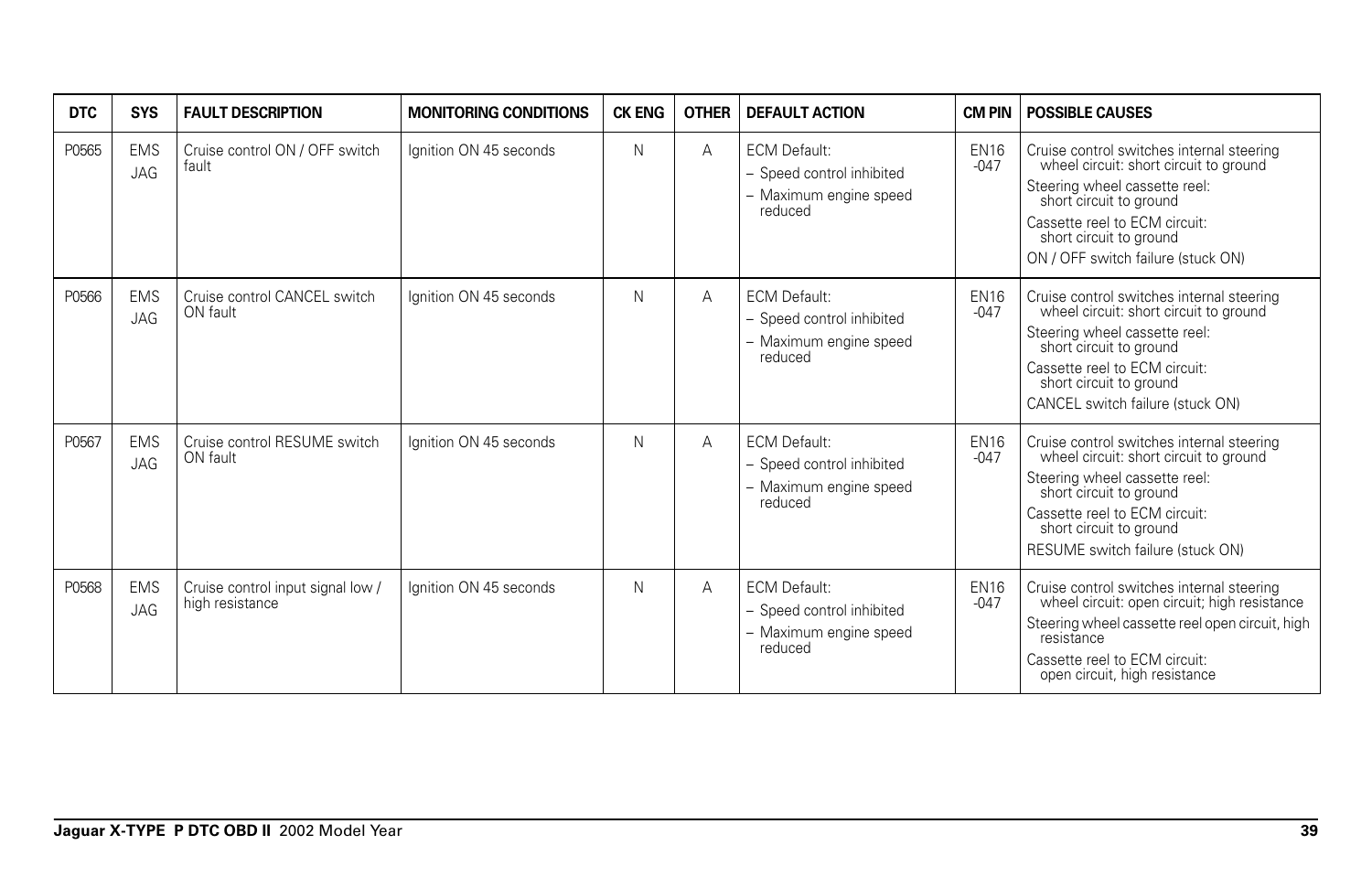| <b>DTC</b> | <b>SYS</b>               | <b>FAULT DESCRIPTION</b>                                                                                     | <b>MONITORING CONDITIONS</b>                                                                                                                                                                                                          | <b>CK ENG</b>  | <b>OTHER</b> | <b>DEFAULT ACTION</b>                                                                 | <b>CM PIN</b>                   | <b>POSSIBLE CAUSES</b>                                                                                                                                                                                                                |
|------------|--------------------------|--------------------------------------------------------------------------------------------------------------|---------------------------------------------------------------------------------------------------------------------------------------------------------------------------------------------------------------------------------------|----------------|--------------|---------------------------------------------------------------------------------------|---------------------------------|---------------------------------------------------------------------------------------------------------------------------------------------------------------------------------------------------------------------------------------|
| P0569      | <b>EMS</b><br><b>JAG</b> | Cruise control SET / - switch ON<br>fault                                                                    | lanition ON 45 seconds                                                                                                                                                                                                                | N              | A            | <b>ECM Default:</b><br>- Speed control inhibited<br>- Maximum engine speed<br>reduced | <b>EN16</b><br>$-047$           | Cruise control switches internal steering<br>wheel circuit: short circuit to ground<br>Steering wheel cassette reel:<br>short circuit to ground<br>Cassette reel to ECM circuit:<br>short circuit to ground<br>SET / - switch failure |
| P0570      | <b>EMS</b><br><b>JAG</b> | Cruise control SET / + switch ON<br>fault                                                                    | lanition ON 45 seconds                                                                                                                                                                                                                | N              | А            | <b>ECM Default:</b><br>- Speed control inhibited<br>- Maximum engine speed<br>reduced | <b>EN16</b><br>$-047$           | Cruise control switches internal steering<br>wheel circuit: short circuit to ground<br>Steering wheel cassette reel:<br>short circuit to ground<br>Cassette reel to ECM circuit:<br>short circuit to ground<br>SET / + switch failure |
| P0603      | <b>EMS</b><br>OBD II     | ECM Keep alive memory error                                                                                  | Engine temperature cool<br>(cooling fans not running)<br>Remove ignition key for 20<br>seconds (cooling fans not<br>running)<br>Ignition key in, position II for 5<br>seconds (do not start)<br>Repeat cycle two additional<br>times. | $\overline{2}$ | N            | None                                                                                  |                                 | <b>ECM Failure</b>                                                                                                                                                                                                                    |
| P0616      | <b>EMS</b><br>OBD II     | Starter relay drive circuit low<br>voltage / starter relay request off<br>(ignition switch position III OFF) | Ignition ON<br>Battery voltage > 12 v<br>Automatic - P for 5 seconds;<br>manual - clutch fully pressed<br>for 5 seconds<br>Start engine                                                                                               | $\overline{2}$ | $\mathsf{N}$ | None                                                                                  | <b>EN16</b><br>$-041$<br>$-006$ | Starter relay drive circuit:<br>open circuit, high resistance<br>Starter relay failure                                                                                                                                                |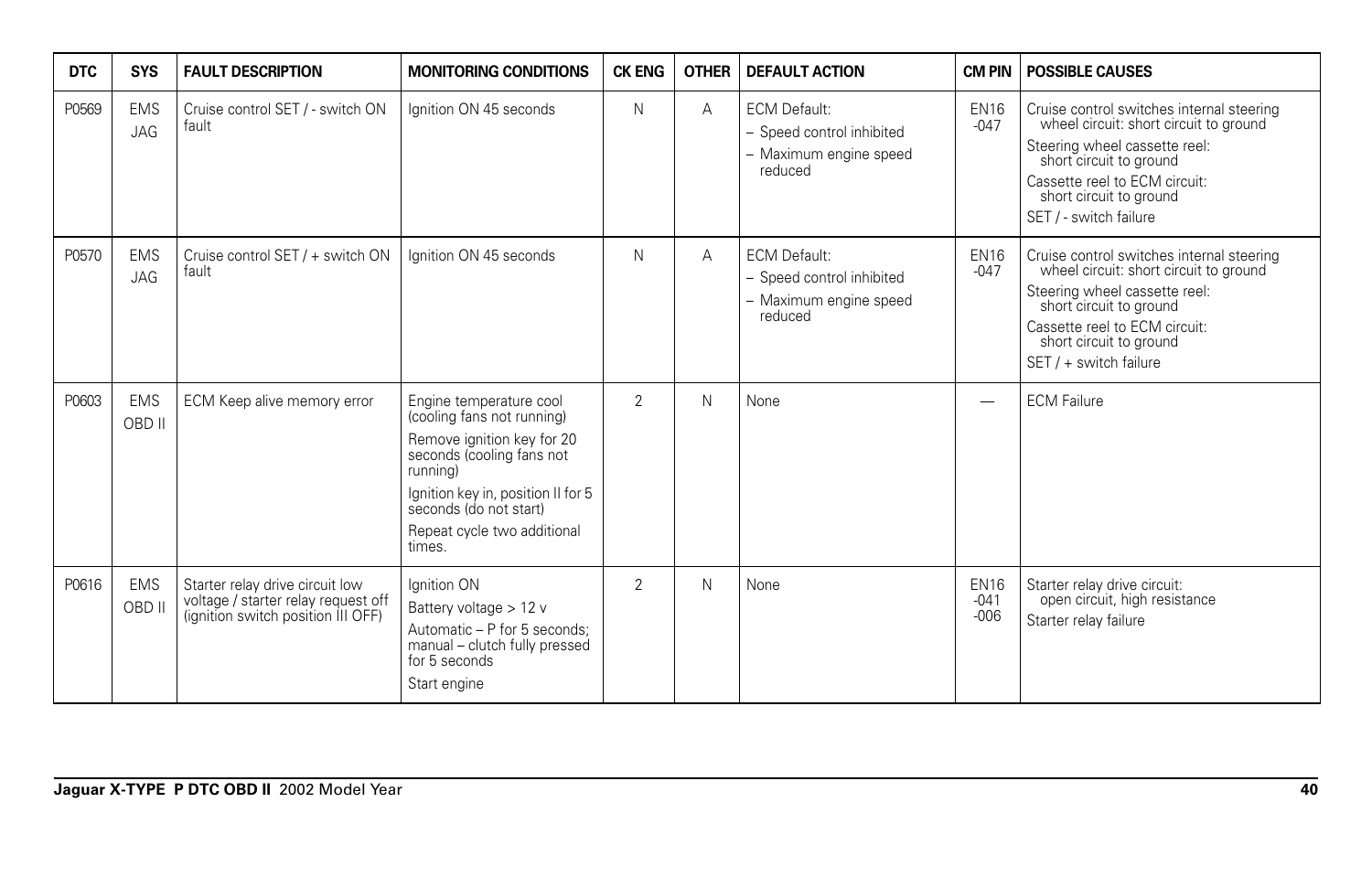| <b>DTC</b> | <b>SYS</b>             | <b>FAULT DESCRIPTION</b>                                                                                    | <b>MONITORING CONDITIONS</b>                                                                                                            | <b>CK ENG</b>  | <b>OTHER</b> | <b>DEFAULT ACTION</b>                                                                                                                                      | <b>CM PIN</b>                                                                      | <b>POSSIBLE CAUSES</b>                                                                                                                                                                                                                                                                                 |
|------------|------------------------|-------------------------------------------------------------------------------------------------------------|-----------------------------------------------------------------------------------------------------------------------------------------|----------------|--------------|------------------------------------------------------------------------------------------------------------------------------------------------------------|------------------------------------------------------------------------------------|--------------------------------------------------------------------------------------------------------------------------------------------------------------------------------------------------------------------------------------------------------------------------------------------------------|
| P0617      | <b>EMS</b><br>OBD II   | Starter relay drive circuit high<br>voltage / starter relay request on<br>(ignition switch position III ON) | Ignition ON<br>Battery voltage > 12 v<br>Automatic - P for 5 seconds:<br>manual - clutch fully pressed<br>for 5 seconds<br>Start engine | $\overline{2}$ | N            | None                                                                                                                                                       | <b>EN16</b><br>$-041$<br>$-006$                                                    | Starter relay drive circuit:<br>short circuit to high voltage<br>Starter relay failure                                                                                                                                                                                                                 |
| P0646      | <b>EMS</b><br>OBD II   | A/C Compressor clutch relay drive<br>circuit low voltage / A/C<br>(compressor clutch request off<br>[CAN])  | Start engine<br>Climate control system OFF<br>Idle for 10 seconds                                                                       | $\overline{2}$ | N            | None                                                                                                                                                       | <b>EN16</b><br>$-0.34$                                                             | A/C Compressor clutch relay drive circuit:<br>open circuit, high resistance<br>A/C Compressor clutch relay failure                                                                                                                                                                                     |
| P0647      | <b>EMS</b><br>OBD II   | A/C Compressor clutch relay drive<br>circuit high voltage / A/C<br>(compressor clutch request on<br>[CAN]   | Start engine<br>Climate control system ON -<br>full cooling<br>Idle for 2 minutes                                                       | $\overline{2}$ | N            | None                                                                                                                                                       | <b>EN16</b><br>$-0.34$                                                             | A/C Compressor clutch relay drive circuit:<br>short circuit to high voltage<br>A/C Compressor clutch relay failure                                                                                                                                                                                     |
| P0706      | <b>TRANS</b><br>OBD II | Transmission range sensor circuit<br>- no signal; incorrect signal(s)                                       | Comprehensive component<br>monitor transmission drive<br>cycle – page 7                                                                 | $\overline{2}$ | A            | <b>TCM Default:</b><br>- 4, 3, 2 Cannot be selected<br>- No J Gate illumination<br>- Reverse disengaged above 10<br>$km/h$ (6 mph)<br>(Poor shift quality) | <b>JB131</b><br>$-007$<br>$-008$<br>$-025$<br>$-026$<br>$-027$<br>$-030$<br>$-009$ | J Gate - incorrect setting<br>Selector cable adjustment / installation<br>incorrect<br>Range sensor incorrect installation /<br>adjustment<br>Range sensor to TCM circuit(s): open circuit,<br>short circuit to ground<br>TCM Ground circuit: open circuit, high<br>resistance<br>Range sensor failure |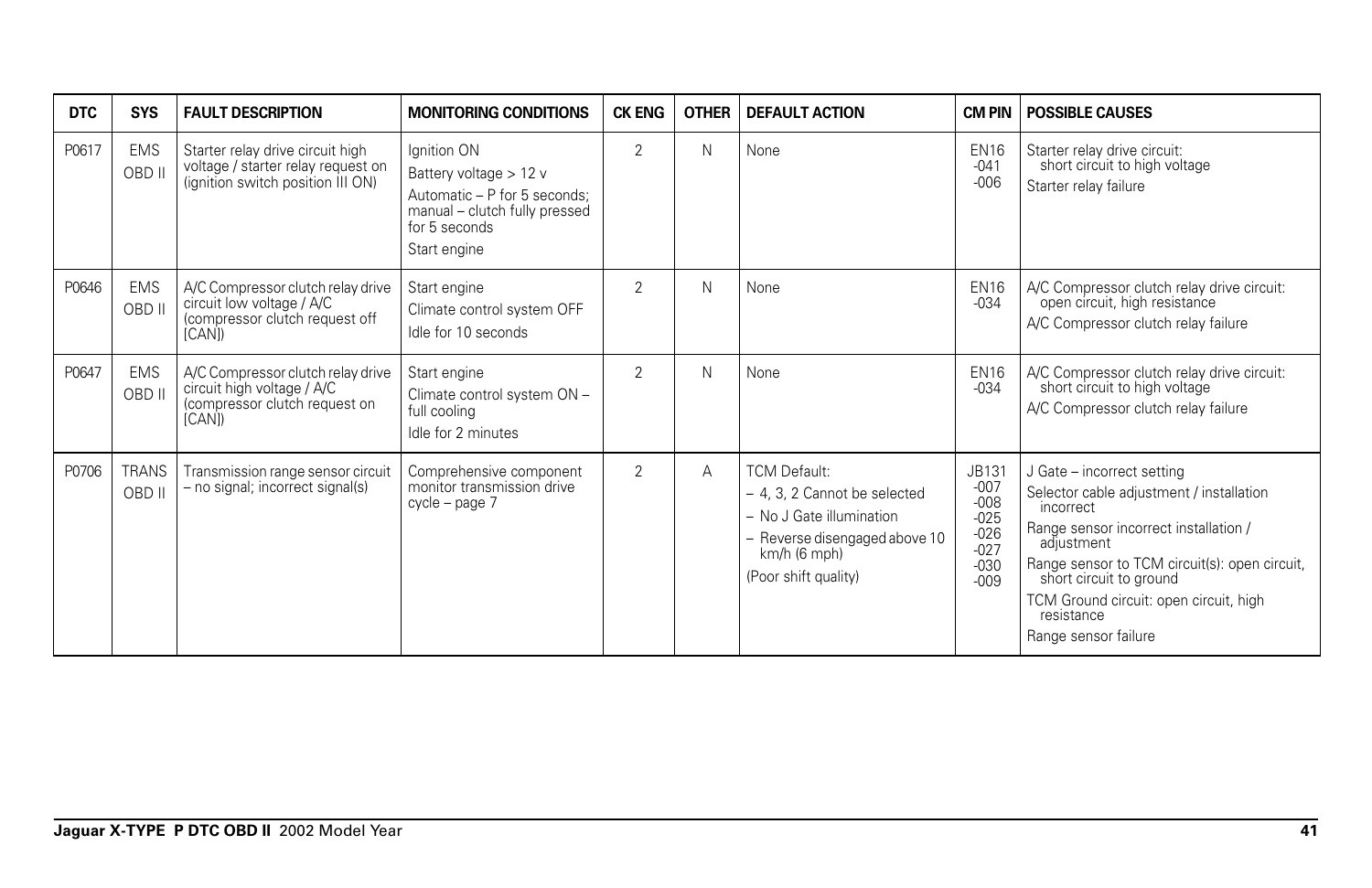| <b>DTC</b> | <b>SYS</b>             | <b>FAULT DESCRIPTION</b>                                                                                               | <b>MONITORING CONDITIONS</b>                                            | <b>CK ENG</b>  | <b>OTHER</b> | <b>DEFAULT ACTION</b>                                                                                                                               | CM PIN                           | <b>POSSIBLE CAUSES</b>                                                                                                                                                                                                                                                                                                                                    |
|------------|------------------------|------------------------------------------------------------------------------------------------------------------------|-------------------------------------------------------------------------|----------------|--------------|-----------------------------------------------------------------------------------------------------------------------------------------------------|----------------------------------|-----------------------------------------------------------------------------------------------------------------------------------------------------------------------------------------------------------------------------------------------------------------------------------------------------------------------------------------------------------|
| P0710      | <b>TRANS</b><br>OBD II | <b>TFT Sensor circuit malfunction</b>                                                                                  | Comprehensive component<br>monitor transmission drive<br>cycle - page 7 | $\overline{2}$ | A            | None<br>(Poor shift quality)                                                                                                                        | JB131<br>$-039$<br>$-020$        | Transmission to TCM temperature sensor<br>circuit: open circuit, short circuit, high<br>resistance<br>Transmission internal temperature sensor<br>circuit (internal harness): open circuit, short<br>circuit; high resistance<br>Sensor ground circuit fault<br><b>TFT Sensor failure</b>                                                                 |
| P0715      | <b>TRANS</b><br>OBD II | Turbine speed sensor circuit<br>malfunction                                                                            | Start and run engine - 10<br>seconds                                    | $\overline{2}$ | A            | None<br>(Poor shift quality)                                                                                                                        | <b>JB131</b><br>$-024$<br>$-020$ | Transmission to TCM turbine speed sensor<br>circuit: open circuit, short circuit, high<br>resistance<br>Transmission internal turbine speed sensor<br>circuit: open circuit, short circuit, high<br>resistance<br>Transmission to TCM turbine speed sensor<br>circuit: shielding defective<br>Sensor ground circuit fault<br>Turbine speed sensor failure |
| P0720      | <b>TRANS</b><br>OBD II | Output speed sensor circuit<br>malfunction<br>(Automatic Transmission)                                                 | Comprehensive component<br>monitor transmission drive<br>cycle - page 7 | $\overline{2}$ | A            | <b>TCM Default:</b><br>- ABS Wheel speed (CAN)<br>substituted<br>(Poor shift quality)<br>- If ABS Wheel speed message<br>incorrect - fixed 4th gear | JB131<br>$-005$<br>$-020$        | Transmission to TCM output speed sensor<br>circuit: open circuit, short circuit, high<br>resistance<br>Transmission internal output speed sensor<br>circuit: open circuit, short circuit, high<br>resistance<br>Transmission to TCM output speed sensor<br>circuit: shielding defective<br>Sensor ground circuit fault<br>Output speed sensor failure     |
| P0731      | <b>TRANS</b><br>OBD II | 1st Gear ratio error<br>Note: If a shift solenoid failure<br>DTC is also flagged, correct shift<br>solenoid DTC first. | Comprehensive component<br>monitor transmission drive<br>cycle - page 7 | $\overline{2}$ | A            | <b>TCM Default:</b><br>- Fixed 4th gear                                                                                                             |                                  | J Gate - incorrect setting<br>Transmission oil level low<br>Transmission mechanical failure                                                                                                                                                                                                                                                               |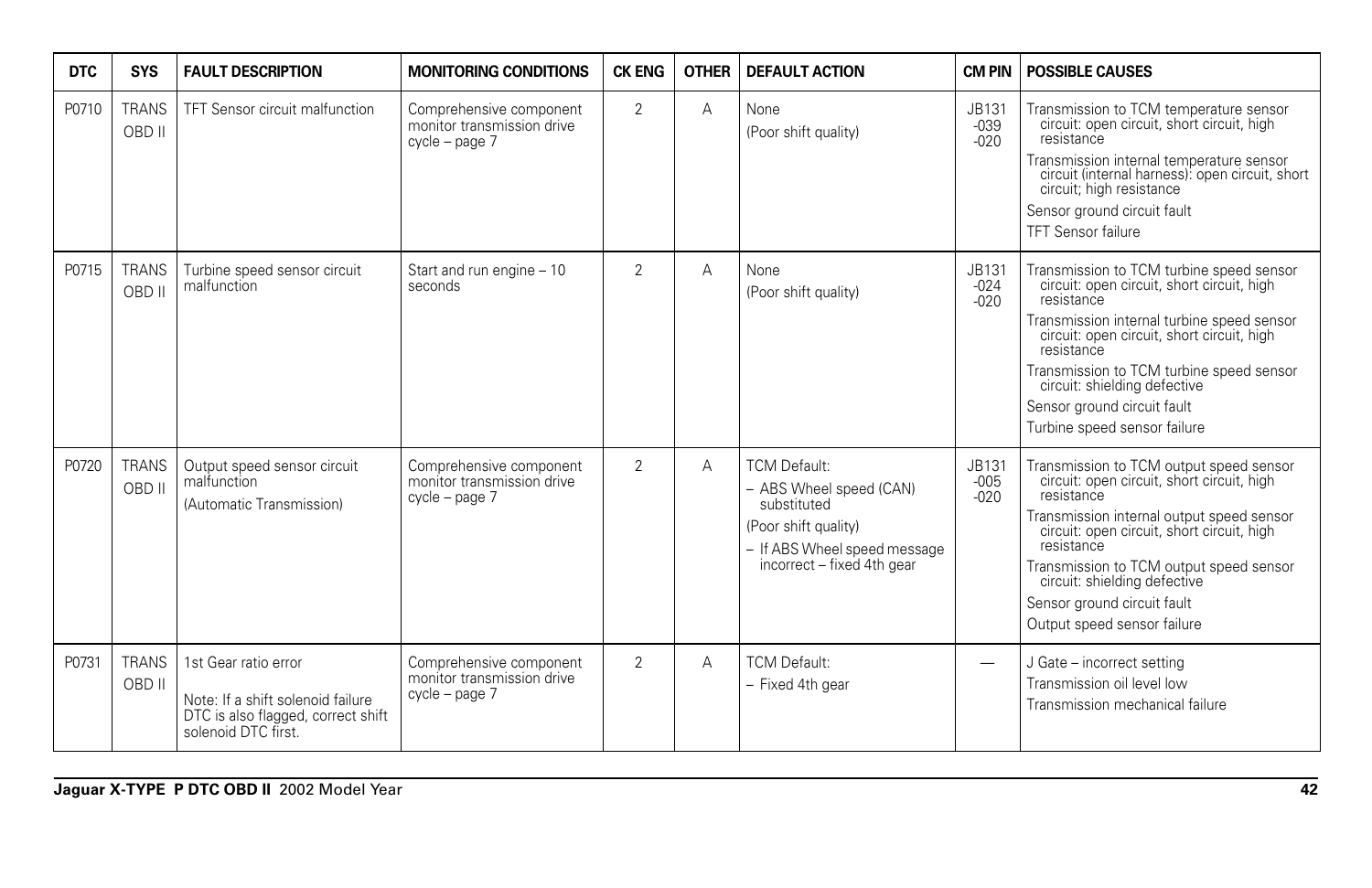| DTC   | <b>SYS</b>                 | <b>FAULT DESCRIPTION</b>                                                                                               | <b>MONITORING CONDITIONS</b>                                            | <b>CK ENG</b>  | <b>OTHER</b> | <b>DEFAULT ACTION</b>                                                  | CM PIN                   | <b>POSSIBLE CAUSES</b>                                                                      |
|-------|----------------------------|------------------------------------------------------------------------------------------------------------------------|-------------------------------------------------------------------------|----------------|--------------|------------------------------------------------------------------------|--------------------------|---------------------------------------------------------------------------------------------|
| P0732 | <b>TRANS</b><br>OBD II     | 2nd Gear ratio error<br>Note: If a shift solenoid failure<br>DTC is also flagged, correct shift<br>solenoid DTC first. | Comprehensive component<br>monitor transmission drive<br>cycle - page 7 | $\overline{2}$ | A            | <b>TCM Default:</b><br>- Fixed 4th gear                                | $\overline{\phantom{0}}$ | J Gate - incorrect setting<br>Transmission oil level low<br>Transmission mechanical failure |
| P0733 | <b>TRANS</b><br>OBD II     | 3rd Gear ratio error<br>Note: If a shift solenoid failure<br>DTC is also flagged, correct shift<br>solenoid DTC first. | Comprehensive component<br>monitor transmission drive<br>cycle - page 7 | $\overline{2}$ | Α            | <b>TCM Default:</b><br>- Fixed 4th gear                                | $\overline{\phantom{0}}$ | J Gate - incorrect setting<br>Transmission oil level low<br>Transmission mechanical failure |
| P0734 | <b>TRANS</b><br>OBD II     | 4th Gear ratio error<br>Note: If a shift solenoid failure<br>DTC is also flagged, correct shift<br>solenoid DTC first. | Comprehensive component<br>monitor transmission drive<br>cycle - page 7 | $\overline{2}$ | Α            | <b>TCM Default:</b><br>- Fixed 4th gear                                | $\overline{\phantom{0}}$ | J Gate - incorrect setting<br>Transmission oil level low<br>Transmission mechanical failure |
| P0735 | <b>TRANS</b><br>OBD II     | 5th Gear ratio error<br>Note: If a shift solenoid failure<br>DTC is also flagged, correct shift<br>solenoid DTC first. | Comprehensive component<br>monitor transmission drive<br>cycle - page 7 | $\overline{2}$ | A            | <b>TCM Default:</b><br>- Fixed 4th gear                                | $\overline{\phantom{0}}$ | J Gate - incorrect setting<br>Transmission oil level low<br>Transmission mechanical failure |
| P0736 | <b>TRANS</b><br><b>JAG</b> | Reverse gear ratio error                                                                                               | Comprehensive component<br>monitor transmission drive<br>cycle - page 7 | N              | Α            | <b>TCM Default:</b><br>- Fixed 4th gear in D<br>(R range not effected) | -                        | J Gate - incorrect setting<br>Transmission oil level low<br>Transmission mechanical failure |
| P0740 | <b>TRANS</b><br>OBD II     | TCC malfunction                                                                                                        | Comprehensive component<br>monitor transmission drive<br>cycle - page 7 | $\overline{2}$ | Α            | <b>TCM Default:</b><br>- No TCC control                                | $\overline{\phantom{0}}$ | J Gate - incorrect setting<br>Transmission oil level low<br>Transmission mechanical failure |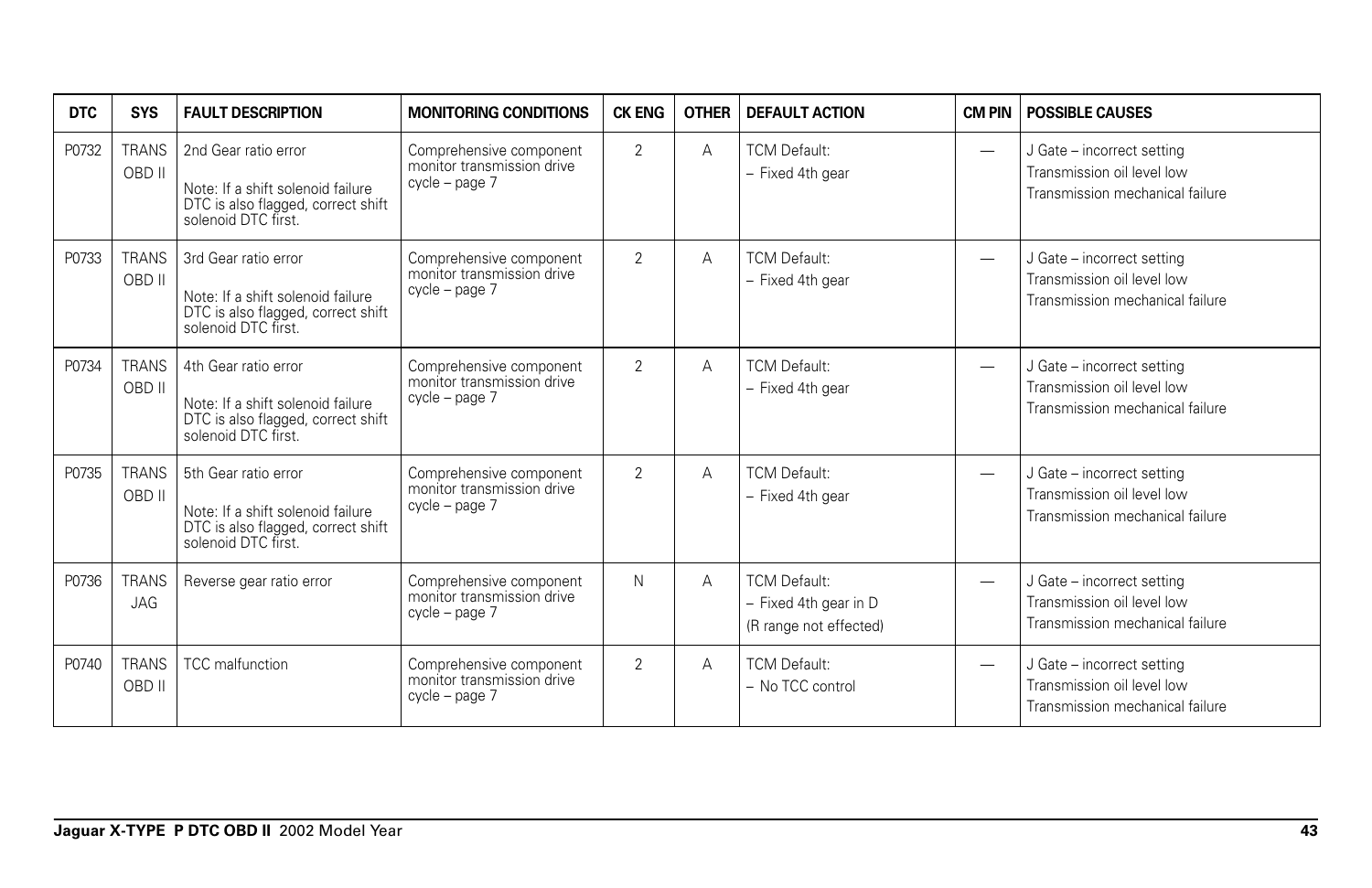| <b>DTC</b> | <b>SYS</b>             | <b>FAULT DESCRIPTION</b>                              | <b>MONITORING CONDITIONS</b>                                            | <b>CK ENG</b>  | <b>OTHER</b> | <b>DEFAULT ACTION</b>                                                                                                                                                                                                                             | <b>CM PIN</b>                    | <b>POSSIBLE CAUSES</b>                                                                                                                                                                                                                                                                                          |
|------------|------------------------|-------------------------------------------------------|-------------------------------------------------------------------------|----------------|--------------|---------------------------------------------------------------------------------------------------------------------------------------------------------------------------------------------------------------------------------------------------|----------------------------------|-----------------------------------------------------------------------------------------------------------------------------------------------------------------------------------------------------------------------------------------------------------------------------------------------------------------|
| P0743      | <b>TRANS</b><br>OBD II | TCC Solenoid circuit malfunction                      | Comprehensive component<br>monitor transmission drive<br>cycle – page 7 | $\mathfrak{D}$ | A            | <b>TCM Default:</b><br>$-$ If short circuit to B+ V - TCC<br>permanently engaged<br>- If other cause - TCC<br>inoperative                                                                                                                         | JB131<br>$-016$<br>$-009$        | Transmission to TCM TCC solenoid circuit:<br>open circuit, short circuit to B+V, short<br>circuit to ground<br>Transmission internal TCC solenoid circuit:<br>open circuit, short circuit<br><b>TCM Ground circuit:</b><br>open circuit, high resistance<br><b>TCC Solenoid failure</b>                         |
| P0748      | <b>TRANS</b><br>OBD II | Line pressure control solenoid<br>circuit malfunction | Start and run engine - 10<br>seconds                                    | $\overline{2}$ | Α            | <b>TCM Default:</b><br>- Fixed 4th gear                                                                                                                                                                                                           | <b>JB131</b><br>$-018$<br>$-009$ | Transmission to TCM line pressure solenoid<br>circuit: open circuit, short circuit<br>Transmission internal line pressure solenoid<br>circuit: open circuit, short circuit<br><b>TCM Ground circuit:</b><br>open circuit, high resistance<br>Line pressure solenoid failure                                     |
| P0753      | <b>TRANS</b><br>OBD II | Shift solenoid A circuit<br>malfunction               | Comprehensive component<br>monitor transmission drive<br>cycle – page 7 | $\overline{2}$ | Α            | <b>TCM Default:</b><br>$-$ If short circuit to $B + V -$ fixed<br>2nd gear at low vehicle speed;<br>fixed 5th gear at high vehicle<br>speed<br>- If other cause - fixed 3rd gear<br>at low vehicle speed; fixed 4th<br>gear at high vehicle speed | JB131<br>$-015$<br>$-009$        | Transmission to TCM shift solenoid A circuit:<br>open circuit, short circuit to B+ V, short<br>circuit to ground<br>Transmission internal shift solenoid A circuit:<br>open circuit, short circuit<br><b>TCM Ground circuit:</b><br>open circuit, high resistance<br>Shift solenoid A pressure solenoid failure |
| P0758      | <b>TRANS</b><br>OBD II | Shift solenoid B circuit<br>malfunction               | Comprehensive component<br>monitor transmission drive<br>cycle - page 7 | $\overline{2}$ | Α            | <b>TCM Default:</b><br>$-$ If short circuit to B+ V: fixed<br>3nd gear<br>- If other cause: fixed 4rd gear                                                                                                                                        | JB131<br>$-014$<br>$-009$        | Transmission to TCM shift solenoid B circuit:<br>open circuit, short circuit to B+V, short<br>circuit to ground<br>Transmission internal shift solenoid B circuit:<br>open circuit, short circuit<br><b>TCM Ground circuit:</b><br>open circuit, high resistance<br>Shift solenoid B pressure solenoid failure  |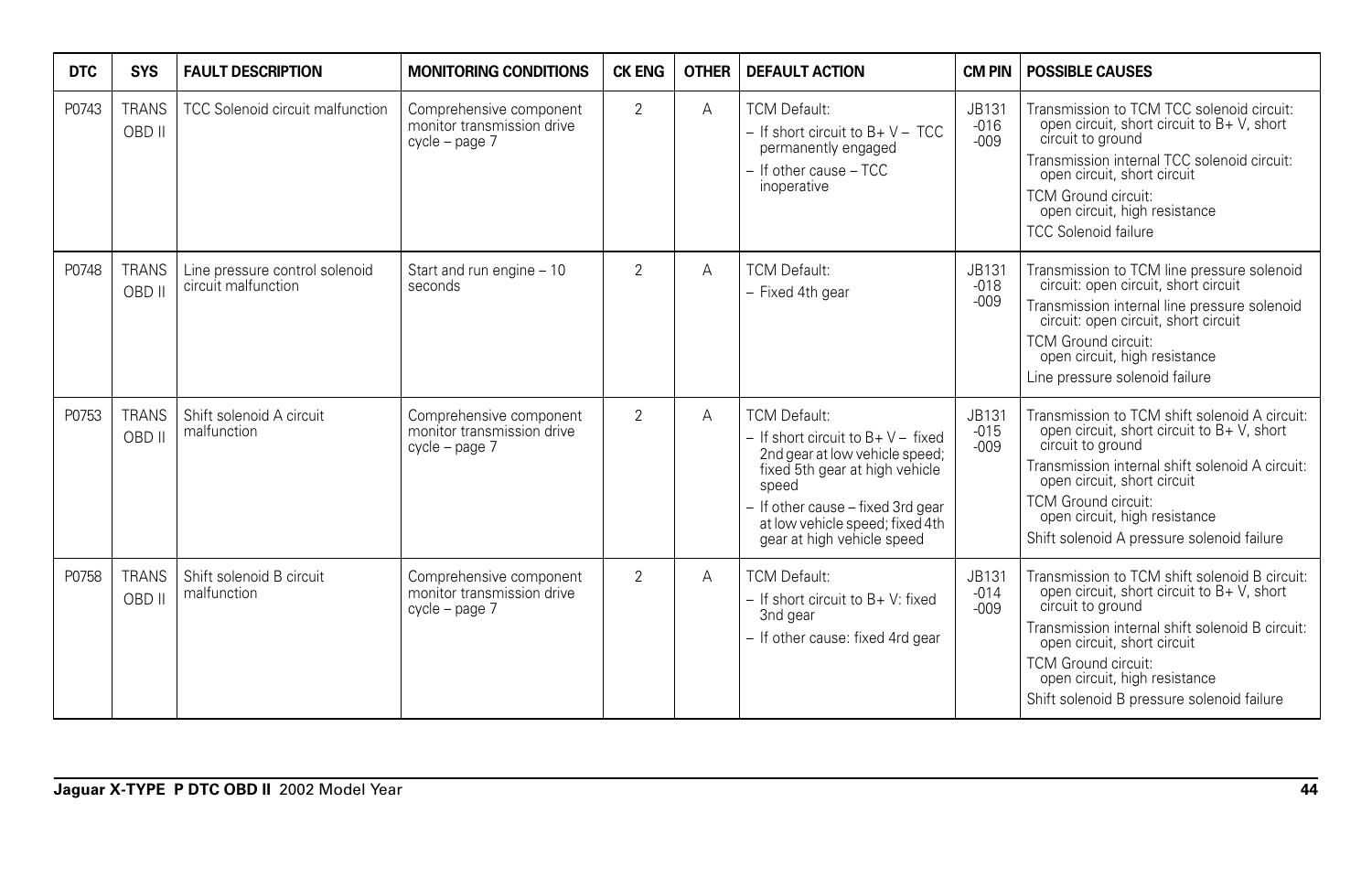| <b>DTC</b> | <b>SYS</b>                      | <b>FAULT DESCRIPTION</b>                                                     | <b>MONITORING CONDITIONS</b>                                              | <b>CK ENG</b>  | <b>OTHER</b> | <b>DEFAULT ACTION</b>                   | CM PIN                    | <b>POSSIBLE CAUSES</b>                                                                                                                                                                                                                                                                                                                                                        |
|------------|---------------------------------|------------------------------------------------------------------------------|---------------------------------------------------------------------------|----------------|--------------|-----------------------------------------|---------------------------|-------------------------------------------------------------------------------------------------------------------------------------------------------------------------------------------------------------------------------------------------------------------------------------------------------------------------------------------------------------------------------|
| P0763      | <b>TRANS</b><br>OBD II          | Shift solenoid C circuit<br>malfunction                                      | Comprehensive component<br>monitor transmission drive<br>$cycle - page 7$ | $\overline{2}$ | Α            | <b>TCM Default:</b><br>- Fixed 4th gear | JB131<br>$-052$<br>$-009$ | Transmission to TCM shift solenoid C circuit:<br>open circuit, short circuit to B+V, short<br>circuit to ground<br>Transmission internal shift solenoid C circuit:<br>open circuit, short circuit<br><b>TCM Ground circuit:</b><br>open circuit, high resistance<br>Shift solenoid C pressure solenoid failure                                                                |
| P0778      | <b>TRANS</b><br>OBD II          | 2/4 Brake pressure control<br>solenoid circuit malfunction                   | Start and run engine - 10<br>seconds                                      | $\overline{2}$ | А            | <b>TCM Default:</b><br>- Fixed 4th gear | JB131<br>$-003$<br>$-009$ | Transmission to TCM 2/4 Brake pressure<br>solenoid circuit: open circuit, short circuit<br>Transmission internal 2/4 Brake pressure<br>solenoid circuit: open circuit, short circuit<br><b>TCM Ground circuit:</b><br>open circuit, high resistance<br>2/4 Brake pressure solenoid failure                                                                                    |
| P0791      | <b>TRANS</b><br>OBD II          | Intermediate speed sensor circuit<br>malfunction<br>(Automatic transmission) | Comprehensive component<br>monitor transmission drive<br>cycle - page 7   | $\mathfrak{p}$ | А            | None<br>(Poor shift quality)            | JB131<br>$-021$<br>$-020$ | Transmission to TCM intermediate speed<br>sensor circuit: open circuit, short circuit,<br>high resistance<br>Transmission internal intermediate speed<br>sensor circuit: open circuit, short circuit,<br>high resistance<br>Transmission to TCM intermediate speed<br>sensor circuit: shielding defective<br>Sensor ground circuit fault<br>Intermediate speed sensor failure |
| P0791      | <b>TRANS</b><br>$(ECM*)$<br>JAG | Output speed sensor circuit<br>malfunction<br>(Manual transmission)          | Drive vehicle above 16 km/h<br>(10 mph) for 15 seconds                    | $\mathsf{N}$   | N            | None                                    | <b>EN16</b><br>$-026$     | Output speed sensor power supply circuit:<br>open circuit, short circuit<br>Transmission to ECM output speed sensor<br>circuits: open circuit, short circuit, high<br>resistance<br>Output speed sensor failure                                                                                                                                                               |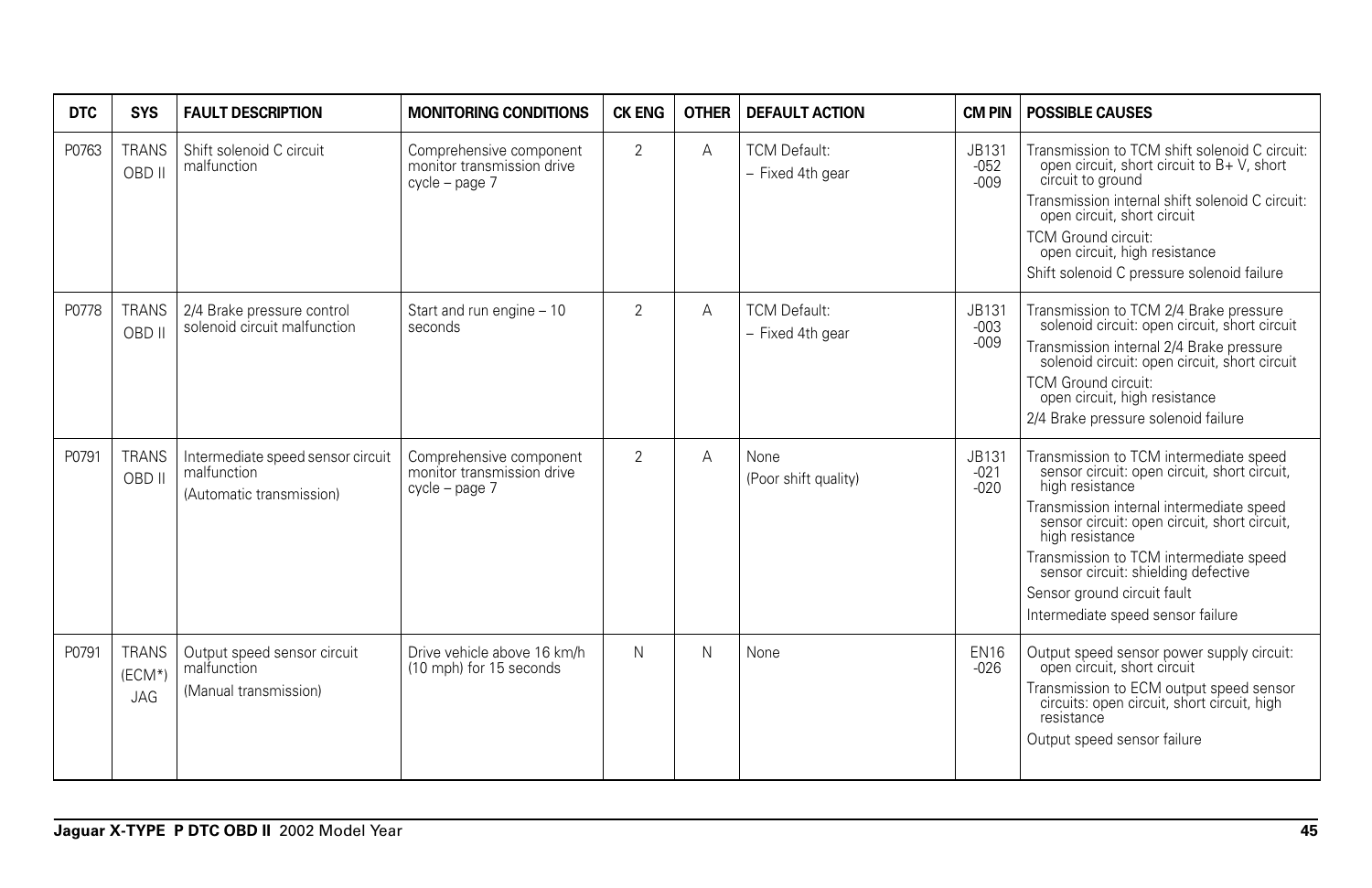| <b>DTC</b> | <b>SYS</b>                             | <b>FAULT DESCRIPTION</b>                                                                                      | <b>MONITORING CONDITIONS</b>                                                                     | <b>CK ENG</b>  | <b>OTHER</b> | <b>DEFAULT ACTION</b>                                                                                                                                                                | <b>CM PIN</b>                   | <b>POSSIBLE CAUSES</b>                                                                                                                                                          |
|------------|----------------------------------------|---------------------------------------------------------------------------------------------------------------|--------------------------------------------------------------------------------------------------|----------------|--------------|--------------------------------------------------------------------------------------------------------------------------------------------------------------------------------------|---------------------------------|---------------------------------------------------------------------------------------------------------------------------------------------------------------------------------|
| P0831      | <b>TRANS</b><br>$(ECM*)$<br>OBD II     | Clutch cancel switch low voltage<br>(switch normally closed)<br>* Manual transmission input to<br>ECM         | Drive vehicle 60 - 100 km/h<br>$(37 - 62$ mph); $1800 - 2500$<br>rpm; engine load $> 0.40$ g/rpm | $\overline{2}$ | N            | None                                                                                                                                                                                 | <b>EN16</b><br>$-033$           | Clutch cancel switch supply circuit:<br>open circuit<br>Clutch cancel switch to ECM circuit:<br>open circuit, high resistance<br>Clutch cancel switch failure                   |
| P0832      | <b>TRANS</b><br>$(ECM*)$<br>OBD II     | Clutch cancel switch high voltage<br>(switch normally closed)<br>* Manual transmission input to<br><b>ECM</b> | Drive vehicle: shift from 1st to<br>2nd; stop vehicle<br>Repeat 5 times                          | $\overline{2}$ | N            | None                                                                                                                                                                                 | <b>EN16</b><br>$-033$           | Clutch cancel switch to ECM circuit:<br>short circuit to high voltage<br>Clutch cancel switch failure                                                                           |
| P0834      | <b>TRANS</b><br>$(ECM*)$<br>JAG        | Clutch pedal safety switch low<br>voltage (switch normally open)<br>* Manual transmission input to<br>ECM     | Drive vehicle: shift from 1st to<br>2nd; stop vehicle<br>Repeat 5 times                          | N              | N            | None                                                                                                                                                                                 | <b>EN16</b><br>$-031$           | Clutch pedal safety switch supply circuit:<br>open circuit<br>Clutch pedal safety switch to ECM circuit:<br>open circuit, high resistance<br>Clutch pedal safety switch failure |
| P0835      | <b>TRANS</b><br>$(ECM*)$<br><b>JAG</b> | Clutch pedal safety switch high<br>voltage (switch normally open)<br>* Manual transmission input to<br>ECM    | Drive vehicle 60 - 100 km/h<br>$(37 - 62$ mph); $1800 - 2500$<br>rpm; engine load > 0.40 g/rpm   | N              | N            | None                                                                                                                                                                                 | <b>EN16</b><br>$-031$           | Clutch pedal safety switch to ECM circuit:<br>short circuit to high voltage<br>Clutch pedal safety switch failure                                                               |
| P0860      | <b>TRANS</b><br>$(ECM*)$<br><b>JAG</b> | J Gate CAN network malfunction<br>* J Gate / CAN monitored by ECM                                             | lanition ON 10 seconds                                                                           | $\overline{2}$ | Α            | <b>ECM Default:</b><br>- Speed control inhibited<br>- Maximum throttle opening for<br>N range inhibited<br>- Throttle opening limited to<br>30%<br>- Maximum engine speed<br>reduced | <b>EN16</b><br>$-123$<br>$-124$ | CAN open circuit fault<br>CAN short circuit fault<br>J Gate failure                                                                                                             |
| P1000      | <b>EMS</b><br><b>JAG</b>               | System (OBD) check not<br>complete since last memory clear                                                    | <b>System Readiness Test</b>                                                                     | N              | N            | None                                                                                                                                                                                 | -                               | Refer to page 3                                                                                                                                                                 |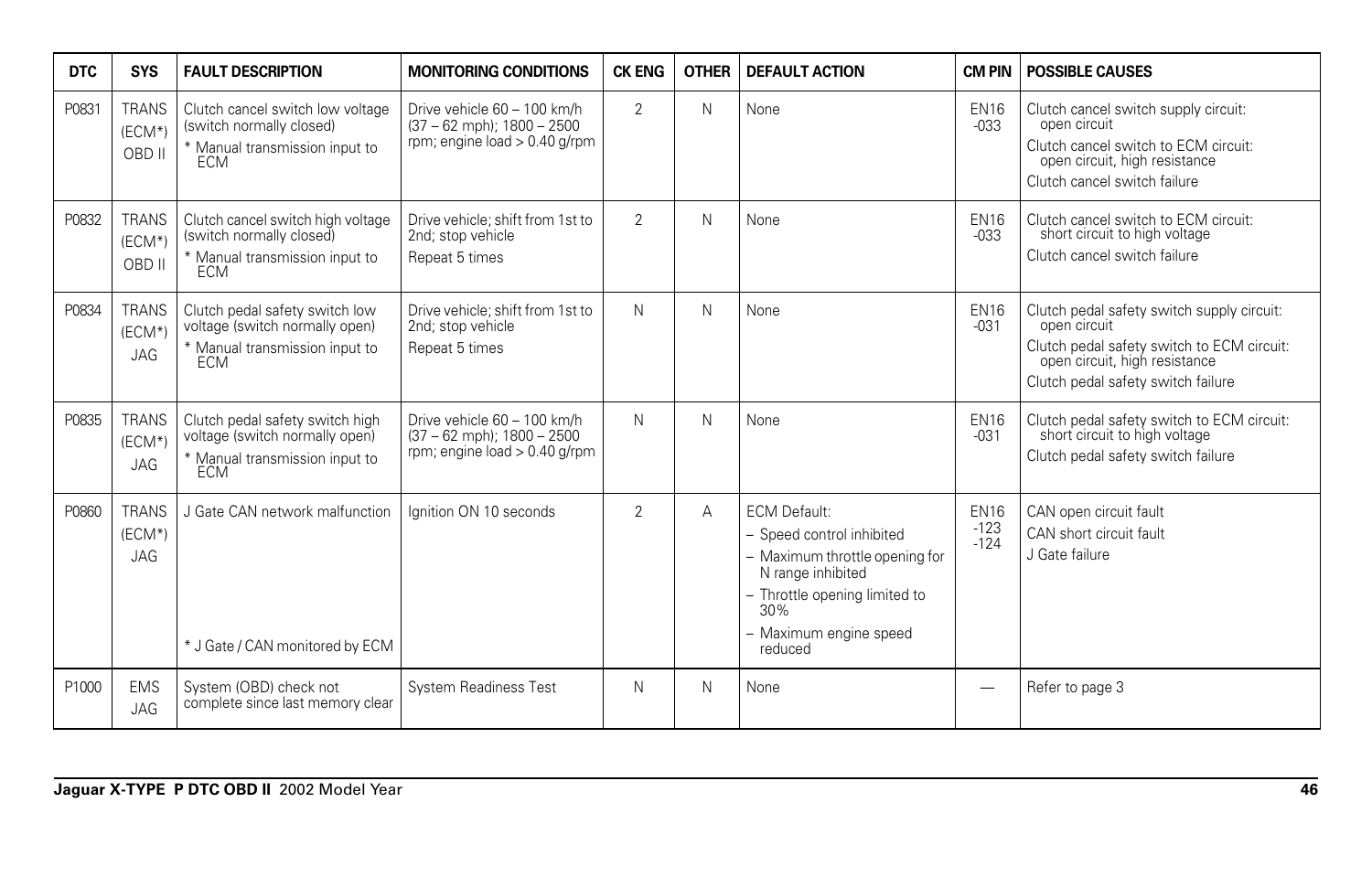| <b>DTC</b> | <b>SYS</b>           | <b>FAULT DESCRIPTION</b>                                | <b>MONITORING CONDITIONS</b>                                                                                                                                            | <b>CK ENG</b>  | <b>OTHER</b> | <b>DEFAULT ACTION</b>                                                                                                                                                                                         | <b>CM PIN</b>                   | <b>POSSIBLE CAUSES</b>                                                                                                                                                                 |
|------------|----------------------|---------------------------------------------------------|-------------------------------------------------------------------------------------------------------------------------------------------------------------------------|----------------|--------------|---------------------------------------------------------------------------------------------------------------------------------------------------------------------------------------------------------------|---------------------------------|----------------------------------------------------------------------------------------------------------------------------------------------------------------------------------------|
| P1104      | <b>EMS</b><br>OBD II | MAF Sensor ground malfunction                           | lanition ON 10 seconds                                                                                                                                                  | $\overline{2}$ | A            | <b>ECM Default:</b><br>- Default air mass used<br>- Adaptive fuel metering<br>inhibited<br>- Catalyst warm up ignition<br>retard inhibited<br>- Canister purge inhibited<br>- Maximum engine speed<br>reduced | <b>EN16</b><br>$-045$<br>$-046$ | MAF Sensor to ECM sensor ground circuit<br>open circuit, short circuit to high voltage,<br>high resistance<br>MAF Sensor to ECM sensing circuit:<br>open circuit<br>MAF Sensor failure |
| P1107      | <b>EMS</b><br>OBD II | MAP Sensor sense circuit<br>low voltage                 | lanition ON 10 seconds                                                                                                                                                  | $\overline{2}$ | N            | <b>ECM Default:</b><br>- Default value of 1.013 BAR<br>(29.92 in hq) used                                                                                                                                     | <b>EN16</b><br>$-127$           | MAP Sensor to ECM sense circuit:<br>open circuit, short circuit to ground<br>MAP Sensor sensor supply circuit (to splice):<br>open circuit<br>MAP Sensor failure                       |
| P1108      | <b>EMS</b><br>OBD II | MAP Sensor sense circuit<br>high voltage                | Ignition ON 10 seconds                                                                                                                                                  | 2              | N            | <b>ECM Default:</b><br>- Default value of 1.013 BAR<br>(29.92 in hg) used                                                                                                                                     | <b>EN16</b><br>$-127$           | MAP Sensor sensor ground circuit (to splice):<br>open circuit<br>MAP Sensor to ECM sense circuit:<br>short circuit to high voltage<br>MAP Sensor failure                               |
| P1111      | <b>EMS</b><br>JAG    | System (OBD) checks complete<br>since last memory clear | System Readiness Test                                                                                                                                                   | N              | N            | None                                                                                                                                                                                                          | -                               | Refer to page 3                                                                                                                                                                        |
| P1122      | <b>EMS</b><br>OBD II | APP Sensor sense circuit low<br>voltage - APP1          | Battery voltage > 10 v<br>Ignition ON<br>Slowly press accelerator<br>pedal to the floor over a 5<br>second period.<br>Slowly return the pedal to rest<br>Repeat 3 times | 2              | $\mathsf{R}$ | <b>ECM Default:</b><br>- APP angle default value used<br>- Speed control inhibited<br>- APP adaptions (wear.<br>variance) inhibited                                                                           | <b>EN16</b><br>$-103$           | APP Sensor to ECM sense circuit (APP1):<br>open circuit, high resistance<br>APP Sensor sensor supply circuit:<br>open circuit, high resistance<br>APP Sensor failure                   |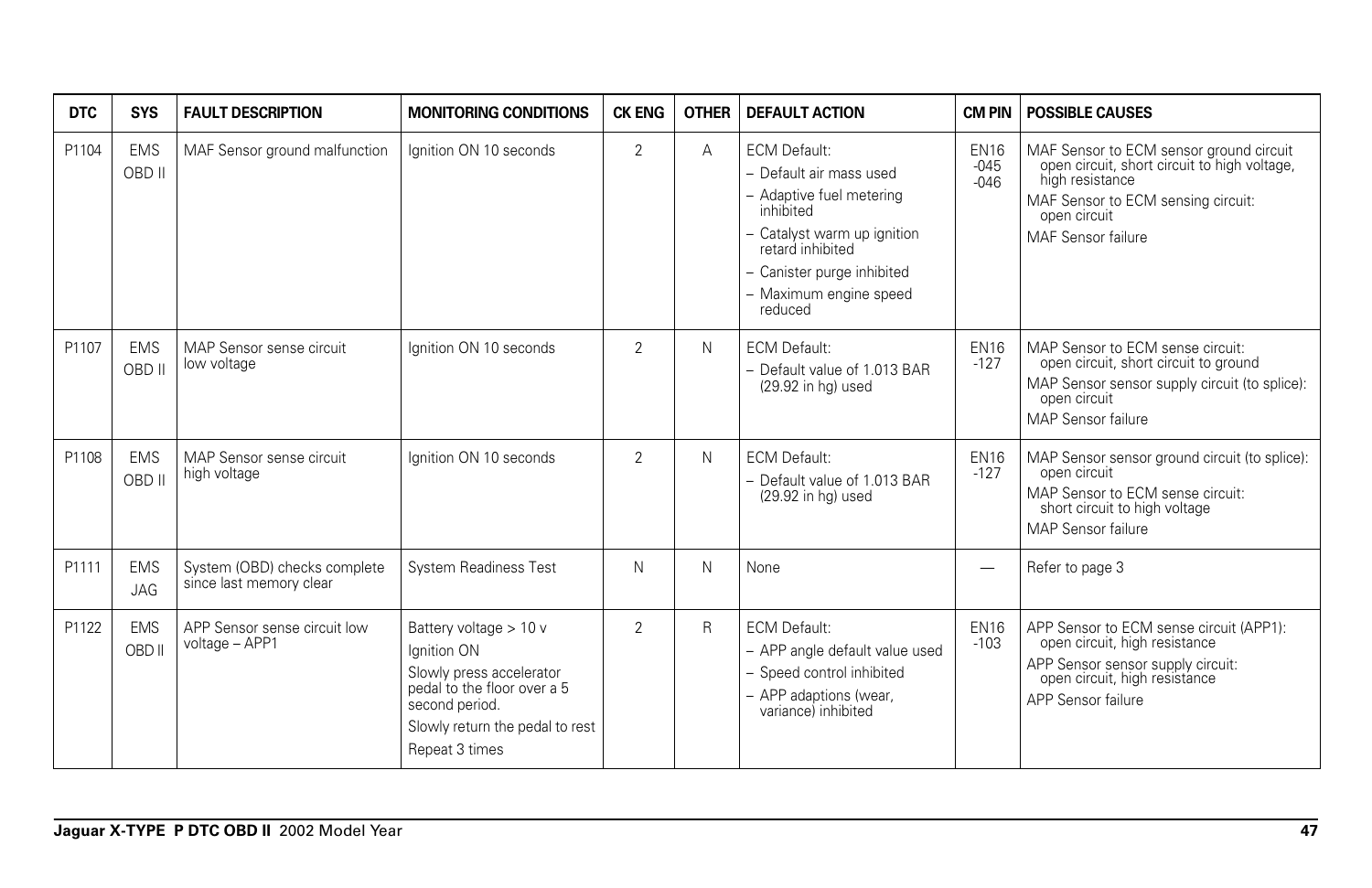| DTC   | <b>SYS</b>           | <b>FAULT DESCRIPTION</b>                                                                                                                       | <b>MONITORING CONDITIONS</b>                                                                                                                                           | <b>CK ENG</b>  | <b>OTHER</b> | <b>DEFAULT ACTION</b>                                                                                                               | <b>CM PIN</b>                   | <b>POSSIBLE CAUSES</b>                                                                                                                                                                    |
|-------|----------------------|------------------------------------------------------------------------------------------------------------------------------------------------|------------------------------------------------------------------------------------------------------------------------------------------------------------------------|----------------|--------------|-------------------------------------------------------------------------------------------------------------------------------------|---------------------------------|-------------------------------------------------------------------------------------------------------------------------------------------------------------------------------------------|
| P1123 | <b>EMS</b><br>OBD II | APP Sensor sense circuit high<br>voltage - APP1<br>Note: This DTC could be flagged<br>by both sensor element sensing<br>circuit having faults. | Battery voltage > 10 v<br>Ignition ON<br>Slowly press accelerator<br>pedal to the floor over a 5<br>second period<br>Slowly return the pedal to rest<br>Repeat 3 times | 2              | $\mathsf{R}$ | <b>ECM Default:</b><br>- APP angle default value used<br>- Speed control inhibited<br>- APP adaptions (wear,<br>variance) inhibited | <b>EN16</b><br>$-103$<br>$-102$ | APP Sensor sensor to ECM sense circuit(s)<br>(APP1 or APP2): short circuit to B+ voltage<br>APP Sensor sensor ground circuit(s): open<br>circuit<br>APP Sensor failure                    |
| P1146 | <b>EMS</b><br>OBD II | Generator "CHARGE" circuit low<br>voltage / request high                                                                                       | Battery voltage > 12 v<br>Switch OFF all electrical<br>consumers<br>Start engine; idle for 16<br>minutes with all electrical<br>consumers switched OFF                 | $\overline{2}$ | $\mathsf{C}$ | None                                                                                                                                | <b>EN16</b><br>$-053$           | Generator to ECM "CHARGE" circuit:<br>open circuit, high resistance<br>Generator regulator failure                                                                                        |
| P1215 | <b>EMS</b><br>OBD II | APP Sensor sense circuit low<br>voltage - APP2                                                                                                 | Battery voltage > 10 v<br>Ignition ON<br>Slowly press accelerator<br>pedal to the floor over a 5<br>second period<br>Slowly return the pedal to rest<br>Repeat 3 times | 2              | $\mathsf{R}$ | <b>ECM Default:</b><br>- APP angle default value used<br>- Speed control inhibited<br>- APP adaptions (wear,<br>variance) inhibited | <b>EN16</b><br>$-102$           | APP Sensor to ECM sense circuit (APP2):<br>open circuit, high resistance<br>APP Sensor sensor supply circuit (to splice):<br>open circuit, high resistance<br>APP Sensor failure          |
| P1216 | <b>EMS</b><br>OBD II | APP Sensor sense circuit high<br>voltage - APP2<br>Note: This DTC could be flagged<br>by both sensor element sensing<br>circuit having faults. | Battery voltage > 10 v<br>Ignition ON<br>Slowly press accelerator<br>pedal to the floor over a 5<br>second period<br>Slowly return the pedal to rest<br>Repeat 3 times | $\overline{2}$ | $\mathsf{R}$ | <b>ECM Default:</b><br>- APP angle default value used<br>- Speed control inhibited<br>- APP adaptions (wear,<br>variance) inhibited | <b>EN16</b><br>$-102$<br>$-103$ | APP Sensor sensor to ECM sense circuit(s)<br>(APP2 or APP1): short circuit to B+ voltage<br>APP Sensor sensor ground circuit(s) (to<br>splice): open circuit<br><b>APP Sensor failure</b> |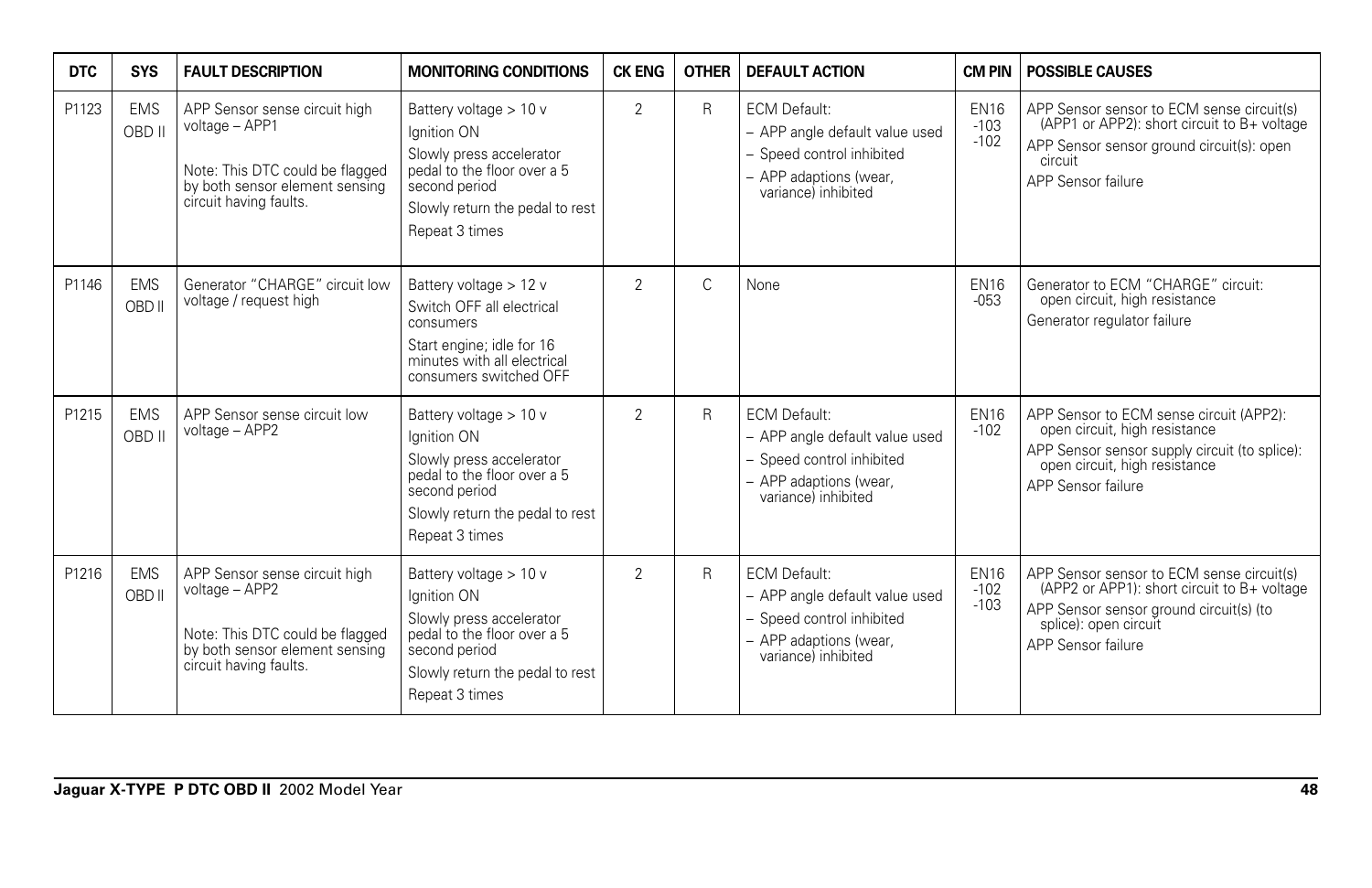| DTC   | <b>SYS</b>           | <b>FAULT DESCRIPTION</b>                         | <b>MONITORING CONDITIONS</b>                                                                                                                                           | <b>CK ENG</b>  | <b>OTHER</b> | <b>DEFAULT ACTION</b>                                                                                                                                                                                                            | <b>CM PIN</b>                   | <b>POSSIBLE CAUSES</b>                                                                                                                                                                                                                                                                                                                                                                                                                                                                |
|-------|----------------------|--------------------------------------------------|------------------------------------------------------------------------------------------------------------------------------------------------------------------------|----------------|--------------|----------------------------------------------------------------------------------------------------------------------------------------------------------------------------------------------------------------------------------|---------------------------------|---------------------------------------------------------------------------------------------------------------------------------------------------------------------------------------------------------------------------------------------------------------------------------------------------------------------------------------------------------------------------------------------------------------------------------------------------------------------------------------|
| P1224 | <b>EMS</b><br>OBD II | Throttle control position error                  | Battery voltage > 10 v<br>Ignition ON<br>Slowly press accelerator<br>pedal to the floor over a 5<br>second period<br>Slowly return the pedal to rest<br>Repeat 3 times | $\overline{2}$ | R            | <b>ECM Default:</b><br>- Throttle motor and throttle<br>motor relay disabled<br>- Throttle valve opening set to<br>default value<br>- Idle speed controlled by fuel<br>injection intervention<br>- Idle speed adaption inhibited | $\overline{\phantom{0}}$        | Throttle adaptions not performed after battery<br>disconnect<br>TP Sensor disconnected<br>TP Sensor to ECM sense circuits:<br>open circuit, high resistance<br>Throttle motor relay failure<br>Throttle motor relay to ECM circuit fault<br>Throttle motor relay power supply open circuit<br>ECM ground circuit fault (relay coil drive)<br>Throttle motor to ECM drive circuits:<br>open circuit, short circuit, high resistance<br>Throttle motor failure<br>Throttle body failure |
| P1229 | <b>EMS</b><br>OBD II | Throttle motor control circuit<br>malfunction    | Battery voltage > 10 v<br>Ignition ON<br>Slowly press accelerator<br>pedal to the floor over a 5<br>second period<br>Slowly return the pedal to rest<br>Repeat 3 times | $\overline{2}$ | R            | <b>ECM Default:</b><br>- Throttle motor and throttle<br>motor relay disabled<br>- Throttle valve opening set to<br>default value<br>- Idle speed controlled by fuel<br>injection intervention<br>- Idle speed adaption inhibited | $\overline{\phantom{0}}$        | Throttle motor disconnected<br>Throttle motor to ECM drive circuits:<br>short circuit or open circuit<br>Throttle motor failure                                                                                                                                                                                                                                                                                                                                                       |
| P1234 | <b>EMS</b><br>OBD II | No fuel pump commands<br>received by ECM         | Start engine<br>Battery voltage > 12 v<br>Idle for 2 minutes                                                                                                           | $\overline{2}$ | N            | <b>ECM Default:</b><br>- Fuel pump feedback control<br>inhibited                                                                                                                                                                 | <b>EN16</b><br>$-025$<br>$-027$ | ECM to fuel pump control module control and<br>/ or feedback circuits:<br>open circuit, short circuit, high resistance<br>Fuel pump control module failure                                                                                                                                                                                                                                                                                                                            |
| P1236 | <b>EMS</b><br>OBD II | Fuel pump not activated when<br>requested by ECM | Start engine<br>Battery voltage > 12 v<br>Idle for 2 minutes                                                                                                           | $\overline{2}$ | N            | <b>ECM Default:</b><br>- Fuel pump feedback control<br>inhibited                                                                                                                                                                 | <b>EN16</b><br>$-025$<br>$-027$ | ECM to fuel pump control module control and<br>/ or feedback circuits:<br>open circuit, short circuit, high resistance<br>Fuel pump control module failure                                                                                                                                                                                                                                                                                                                            |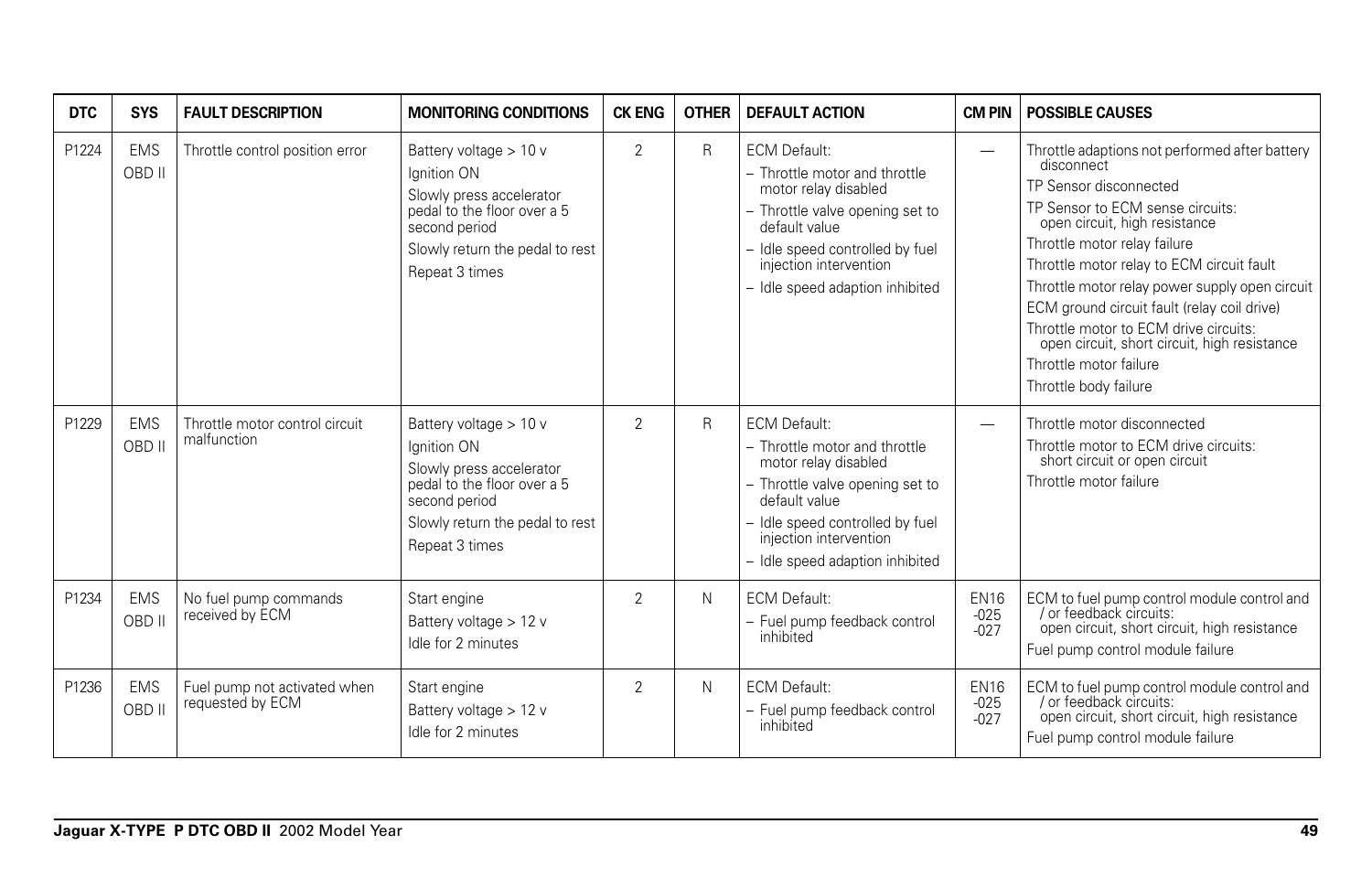| <b>DTC</b> | <b>SYS</b>           | <b>FAULT DESCRIPTION</b>                                                                                        | <b>MONITORING CONDITIONS</b> | <b>CK ENG</b>  | <b>OTHER</b> | <b>DEFAULT ACTION</b>                                                                                                                                                                                                            |                                 | <b>CM PIN   POSSIBLE CAUSES</b>                                                                                                                                                                                           |
|------------|----------------------|-----------------------------------------------------------------------------------------------------------------|------------------------------|----------------|--------------|----------------------------------------------------------------------------------------------------------------------------------------------------------------------------------------------------------------------------------|---------------------------------|---------------------------------------------------------------------------------------------------------------------------------------------------------------------------------------------------------------------------|
| P1240      | <b>EMS</b><br>OBD II | Sensor power supply circuit<br>malfunction<br>(APP Sensor, TP Sensor,<br>IP Sensor, MAP Sensor,<br>FTP Sensor)  | Ignition ON 10 seconds       | $\overline{2}$ | $\mathsf{N}$ | None                                                                                                                                                                                                                             | <b>EN16</b><br>$-012$<br>$-013$ | ECM to sensors sensor supply voltage<br>circuit(s): short circuit to ground, short<br>circuit to high voltage, open circuit, high<br>resistance<br>APP Sensor, TP Sensor, IP Sensor, MAP<br>Sensor, FTP Sensor failure(s) |
| P1241      | <b>EMS</b><br>OBD II | Sensor power supply circuit<br>low voltage<br>(APP Sensor, TP Sensor,<br>IP Sensor, MAP Sensor,<br>FTP Sensor)  | lanition ON 10 seconds       | $\overline{2}$ | R            | <b>ECM Default:</b><br>- Throttle motor and throttle<br>motor relay disabled<br>- Throttle valve opening set to<br>default value<br>- Idle speed controlled by fuel<br>injection intervention<br>- Idle speed adaption inhibited | <b>EN16</b><br>$-012$<br>$-013$ | ECM to sensors sensor supply voltage<br>circuit(s): short circuit to ground<br>APP Sensor, TP Sensor, IP Sensor,<br>MAP Sensor, FTP Sensor failure(s)                                                                     |
| P1242      | <b>EMS</b><br>OBD II | Sensor power supply circuit<br>high voltage<br>(APP Sensor, TP Sensor,<br>IP Sensor, MAP Sensor,<br>FTP Sensor) | Ignition ON 10 seconds       | $\mathfrak{D}$ | R            | <b>ECM Default:</b><br>- Throttle motor and throttle<br>motor relay disabled<br>- Throttle valve opening set to<br>default value<br>- Idle speed controlled by fuel<br>injection intervention<br>- Idle speed adaption inhibited | <b>EN16</b><br>$-012$<br>$-013$ | ECM to sensors supply voltage circuit(s):<br>open circuit, high resistance, short circuit to<br>high voltage<br>APP Sensor, TP Sensor, IP Sensor,<br>MAP Sensor, FTP Sensor failure(s)                                    |
| P1243      | <b>EMS</b><br>OBD II | Sensor ground circuits<br>open circuit<br>(APP Sensor, TP Sensor,<br>IP Sensor, MAP Sensor,<br>FTP Sensor)      | lanition ON 10 seconds       | $\overline{2}$ | $\mathsf{N}$ | None                                                                                                                                                                                                                             | <b>EN16</b><br>$-019$<br>$-020$ | ECM to sensors sensor ground circuit(s):<br>open circuit, high resistance<br>APP Sensor, TP Sensor, IP Sensor,<br>MAP Sensor, FTP Sensor failure(s)                                                                       |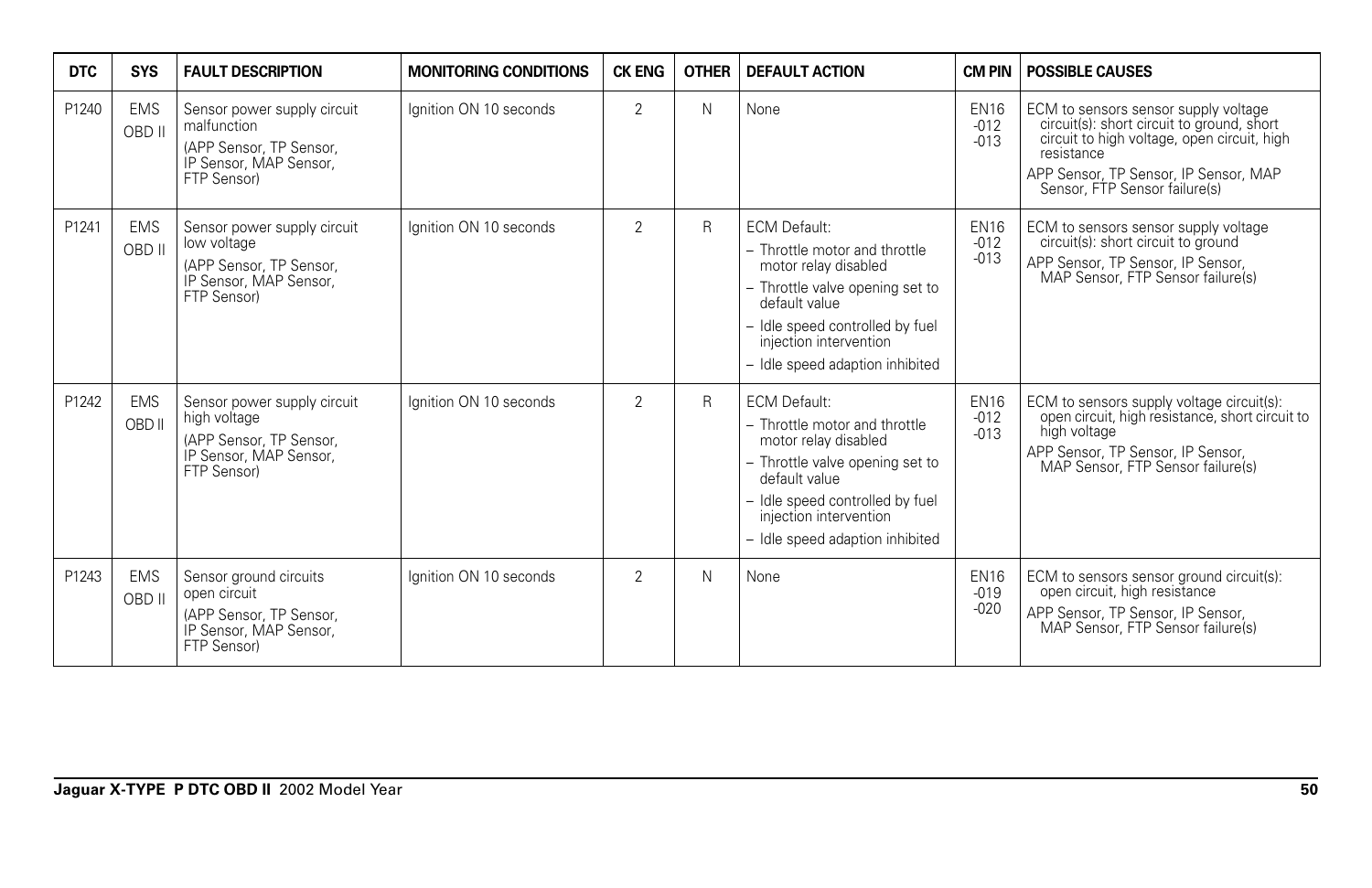| <b>DTC</b> | <b>SYS</b>           | <b>FAULT DESCRIPTION</b>                                 | <b>MONITORING CONDITIONS</b>                                                                                                                                                                                                         | <b>CK ENG</b>  | <b>OTHER</b> | <b>DEFAULT ACTION</b>                                                                                                                                                                                                            | <b>CM PIN</b>            | <b>POSSIBLE CAUSES</b>                                                                                                                                                                                             |
|------------|----------------------|----------------------------------------------------------|--------------------------------------------------------------------------------------------------------------------------------------------------------------------------------------------------------------------------------------|----------------|--------------|----------------------------------------------------------------------------------------------------------------------------------------------------------------------------------------------------------------------------------|--------------------------|--------------------------------------------------------------------------------------------------------------------------------------------------------------------------------------------------------------------|
| P1244      | <b>EMS</b><br>OBD II | Generator "CHARGE" circuit<br>high voltage / request low | Battery voltage > 12 v<br>Switch OFF all electrical<br>consumers<br>Start engine; idle for 16<br>minutes with all electrical<br>consumers switched OFF                                                                               | 2              | $\mathsf{C}$ | <b>ECM Default:</b><br>- Cooling fan speed increased                                                                                                                                                                             | <b>EN16</b><br>$-053$    | Generator to ECM "CHARGE" circuit:<br>short circuit to high voltage<br>Generator regulator failure<br>Generator failure                                                                                            |
| P1245      | <b>EMS</b><br>OBD II | Engine crank signal low voltage                          | Start engine<br>Starter should stop when the<br>key is released from position<br>III (CRANK)                                                                                                                                         | 2              | N            | None                                                                                                                                                                                                                             | <b>EN16</b><br>$-006$    | Starter relay coil to ECM / ignition switch<br>circuit: open circuit                                                                                                                                               |
| P1246      | <b>EMS</b><br>OBD II | Engine crank signal high voltage                         | Drive vehicle > 32 km/h (20<br>mph) between 2000 - 2500<br>rpm for 10 seconds; stop<br>vehicle<br>Repeat 10 times                                                                                                                    | $\overline{2}$ | N            | None                                                                                                                                                                                                                             | <b>EN16</b><br>$-006$    | Starter relay coil to ECM / ignition switch<br>circuit: short circuit to high voltage<br>Ignition switch failure                                                                                                   |
| P1250      | <b>EMS</b><br>OBD II | Throttle valve return spring<br>malfunction              | Idle engine<br>Switch OFF ignition for 10<br>seconds<br>Start engine and repeat                                                                                                                                                      | 2              | $\mathsf{R}$ | <b>ECM Default:</b><br>- Limp home unavailable<br>- Vehicle speed limited<br>- Speed control inhibited<br>- Possible engine shut down                                                                                            | $\overline{\phantom{m}}$ | Throttle return spring failure<br>(throttle body failure)                                                                                                                                                          |
| P1251      | <b>EMS</b><br>OBD II | Throttle motor relay OFF failure                         | Engine temperature cool<br>(cooling fans not running)<br>Remove ignition key for 20<br>seconds (cooling fans not<br>running)<br>Ignition key in, position II for 5<br>seconds (do not start)<br>Repeat cycle two additional<br>times | $\overline{2}$ | $\mathsf{R}$ | <b>ECM Default:</b><br>- Throttle motor and throttle<br>motor relay disabled<br>- Throttle valve opening set to<br>default value<br>- Idle speed controlled by fuel<br>injection intervention<br>- Idle speed adaption inhibited | <b>EN16</b><br>$-052$    | Throttle motor relay coil power supply circuit:<br>open circuit (fuse)<br>Throttle motor relay failure<br>Throttle motor relay coil to ECM circuit:<br>open circuit<br>ECM ground circuit fault (relay coil drive) |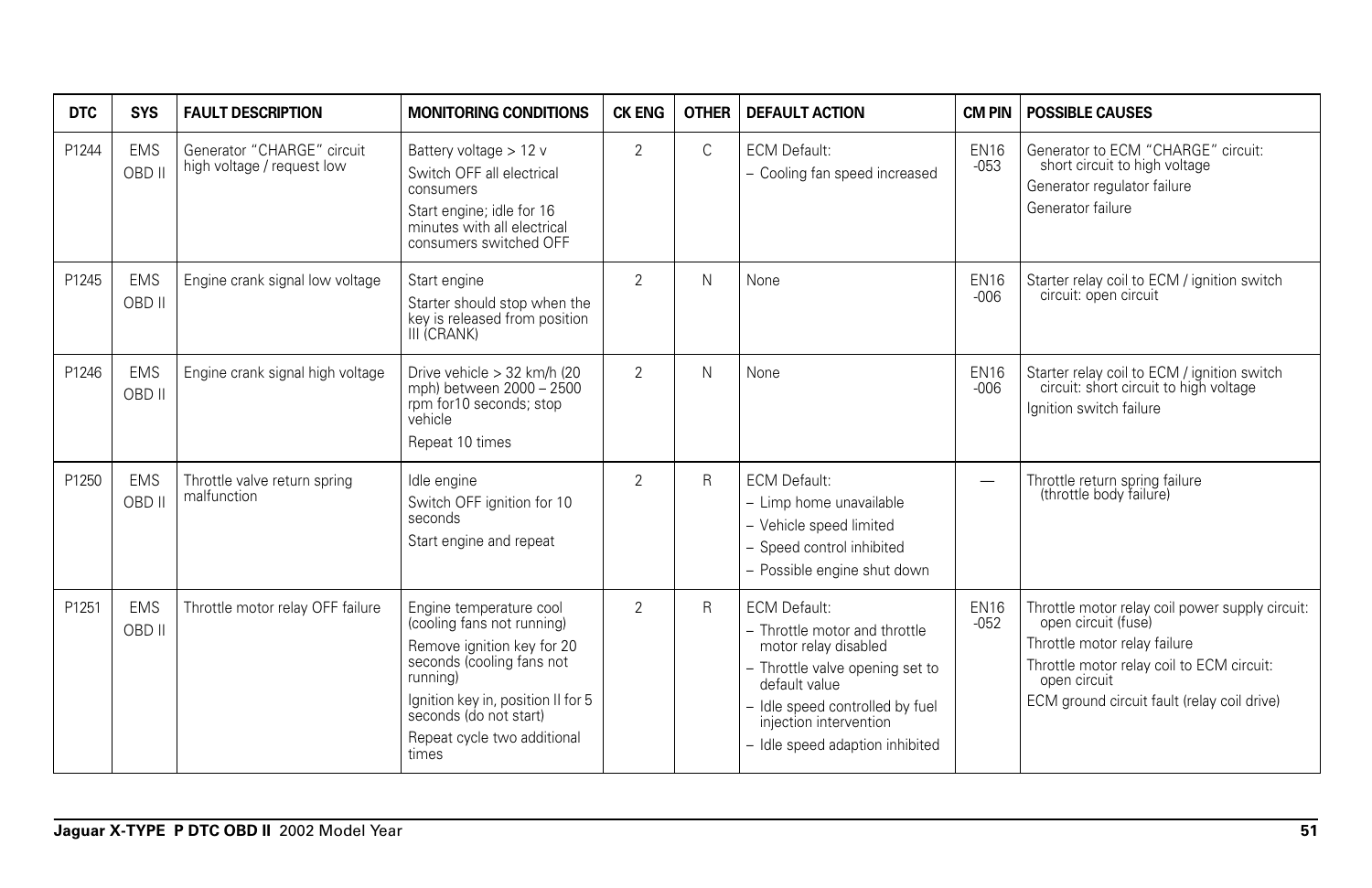| <b>DTC</b> | <b>SYS</b>           | <b>FAULT DESCRIPTION</b>                                                                                                                                 | <b>MONITORING CONDITIONS</b>                                                    | <b>CK ENG</b>  | <b>OTHER</b> | <b>DEFAULT ACTION</b>                                                                                                                 | CM PIN                   | <b>POSSIBLE CAUSES</b>                                                                                                                                                                                                                                                                                                                                                                                                                                    |
|------------|----------------------|----------------------------------------------------------------------------------------------------------------------------------------------------------|---------------------------------------------------------------------------------|----------------|--------------|---------------------------------------------------------------------------------------------------------------------------------------|--------------------------|-----------------------------------------------------------------------------------------------------------------------------------------------------------------------------------------------------------------------------------------------------------------------------------------------------------------------------------------------------------------------------------------------------------------------------------------------------------|
| P1254      | <b>EMS</b><br>OBD II | Throttle "limp home" spring<br>malfunction                                                                                                               | Idle engine<br>Switch OFF ignition for 10<br>seconds<br>Start engine and repeat | $\overline{2}$ | R            | <b>ECM Default:</b><br>- Limp home unavailable<br>- Vehicle speed limited<br>- Speed control inhibited<br>- Possible engine shut down | $\overline{\phantom{0}}$ | Throttle limp home spring failure<br>(throttle body failure)                                                                                                                                                                                                                                                                                                                                                                                              |
| P1260      | <b>EMS</b><br>JAG    | Security input malfunction                                                                                                                               | Start engine                                                                    | N              | N            | None                                                                                                                                  | $\overline{\phantom{0}}$ | Invalid ignition key code<br>Passive anti-theft system (PATS) signal to<br>instrument pack missing or corrupted<br>Security message (PATS) CAN failure<br>NOTE: To clear this DTC, the failure must first<br>be rectified, followed by an ignition ON cycle<br>to allow a successful PATS identification<br>exchange between the ECM and the IC. The<br>fault code can then be cleared.                                                                   |
| P1313      | <b>EMS</b><br>OBD II | Misfire rate catalyst damage -<br>bank 1<br>NOTE: This DTC will flag only<br>when accompanied by an<br>individual cylinder misfire DTC:<br>P0300 - P0306 | Misfire monitor drive cycle -<br>page 5                                         | $\overline{2}$ | Α            | <b>ECM Default:</b><br>- Maximum engine speed<br>reduced                                                                              |                          | Cylinder compression low<br>Worn camshaft / broken valve spring(s)<br>Fuel delivery pressure (low / high)<br>Fuel injector(s) restricted / leaking<br>Fuel injector(s) continuously open<br>Fuel contamination<br>Fuel injector circuit fault(s)<br>(Injector DTCs also flagged)<br>Spark plug failure / fouled / incorrect gap<br>ECM to ignition coil primary circuit fault<br>(Cylinder misfire detected DTC also<br>flagged)<br>lanition coil failure |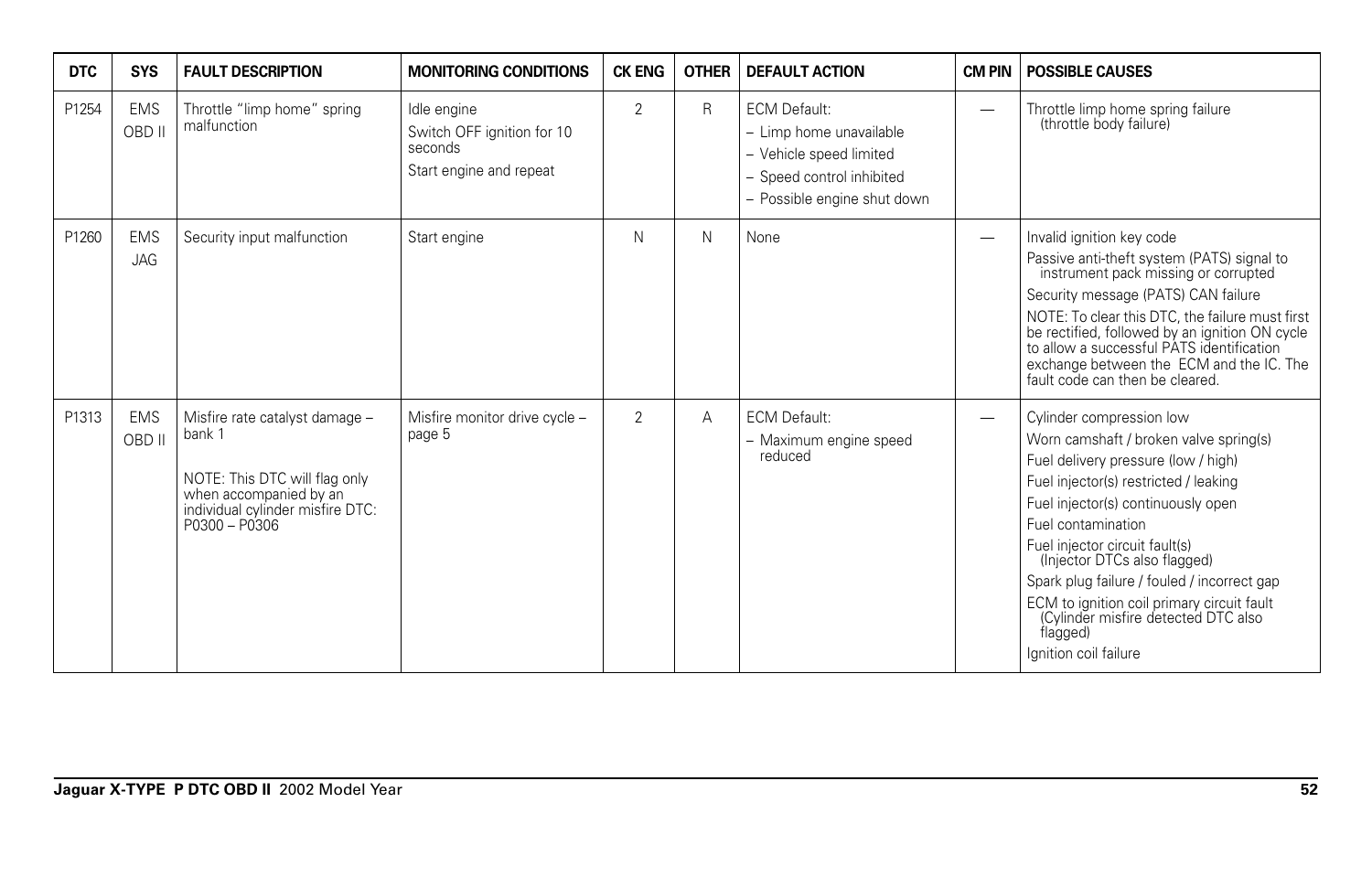| DTC.  | <b>SYS</b>           | <b>FAULT DESCRIPTION</b>                                                                                                                                 | <b>MONITORING CONDITIONS</b>                                 | <b>CK ENG</b>  | <b>OTHER</b> | <b>DEFAULT ACTION</b>                                            | <b>CM PIN</b>                   | <b>POSSIBLE CAUSES</b>                                                                                                                                                                                                                                                                                                                                                                                                                                    |
|-------|----------------------|----------------------------------------------------------------------------------------------------------------------------------------------------------|--------------------------------------------------------------|----------------|--------------|------------------------------------------------------------------|---------------------------------|-----------------------------------------------------------------------------------------------------------------------------------------------------------------------------------------------------------------------------------------------------------------------------------------------------------------------------------------------------------------------------------------------------------------------------------------------------------|
| P1314 | <b>EMS</b><br>OBD II | Misfire rate catalyst damage -<br>bank 2<br>NOTE: This DTC will flag only<br>when accompanied by an<br>individual cylinder misfire DTC:<br>P0300 - P0306 | Misfire monitor drive cycle -<br>page 5                      | $\overline{2}$ | A            | <b>ECM Default:</b><br>- Maximum engine speed<br>reduced         | $\overline{\phantom{0}}$        | Cylinder compression low<br>Worn camshaft / broken valve spring(s)<br>Fuel delivery pressure (low / high)<br>Fuel injector(s) restricted / leaking<br>Fuel injector(s) continuously open<br>Fuel contamination<br>Fuel injector circuit fault(s)<br>(Injector DTCs also flagged)<br>Spark plug failure / fouled / incorrect gap<br>ECM to ignition coil primary circuit fault<br>(Cylinder misfire detected DTC also<br>flagged)<br>lanition coil failure |
| P1316 | <b>EMS</b><br>OBD II | Misfire excess emission<br>NOTE: This DTC will flag only<br>when accompanied by an<br>individual cylinder misfire DTC:<br>$P0300 - P0306$                | Misfire monitor drive cycle -<br>page 5                      | $\mathfrak{D}$ | N            | None                                                             | $\overline{\phantom{0}}$        | Cylinder compression low<br>Worn camshaft / broken valve spring(s)<br>Fuel delivery pressure (low / high)<br>Fuel injector(s) restricted / leaking<br>Fuel injector(s) continuously open<br>Fuel contamination<br>Fuel injector circuit fault(s)<br>(Injector DTCs also flagged)<br>Spark plug failure / fouled / incorrect gap<br>ECM to ignition coil primary circuit fault<br>(Cylinder misfire detected DTC also<br>flagged)<br>Ignition coil failure |
| P1338 | <b>EMS</b><br>OBD II | Fuel pump feedback circuit low /<br>high voltage                                                                                                         | Start engine<br>Battery voltage > 12 v<br>Idle for 2 minutes | $\overline{2}$ | $\mathsf{N}$ | <b>ECM Default:</b><br>- Fuel pump feedback control<br>inhibited | <b>EN16</b><br>$-025$<br>$-027$ | ECM to fuel pump control module control and<br>/ or feedback circuits:<br>open circuit, short circuit, high resistance<br>Fuel pump control module failure                                                                                                                                                                                                                                                                                                |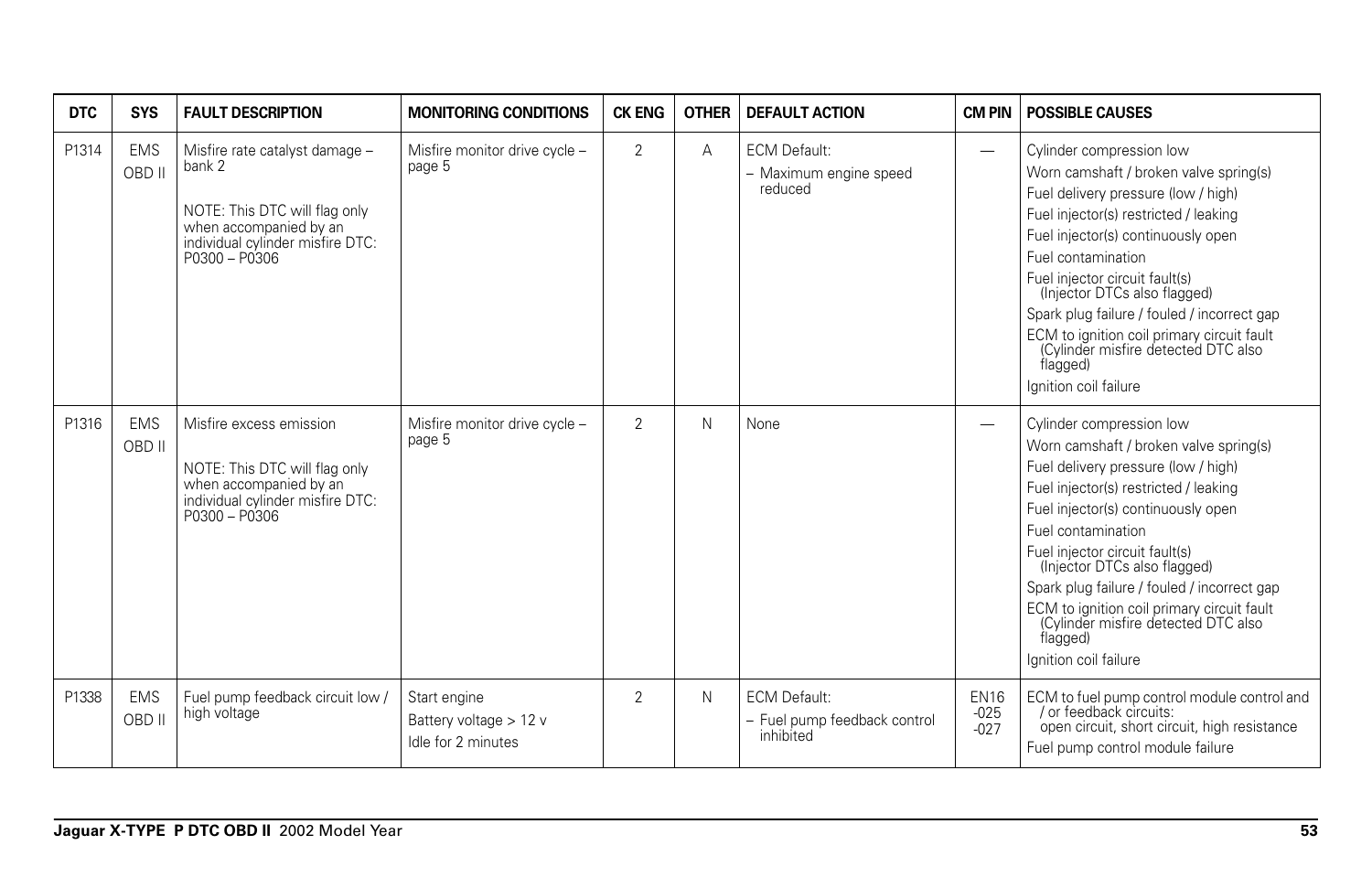| <b>DTC</b> | <b>SYS</b>           | <b>FAULT DESCRIPTION</b>                             | <b>MONITORING CONDITIONS</b>                                                                                                                                                                                                                                                                                                                                                                                                          | <b>CK ENG</b>  | <b>OTHER</b> | <b>DEFAULT ACTION</b> | <b>CM PIN</b>                   | <b>POSSIBLE CAUSES</b>                                                                                                                                                                                                   |
|------------|----------------------|------------------------------------------------------|---------------------------------------------------------------------------------------------------------------------------------------------------------------------------------------------------------------------------------------------------------------------------------------------------------------------------------------------------------------------------------------------------------------------------------------|----------------|--------------|-----------------------|---------------------------------|--------------------------------------------------------------------------------------------------------------------------------------------------------------------------------------------------------------------------|
| P1340      | <b>EMS</b><br>OBD II | CMP Sensor 2 circuit malfunction<br>$-$ bank 2       | Start engine; momentarily<br>race the engine; stop engine<br>Repeat two additional times<br>Start engine; idle 30 seconds<br>Accelerate from stop through<br>complete engine rpm range;<br>coast to a stop<br>Drive the vehicle steadily<br>between 48 - 97 km/h (30 -<br>60 mph) for 5 minutes; coast<br>to a stop<br>Accelerate smoothly through<br>complete accelerator pedal<br>travel; coast to a stop<br>Idle engine 30 seconds | $\overline{2}$ | N            | None                  | <b>EN16</b><br>$-068$<br>$-069$ | CMP Sensor disconnected<br>CMP Sensor gap incorrect / foreign matter on<br>sensor face<br>CMP Sensor sensing circuit:<br>open circuit, short circuit to ground,<br>short circuit to high voltage<br>CMP Sensor 2 failure |
| P1341      | <b>EMS</b><br>OBD II | CMP Sensor 2 circuit range /<br>performance - bank 2 | Start engine; momentarily<br>race the engine; stop engine<br>Repeat two additional times<br>Start engine; idle 30 seconds<br>Accelerate from stop through<br>complete engine rpm range;<br>coast to a stop<br>Drive the vehicle steadily<br>between 48 - 97 km/h (30 -<br>60 mph) for 5 minutes; coast<br>to a stop<br>Accelerate smoothly through<br>complete accelerator pedal<br>travel; coast to a stop<br>Idle engine 30 seconds | $\overline{2}$ | N            | None                  | <b>EN16</b><br>$-068$<br>$-069$ | CMP Sensor disconnected<br>CMP Sensor gap incorrect / foreign matter on<br>sensor face<br>CMP Sensor sensing circuit:<br>open circuit, short circuit to ground,<br>short circuit to high voltage<br>CMP Sensor 2 failure |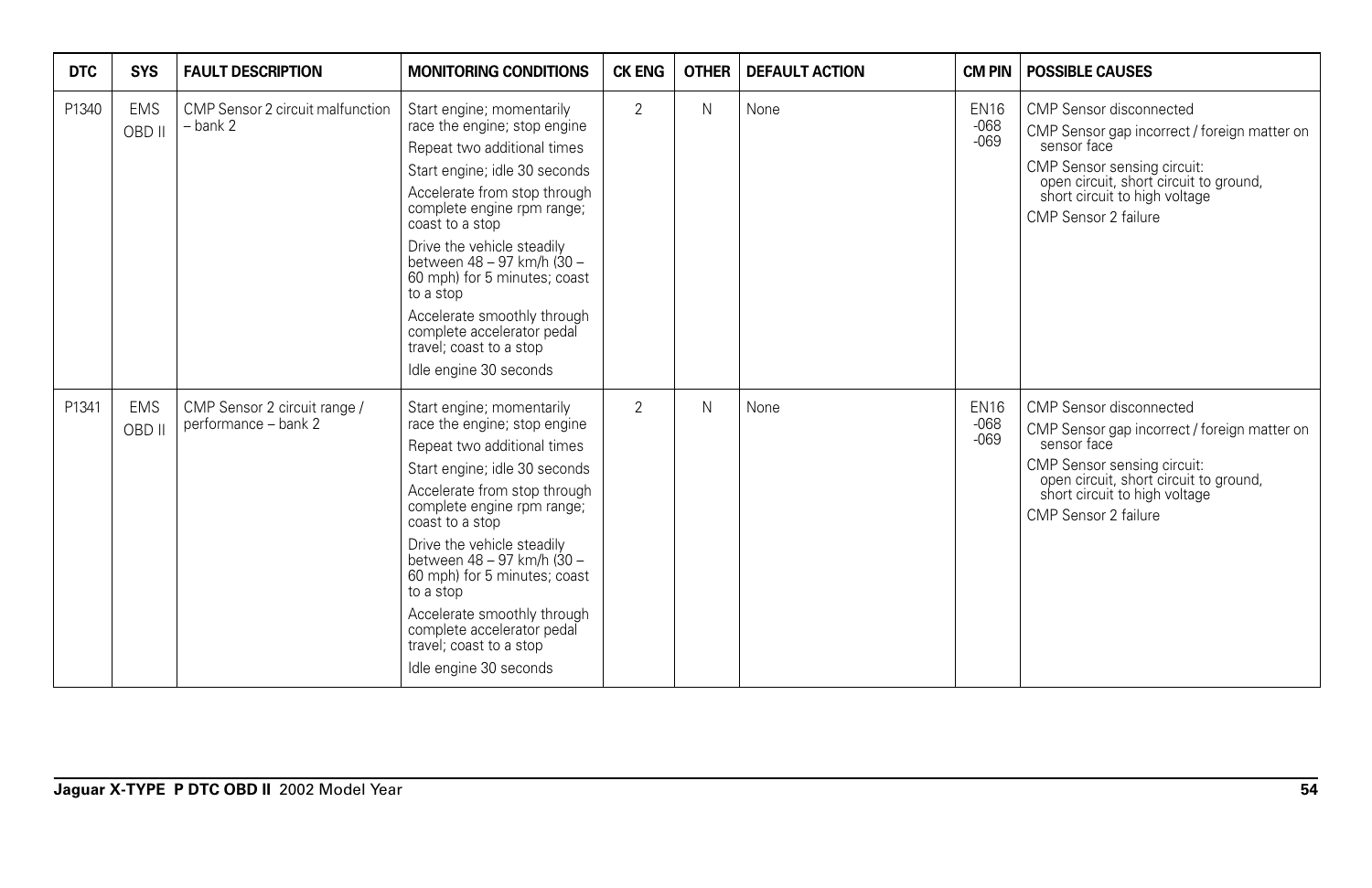| <b>DTC</b> | <b>SYS</b>           | <b>FAULT DESCRIPTION</b>                                       | <b>MONITORING CONDITIONS</b>                                                                                                                                           | <b>CK ENG</b>  | <b>OTHER</b> | <b>DEFAULT ACTION</b>                                                                                                                                                                                                                                                            | <b>CM PIN</b>                   | <b>POSSIBLE CAUSES</b>                                                                                                                                                                                                                              |
|------------|----------------------|----------------------------------------------------------------|------------------------------------------------------------------------------------------------------------------------------------------------------------------------|----------------|--------------|----------------------------------------------------------------------------------------------------------------------------------------------------------------------------------------------------------------------------------------------------------------------------------|---------------------------------|-----------------------------------------------------------------------------------------------------------------------------------------------------------------------------------------------------------------------------------------------------|
| P1344      | <b>EMS</b><br>OBD II | APP Sensor sense circuits APP1<br>and APP2 range / performance | Battery voltage > 10 v<br>Ignition ON<br>Slowly press accelerator<br>pedal to the floor over a 5<br>second period<br>Slowly return the pedal to rest<br>Repeat 3 times | 2              | $\mathsf{R}$ | <b>ECM Default:</b><br>- APP angle default value used<br>- Speed control inhibited<br>- APP adaptions (wear.<br>variance) inhibited                                                                                                                                              | <b>EN16</b><br>$-102$<br>$-103$ | APP Sensor to ECM sense circuits:<br>short circuit, open circuit, high resistance<br>APP Sensor sensor supply circuits:<br>short circuit, open circuit, high resistance<br>APP Sensor sensor ground circuits:<br>open circuit<br>APP Sensor failure |
| P1367      | <b>EMS</b><br>OBD II | Ignition amplifier bank 1 (1, 3, 5)<br>fault                   | Start engine<br>Battery voltage > 12 v<br>Idle for 2 minutes                                                                                                           | 2              | A            | <b>ECM Default:</b><br>- Closed loop fuel metering<br>inhibited<br>- Adaptive fuel metering<br>inhibited<br>- Catalyst warm up ignition<br>retard inhibited<br>- Canister purge inhibited<br>- Maximum engine speed<br>reduced<br>- Fuel injection cut off (cylinders<br>1, 3, 5 | <b>EN16</b><br>$-131$           | Ignition monitoring circuit between splice and<br>ECM: open circuit, short circuit to ground,<br>short circuit to B+ voltage<br>Ignition module / coil bank 1 ground circuit<br>fault                                                               |
| P1368      | <b>EMS</b><br>OBD II | Ignition amplifier bank 2 (2, 4, 6)<br>făult                   | Start engine<br>Battery voltage > 12 y<br>Idle for 2 minutes                                                                                                           | $\overline{2}$ | A            | <b>ECM Default:</b><br>- Closed loop fuel metering<br>inhibited<br>- Adaptive fuel metering<br>inhibited<br>- Catalyst warm up ignition<br>retard inhibited<br>- Canister purge inhibited<br>- Maximum engine speed<br>reduced<br>- Fuel injection cut off (cylinders<br>2, 4, 6 | <b>EN16</b><br>$-132$           | Ignition monitoring circuit between splice and<br>ECM: open circuit, short circuit to ground,<br>short circuit to B+ voltage<br>Ignition module / coil bank 2 ground circuit<br>fault                                                               |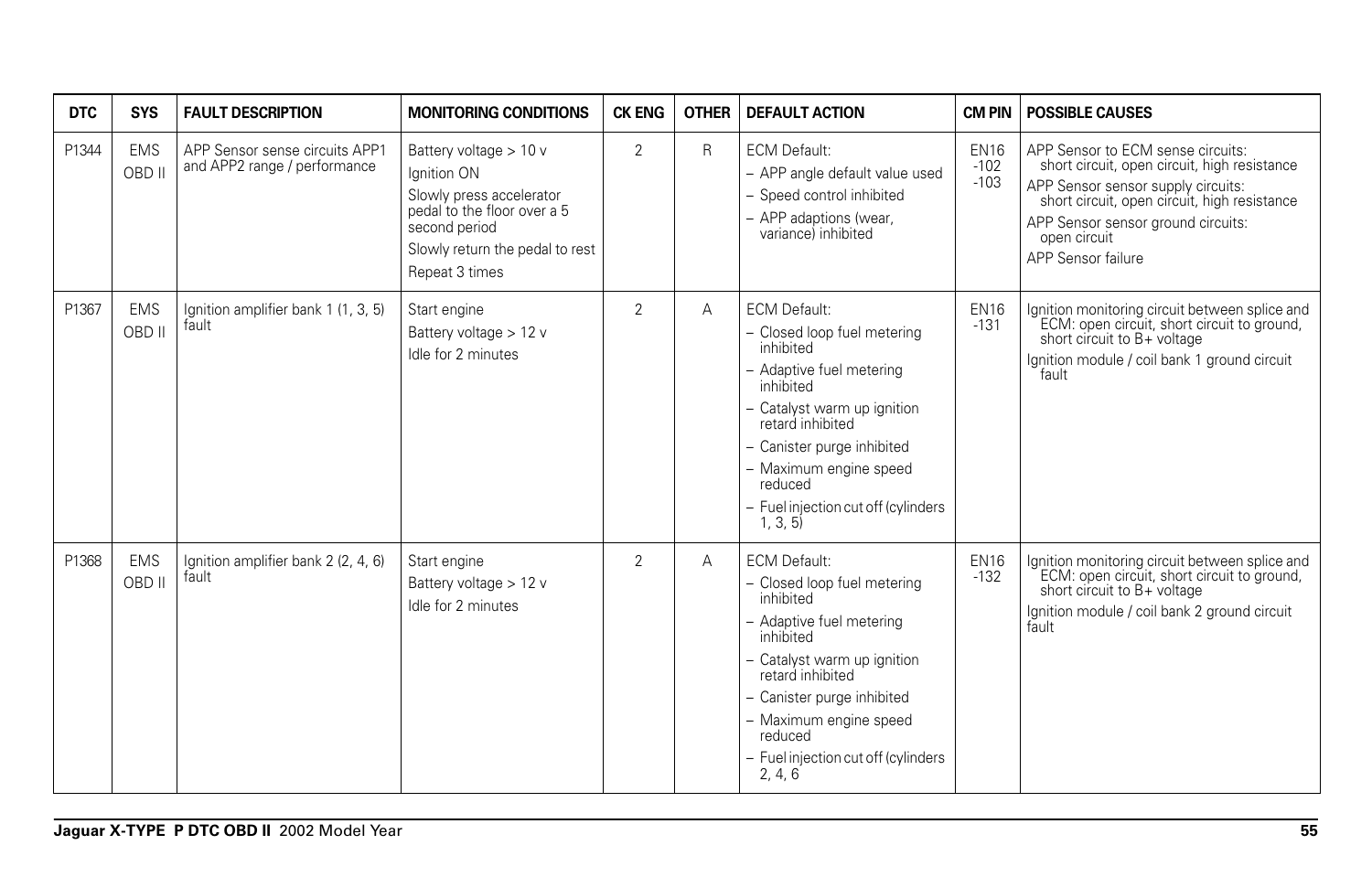| <b>DTC</b> | <b>SYS</b>           | <b>FAULT DESCRIPTION</b>                 | <b>MONITORING CONDITIONS</b>                                                                                                                                                                                                                                                                                                       | <b>CK ENG</b>  | <b>OTHER</b> | <b>DEFAULT ACTION</b>                                                                 | <b>CM PIN</b>         | <b>POSSIBLE CAUSES</b>                                                                                                                                                                                                                              |
|------------|----------------------|------------------------------------------|------------------------------------------------------------------------------------------------------------------------------------------------------------------------------------------------------------------------------------------------------------------------------------------------------------------------------------|----------------|--------------|---------------------------------------------------------------------------------------|-----------------------|-----------------------------------------------------------------------------------------------------------------------------------------------------------------------------------------------------------------------------------------------------|
| P1384      | <b>EMS</b><br>OBD II | WT solenoid malfunction -<br>bank 1      | Idle engine 30 seconds<br>Accelerate from stop through<br>complete engine rpm range;<br>coast to a stop<br>Drive the vehicle steadily<br>between 48 - 97 km/h (30 -<br>60 mph) for 5 minutes; coast<br>to a stop<br>Accelerate smoothly through<br>complete accelerator pedal<br>travel; coast to a stop<br>Idle engine 30 seconds | $\overline{2}$ | $\mathsf{N}$ | <b>ECM Default:</b><br>- Bank 1 VVT hold current set at<br>a constant valve of 450 mA | <b>EN16</b><br>$-109$ | VVT solenoid valve 1 to ECM PWM drive<br>circuit fault<br>VVT solenoid valve 1 ground circuit fault<br>VVT solenoid 1 failure<br>VVT 1 oil flow fault<br>VVT / camshaft mechanical failure - bank 1                                                 |
| P1396      | <b>EMS</b><br>OBD II | WT solenoid malfunction -<br>bank 2      | Idle engine 30 seconds<br>Accelerate from stop through<br>complete engine rpm range;<br>coast to a stop<br>Drive the vehicle steadily<br>between 48 - 97 km/h (30 -<br>60 mph) for 5 minutes; coast<br>to a stop<br>Accelerate smoothly through<br>complete accelerator pedal<br>travel; coast to a stop<br>Idle engine 30 seconds | $\overline{2}$ | $\mathsf{N}$ | <b>ECM Default:</b><br>- Bank 2 VVT hold current set at<br>a constant valve of 450 mA | <b>EN16</b><br>$-110$ | VVT solenoid valve 2 to ECM PWM drive<br>circuit fault<br>VVT solenoid valve 2 ground circuit fault<br>VVT solenoid 2 failure<br>VVT 2 oil flow fault<br>VVT / camshaft mechanical failure - bank 2                                                 |
| P1516      | <b>EMS</b><br>OBD II | Gear change P / N driving<br>malfunction | Drive vehicle > 24 km/h (15)<br>mph) between 1500 - 4000<br>rpm for 30 seconds                                                                                                                                                                                                                                                     | $\overline{2}$ | A            | <b>ECM Default:</b><br>- Speed control inhibited<br>- Maximum engine speed<br>reduced | <b>EN16</b><br>$-031$ | Gear selector cable setting incorrect<br>Transmission range sensor to ECM circuit:<br>open circuit, high resistance<br>Transmission range sensor failure<br>D - 4 Switch to TCM circuit:<br>open circuit, high resistance<br>$D - 4$ Switch failure |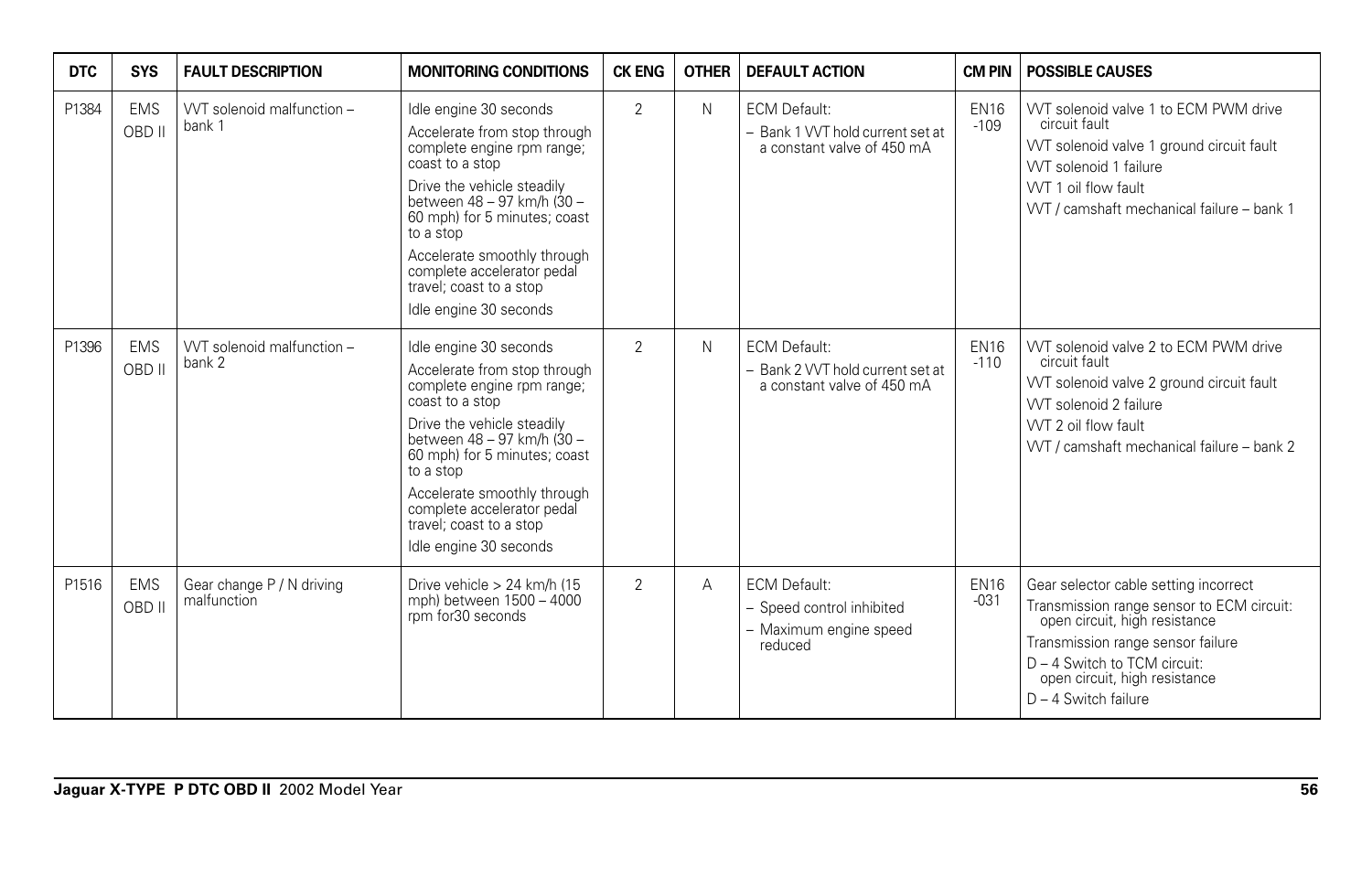| <b>DTC</b> | <b>SYS</b>               | <b>FAULT DESCRIPTION</b>                                                                                                                          | <b>MONITORING CONDITIONS</b>                                                                                                                                                                                                               | <b>CK ENG</b>  | <b>OTHER</b> | <b>DEFAULT ACTION</b>                                                                                                                        | <b>CM PIN</b>                   | <b>POSSIBLE CAUSES</b>                                                                                                                                                                                                                                                                                                                                                                      |
|------------|--------------------------|---------------------------------------------------------------------------------------------------------------------------------------------------|--------------------------------------------------------------------------------------------------------------------------------------------------------------------------------------------------------------------------------------------|----------------|--------------|----------------------------------------------------------------------------------------------------------------------------------------------|---------------------------------|---------------------------------------------------------------------------------------------------------------------------------------------------------------------------------------------------------------------------------------------------------------------------------------------------------------------------------------------------------------------------------------------|
| P1517      | <b>EMS</b><br>OBD II     | Gear change P / N starting<br>malfunction                                                                                                         | Start engine in P<br>Start engine in N<br>Check that engine does not<br>start in R, D, 4, 3, 2<br>CAUTION: If the P/N switch is<br>faulty, the engine may start<br>while in gear                                                           | 2              | A            | <b>ECM Default:</b><br>- Speed control inhibited<br>- Maximum throttle opening for<br>N range inhibited<br>- Maximum engine speed<br>reduced | <b>EN16</b><br>$-031$           | Gear selector cable setting incorrect<br>Transmission range sensor to ECM circuit:<br>open circuit or high resistance<br>Transmission range sensor failure                                                                                                                                                                                                                                  |
| P1532      | <b>EMS</b><br>OBD II     | IMT valve 2 (bottom) circuit<br>malfunction                                                                                                       | Battery voltage > 12 v<br>Start engine and bring to<br>normal operating temperature<br>> 82 °C (180 °F)<br>Run engine at 5000 rpm in N<br>for 20 seconds                                                                                   | 2              | N            | <b>ECM Default:</b><br>- IMT 2 Inhibited                                                                                                     | <b>EN16</b><br>$-039$           | IMT Valve 2 (bottom) disconnected<br>IMT Valve 2 (bottom) to ECM drive circuit fault<br>IMT Valve 2 (bottom) power supply circuit<br>fault<br>IMT Valve 2 (bottom) failure                                                                                                                                                                                                                  |
| P1549      | <b>EMS</b><br>OBD II     | IMT valve 1 (top) circuit<br>malfunction                                                                                                          | Battery voltage > 12 v<br>Start engine and bring to<br>normal operating temperature<br>> 82 °C (180 °F)<br>Run engine at 5000 rpm in N<br>for 20 seconds                                                                                   | $\overline{2}$ | N            | <b>ECM Default:</b><br>- IMT 1 Inhibited                                                                                                     | <b>EN16</b><br>$-038$           | IMT Valve 1 (top) disconnected<br>IMT Valve 1 (top) to ECM drive circuit fault<br>IMT Valve 1 (top) power supply circuit fault<br>IMT Valve 1 (top) failure                                                                                                                                                                                                                                 |
| P1571      | <b>EMS</b><br><b>JAG</b> | Brake ON / OFF switch; brake<br>cancel switch malfunction<br>(Brake ON / OFF switch -<br>normally open; brake cancel<br>switch - normally closed) | Start engine; idle in P, N<br>Press brake pedal for > 30<br>seconds; release brake pedal<br>Repeat 5 times<br>Momentarily press brake<br>pedal and release; press again<br>and hold > 30 seconds:<br>release brake pedal<br>Repeat 5 times | N              | Α            | <b>ECM Default:</b><br>- Speed control inhibited<br>- Maximum engine speed<br>reduced                                                        | <b>EN16</b><br>$-008$<br>$-009$ | Brake ON / OFF switch to ECM circuit:<br>open circuit, short circuit to ground,<br>high resistance<br>Brake ON / OFF power supply circuit:<br>open circuit<br>Brake ON / OFF switch failure<br>Brake cancel switch to ECM circuit:<br>open circuit, short circuit to ground,<br>high resistance<br>Brake cancel switch power supply circuit:<br>open circuit<br>Brake cancel switch failure |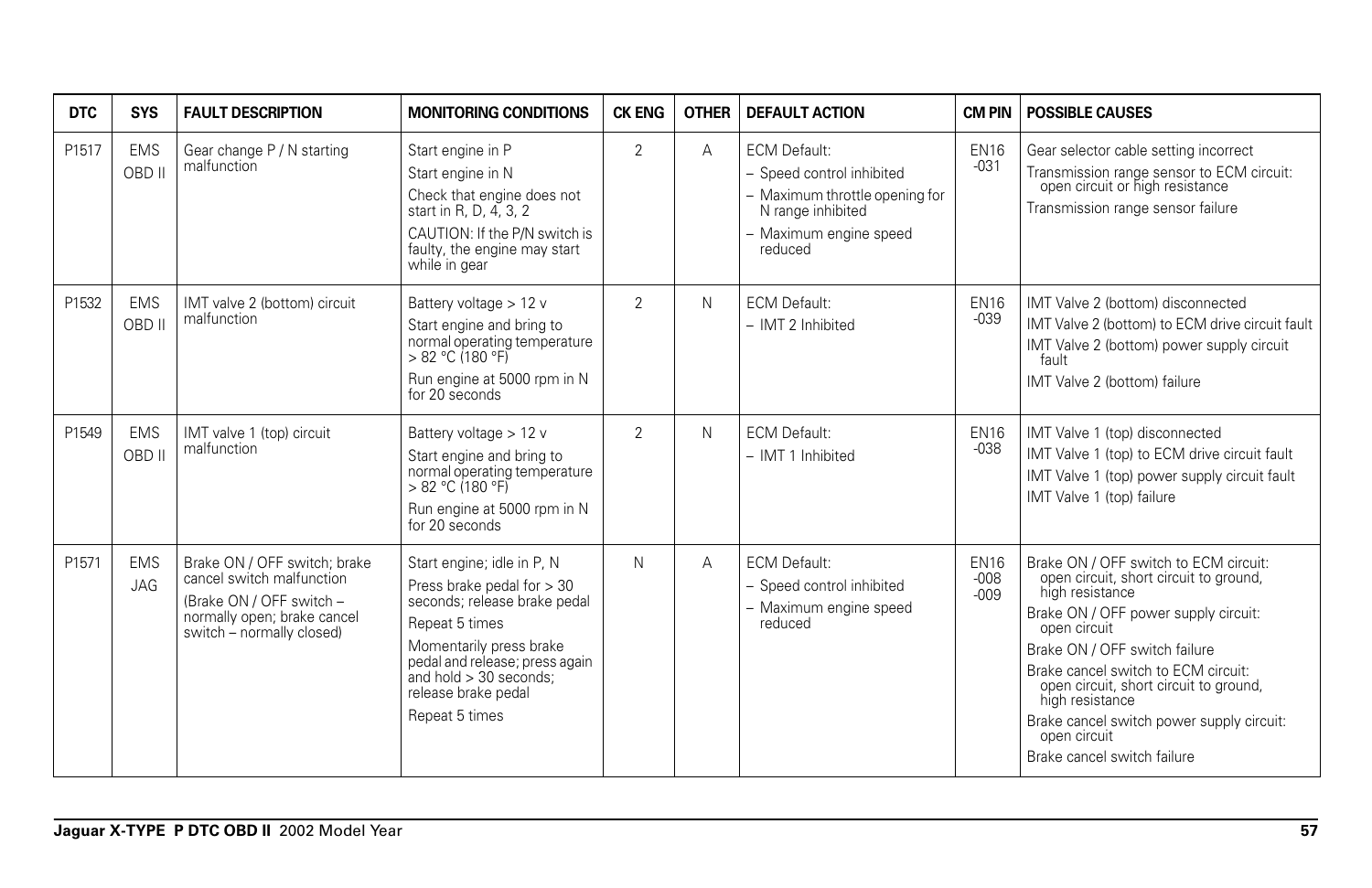| DTC   | <b>SYS</b>                 | <b>FAULT DESCRIPTION</b>                                                                                                                           | <b>MONITORING CONDITIONS</b>                                                                                                                                                                                                         | <b>CK ENG</b> | <b>OTHER</b> | <b>DEFAULT ACTION</b>                   | <b>CM PIN</b>                                   | <b>POSSIBLE CAUSES</b>                                                                                                                                                    |
|-------|----------------------------|----------------------------------------------------------------------------------------------------------------------------------------------------|--------------------------------------------------------------------------------------------------------------------------------------------------------------------------------------------------------------------------------------|---------------|--------------|-----------------------------------------|-------------------------------------------------|---------------------------------------------------------------------------------------------------------------------------------------------------------------------------|
| P1573 | <b>TRANS</b><br><b>JAG</b> | CAN throttle angle error                                                                                                                           | Ignition ON - 5 seconds                                                                                                                                                                                                              | N             | A            | None<br>(Poor shift quality)            | JB131<br>$-012$<br>$-013$                       | TP Sensor fault (TP Sensor DTC flagged -<br>P0121, P0122, P0123, P0222, P0223)<br>ECM CAN message error                                                                   |
| P1582 | <b>EMS</b><br><b>JAG</b>   | "Flight recorder" data is stored if<br>any one of five conditions occur:                                                                           | 1 Inertia switch activated<br>2 Throttle Limp Home mode<br>3 Engine starts and stumbles<br>4 Engine fail to start<br>5 Engine stall                                                                                                  | N             | $\mathsf{N}$ | None                                    | <b>EN16</b><br>$-010$                           | If none of the five conditions occur, check:<br>Inertia switch to ECM circuit:<br>short circuit to B+ voltage<br>Inertia switch failure                                   |
| P1601 | <b>TRANS</b><br>OBD II     | Incorrect ECM or TCM fitted to<br>vehicle                                                                                                          | Ignition ON - 5 seconds                                                                                                                                                                                                              |               | A            | <b>TCM Default:</b><br>- Fixed 4th gear | JB131<br>$-012$<br>$-013$<br>$-0.33$<br>$-0.34$ | Configure ECM and TCM using WDS                                                                                                                                           |
| P1603 | <b>TRANS</b><br>OBD II     | <b>TCM EEPROM failure</b>                                                                                                                          | Ignition ON - 5 seconds                                                                                                                                                                                                              |               | A            | None                                    | JB131<br>$-009$                                 | Battery disconnected while the ignition is<br>switched ON<br>B+ power supply circuit: open circuit<br><b>TCM</b> failure                                                  |
| P1606 | <b>EMS</b><br>OBD II       | EMS control relay malfunction<br>Note: This DTC could be flagged<br>along with P0032 and P0052,<br>which if flagged, should be<br>corrected first. | Engine temperature cool<br>(cooling fans not running)<br>Remove ignition key for 20<br>seconds (cooling fans not<br>running)<br>Ignition key in, position II for 5<br>seconds (do not start)<br>Repeat cycle two additional<br>times | $2*$          | N            | None<br>* Early production vehicles     | <b>EN16</b><br>$-040$                           | ECM control relay failure<br>ECM control relay to ECM circuit fault<br>ECM control relay coil power supply open<br>circuit<br>ECM ground circuit fault (relay coil drive) |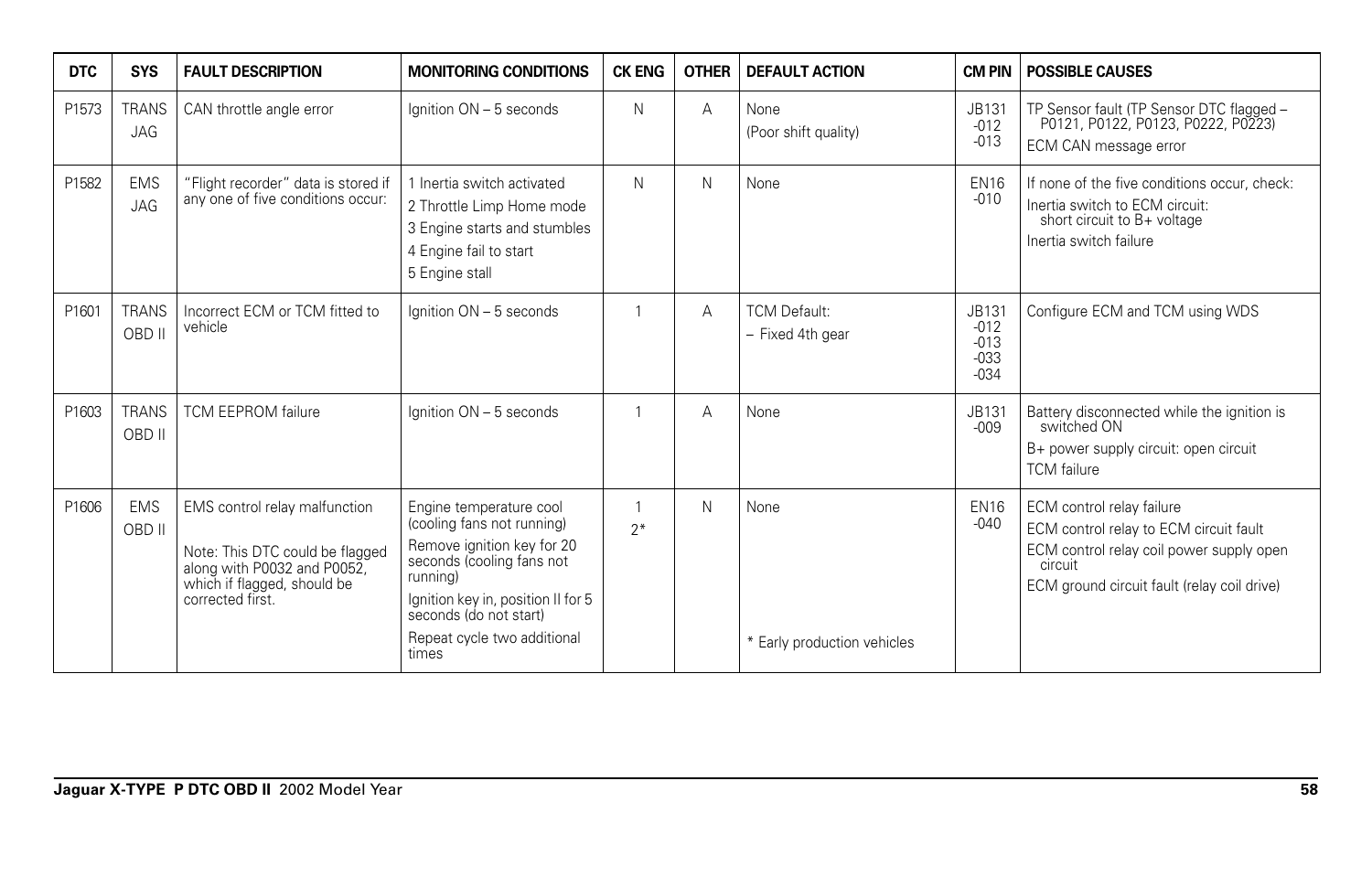| <b>DTC</b> | <b>SYS</b>           | <b>FAULT DESCRIPTION</b>                                         | <b>MONITORING CONDITIONS</b>                                                                                                                                                                                               | <b>CK ENG</b>  | <b>OTHER</b> | <b>DEFAULT ACTION</b>                                                                                                                                                                                                            | <b>CM PIN</b>         | <b>POSSIBLE CAUSES</b>                                                                                                        |
|------------|----------------------|------------------------------------------------------------------|----------------------------------------------------------------------------------------------------------------------------------------------------------------------------------------------------------------------------|----------------|--------------|----------------------------------------------------------------------------------------------------------------------------------------------------------------------------------------------------------------------------------|-----------------------|-------------------------------------------------------------------------------------------------------------------------------|
| P1609      | <b>EMS</b><br>OBD II | ECM microprocessor to<br>microprocessor communication<br>failure | Ignition ON 10 seconds                                                                                                                                                                                                     | $\overline{2}$ | R            | <b>ECM Default:</b><br>- Throttle motor and throttle<br>motor relay disabled<br>- Throttle valve opening set to<br>default value<br>- Idle speed controlled by fuel<br>injection intervention<br>- Idle speed adaption inhibited |                       | <b>ECM Failure</b>                                                                                                            |
| P1611      | <b>EMS</b><br>OBD II | ECM sub CPU failure                                              | Drive vehicle<br>If fitted, engage speed control<br>Refer to Owner's Handbook<br>and ensure that speed control<br>engages normally                                                                                         | $\overline{2}$ | R            | <b>ECM Default:</b><br>- Throttle motor and throttle<br>motor relay disabled<br>- Throttle valve opening set to<br>default value<br>- Idle speed controlled by fuel<br>injection intervention<br>- Idle speed adaption inhibited |                       | <b>ECM Failure</b>                                                                                                            |
| P1629      | <b>EMS</b><br>OBD II | Generator "FIELD" circuit failure                                | Battery voltage > 12 v<br>Switch OFF all electrical<br>consumers<br>Ignition ON 15 seconds<br>Start engine; momentarily idle<br>with all electrical consumers<br>switched OFF<br>Switch ignition OFF<br>Switch ignition ON | $\overline{2}$ | C            | None                                                                                                                                                                                                                             | <b>EN16</b><br>$-065$ | ECM to generator "FIELD" return circuit:<br>open circuit, high resistance<br>Generator regulator failure<br>Generator failure |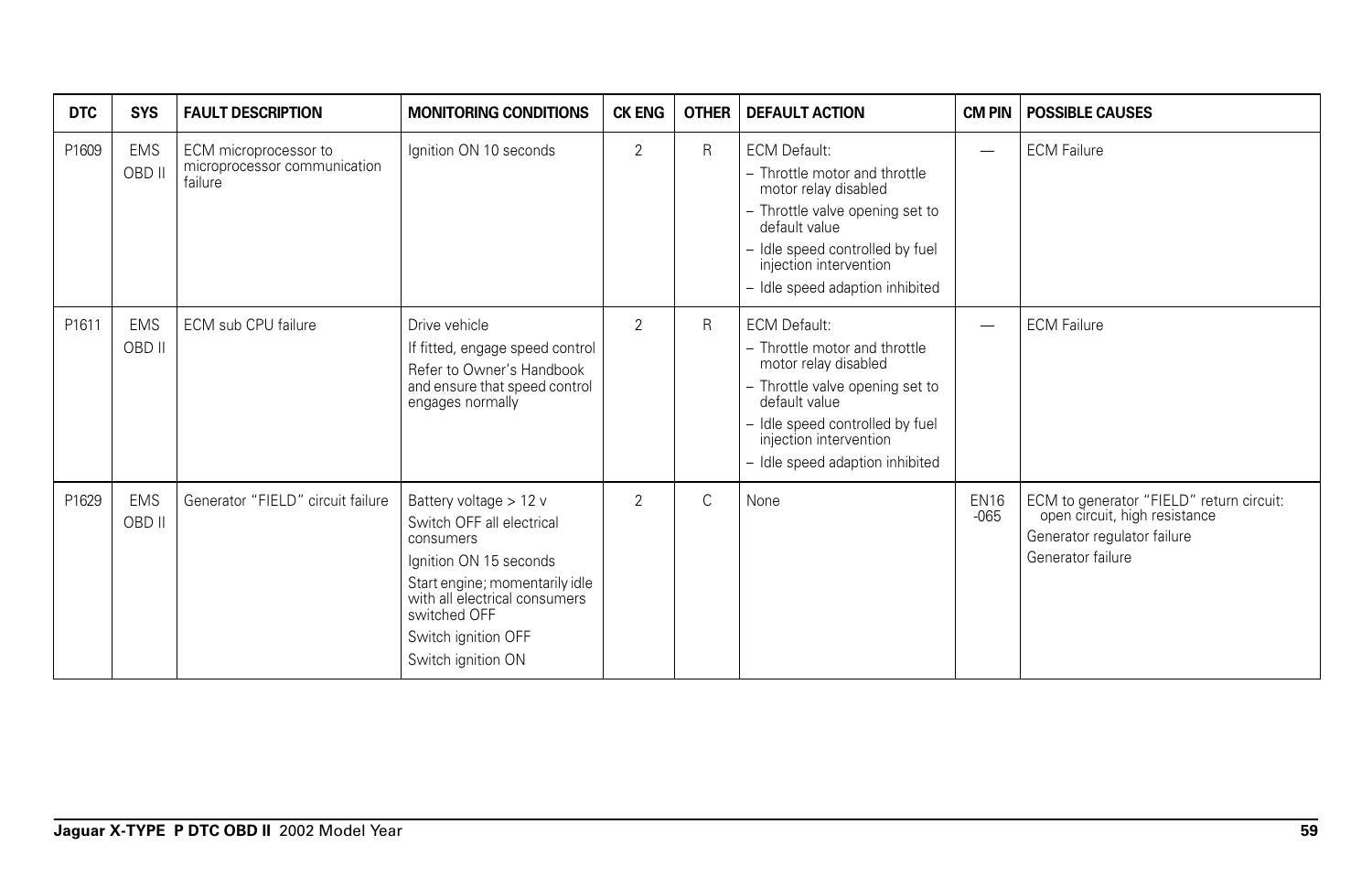| <b>DTC</b> | <b>SYS</b>           | <b>FAULT DESCRIPTION</b>                                                          | <b>MONITORING CONDITIONS</b>                                                                                                                                                                                                             | <b>CK ENG</b>  | <b>OTHER</b> | <b>DEFAULT ACTION</b>                                                                                                                                                                                                            | <b>CM PIN</b>                                     | <b>POSSIBLE CAUSES</b>                                                                                                                                                                             |
|------------|----------------------|-----------------------------------------------------------------------------------|------------------------------------------------------------------------------------------------------------------------------------------------------------------------------------------------------------------------------------------|----------------|--------------|----------------------------------------------------------------------------------------------------------------------------------------------------------------------------------------------------------------------------------|---------------------------------------------------|----------------------------------------------------------------------------------------------------------------------------------------------------------------------------------------------------|
| P1631      | <b>EMS</b><br>OBD II | Throttle motor relay coil drive<br>circuit OFF failure                            | Engine temperature cool<br>(cooling fans not running)<br>Remove ignition key for 20<br>seconds (cooling fans not<br>runnina)<br>Ignition key in, position II for 5<br>seconds (do not start)<br>Repeat cycle twice more                  | $\overline{2}$ | R            | <b>ECM Default:</b><br>- Throttle motor and throttle<br>motor relay disabled<br>- Throttle valve opening set to<br>default value<br>- Idle speed controlled by fuel<br>injection intervention<br>- Idle speed adaption inhibited | <b>EN16</b><br>$-052$                             | Throttle motor relay coil power supply circuit:<br>open circuit (fuse)<br>Throttle motor relay failure<br>Throttle motor relay coil to ECM drive circuit:<br>open circuit, short circuit to ground |
| P1632      | <b>EMS</b><br>OBD II | Generator charge system failure /<br>generator "LOAD" feedback<br>circuit failure | Battery voltage > 12 v<br>Switch OFF all electrical<br>consumers<br>Start engine; idle for 16<br>minutes with all electrical<br>consumers switched OFF<br>If no reoccurrence of DTC(s):<br>hold engine > 1500 rpm for<br>one minute in N | $\overline{2}$ | C            | None                                                                                                                                                                                                                             | $\overline{\phantom{0}}$<br><b>EN16</b><br>$-079$ | ECM to generator "LOAD" feedback circuit:<br>short circuit, open circuit, high resistance<br>Generator regulator failure<br>Generator failure                                                      |
| P1633      | <b>EMS</b><br>OBD II | ECM main CPU failure                                                              | lanition ON 10 seconds                                                                                                                                                                                                                   | $\overline{2}$ | R            | <b>ECM Default:</b><br>- Throttle motor and throttle<br>motor relay disabled<br>- Throttle valve opening set to<br>default value<br>- Idle speed controlled by fuel<br>injection intervention<br>- Idle speed adaption inhibited | $\overline{\phantom{0}}$                          | <b>ECM Failure</b>                                                                                                                                                                                 |
| P1634      | <b>EMS</b><br>OBD II | Throttle "watch dog" circuit<br>malfunction                                       | Idle engine<br>Switch OFF ignition for 10<br>seconds<br>Start engine and repeat                                                                                                                                                          | $\overline{2}$ | R            | <b>ECM Default:</b><br>- Throttle opening limited to<br>30%<br>- Vehicle speed limited<br>- Speed control limited                                                                                                                | -                                                 | <b>ECM Failure</b>                                                                                                                                                                                 |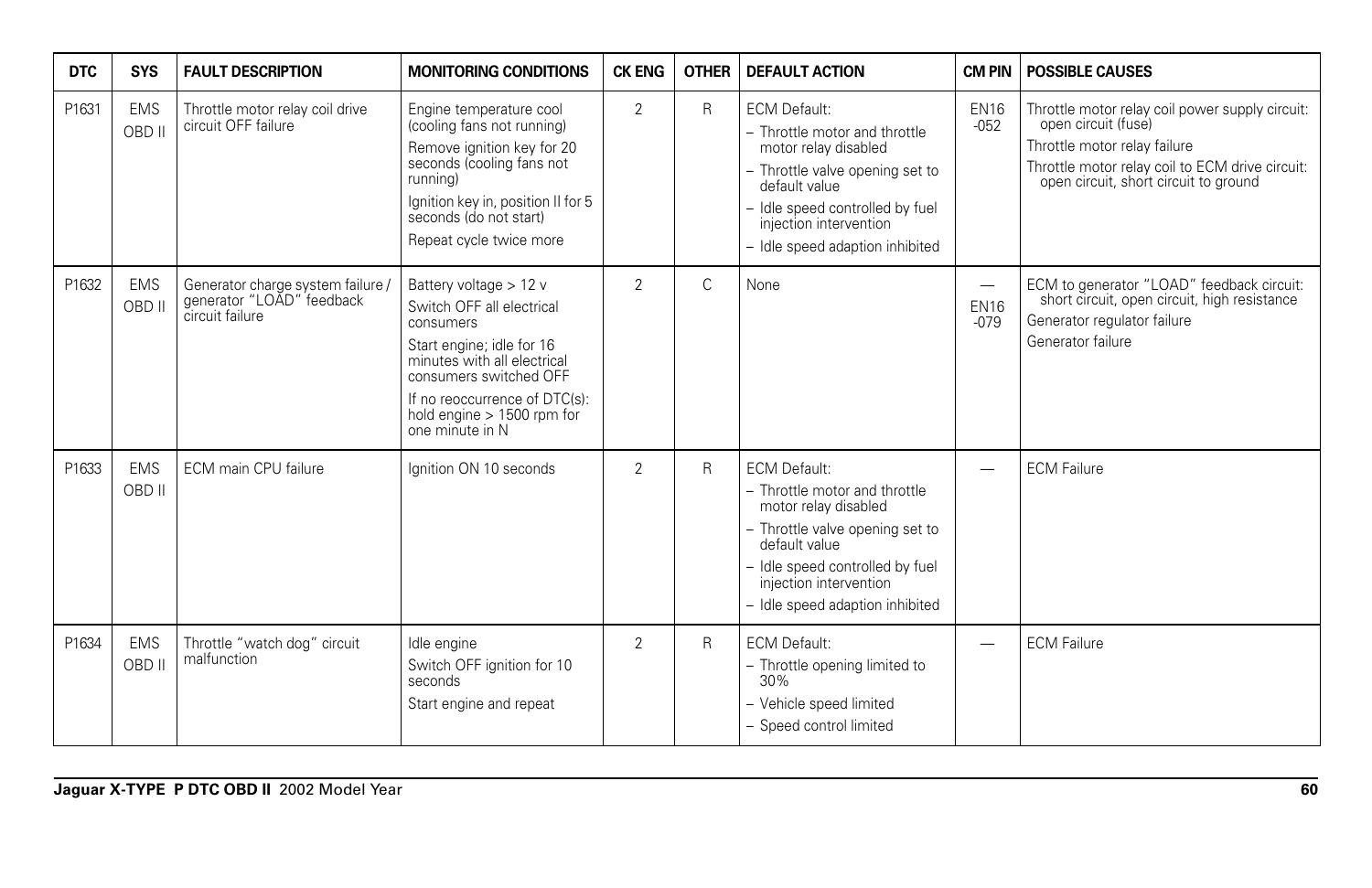| DTC   | <b>SYS</b>           | <b>FAULT DESCRIPTION</b>                           | <b>MONITORING CONDITIONS</b> | <b>CK ENG</b>  | <b>OTHER</b> | <b>DEFAULT ACTION</b>                                                                                                                                                                | <b>CM PIN</b>                   | <b>POSSIBLE CAUSES</b>                                                                                                           |
|-------|----------------------|----------------------------------------------------|------------------------------|----------------|--------------|--------------------------------------------------------------------------------------------------------------------------------------------------------------------------------------|---------------------------------|----------------------------------------------------------------------------------------------------------------------------------|
| P1637 | <b>EMS</b><br>OBD II | CAN ECM to ABS/TCCM<br>(DSCCM) network malfunction | lanition ON 10 seconds       | $\overline{2}$ | Α            | <b>ECM Default:</b><br>- Speed control inhibited<br>- Maximum throttle opening for<br>N range inhibited<br>- Throttle opening limited to<br>30%<br>- Maximum engine speed<br>reduced | <b>EN16</b><br>$-123$<br>$-124$ | CAN open circuit fault -<br>ABS/TCCM (DSCCM) to ECM<br>CAN short circuit fault<br>ABS/TCCM (DSCCM) failure<br><b>ECM</b> failure |
| P1638 | <b>EMS</b><br>OBD II | CAN ECM / INST network<br>malfunction              | Ignition ON 10 seconds       | $\overline{2}$ | N            | None                                                                                                                                                                                 | <b>EN16</b><br>$-123$<br>$-124$ | CAN open circuit fault - INST to ECM<br>CAN short circuit fault<br><b>INST</b> failure<br><b>ECM</b> failure                     |
| P1642 | <b>EMS</b><br>OBD II | CAN circuit malfunction                            | lanition ON 10 seconds       | $\overline{2}$ | Α            | <b>ECM Default:</b><br>- Speed control inhibited<br>- Maximum throttle opening for<br>N range inhibited<br>- Throttle opening limited to<br>30%<br>- Maximum engine speed<br>reduced | <b>EN16</b><br>$-123$<br>$-124$ | CAN short circuit fault<br>Control module failure -<br>check for additional flagged DTC(s) to locate<br>control module source    |
| P1643 | <b>EMS</b><br>OBD II | CAN ECM / TCM network<br>malfunction               | Ignition ON 10 seconds       | $\overline{2}$ | Α            | <b>ECM Default:</b><br>- Speed control inhibited<br>- Maximum throttle opening for<br>N range inhibited<br>- Throttle opening limited to<br>30%<br>- Maximum engine speed<br>reduced | <b>EN16</b><br>$-123$<br>$-124$ | CAN open circuit fault - TCM to ECM<br>CAN short circuit fault<br><b>TCM</b> failure<br><b>ECM</b> failure                       |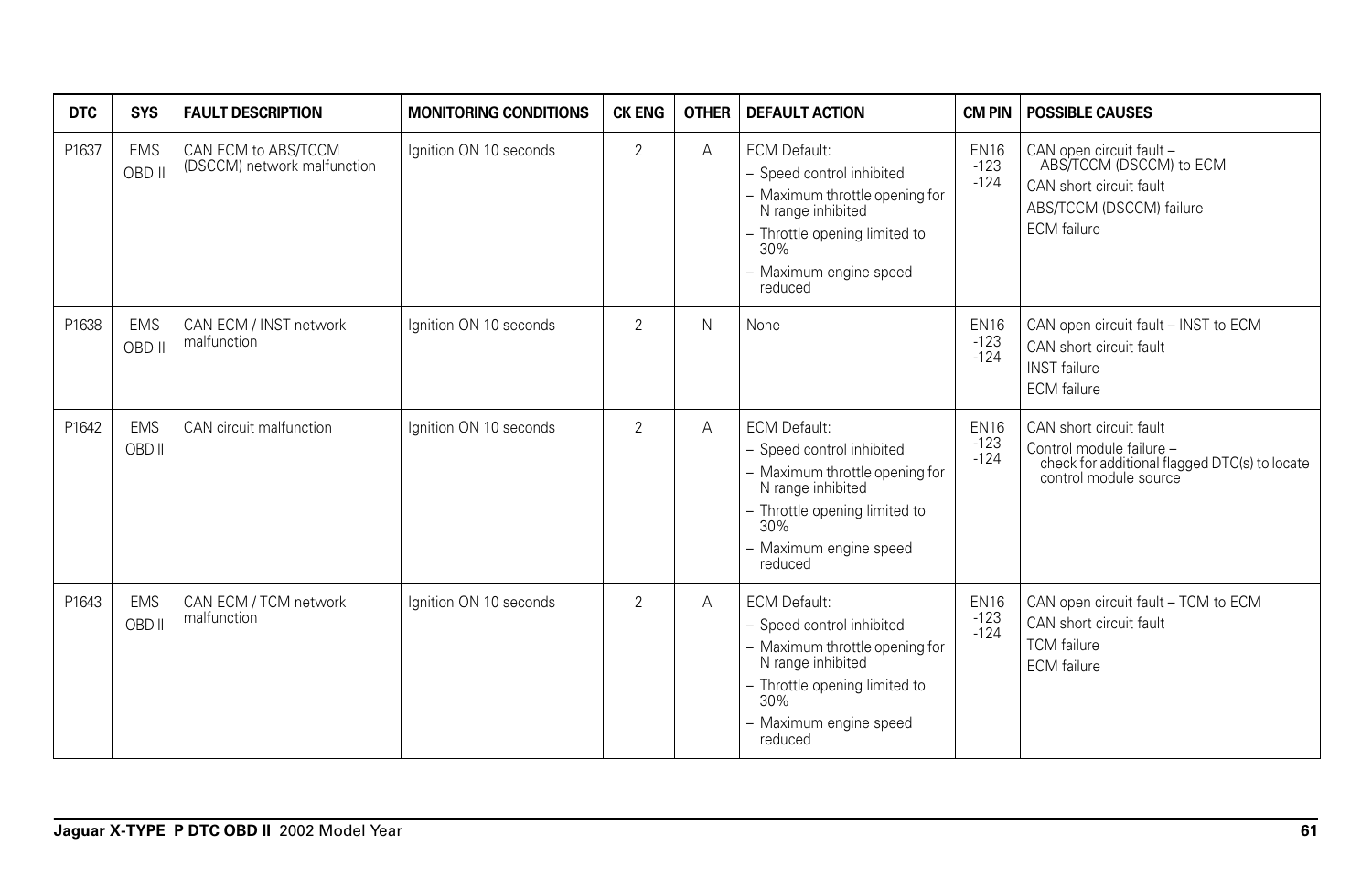| <b>DTC</b> | <b>SYS</b>           | <b>FAULT DESCRIPTION</b>                                                | <b>MONITORING CONDITIONS</b>                                                                                                                                                                                                         | <b>CK ENG</b>  | <b>OTHER</b> | <b>DEFAULT ACTION</b>                                                                                               | <b>CM PIN</b>            | <b>POSSIBLE CAUSES</b>                                                                                                                                            |
|------------|----------------------|-------------------------------------------------------------------------|--------------------------------------------------------------------------------------------------------------------------------------------------------------------------------------------------------------------------------------|----------------|--------------|---------------------------------------------------------------------------------------------------------------------|--------------------------|-------------------------------------------------------------------------------------------------------------------------------------------------------------------|
| P1646      | <b>EMS</b><br>OBD II | ECM HO2 Sensor control<br>malfunction -<br>bank 1 upstream (1/1)        | Drive vehicle for 10 minutes                                                                                                                                                                                                         | $\overline{2}$ | N            | <b>ECM Default:</b><br>- HO2S 1/1 control circuit<br>inhibited                                                      | $\overline{\phantom{0}}$ | HO2 Sensor 1/1 heater failure<br>HO2 Sensor 1/1 sensing circuit:<br>short circuit to ground, short circuit to<br>high voltage, open circuit<br><b>ECM Failure</b> |
| P1647      | <b>EMS</b><br>OBD II | <b>ECM HO2 Sensor control</b><br>malfunction -<br>bank 2 upstream (2/1) | Drive vehicle for 10 minutes                                                                                                                                                                                                         | $\overline{2}$ | N            | <b>ECM Default:</b><br>- HO2S 2/1 control circuit<br>inhibited                                                      |                          | HO2 Sensor 2/1 heater failure<br>HO2 Sensor 2/1 sensing circuit:<br>short circuit to ground, short circuit to<br>high voltage, open circuit<br><b>ECM Failure</b> |
| P1648      | <b>EMS</b><br>OBD II | <b>ECM KS self test failure</b>                                         | Start engine<br>Battery voltage > 12 v.<br>Idle for 2 minutes                                                                                                                                                                        | $\overline{2}$ | Α            | <b>ECM Default:</b><br>- Maximum ignition retard<br>- Maximum engine speed<br>reduced                               |                          | <b>ECM Failure</b>                                                                                                                                                |
| P1656      | <b>EMS</b><br>OBD II | TP Sensor amplifier circuit<br>malfunction                              | lanition ON 10 seconds                                                                                                                                                                                                               | $\overline{2}$ | Α            | <b>ECM Default:</b><br>- Maximum engine speed<br>reduced                                                            | <b>EN16</b><br>$-075$    | <b>ECM Failure</b>                                                                                                                                                |
| P1657      | <b>EMS</b><br>OBD II | Throttle motor relay coil drive<br>circuit ON failure                   | Engine temperature cool<br>(cooling fans not running)<br>Remove ignition key for 20<br>seconds (cooling fans not<br>running)<br>Ignition key in, position II for 5<br>seconds (do not start)<br>Repeat cycle two additional<br>times | $\overline{2}$ | R            | <b>ECM Default:</b><br>- Throttle opening limited to<br>30%<br>- Vehicle speed limited<br>- Speed control inhibited | <b>EN16</b><br>$-052$    | Throttle motor relay failure<br>Throttle motor relay coil to ECM drive circuit:<br>short circuit to B+ voltage                                                    |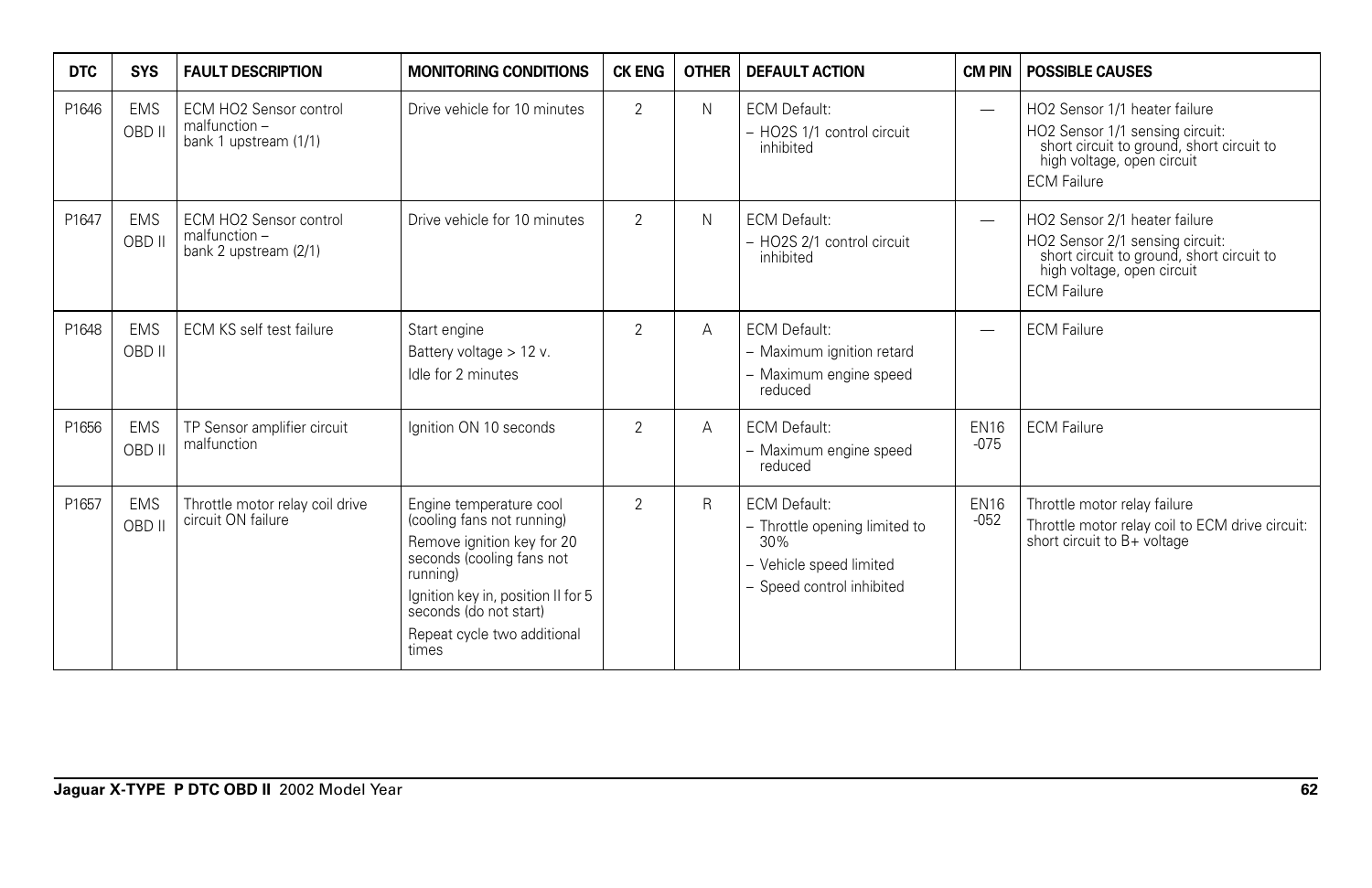| <b>DTC</b> | <b>SYS</b>             | <b>FAULT DESCRIPTION</b>                              | <b>MONITORING CONDITIONS</b>                                                                                                                                                                                                         | <b>CK ENG</b>  | <b>OTHER</b> | <b>DEFAULT ACTION</b>                                                                                               | <b>CM PIN</b>                   | <b>POSSIBLE CAUSES</b>                                                                                                                                                                                                                                                           |
|------------|------------------------|-------------------------------------------------------|--------------------------------------------------------------------------------------------------------------------------------------------------------------------------------------------------------------------------------------|----------------|--------------|---------------------------------------------------------------------------------------------------------------------|---------------------------------|----------------------------------------------------------------------------------------------------------------------------------------------------------------------------------------------------------------------------------------------------------------------------------|
| P1658      | <b>EMS</b><br>OBD II   | Throttle motor relay ON failure                       | Engine temperature cool<br>(cooling fans not running)<br>Remove ignition key for 20<br>seconds (cooling fans not<br>running)<br>Ignition key in, position II for 5<br>seconds (do not start)<br>Repeat cycle two additional<br>times | $\overline{2}$ | R            | <b>ECM Default:</b><br>- Throttle opening limited to<br>30%<br>- Vehicle speed limited<br>- Speed control inhibited | <b>EN16</b><br>$-052$           | Throttle motor relay failure<br>Throttle motor relay coil to ECM drive circuit:<br>short circuit to B+ voltage                                                                                                                                                                   |
| P1699      | <b>EMS</b><br>OBD II   | CAN ECM / A/CCM network<br>malfunction                | Ignition ON 10 seconds                                                                                                                                                                                                               | $\overline{2}$ | N            | None                                                                                                                | <b>EN16</b><br>$-123$<br>$-124$ | CAN open circuit fault - A/CCM to ECM<br>CAN short circuit fault<br>A/CCM failure<br><b>ECM</b> failure                                                                                                                                                                          |
| P1710      | <b>TRANS</b><br>OBD II | Control valve solenoids ground<br>circuit malfunction | Ignition ON - 5 seconds                                                                                                                                                                                                              | $\overline{2}$ | A            | <b>TCM Default:</b><br>- Fixed 4th gear                                                                             | JB131<br>$-017$<br>$-009$       | TCM to transmission sensor ground circuit:<br>open circuit<br>TCM ground circuit:<br>open circuit, high resistance                                                                                                                                                               |
| P1745      | <b>TRANS</b><br>OBD II | Low clutch timing solenoid circuit<br>malfunction     | Comprehensive component<br>monitor transmission drive<br>cycle - page 7                                                                                                                                                              | $\overline{2}$ | А            | <b>TCM Default:</b><br>- Fixed 4th gear                                                                             | JB131<br>$-053$<br>$-009$       | Transmission to TCM low clutch timing<br>solenoid circuit: open circuit, short circuit<br>Transmission internal low clutch timing<br>solenoid circuit: open circuit, short circuit<br>TCM ground circuit:<br>open circuit, high resistance<br>Low clutch timing solenoid failure |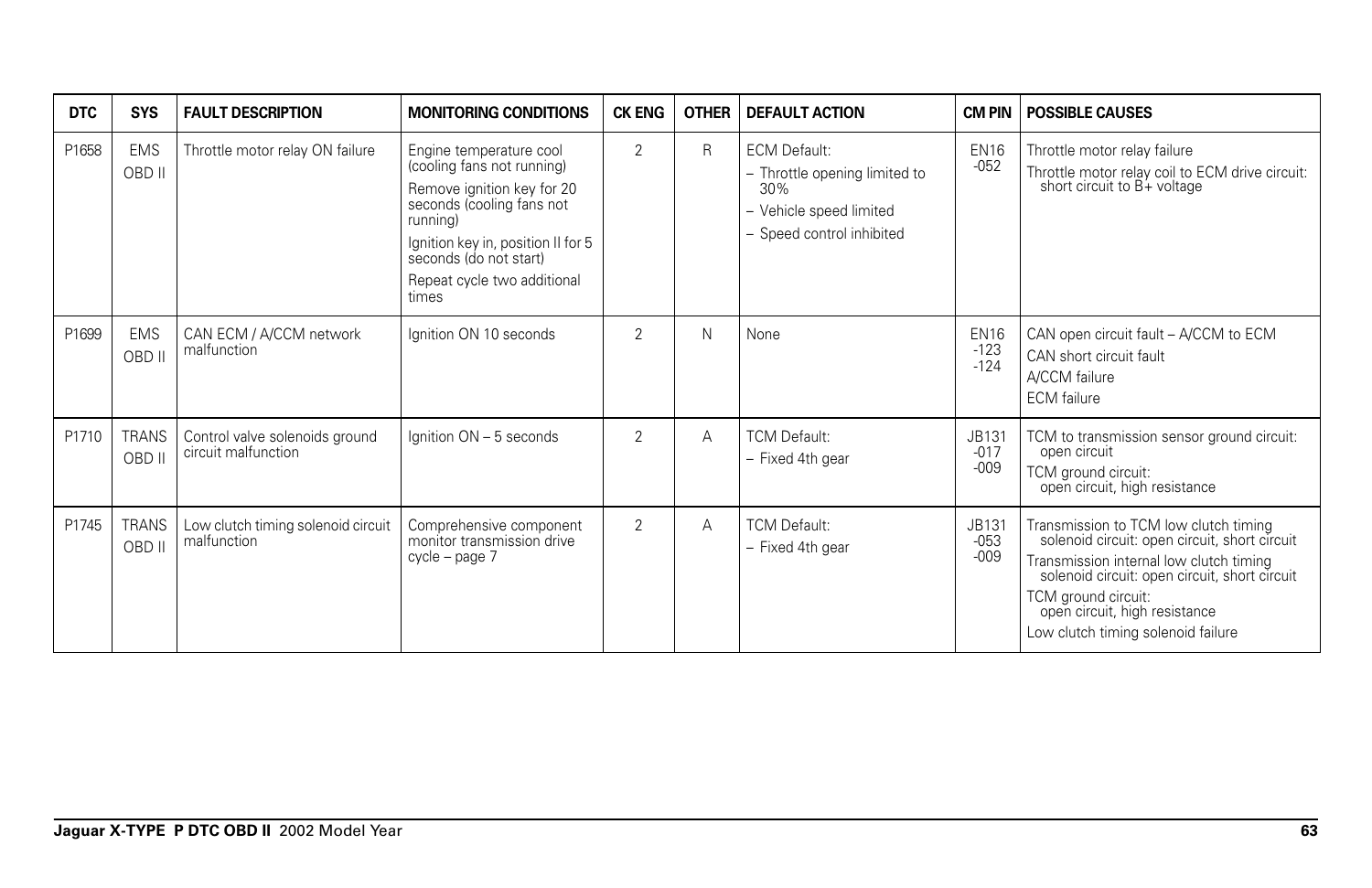| <b>DTC</b> | <b>SYS</b>             | <b>FAULT DESCRIPTION</b>                         | <b>MONITORING CONDITIONS</b>                                            | <b>CK ENG</b>  | <b>OTHER</b> | <b>DEFAULT ACTION</b>                                                                                                                  | CM PIN                    | <b>POSSIBLE CAUSES</b>                                                                                                                                                                                                                                                                                                                        |
|------------|------------------------|--------------------------------------------------|-------------------------------------------------------------------------|----------------|--------------|----------------------------------------------------------------------------------------------------------------------------------------|---------------------------|-----------------------------------------------------------------------------------------------------------------------------------------------------------------------------------------------------------------------------------------------------------------------------------------------------------------------------------------------|
| P1746      | <b>TRANS</b><br>OBD II | Reduction timing solenoid circuit<br>malfunction | Comprehensive component<br>monitor transmission drive<br>cycle - page 7 | $\overline{2}$ | A            | <b>TCM Default:</b><br>$-$ If short circuit to $B + V$ : no<br>engine braking in D, 4, 3, 2<br>- If other cause: poor shift<br>quality | JB131<br>$-010$<br>$-009$ | Transmission to TCM reduction timing<br>solenoid circuit: open circuit, short circuit to<br>B+V, short circuit to ground<br>Transmission internal reduction timing<br>solenoid circuit: open circuit, short circuit<br>TCM ground circuit:<br>open circuit, high resistance<br>Reduction timing solenoid failure                              |
| P1747      | <b>TRANS</b><br>OBD II | 2/4 Brake timing solenoid circuit<br>malfunction | Comprehensive component<br>monitor transmission drive<br>cycle - page 7 | $\overline{2}$ | А            | <b>TCM Default:</b><br>- Fixed 4th gear                                                                                                | JB131<br>$-004$<br>$-009$ | Transmission to TCM 2/4 brake timing<br>solenoid circuit: open circuit, short circuit<br>Transmission internal 2/4 brake timing<br>solenoid circuit: open circuit, short circuit<br>TCM ground circuit:<br>open circuit, high resistance<br>2/4 Brake timing solenoid failure                                                                 |
| P1777      | <b>TRANS</b><br>OBD II | CAN torque reduction error                       | Comprehensive component<br>monitor transmission drive<br>cycle – page 7 | $\overline{2}$ | A            | None<br>(D poor shift quality)                                                                                                         | JB131<br>$-012$<br>$-013$ | ECM CAN message error                                                                                                                                                                                                                                                                                                                         |
| P1780      | <b>TRANS</b><br>OBD II | D - 4 Switch circuit malfunction                 | Comprehensive component<br>monitor transmission drive<br>cycle - page 7 | $\overline{2}$ | A            | None<br>(D - 4 Switch signal ignored)                                                                                                  | JB131<br>$-045$<br>$-009$ | J Gate - incorrect setting<br>Selector cable adjustment / installation<br>incorrect<br>Range sensor incorrect installation /<br>adjustment<br>D - 4 Switch to TCM circuit:<br>short circuit, open circuit, high resistance<br>J-Gate ground circuit:<br>open circuit, high resistance<br>TCM Ground circuit:<br>open circuit, high resistance |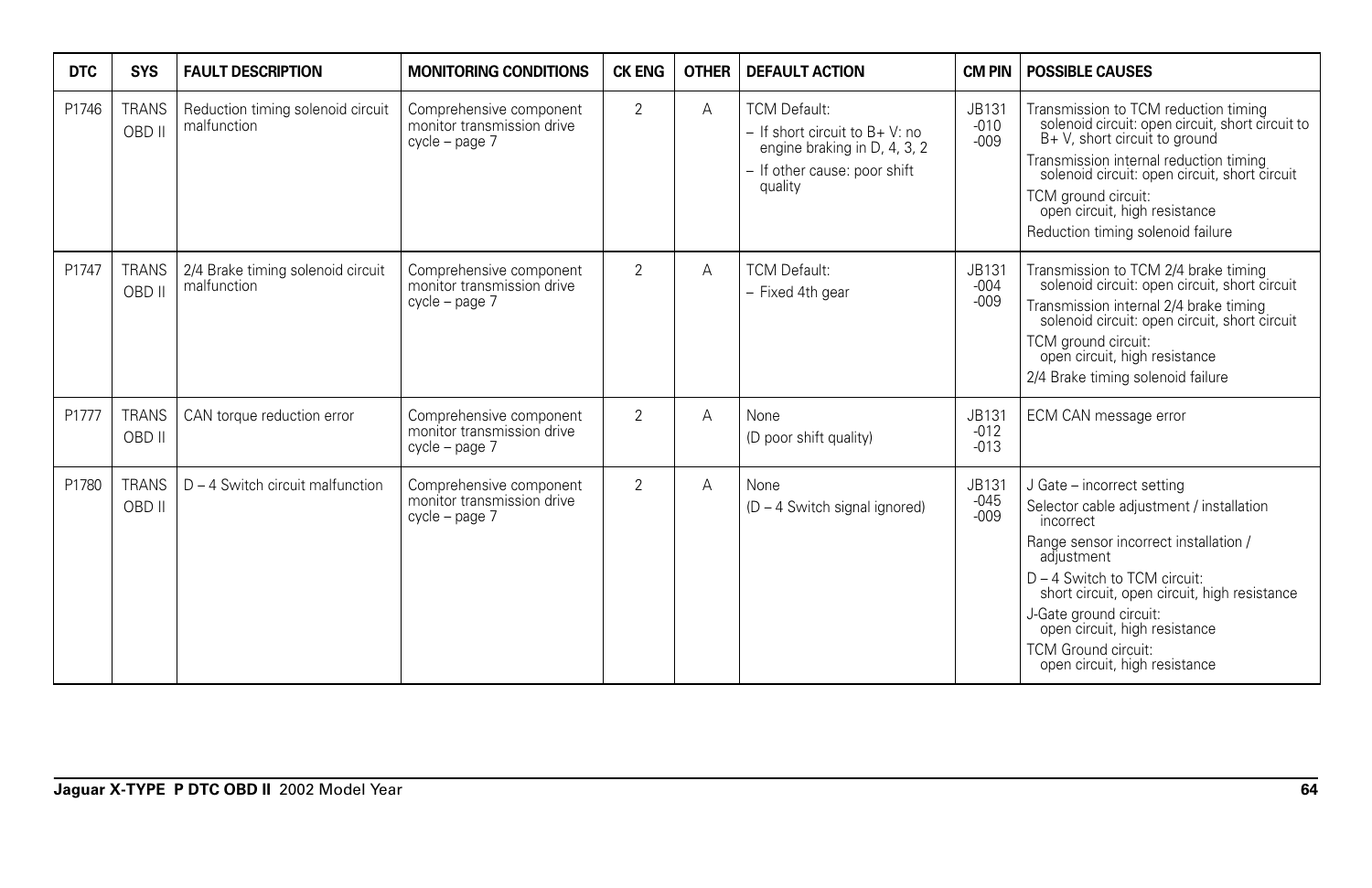| <b>DTC</b> | <b>SYS</b>             | <b>FAULT DESCRIPTION</b>                                  | <b>MONITORING CONDITIONS</b> | <b>CK ENG</b> | <b>OTHER</b> | <b>DEFAULT ACTION</b>                  | <b>CM PIN</b>                       | <b>POSSIBLE CAUSES</b>                                                                                                                                                                                                                                   |
|------------|------------------------|-----------------------------------------------------------|------------------------------|---------------|--------------|----------------------------------------|-------------------------------------|----------------------------------------------------------------------------------------------------------------------------------------------------------------------------------------------------------------------------------------------------------|
| P1793      | <b>TRANS</b><br>OBD II | TCM Ignition switched power<br>supply circuit malfunction | Ignition ON - 5 seconds      | 2             | A            | <b>TCM Default</b><br>- Fixed 4th gear | JB131<br>$-036$<br>$-054$<br>$-009$ | TCM Power supply circuit: open circuit (fuse)<br><b>TCM Relay failure</b><br>TCM Relay ground circuit:<br>open circuit, high resistance<br>TCM Relay supply circuits: open circuit (fuse)<br><b>TCM Ground circuit:</b><br>open circuit, high resistance |
| P1796      | <b>TRANS</b><br>OBD II | CAN network malfunction                                   | Ignition ON - 5 seconds      | 2             | A            | <b>TCM Default</b><br>- Fixed 4th gear | JB131<br>$-012$<br>$-013$           | CAN open circuit fault<br>CAN short circuit fault<br><b>TCM</b> failure                                                                                                                                                                                  |
| P1797      | <b>TRANS</b><br>OBD II | CAN TCM / ECM network<br>malfunction                      | Ignition ON - 5 seconds      | 2             | A            | <b>TCM Default</b><br>- Fixed 4th gear | JB131<br>$-012$<br>$-013$           | CAN open circuit fault - TCM to ECM<br>CAN short circuit fault<br><b>ECM</b> failure<br><b>TCM</b> failure                                                                                                                                               |
| P1799      | <b>TRANS</b><br>OBD II | CAN TCM / ABS/TC (DSCCM)<br>network malfunction           | Ignition ON - 5 seconds      | 2             | A            | None                                   | JB131<br>$-012$<br>$-013$           | CAN open circuit fault - TCM to ABS/TC<br>(DSCCM)<br>CAN short circuit fault<br>ABS/TC (DSCCM) failure<br><b>TCM</b> failure                                                                                                                             |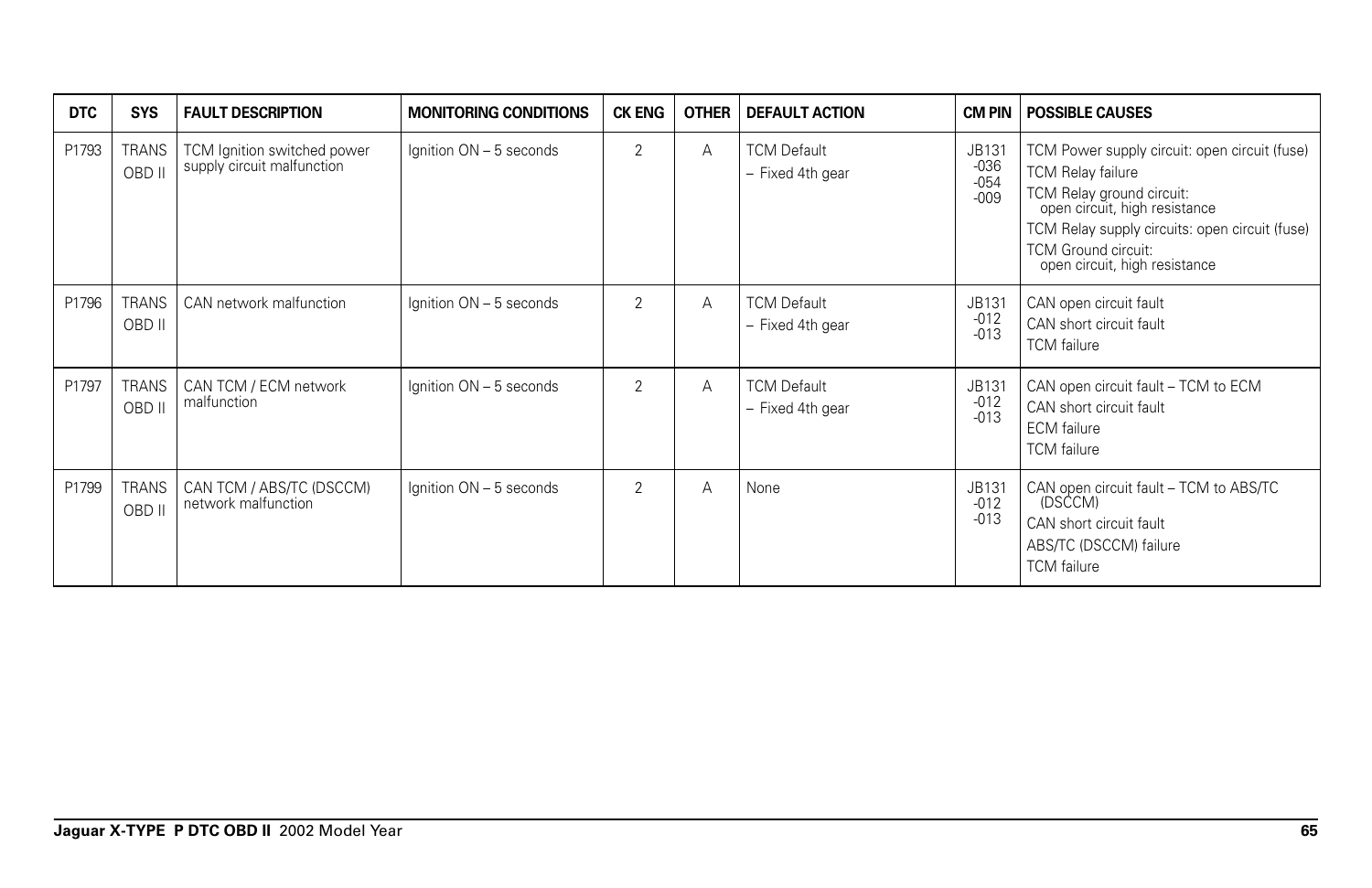

## **Body DTC Summaries**

**Jaguar X-TYPE 2.5L and 3.0L** 2002 Model Year

**Refer to page 2 for important information regarding the use of "Body DTC Summaries".**

Revised August, 2002:

– DTC B2292 (DTCs B2290, B2291 deleted)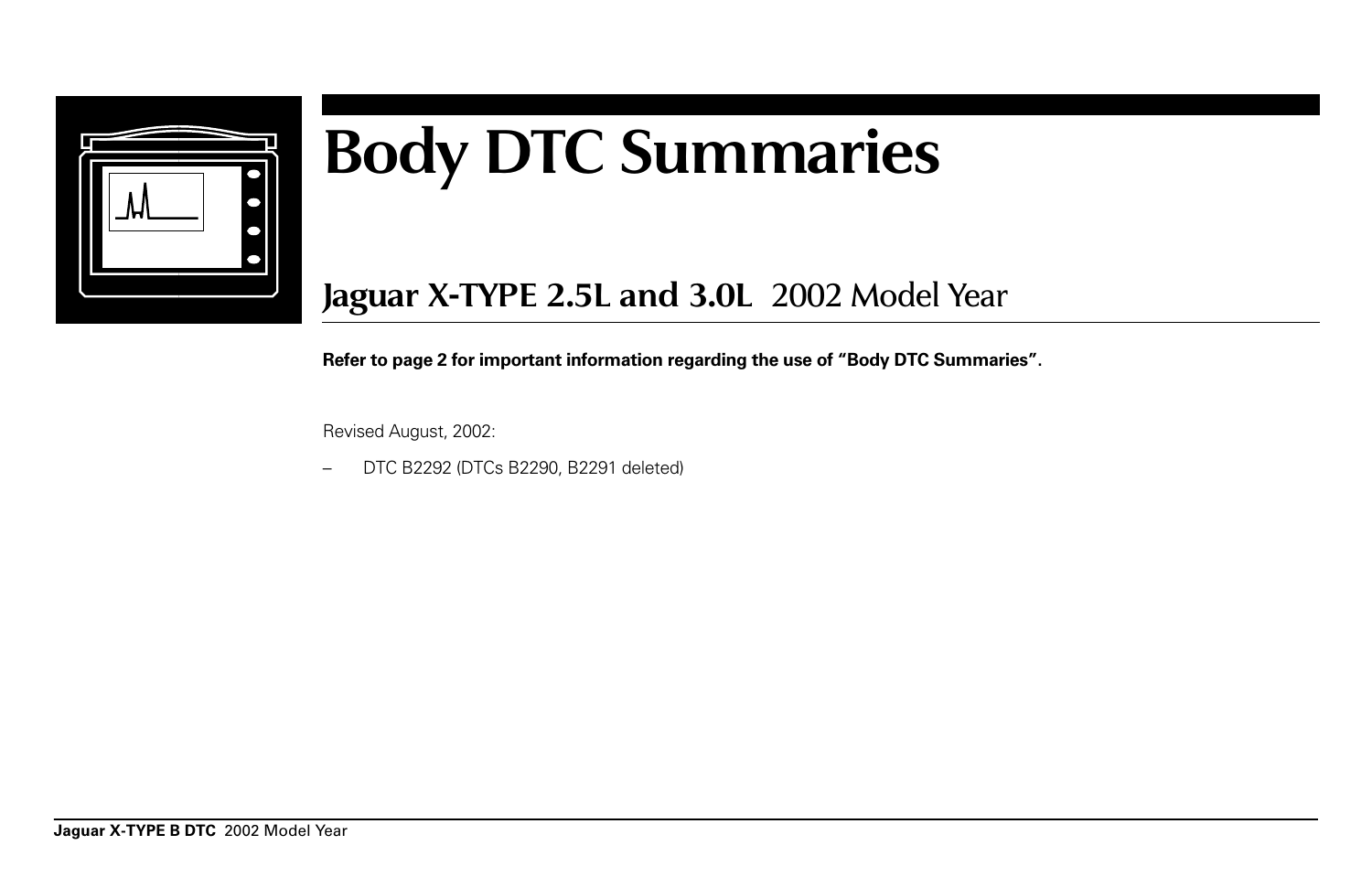## **KEY TO COLUMN HEADINGS**

DTC Diagnostic Trouble Code.

| CM                       |                          | The control module(s) the DTC is associated with:                                                                   |
|--------------------------|--------------------------|---------------------------------------------------------------------------------------------------------------------|
|                          | ABSCM                    | Anti-lock braking control module                                                                                    |
|                          | $A/CCM - A/M$            | Air conditioning control module – automatic / manual                                                                |
|                          | <b>AUDIO</b>             | Audio unit                                                                                                          |
|                          | <b>CPCM</b>              | Cellular phone control module                                                                                       |
|                          | <b>DSCCM</b>             | Dynamic stability control control module                                                                            |
|                          | <b>GECM</b>              | General electronic control module                                                                                   |
|                          | <b>HLCM</b>              | Headlamp leveling control module                                                                                    |
|                          | IC                       | Instrument cluster                                                                                                  |
|                          | IS.                      | Intrusion sensor                                                                                                    |
|                          | <b>NCM</b>               | Navigation control module                                                                                           |
|                          | <b>PACM</b>              | Parking aid control module                                                                                          |
|                          | <b>RCM</b>               | Restraints control module                                                                                           |
|                          | <b>VACM</b>              | Voice activation control module                                                                                     |
| <b>SYSTEM</b>            |                          | The vehicle system the DTC is associated with. Refer to the applicable Electrical Guide Figure for circuit details. |
| <b>FAULT DESCRIPTION</b> |                          | Fault description. If available, customer symptom (complaint) information is provided in this column.               |
| <b>MIL</b>               |                          | $Y = System MIL$ (if fitted) is activated.                                                                          |
|                          |                          | $N =$ System MIL (if fitted) is not activated.                                                                      |
|                          | $M =$ Message displayed. |                                                                                                                     |
| CM PIN                   |                          | Control module connector pin number(s)                                                                              |
|                          |                          |                                                                                                                     |
| POSSIBLE CAUSES          |                          | Suggested possible causes listed in order of probability.                                                           |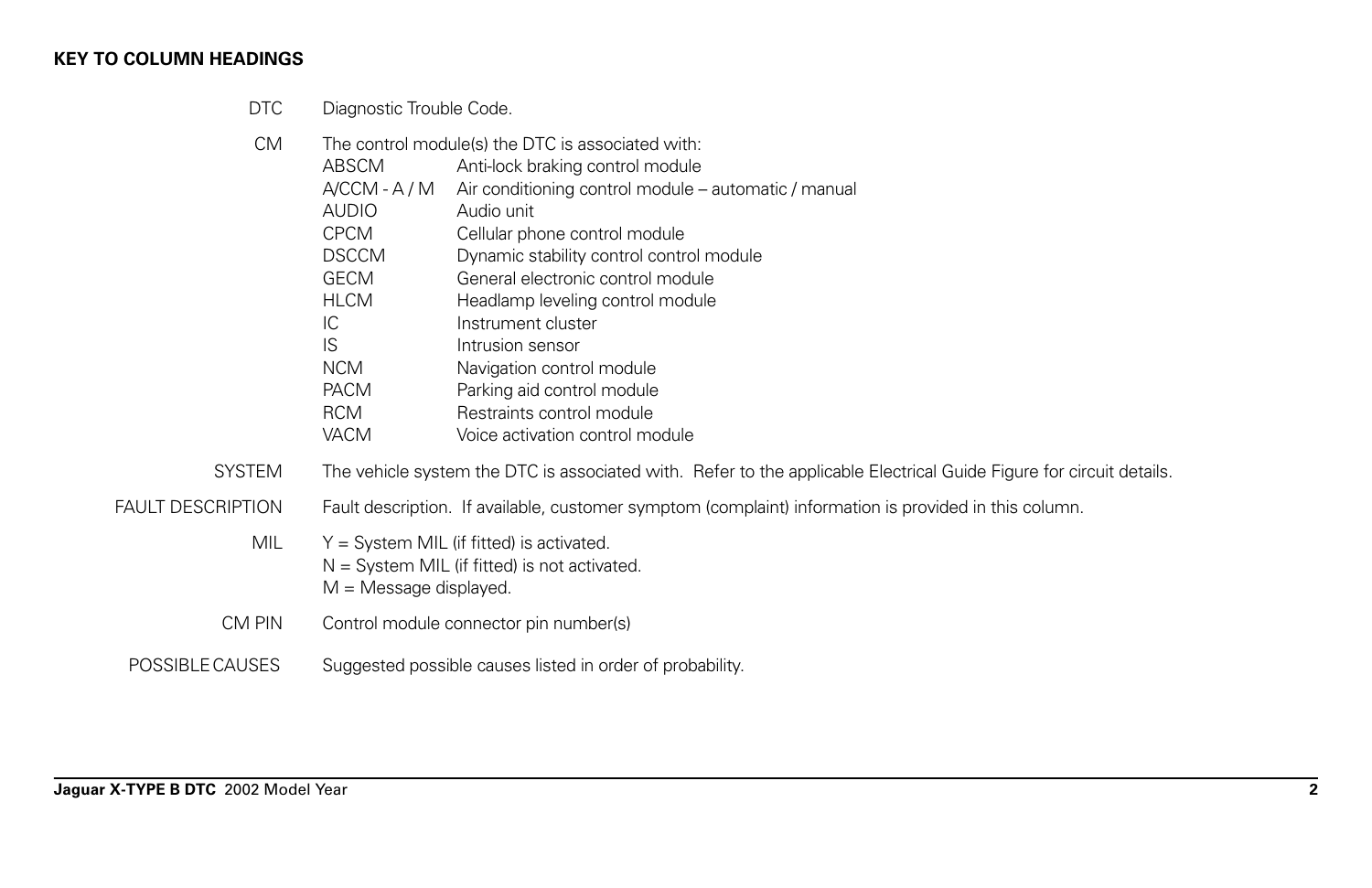| <b>DTC</b> | <b>CM</b>            | <b>SYSTEM</b>             | <b>FAULT DESCRIPTION</b>                     | <b>MIL</b> | <b>CM PIN</b>                                    | <b>POSSIBLE CAUSES</b>                                                                                                                                                     |
|------------|----------------------|---------------------------|----------------------------------------------|------------|--------------------------------------------------|----------------------------------------------------------------------------------------------------------------------------------------------------------------------------|
| B1200      | <b>A/CCM</b><br>$-A$ | Automatic climate control | Climate control push button failure          | N          | $\overline{\phantom{m}}$                         | Internal A/CCM failure                                                                                                                                                     |
| B1200      | <b>A/CCM</b><br>$-M$ | Manual climate control    | Climate control push button failure          | N          | $\overline{\phantom{a}}$                         | Internal A/CCM failure                                                                                                                                                     |
| B1202      | IC                   | Instrumentation           | Fuel level sensor 1 circuit fault            | N          | <b>IP10</b><br>$-07$                             | Fuel level sensor 1 circuit: open circuit                                                                                                                                  |
| B1204      | IC                   | Instrumentation           | Fuel level sensor 1 circuit fault            | N          | <b>IP10</b><br>$-07$                             | Fuel level sensor 1 circuit: short circuit to ground                                                                                                                       |
| B1205      | IC                   | Instrument cluster        | Trip computer switch circuit fault           | N          | <b>IP10</b><br>$-24$<br>$-25$                    | Trip computer switch circuit(s): high resistance, open circuit, short<br>circuit<br>Trip computer switch failure                                                           |
| B1213      | IC                   | Security                  | Less than two ignition keys programmed       | N          | $\overline{\phantom{a}}$                         | Program additional ignition key(s) using WDS                                                                                                                               |
| B1231      | <b>RCM</b>           | Advanced restraint system | Crash data memory full<br>Flash code 13      | Υ          | $\overline{\phantom{a}}$                         | Replace RCM                                                                                                                                                                |
| B1238      | <b>AUDIO</b>         | In-car entertainment      | Audio unit high temperature alert            | N          | $\overline{\phantom{a}}$                         | Ensure that audio unit cooling air is not blocked                                                                                                                          |
| B1239      | <b>A/CCM</b><br>$-A$ | Automatic climate control | Air temperature blend actuator circuit fault | N          | AC1<br>$-10$<br>$-11$<br>$-12$<br>$-24$<br>$-25$ | Actuator control circuit(s) (-10, -11, -24, -25): open circuit, short circuit<br>to B+V, short circuit to ground<br>Actuator supply circuit (-12): short circuit to ground |
| B1239      | <b>A/CCM</b><br>$-M$ | Manual climate control    | Air temperature blend actuator circuit fault | N          | AC1<br>$-10$<br>$-11$<br>$-12$<br>$-24$<br>$-25$ | Actuator control circuit(s) (-10, -11, -24, -25): open circuit, short circuit to B+ V, short circuit to ground<br>Actuator supply circuit (-12): short circuit to ground   |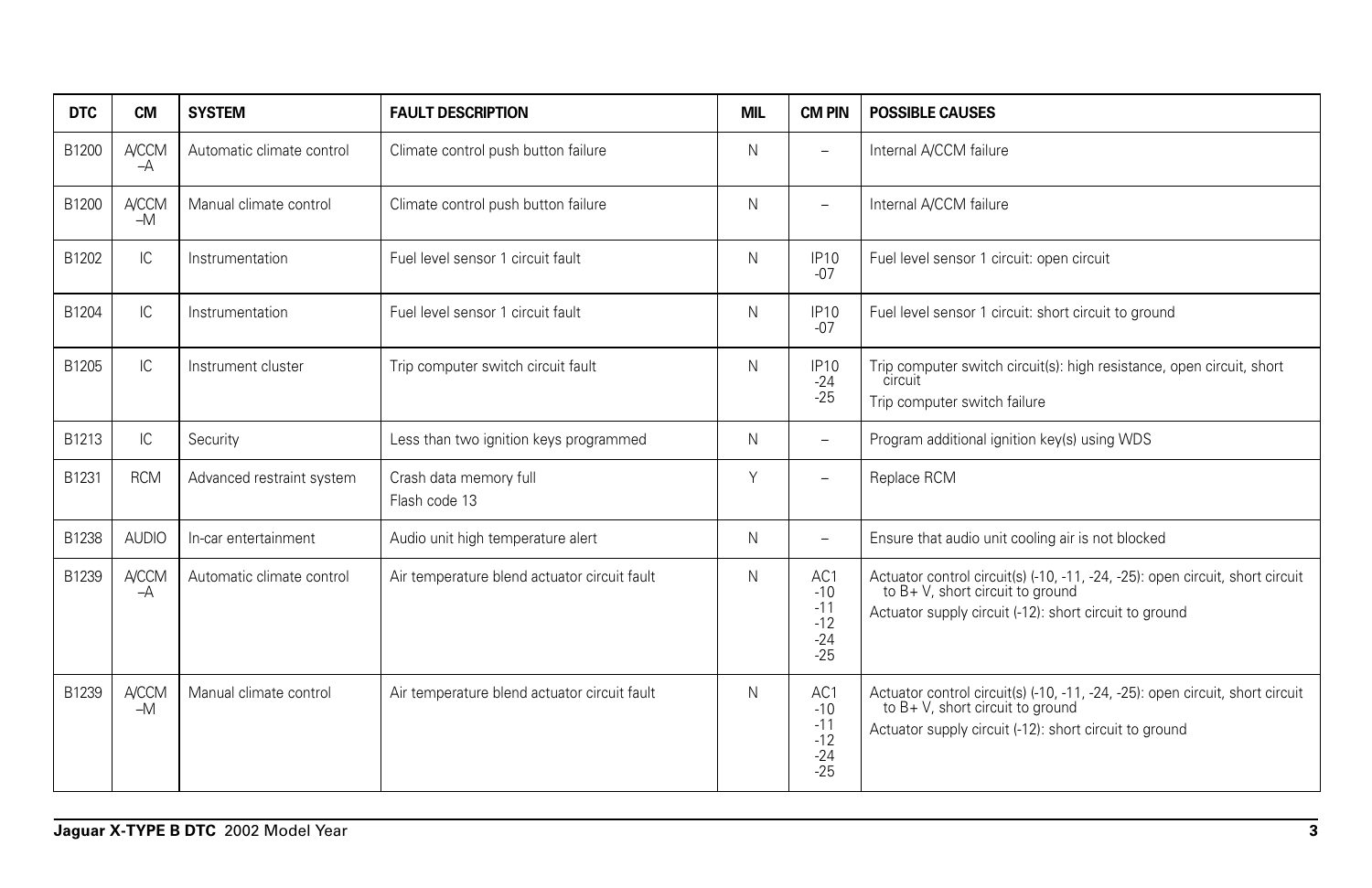| <b>DTC</b> | <b>CM</b>            | <b>SYSTEM</b>             | <b>FAULT DESCRIPTION</b>                                         | <b>MIL</b> | <b>CM PIN</b>                                    | <b>POSSIBLE CAUSES</b>                                                                                                                                                      |
|------------|----------------------|---------------------------|------------------------------------------------------------------|------------|--------------------------------------------------|-----------------------------------------------------------------------------------------------------------------------------------------------------------------------------|
| B1242      | <b>A/CCM</b><br>$-A$ | Automatic climate control | Fresh / recirculation flap actuator circuit fault                | N          | AC1<br>$-04$<br>$-0.5$                           | Actuator control circuits: open circuit, short circuit to B+V, short circuit<br>to ground                                                                                   |
| B1242      | <b>A/CCM</b><br>$-M$ | Manual climate control    | Fresh / recirculation flap actuator circuit fault                | N          | AC1<br>$-04$<br>$-05$                            | Actuator control circuits: open circuit, short circuit to B+V, short circuit<br>to ground                                                                                   |
| B1251      | <b>A/CCM</b><br>$-A$ | Automatic climate control | In-car temperature sensor signal circuit open circuit<br>fault   | N          | <b>IP101</b><br>$-16$                            | In-car temperature sensor signal circuit: open circuit                                                                                                                      |
| B1253      | <b>A/CCM</b><br>$-A$ | Automatic climate control | In-car temperature sensor signal circuit short circuit<br>fault  | N          | IP101<br>$-16$                                   | In-car temperature sensor signal circuit: short circuit to ground                                                                                                           |
| B1255      | <b>A/CCM</b><br>$-A$ | Automatic climate control | Ambient temperature sensor signal circuit open<br>circuit fault  | N          | <b>IP101</b><br>$-19$                            | Ambient temperature sensor signal circuit: open circuit                                                                                                                     |
| B1257      | <b>A/CCM</b><br>$-A$ | Automatic climate control | Ambient temperature sensor signal circuit short<br>circuit fault | N          | <b>IP101</b><br>$-19$                            | Ambient temperature sensor signal circuit: short circuit to ground                                                                                                          |
| B1261      | <b>A/CCM</b><br>$-A$ | Automatic climate control | Solar sensor signal circuit short circuit fault                  | N          | IP101<br>$-18$                                   | Solar sensor signal circuit: short circuit to ground                                                                                                                        |
| B1262      | <b>A/CCM</b><br>$-A$ | Automatic climate control | Defrost door actuator circuit fault                              | N          | AC1<br>$-06$<br>$-07$<br>$-13$<br>$-20$<br>$-21$ | Actuator control circuit(s) (-06, -07, -20, -21): open circuit, short circuit<br>to B+ V, short circuit to ground<br>Actuator supply circuit (-13): short circuit to ground |
| B1262      | <b>A/CCM</b><br>$-M$ | Manual climate control    | Defrost door actuator circuit fault                              | N          | AC1<br>$-06$<br>$-07$<br>$-13$<br>$-20$<br>$-21$ | Actuator control circuit(s) (-06, -07, -20, -21): open circuit, short circuit<br>to B+ V, short circuit to ground<br>Actuator supply circuit (-13): short circuit to ground |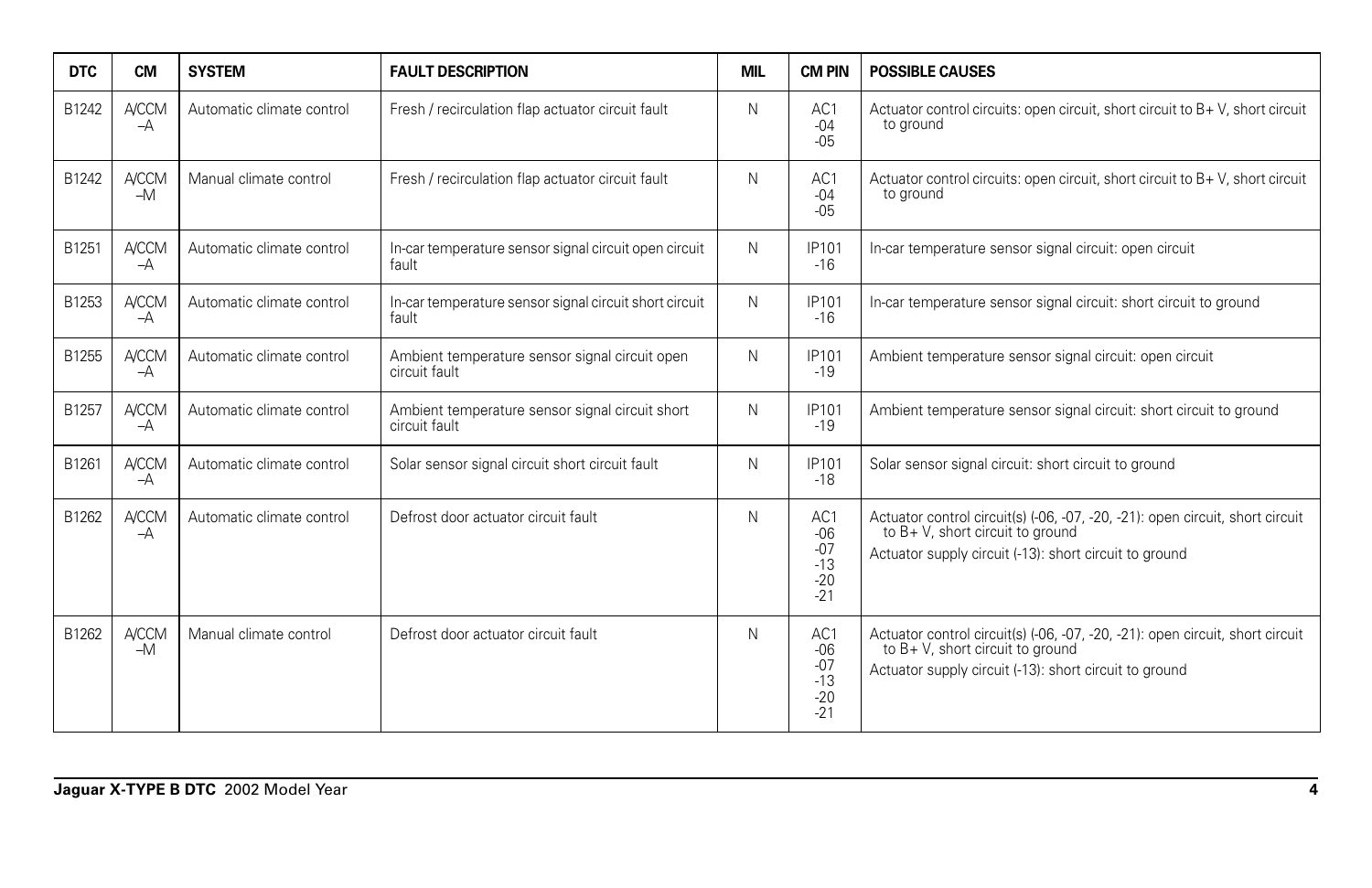| <b>DTC</b> | <b>CM</b>            | <b>SYSTEM</b>               | <b>FAULT DESCRIPTION</b>                                        | <b>MIL</b> | <b>CM PIN</b>                                    | <b>POSSIBLE CAUSES</b>                                                                                                                                                      |
|------------|----------------------|-----------------------------|-----------------------------------------------------------------|------------|--------------------------------------------------|-----------------------------------------------------------------------------------------------------------------------------------------------------------------------------|
| B1263      | <b>A/CCM</b><br>$-A$ | Automatic climate control   | Panel / floor actuator circuit fault                            | N          | AC1<br>$-08$<br>$-09$<br>$-22$<br>$-23$<br>$-26$ | Actuator control circuit(s) (-08, -09, -22, -23): open circuit, short circuit<br>to B+ V, short circuit to ground<br>Actuator supply circuit (-26): short circuit to ground |
| B1263      | <b>A/CCM</b><br>$-M$ | Manual climate control      | Panel / floor actuator circuit fault                            | N          | AC1<br>$-08$<br>$-09$<br>$-22$<br>$-23$<br>$-26$ | Actuator control circuit(s) (-08, -09, -22, -23): open circuit, short circuit<br>to B+ V, short circuit to ground<br>Actuator supply circuit (-26): short circuit to ground |
| B1298      | <b>GECM</b>          | Security                    | Inclination and intrusion sensors power supply<br>circuit fault | N          | CA86<br>$-20$                                    | Inclination and intrusion sensors power supply circuit: short circuit to<br>$B + V$                                                                                         |
| B1299      | <b>GECM</b>          | Security                    | Inclination and intrusion sensors power supply<br>circuit fault | N          | CA86<br>$-20$                                    | Inclination and intrusion sensors power supply circuit: short circuit to<br>ground                                                                                          |
| B1299      | <b>PACM</b>          | Parking aid                 | Sensor power supply circuit fault                               | N          | RB7<br>$-15$                                     | Sensor power supply circuit: short circuit to ground                                                                                                                        |
| B1315      | <b>GECM</b>          | Interior lighting           | Battery saver relay drive circuit fault                         | N          | IP <sub>5</sub><br>$-20$                         | Battery saver relay drive circuit: short circuit to B+V                                                                                                                     |
| B1317      | IC                   | Instrumentation             | Battery voltage out of range – high: $>17.5$ V $\pm$ 1.5 V      | N          | IP11<br>$-07$                                    | Charging system over voltage fault                                                                                                                                          |
| B1318      | <b>HLCM</b>          | Automatic headlamp leveling | Battery voltage out of range: 9 V - 16 V                        | N          | IP130<br>$-23$                                   | Charging system low / high voltage fault                                                                                                                                    |
| B1318      | IC                   | Instrumentation             | Battery voltage out of range - low: <8.5 V $\pm$ 1.5 V          | N          | IP11<br>$-07$                                    | Charging system low voltage fault                                                                                                                                           |
| B1342      | <b>A/CCM</b><br>$-A$ | Automatic climate control   | A/CCM internal fault                                            | N          | $\equiv$                                         | A/CCM failure                                                                                                                                                               |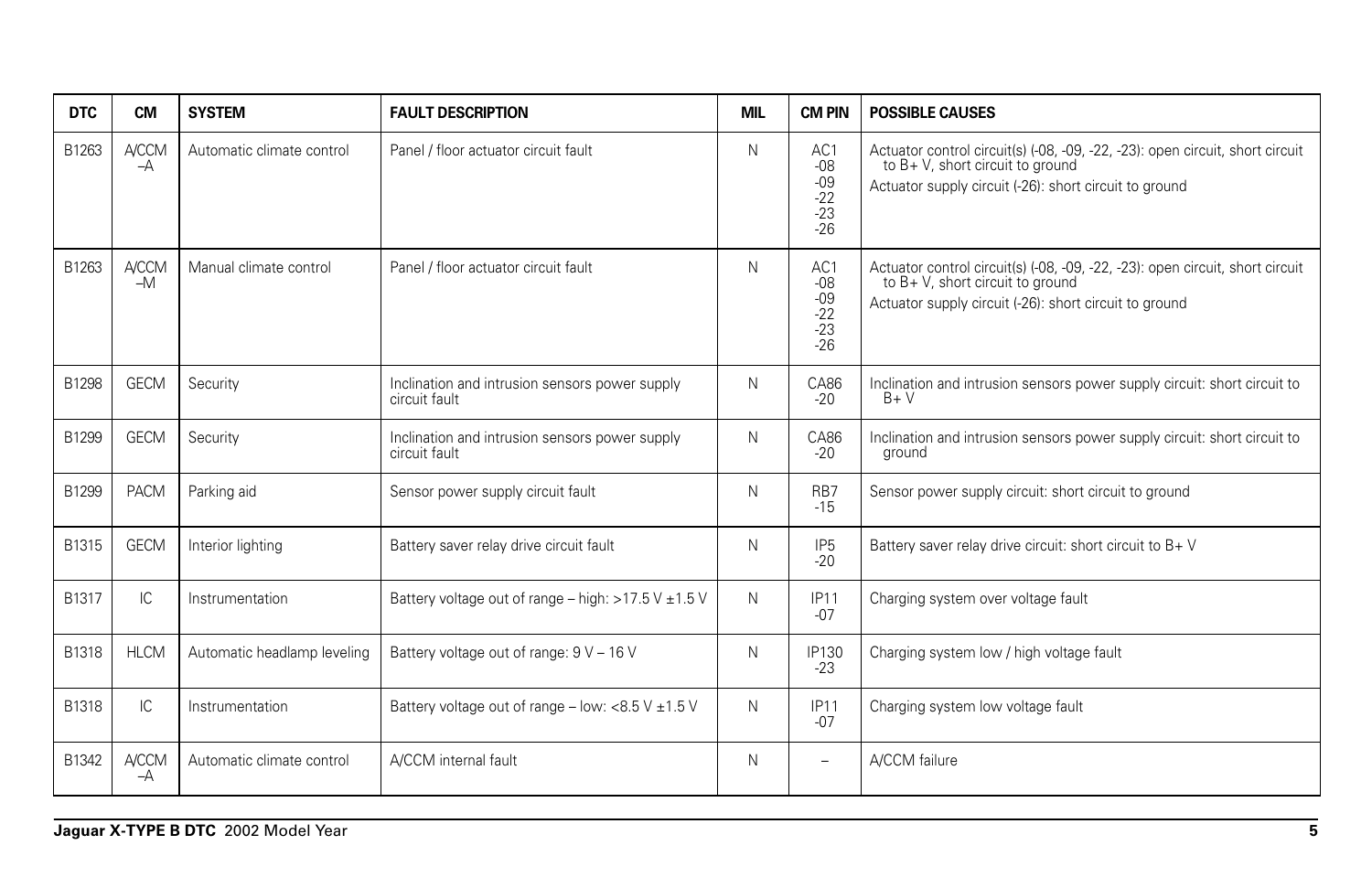| <b>DTC</b> | <b>CM</b>            | <b>SYSTEM</b>                   | <b>FAULT DESCRIPTION</b>                | <b>MIL</b>   | <b>CM PIN</b>            | <b>POSSIBLE CAUSES</b>                                                                            |
|------------|----------------------|---------------------------------|-----------------------------------------|--------------|--------------------------|---------------------------------------------------------------------------------------------------|
| B1342      | <b>A/CCM</b><br>$-M$ | Manual climate control          | A/CCM internal fault                    | N            | -                        | A/CCM failure                                                                                     |
| B1342      | <b>AUDIO</b>         | In-car entertainment            | Audio unit radio function fault         | $\mathsf{N}$ | $=$                      | Audio unit failure                                                                                |
| B1342      | <b>CPCM</b>          | Telephone                       | CPCM internal fault                     | N            | $\overline{\phantom{0}}$ | <b>CPCM</b> failure                                                                               |
| B1342      | <b>HLCM</b>          | Automatic headlamp leveling     | HLCM internal fault                     | N            | -                        | <b>HLCM</b> failure                                                                               |
| B1342      | IC                   | Instrumentation                 | IC internal fault                       | N            | $\overline{\phantom{0}}$ | IC failure                                                                                        |
| B1342      | <b>NCM</b>           | Navigation                      | NCM internal fault                      | N            | -                        | <b>NCM</b> failure                                                                                |
| B1342      | PACM                 | Parking aid                     | PACM internal fault                     | N            | $\overline{\phantom{0}}$ | PACM failure                                                                                      |
| B1342      | <b>RCM</b>           | Advanced restraint system       | RCM internal fault                      | N            | -                        | <b>RCM</b> failure                                                                                |
| B1359      | IC                   | Instrumentation                 | Ignition switched voltage fault         | N            | IP11<br>$-13$            | Accessory power supply circuit: open circuit, short circuit to ground                             |
| B1438      | <b>GECM</b>          | Wash / Wipe system              | Wiper intermittent select circuit fault | N            | IP <sub>6</sub><br>$-04$ | Wiper intermittent select circuit: open circuit, high resistance<br>Wiper switch assembly failure |
| B1446      | <b>GECM</b>          | Wash / Wipe system              | Wiper park sense circuit fault          | N            | <b>JB172</b><br>$-02$    | Wiper park sense circuit: open circuit<br>Wiper motor assembly failure                            |
| B1450      | <b>GECM</b>          | Wash / Wipe system              | Intermittent wipe circuit fault         | N            | IP <sub>5</sub><br>$-04$ | Intermittent wipe circuit: short circuit to B+V<br>Wiper switch assembly failure                  |
| B1499      | <b>GECM</b>          | Exterior lighting: Front / Rear | LH turn signal activate circuit fault   | N            | <b>JB172</b><br>$-04$    | LH turn signal activate circuit: open circuit, short circuit to ground                            |
| B1503      | <b>GECM</b>          | Exterior lighting: Front / Rear | RH turn signal activate circuit fault   | N            | <b>JB172</b><br>$-03$    | RH turn signal activate circuit: open circuit, short circuit to ground                            |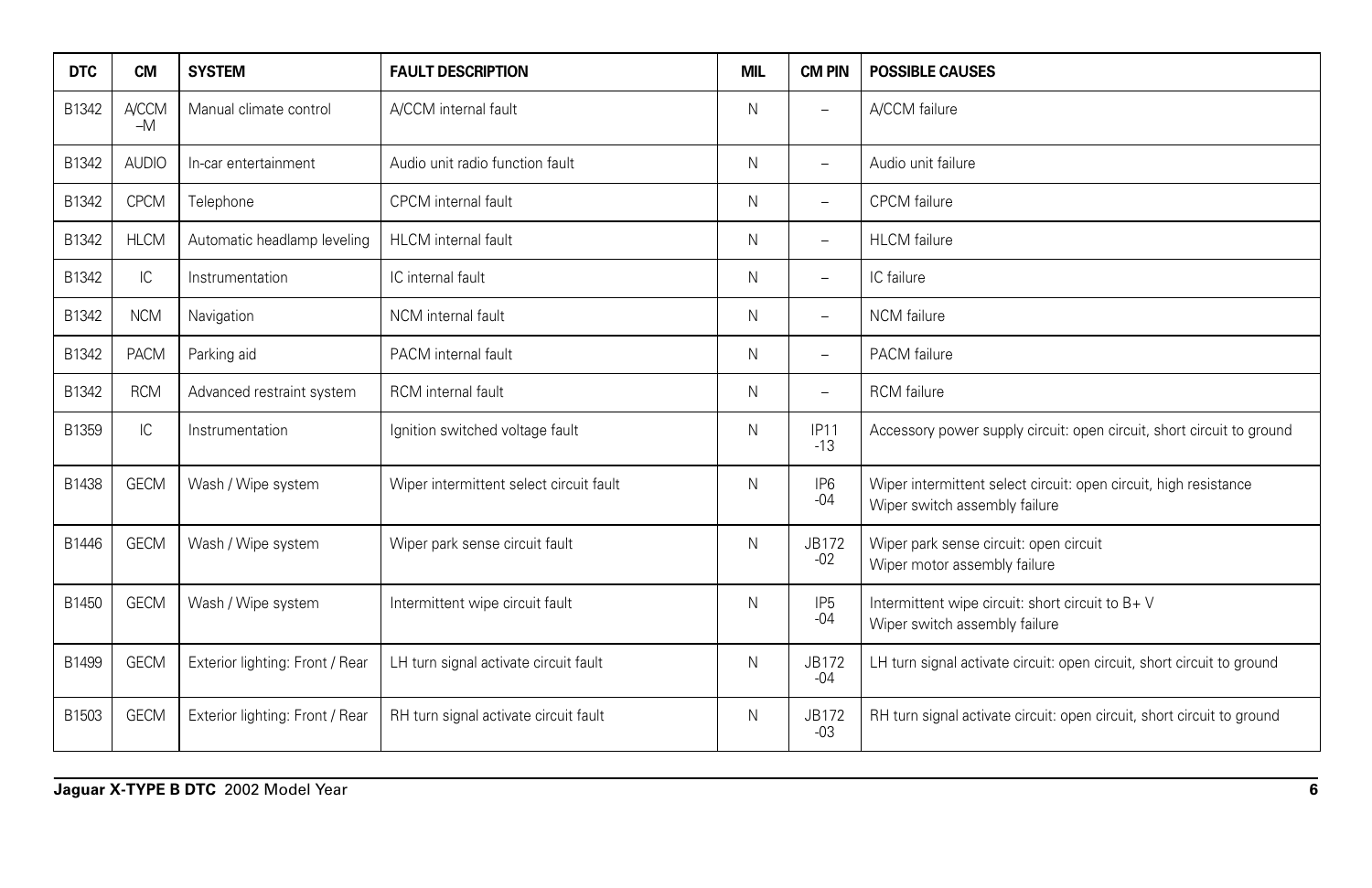| <b>DTC</b> | <b>CM</b>            | <b>SYSTEM</b>                           | <b>FAULT DESCRIPTION</b>                                                        | <b>MIL</b> | <b>CM PIN</b>                 | <b>POSSIBLE CAUSES</b>                                                                                        |
|------------|----------------------|-----------------------------------------|---------------------------------------------------------------------------------|------------|-------------------------------|---------------------------------------------------------------------------------------------------------------|
| B1549      | <b>GECM</b>          | Powered windows; sliding<br>roof        | Global close circuit fault                                                      | N          | CA87<br>$-17$                 | Global close circuit: short circuit to B+ V                                                                   |
| B1550      | <b>GECM</b>          | Powered windows; sliding<br>roof        | Global close circuit fault                                                      | N          | CA87<br>$-17$                 | Global close circuit: short circuit to ground                                                                 |
| B1553      | <b>GECM</b>          | Central door locking                    | Trunk release circuit fault                                                     | N          | CA87<br>$-02$                 | Trunk release circuit fault: short circuit to B+V                                                             |
| B1554      | <b>GECM</b>          | Central door locking                    | Trunk release circuit fault                                                     | N          | CA87<br>$-02$                 | Trunk release circuit fault: short circuit to ground                                                          |
| B1570      | <b>GECM</b>          | Exterior lighting: Front                | Main beam / front fog relay drive circuit fault                                 | N          | IP <sub>6</sub><br>$-13$      | Main beam / front fog relay drive circuit: short circuit to ground                                            |
| B1600      | IC                   | Passive anti-theft system               | PATS ignition key transponder signal not received<br>Security LED flash code 13 | Υ          | IP10<br>$-03$<br>$-04$        | Verify ignition key programming<br>Verify PATS transceiver data circuits integrity                            |
| B1601      | IC                   | Passive anti-theft system               | PATS incorrect key code received<br>Security LED flash code 15                  | Υ          | <b>IP10</b><br>$-03$<br>$-04$ | Ignition key programming invalid<br>Verify PATS transceiver data circuits integrity                           |
| B1602      | IC                   | Passive anti-theft system               | PATS ignition key transponder signal invalid<br>Security LED flash code 14      | Υ          | <b>IP10</b><br>$-03$<br>$-04$ | PATS transceiver data circuit(s): high resistance, short circuit, open<br>circuit<br>PATS transceiver failure |
| B1676      | ABSCM                | Anti-lock braking / traction<br>control | Battery voltage out of range: 9 V - 16 V                                        | Υ          | <b>JB45</b><br>$-23$          | Charging system low / high voltage fault<br>ABS control module failure                                        |
| B1676      | <b>A/CCM</b><br>$-A$ | Automatic climate control               | Battery voltage out of range: 9 V - 16 V                                        | N          | IP101<br>$-14$                | Charging system low / high voltage fault                                                                      |
| B1676      | <b>A/CCM</b><br>$-M$ | Manual climate control                  | Battery voltage out of range: 9 V - 16 V                                        | N          | IP101<br>$-14$                | Charging system low / high voltage fault                                                                      |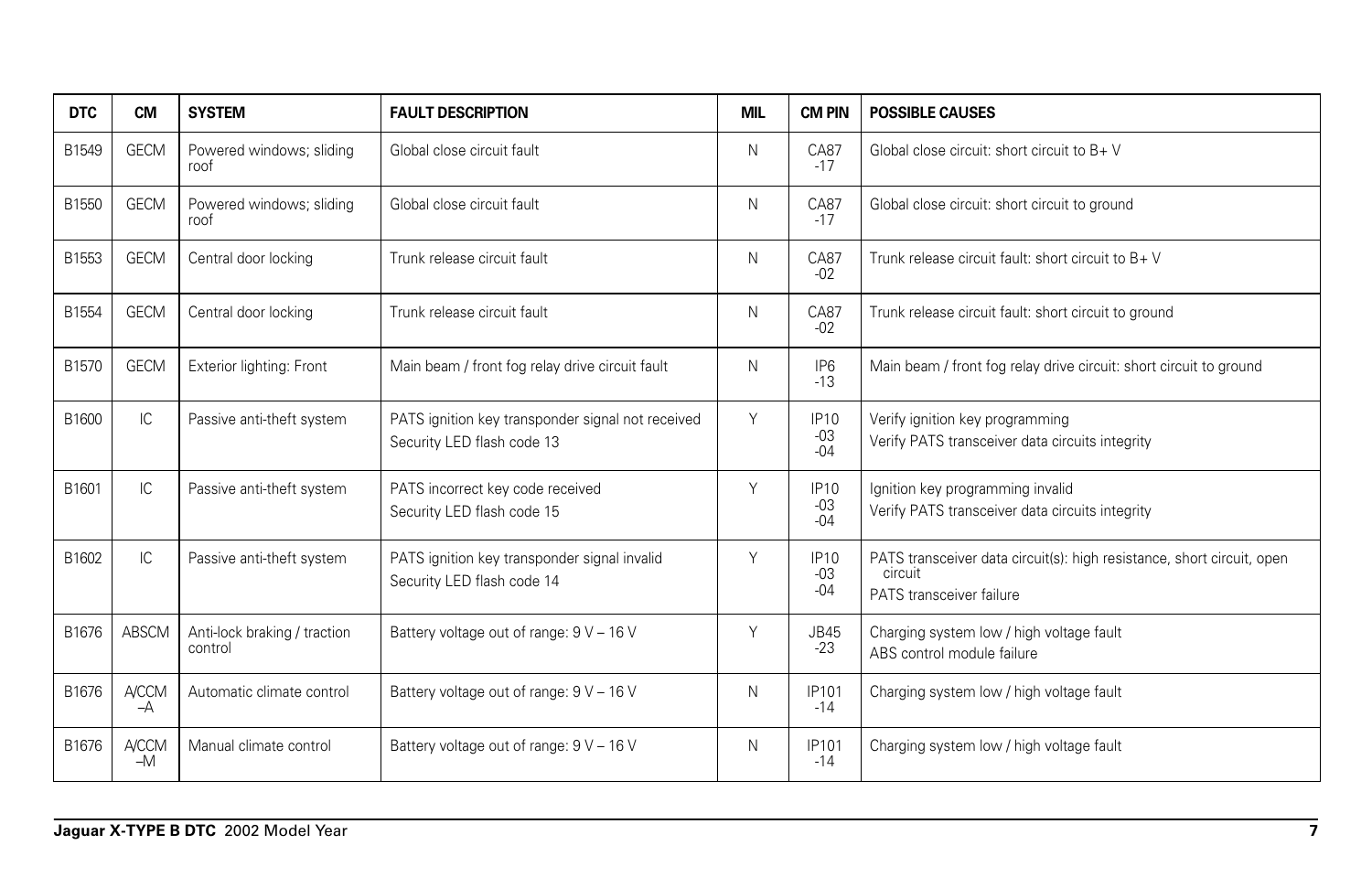| <b>DTC</b> | <b>CM</b>            | <b>SYSTEM</b>             | <b>FAULT DESCRIPTION</b>                                                        | <b>MIL</b> | <b>CM PIN</b>                 | <b>POSSIBLE CAUSES</b>                                                                        |
|------------|----------------------|---------------------------|---------------------------------------------------------------------------------|------------|-------------------------------|-----------------------------------------------------------------------------------------------|
| B1676      | <b>DSCCM</b>         | Dynamic stability control | Battery voltage out of range: 9 V - 16 V                                        | Υ          | JB185<br>$-23$                | Charging system low / high voltage fault<br>DSC control module failure                        |
| B1681      | IC.                  | Passive anti-theft system | PATS transceiver module signal not received<br>Security LED flash code 11       | Y          | <b>IP10</b><br>$-03$<br>$-04$ | PATS transceiver data circuit(s): open circuit<br>PATS transceiver failure                    |
| B1869      | <b>RCM</b>           | Advanced restraint system | Airbag MIL circuit fault                                                        | N          | IP74<br>$-19$                 | Airbag MIL circuit: open circuit                                                              |
| B1870      | <b>RCM</b>           | Advanced restraint system | Airbag MIL circuit fault                                                        | Υ          | IP74<br>$-19$                 | Airbag MIL circuit: short circuit to B+ V                                                     |
| B1884      | <b>RCM</b>           | Advanced restraint system | Passenger airbag deactivated indicator lamp circuit<br>fault<br>Flash code 18   | Υ          | IP74<br>$-15$                 | Passenger airbag deactivated indicator lamp circuit: open circuit, short<br>circuit to ground |
| B1890      | <b>RCM</b>           | Advanced restraint system | Passenger airbag deactivated indicator lamp circuit<br>fault                    | Y          | IP74<br>$-15$                 | Passenger airbag deactivated indicator lamp circuit: short circuit to<br>$B + V$              |
| B1891      | <b>RCM</b>           | Advanced restraint system | Airbag audible warning circuit fault                                            | N          | IP74<br>$-22$                 | Airbag audible warning circuit: short circuit to B+ V                                         |
| B1892      | <b>RCM</b>           | Advanced restraint system | Airbag audible warning circuit fault<br>Flash code 53                           | Y          | IP74<br>$-22$                 | Airbag audible warning circuit: open circuit, short circuit to ground                         |
| B1893      | <b>CPCM</b>          | <b>JaquarNet</b>          | Jaguar Net GPS antenna circuit fault                                            | N          | PH <sub>5</sub>               | Jaguar Net GPS antenna circuit: open circuit                                                  |
| B1921      | <b>RCM</b>           | Advanced restraint system | RCM internal airbag diagnostic monitor ground<br>circuit fault<br>Flash code 14 | Υ          | $\overline{\phantom{m}}$      | RCM mounting bracket contact: open circuit, high resistance                                   |
| B1946      | <b>A/CCM</b><br>$-A$ | Automatic climate control | Evaporator temperature sensor signal circuit open<br>circuit fault              | N          | AC1<br>$-14$                  | Evaporator temperature sensor signal circuit: open circuit                                    |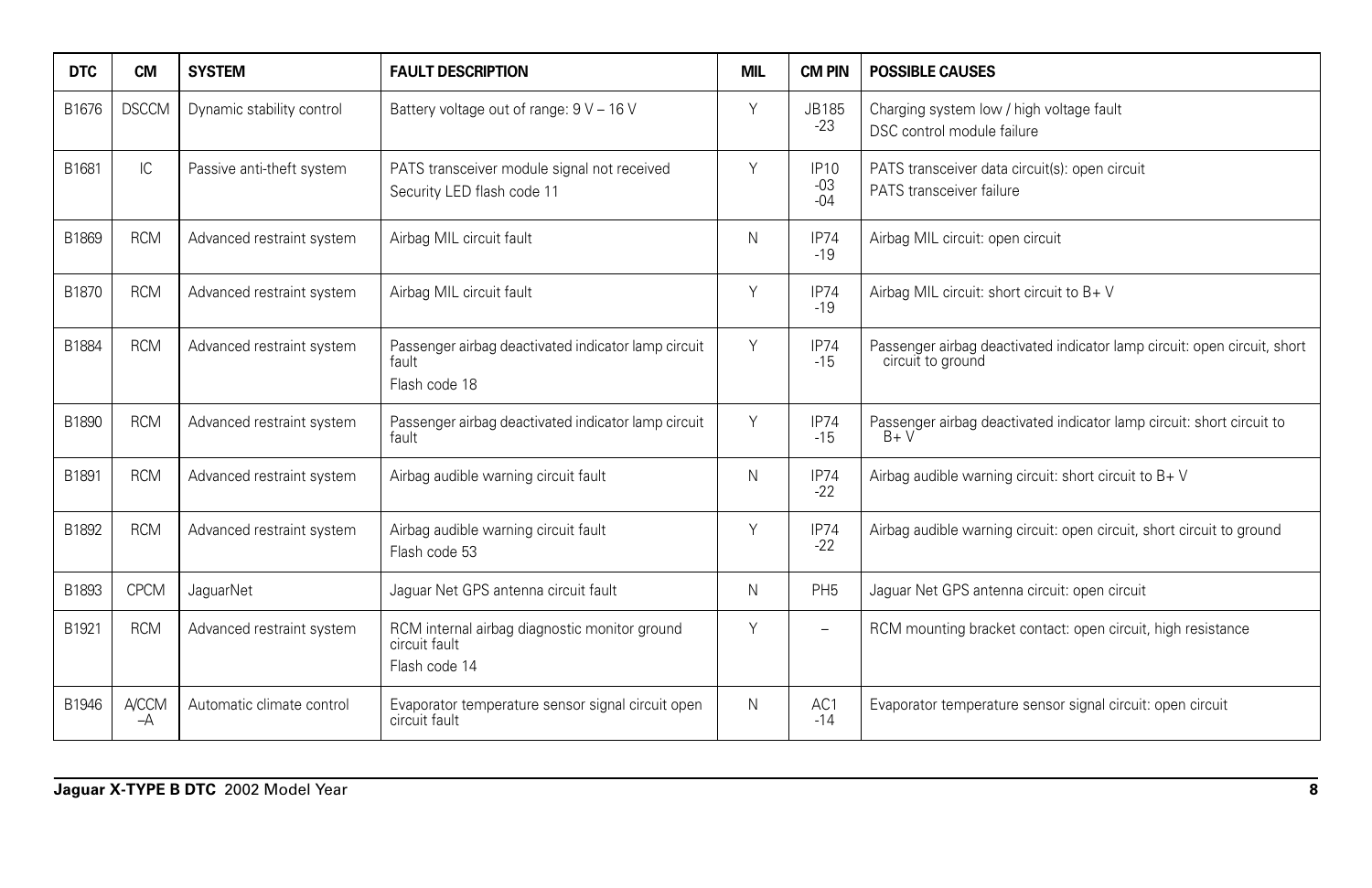| <b>DTC</b> | <b>CM</b>            | <b>SYSTEM</b>             | <b>FAULT DESCRIPTION</b>                                            | <b>MIL</b> | <b>CM PIN</b>             | <b>POSSIBLE CAUSES</b>                                                                                |
|------------|----------------------|---------------------------|---------------------------------------------------------------------|------------|---------------------------|-------------------------------------------------------------------------------------------------------|
| B1946      | <b>A/CCM</b><br>$-M$ | Manual climate control    | Evaporator temperature sensor signal circuit open<br>circuit fault  | Ν          | AC1<br>$-14$              | Evaporator temperature sensor signal circuit: open circuit                                            |
| B1947      | <b>A/CCM</b><br>$-A$ | Automatic climate control | Evaporator temperature sensor signal circuit short<br>circuit fault | Ν          | AC1<br>$-14$              | Evaporator temperature sensor signal circuit: short circuit to ground                                 |
| B1947      | <b>A/CCM</b><br>$-M$ | Manual climate control    | Evaporator temperature sensor signal circuit short<br>circuit fault | Ν          | AC1<br>$-14$              | Evaporator temperature sensor signal circuit: short circuit to ground                                 |
| B2102      | <b>CPCM</b>          | JaquarNet                 | Jaguar Net GPS antenna circuit fault                                | Ν          | PH <sub>5</sub>           | Jaguar Net GPS antenna circuit: short circuit                                                         |
| B2103      | <b>CPCM</b>          | Telephone                 | Telephone antenna circuit fault                                     | N          | PH <sub>3</sub>           | Telephone antenna circuit: high resistance, open circuit                                              |
| B2103      | IC                   | Passive anti-theft system | PATS transceiver data error<br>Security LED flash code 12           | Υ          | IP10<br>$-03$<br>$-04$    | Verify PATS transceiver data circuits integrity<br>PATS transceiver failure                           |
| B2108      | <b>GECM</b>          | Wash / Wipe system        | Windshield wiper motor relay drive circuit fault                    | Ν          | IP <sub>5</sub><br>$-21$  | Windshield wiper motor relay drive circuit: short circuit to B+V                                      |
| B2114      | <b>GECM</b>          | Wash / Wipe system        | Washer switch circuit fault                                         | Ν          | IP <sub>6</sub><br>$-0.5$ | Washer switch circuit: short circuit to B+V, short circuit to ground<br>Wiper switch assembly failure |
| B2141      | <b>CPCM</b>          | Telephone                 | CPCM configuration failure                                          | Ν          | $\equiv$                  | Invalid telephone numbers present<br>Reconfigure CPCM using WDS                                       |
| B2141      | IC                   | Passive anti-theft system | ECM identification not received<br>Security LED flash code 22       | Υ          |                           | Reconfigure IC and ECM using WDS                                                                      |
| B2143      | IC                   | Instrumentation           | Odometer memory error                                               | Ν          |                           | IC failure                                                                                            |
| B2177      | <b>GECM</b>          | Security                  | Intrusion sensor signal circuit fault                               | N          | CA86<br>$-23$             | Intrusion sensor signal circuit: short circuit to B+V, short circuit to<br>ground, open circuit       |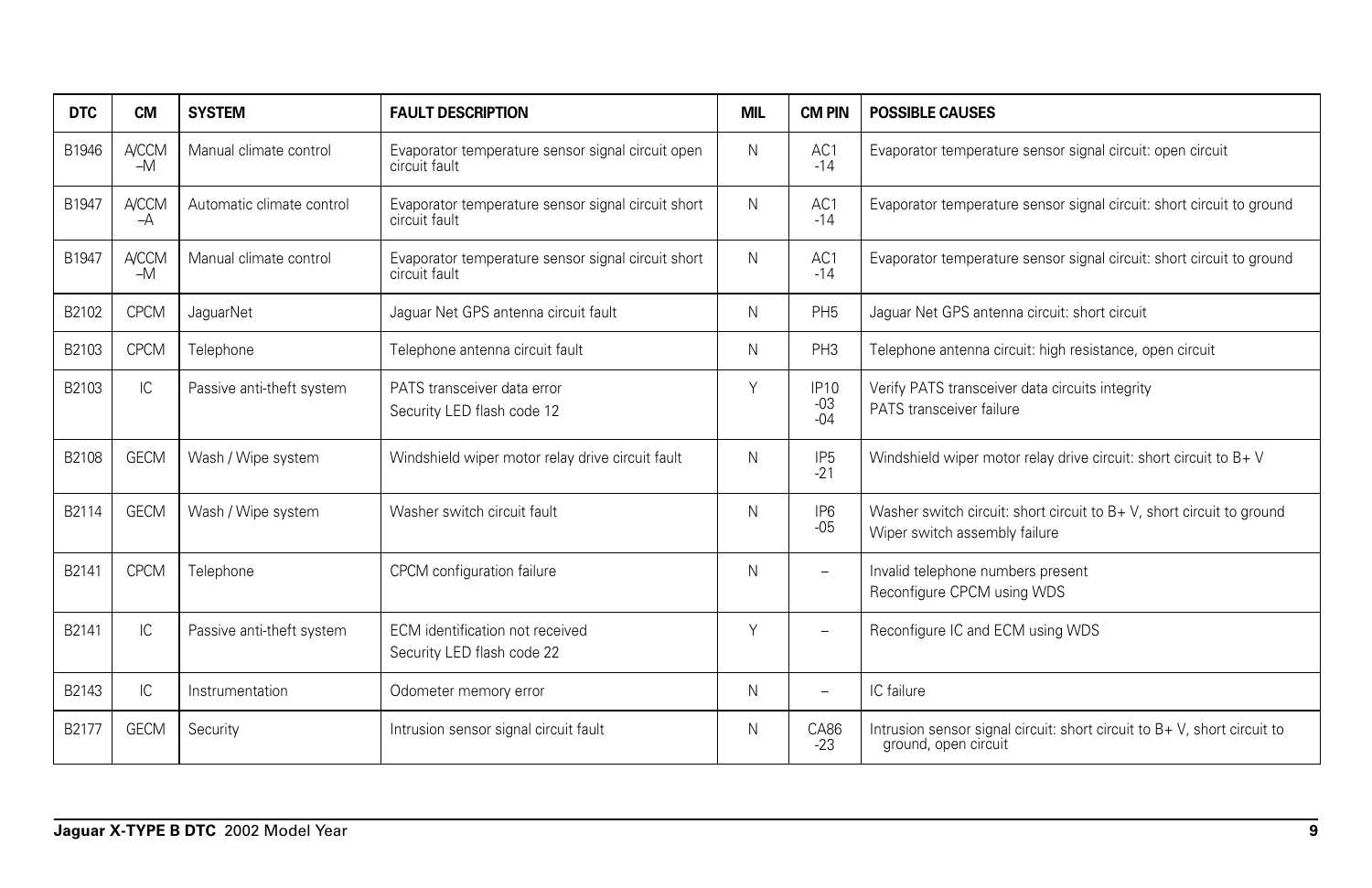| <b>DTC</b> | <b>CM</b>   | <b>SYSTEM</b>                         | <b>FAULT DESCRIPTION</b>                                   | <b>MIL</b> | <b>CM PIN</b>            | <b>POSSIBLE CAUSES</b>                                                                                                                     |
|------------|-------------|---------------------------------------|------------------------------------------------------------|------------|--------------------------|--------------------------------------------------------------------------------------------------------------------------------------------|
| B2197      | <b>NCM</b>  | Television                            | Television screen module internal fault                    | Ν          | $\overline{a}$           | Television screen module failure                                                                                                           |
| B2198      | <b>NCM</b>  | Traffic master                        | Traffic master control module internal fault               | N          | ۳                        | Traffic master control module failure                                                                                                      |
| B2199      | <b>NCM</b>  | Vehicle information control<br>system | Vehicle information control module internal fault          | N          | $\overline{a}$           | Vehicle information control module failure                                                                                                 |
| B2201      | <b>NCM</b>  | Navigation                            | Traffic master system communications fault                 | N          | ۳                        | NCM configured for traffic master; traffic master control module not<br>installed<br>Reconfigure NCM using WDS                             |
| B2202      | <b>NCM</b>  | Navigation                            | Vehicle information control system<br>communications fault | Ν          | $\overline{\phantom{0}}$ | NCM configured for VICS; vehicle information control module not<br>installed<br>Reconfigure NCM using WDS                                  |
| B2204      | <b>NCM</b>  | Navigation                            | GPS antenna signal not received                            | Ν          | NA6<br>$-01$<br>$-02$    | NCM to Navigation GPS antenna circuit: open circuit                                                                                        |
| B2205      | <b>NCM</b>  | Navigation                            | NCM GPS receiver fault                                     | N          | NA6<br>$-01$<br>$-02$    | Navigation GPS antenna obstructed<br>NCM to Navigation GPS antenna circuit: high resistance, open circuit,<br>short circuit<br>NCM failure |
| B2206      | <b>NCM</b>  | Navigation                            | NCM gyroscope error                                        | N          | $\overline{\phantom{0}}$ | <b>NCM</b> failure                                                                                                                         |
| B2207      | <b>NCM</b>  | Navigation                            | NCM internal error                                         | N          | ۳                        | <b>NCM</b> failure                                                                                                                         |
| B2207      | <b>PACM</b> | Parking aid                           | PACM internal error                                        | Ν          | ۳                        | PACM failure                                                                                                                               |
| B2208      | <b>NCM</b>  | Navigation                            | NCM to telematics display communication fault              | Ν          | NA <sub>1</sub>          | NCM to telematics communication circuit: high resistance, open circuit                                                                     |
| B2258      | <b>GECM</b> | Wash / Wipe system                    | Power wash pump relay drive circuit fault                  | Ν          | <b>JB172</b><br>$-23$    | Power wash pump relay drive circuit: short circuit to B+V                                                                                  |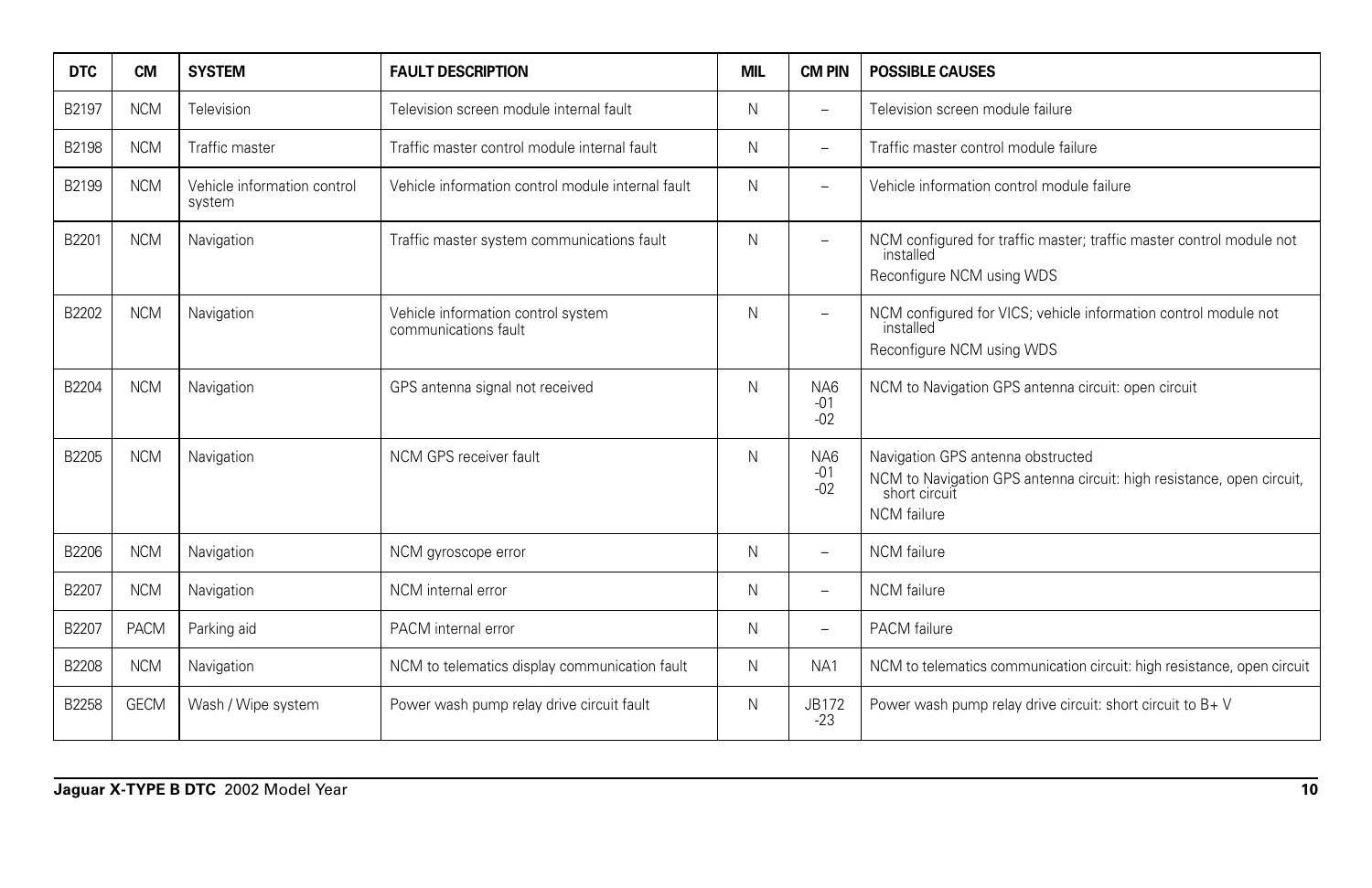| <b>DTC</b> | <b>CM</b>   | <b>SYSTEM</b>                   | <b>FAULT DESCRIPTION</b>                                                                              | <b>MIL</b> | <b>CM PIN</b>                                      | <b>POSSIBLE CAUSES</b>                                                                                          |
|------------|-------------|---------------------------------|-------------------------------------------------------------------------------------------------------|------------|----------------------------------------------------|-----------------------------------------------------------------------------------------------------------------|
| B2281      | <b>GECM</b> | Exterior lighting: Front / Rear | RH turn signal switch circuit fault                                                                   | N          | IP <sub>6</sub><br>$-19$                           | RH turn signal switch circuit: short circuit to ground                                                          |
| B2282      | <b>GECM</b> | Exterior lighting: Front / Rear | LH turn signal switch circuit fault                                                                   | N          | IP <sub>6</sub><br>$-17$                           | LH turn signal switch circuit: short circuit to ground                                                          |
| B2283      | <b>GECM</b> | Exterior lighting: Front / Rear | Turn signal audible warning drive circuit fault                                                       | N          | IP <sub>5</sub><br>$-22$                           | Turn signal audible warning drive circuit: short circuit to B+ V                                                |
| B2284      | <b>GECM</b> | Exterior lighting: Front / Rear | Turn signal audible warning drive circuit fault                                                       | N          | IP <sub>5</sub><br>$-22$                           | Turn signal audible warning drive circuit: short circuit to ground                                              |
| B2287      | <b>GECM</b> | Security                        | Inclination sensor signal circuit fault                                                               | N          | CA86<br>$-17$                                      | Inclination sensor signal circuit: short circuit to B+ V, short circuit to<br>ground, open circuit              |
| B2292      | <b>RCM</b>  | Advanced restraint system       | Seat belt pretensioner circuit fault<br>Flash code 33 - driver side<br>Flash code 34 - passenger side | Y          | CA165<br>$-31$<br>$-32$<br>CA165<br>$-33$<br>$-34$ | Driver seat belt pretensioner circuit fault<br>Passenger seat belt pretensioner circuit fault<br>Test using WDS |
| B2293      | <b>RCM</b>  | Advanced restraint system       | Airbag circuit status fault<br>Flash code 19 - driver side<br>Flash code 21 - passenger side          | Υ          | IP74<br>$-05$<br>$-06$<br>IP74<br>$-13$<br>$-14$   | Driver airbag circuit fault<br>Passenger air bag circuit fault<br>Test using WDS                                |
| B2294      | <b>RCM</b>  | Advanced restraint system       | Curtain airbag circuit status fault<br>Flash code 24 - driver side<br>Flash code 25 - passenger side  | Υ          | CA165<br>$-03$<br>$-04$<br>CA165<br>$-05$<br>$-06$ | Driver curtain airbag circuit fault<br>Passenger curtain air bag circuit fault<br>Test using WDS                |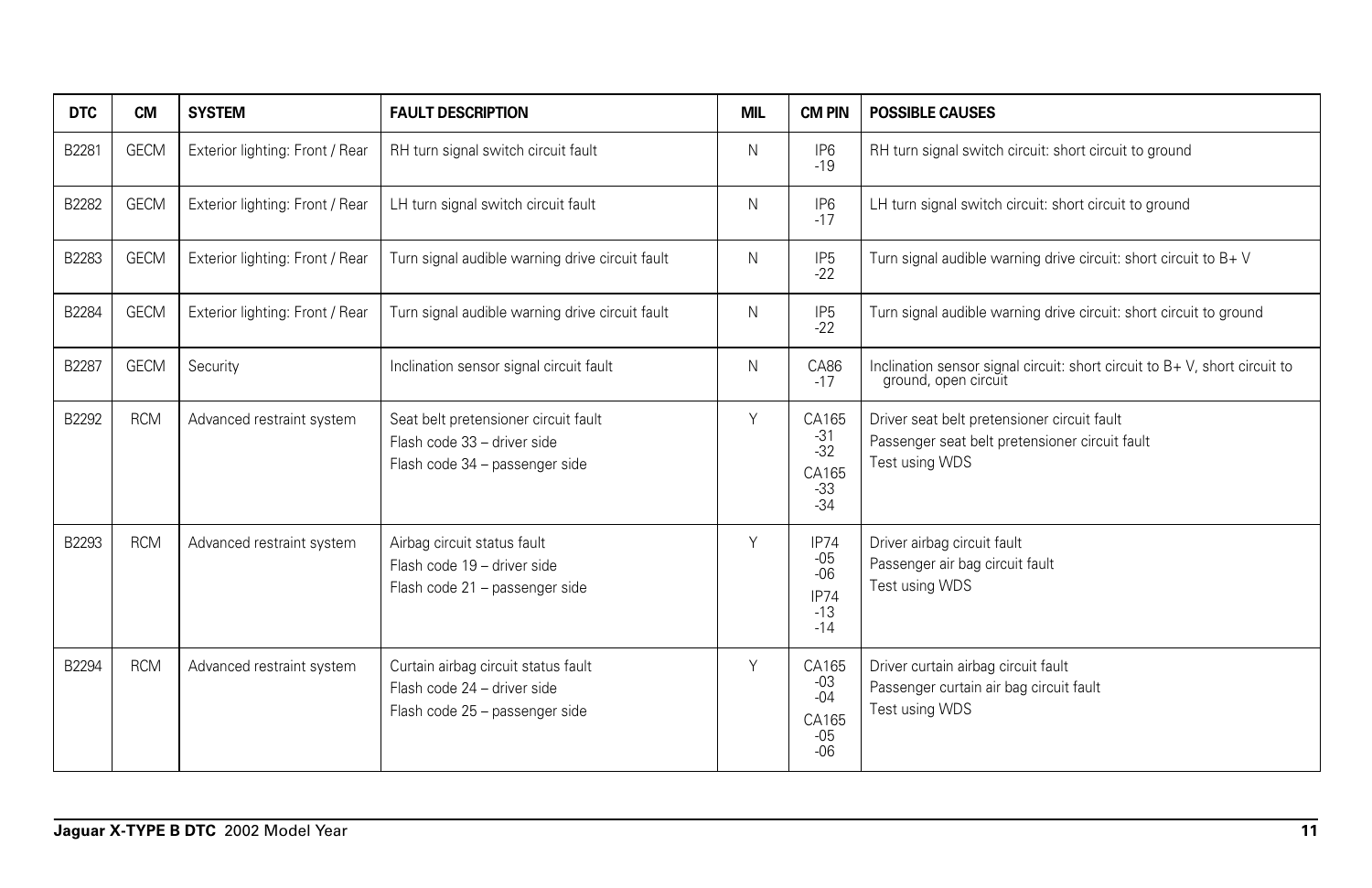| <b>DTC</b> | <b>CM</b>            | <b>SYSTEM</b>             | <b>FAULT DESCRIPTION</b>                                                                                                                                                                                                                                                      | <b>MIL</b> | <b>CM PIN</b>                                                                                                                       | <b>POSSIBLE CAUSES</b>                                                                                                    |
|------------|----------------------|---------------------------|-------------------------------------------------------------------------------------------------------------------------------------------------------------------------------------------------------------------------------------------------------------------------------|------------|-------------------------------------------------------------------------------------------------------------------------------------|---------------------------------------------------------------------------------------------------------------------------|
| B2295      | <b>RCM</b>           | Advanced restraint system | Side airbag circuit status fault<br>Flash code 22 - driver side<br>Flash code 23 - passenger side                                                                                                                                                                             | Y          | CA165<br>$-01$<br>$-02$<br>CA165<br>$-21$<br>$-22$                                                                                  | Driver side airbag circuit fault<br>Passenger side air bag circuit fault<br>Test using WDS                                |
| B2296      | <b>RCM</b>           | Advanced restraint system | Impact sensor circuit status fault<br>Flash code 42 - Front impact sensor<br>Flash code 43 - Driver side impact sensor<br>Flash code 44 - Passenger side impact sensor<br>Flash code 45 - Driver rear side impact sensor<br>Flash code 46 - Passenger rear side impact sensor | Y          | CA165<br>$-19$<br>$-20$<br>CA165<br>$-27$<br>$-28$<br>CA165<br>$-29$<br>$-30$<br>CA165<br>$-13$<br>$-14$<br>CA165<br>$-15$<br>$-16$ | Impact sensor circuit fault<br>Test using WDS                                                                             |
| B2308      | <b>A/CCM</b><br>$-A$ | Automatic climate control | In-car temperature sensor aspirator motor circuit<br>fault                                                                                                                                                                                                                    | N          | IP101<br>$-0.5$                                                                                                                     | Aspirator motor drive circuit: open circuit, short circuit to B+ V, short<br>circuit to ground<br>Aspirator motor failure |
| B2401      | <b>AUDIO</b>         | In-car entertainment      | Audio unit tape deck fault                                                                                                                                                                                                                                                    | N          | $\overline{\phantom{0}}$                                                                                                            | Audio unit failure                                                                                                        |
| B2403      | <b>AUDIO</b>         | In-car entertainment      | CD autochanger fault                                                                                                                                                                                                                                                          | N          | ۰                                                                                                                                   | CD autochanger failure                                                                                                    |
| B2414      | <b>GECM</b>          | Wash / Wipe system        | Power wash pump relay drive circuit fault                                                                                                                                                                                                                                     | Ν          | <b>JB172</b><br>$-23$                                                                                                               | Power wash pump relay drive circuit: short circuit to ground                                                              |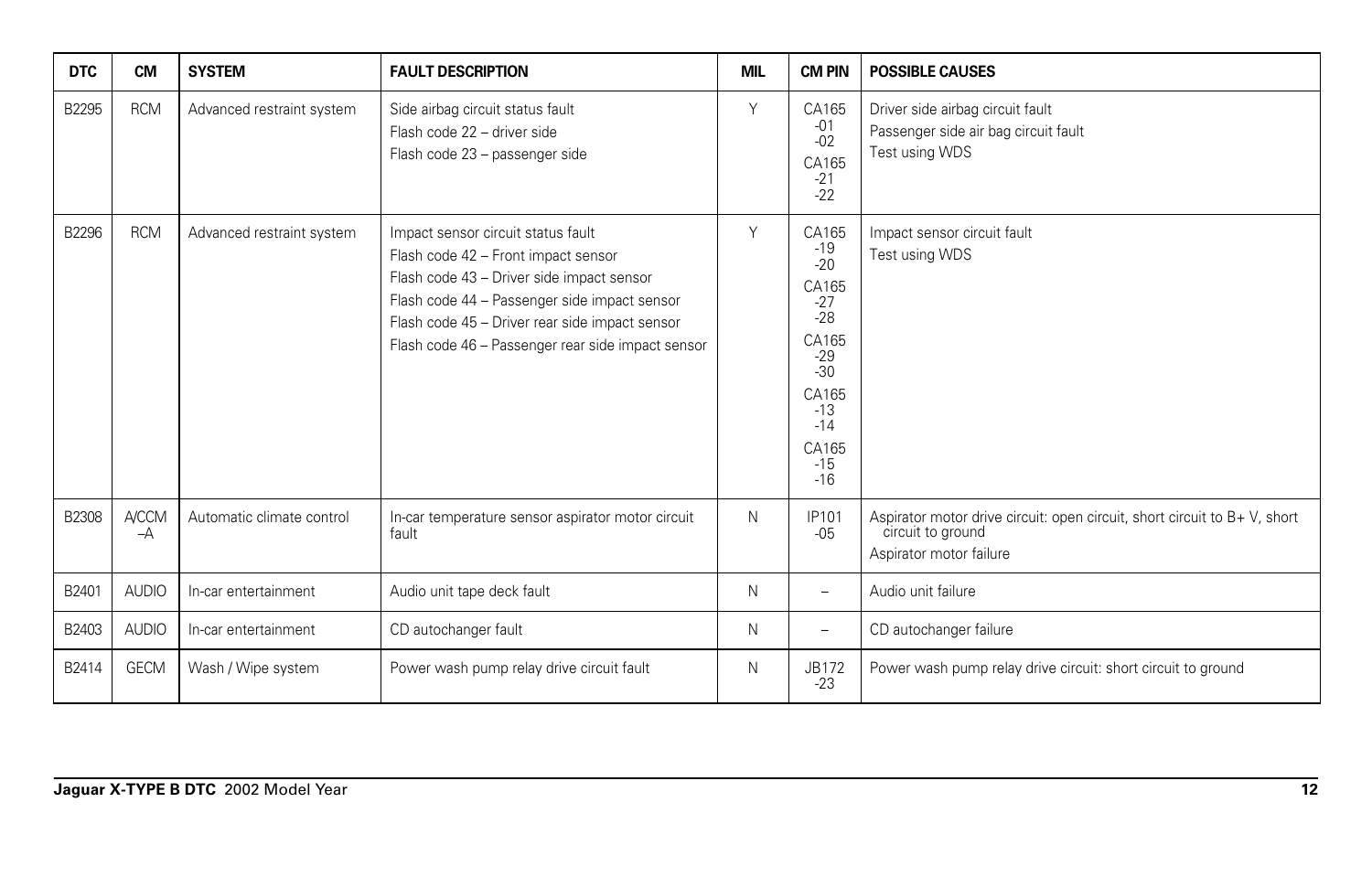| <b>DTC</b> | <b>CM</b>            | <b>SYSTEM</b>             | <b>FAULT DESCRIPTION</b>                                                   | <b>MIL</b> | <b>CM PIN</b>            | <b>POSSIBLE CAUSES</b>                                                                    |
|------------|----------------------|---------------------------|----------------------------------------------------------------------------|------------|--------------------------|-------------------------------------------------------------------------------------------|
| B2431      | IC                   | Passive anti-theft system | Ignition key transponder programming failure<br>Security LED flash code 13 | Υ          | $\overline{\phantom{0}}$ | Reconfigure ignition key transponder using WDS                                            |
| B2434      | <b>RCM</b>           | Advanced restraint system | Driver seat belt switch circuit fault<br>Flash code 51                     | Υ          | CA165<br>$-25$           | Driver seat belt switch circuit: short circuit to ground                                  |
| B2435      | <b>RCM</b>           | Advanced restraint system | Driver seat belt switch circuit fault<br>Flash code 51                     | Υ          | CA165<br>$-25$           | Driver seat belt switch circuit: high resistance<br>Driver seat belt switch failure       |
| B2438      | <b>RCM</b>           | Advanced restraint system | Passenger seat belt switch circuit fault<br>Flash code 52                  | Υ          | CA165<br>$-26$           | Passenger seat belt switch circuit: short circuit to ground                               |
| B2439      | <b>RCM</b>           | Advanced restraint system | Passenger seat belt switch circuit fault<br>Flash code 52                  | Υ          | CA165<br>$-26$           | Passenger seat belt switch circuit: high resistance<br>Passenger seat belt switch failure |
| B2477      | <b>A/CCM</b><br>$-A$ | Automatic climate control | Control module incorrectly configured                                      | N          | $\overline{\phantom{0}}$ | A/CCM incorrectly configured. Configure using WDS.<br>A/CCM failure                       |
| B2477      | <b>A/CCM</b><br>$-M$ | Manual climate control    | Control module incorrectly configured                                      | N          | $\overline{\phantom{0}}$ | A/CCM incorrectly configured. Configure using WDS.<br>A/CCM failure                       |
| B2477      | <b>AUDIO</b>         | In-car entertainment      | Control module configuration failure                                       | N          | $\overline{\phantom{0}}$ | Audio unit incorrectly configured. Configure using WDS.<br>Audio unit failure             |
| B2477      | <b>CPCM</b>          | JaguarNet                 | CPCM JaguarNet configuration failure                                       | Ν          | $\overline{\phantom{0}}$ | Reconfigure CPCM using WDS                                                                |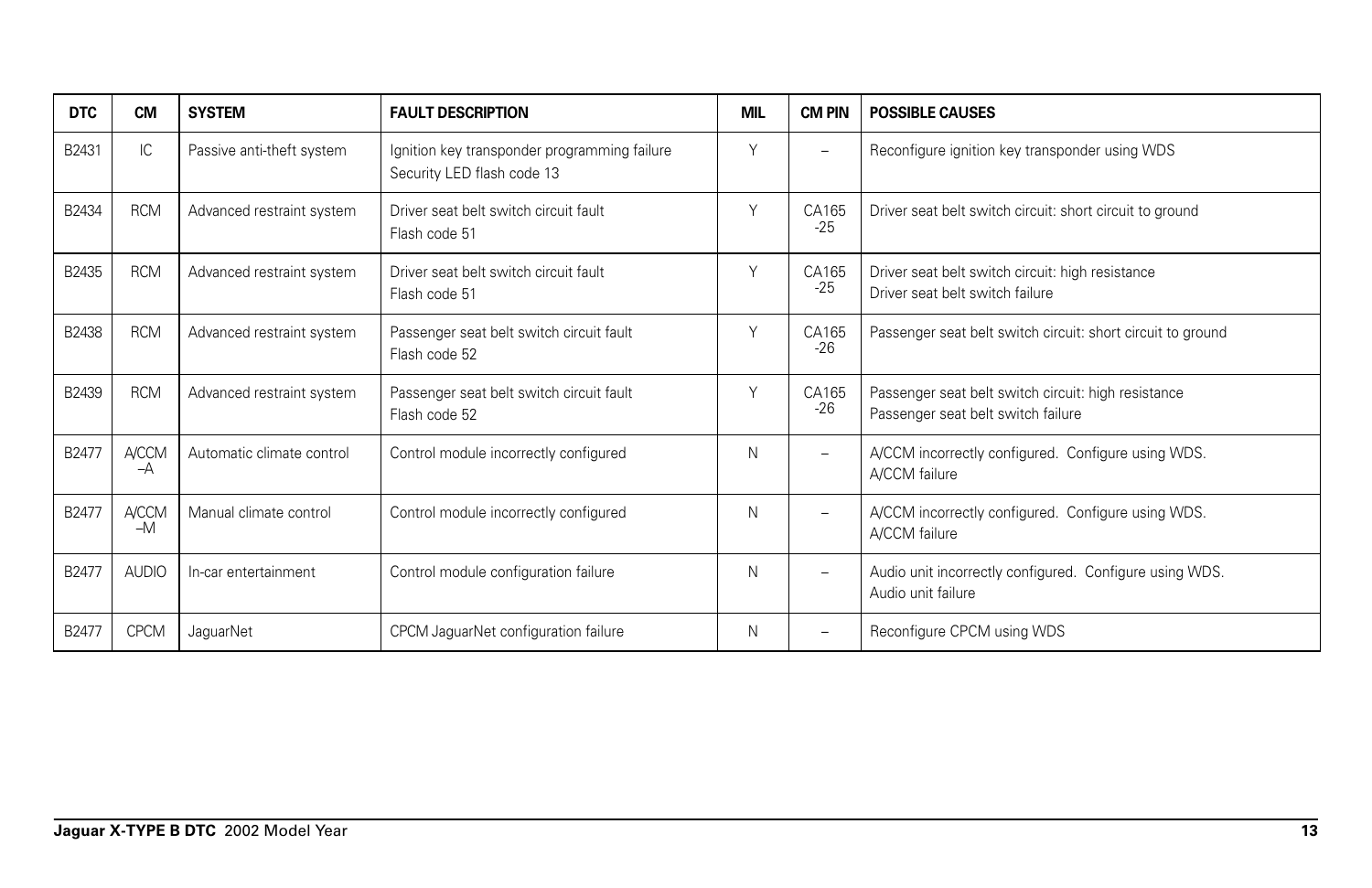| <b>DTC</b> | <b>CM</b>   | <b>SYSTEM</b>                      | <b>FAULT DESCRIPTION</b>                                                                                                                                                                                   | <b>MIL</b> | <b>CM PIN</b>            | <b>POSSIBLE CAUSES</b>                                                   |
|------------|-------------|------------------------------------|------------------------------------------------------------------------------------------------------------------------------------------------------------------------------------------------------------|------------|--------------------------|--------------------------------------------------------------------------|
| B2477      | <b>GECM</b> | Various-<br>see FAULT DESCRIPTIONS | Control module incorrectly configured<br>GECM systems effected:<br>Audible warnings<br>Exterior lighting<br>Interior lighting<br>Central door locking<br>Security<br>Wash / wipe system<br>Powered windows | N          | ÷                        | GECM incorrectly configured. Configure using WDS.<br><b>GECM</b> failure |
| B2477      | <b>HLCM</b> | Automatic headlamp leveling        | HLCM configuration failure                                                                                                                                                                                 | N          | -                        | Reconfigure HLCM using WDS                                               |
| B2477      | IC          | Passive anti-theft system          | IC not configured or configuration failed                                                                                                                                                                  | N          | L.                       | Reconfigure IC using WDS                                                 |
| B2477      | IS          | Intrusion sensor                   | Intrusion sensor not configured or configuration<br>failed                                                                                                                                                 | N          | $\overline{\phantom{0}}$ | Reconfigure intrusion sensor using WDS                                   |
| B2477      | PACM        | Parking aid                        | PACM configuration failure                                                                                                                                                                                 | N          | $\overline{\phantom{0}}$ | Reconfigure PACM using WDS                                               |
| B2477      | <b>RCM</b>  | Advanced restraint system          | RCM configuration failure<br>Flash code 54                                                                                                                                                                 | Υ          | $\overline{\phantom{0}}$ | Reconfigure RCM using WDS                                                |
| B2477      | VACM        | Voice control                      | VACM configuration failure                                                                                                                                                                                 | N          | $\overline{\phantom{0}}$ | Reconfigure VACM using WDS                                               |
| B2494      | <b>GECM</b> | Security                           | Passive security sounder drive circuit fault                                                                                                                                                               | N          | CA87<br>$-01$            | Passive security sounder drive circuit: short circuit to B+V             |
| B2496      | <b>GECM</b> | Security                           | Passive security sounder drive circuit fault                                                                                                                                                               | N          | <b>CA87</b><br>$-01$     | Passive security sounder drive circuit: short circuit to ground          |
| B2511      | <b>GECM</b> | Horn                               | Horn activation circuit fault                                                                                                                                                                              | N          | IP <sub>5</sub><br>$-14$ | Horn activation circuit: short circuit to $B + V$                        |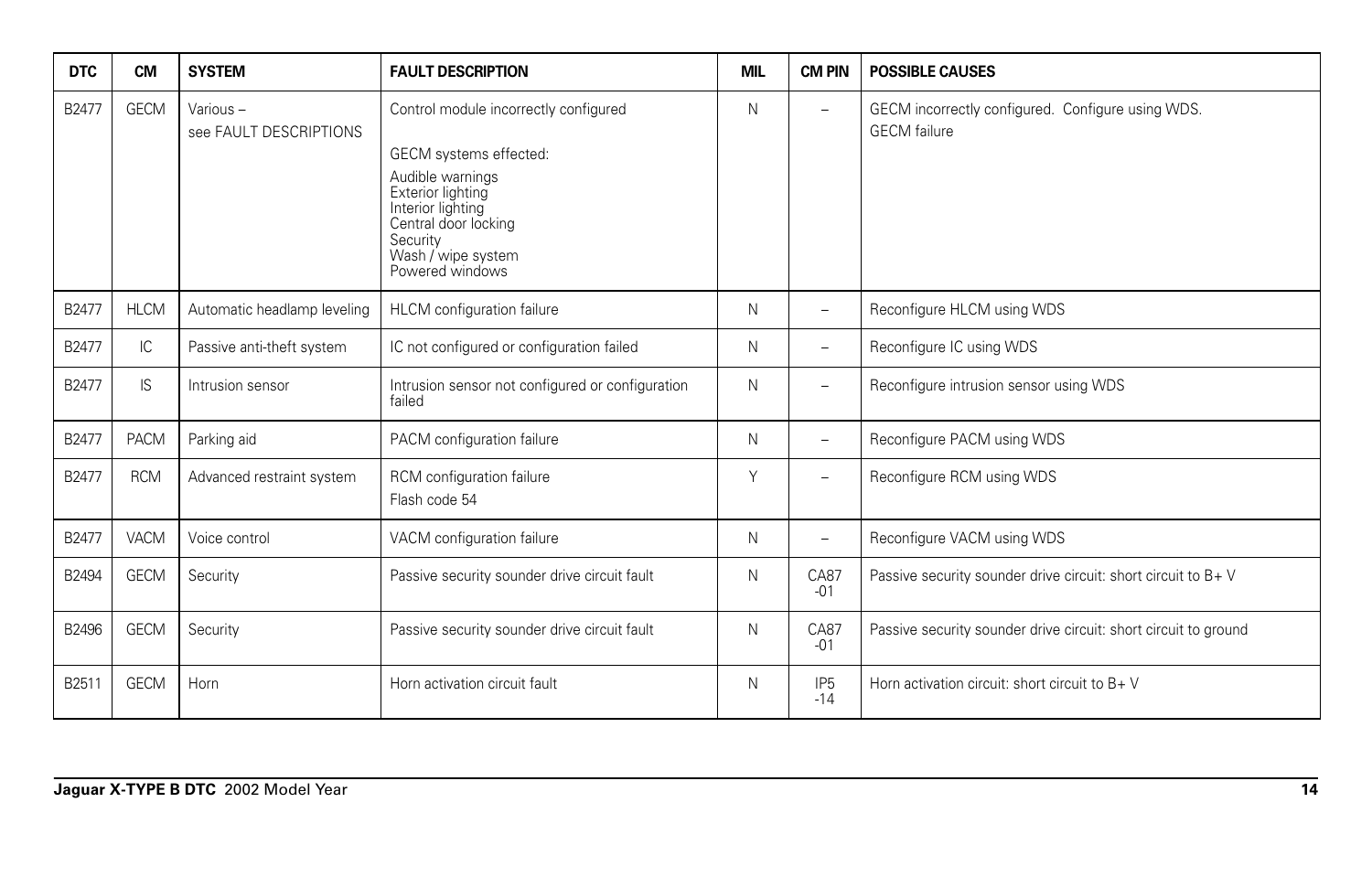| <b>DTC</b> | <b>CM</b>            | <b>SYSTEM</b>               | <b>FAULT DESCRIPTION</b>                             | <b>MIL</b> | <b>CM PIN</b>                                    | <b>POSSIBLE CAUSES</b>                                                                          |
|------------|----------------------|-----------------------------|------------------------------------------------------|------------|--------------------------------------------------|-------------------------------------------------------------------------------------------------|
| B2516      | <b>A/CCM</b><br>$-A$ | Automatic climate control   | Blower motor circuit fault                           | N          | <b>IP101</b><br>$-07$                            | Blower motor speed sense circuit: open circuit, short circuit to ground<br>Blower motor failure |
| B2555      | <b>GECM</b>          | Interior Lighting           | Interior lamps activation circuit fault              | N          | CA86<br>$-03$                                    | Interior lamps activation circuit: short circuit to B+ V                                        |
| B2608      | <b>HLCM</b>          | Automatic headlamp leveling | LH headlamp stepper motor drive circuits fault       | N          | <b>IP130</b><br>$-16$<br>$-17$<br>$-18$<br>$-19$ | LH headlamp stepper motor drive circuit(s): short circuit to ground                             |
| B2609      | <b>HLCM</b>          | Automatic headlamp leveling | LH headlamp stepper motor drive circuits fault       | N          | IP130<br>$-16$<br>$-17$<br>$-18$<br>$-19$        | LH headlamp stepper motor drive circuit(s): short circuit to B+V, open<br>circuit               |
| B2610      | <b>HLCM</b>          | Automatic headlamp leveling | LH headlamp stepper motor drive over-<br>temperature | N          | <b>IP130</b><br>$-16$<br>$-17$<br>$-18$<br>$-19$ | LH headlamp stepper motor failure                                                               |
| B2611      | <b>HLCM</b>          | Automatic headlamp leveling | RH headlamp stepper motor drive circuits fault       | N          | IP130<br>$-15$<br>$-20$<br>$-21$<br>$-22$        | RH headlamp stepper motor drive circuit(s): short circuit to ground                             |
| B2612      | <b>HLCM</b>          | Automatic headlamp leveling | RH headlamp stepper motor drive circuits fault       | N          | IP130<br>$-15$<br>$-20$<br>$-21$<br>$-22$        | RH headlamp stepper motor drive circuit(s): short circuit to B+V, open<br>circuit               |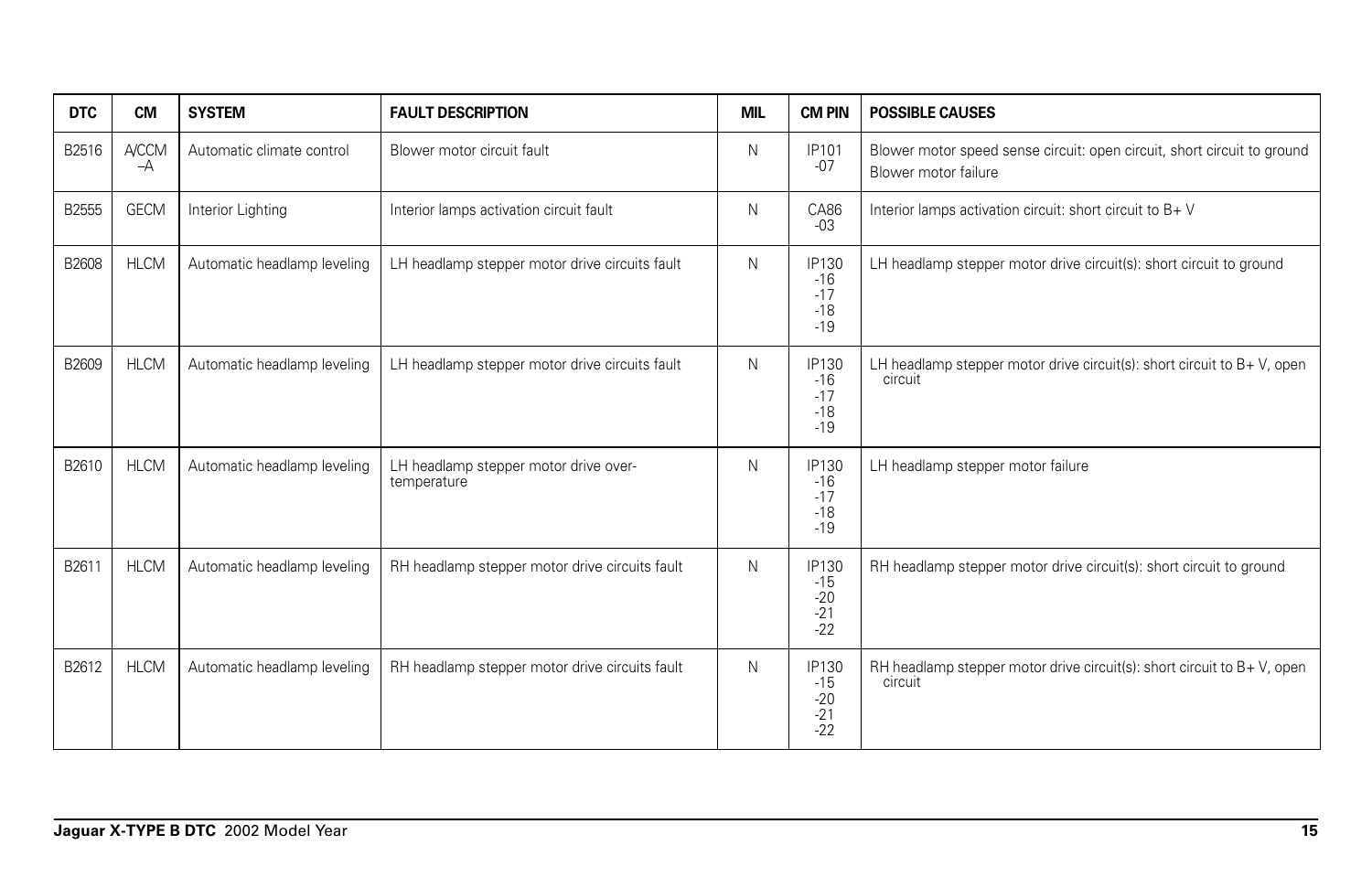| <b>DTC</b> | <b>CM</b>   | <b>SYSTEM</b>               | <b>FAULT DESCRIPTION</b>                             | <b>MIL</b> | <b>CM PIN</b>                                    | <b>POSSIBLE CAUSES</b>                                                             |
|------------|-------------|-----------------------------|------------------------------------------------------|------------|--------------------------------------------------|------------------------------------------------------------------------------------|
| B2613      | <b>HLCM</b> | Automatic headlamp leveling | RH headlamp stepper motor drive over-<br>temperature | N          | <b>IP130</b><br>$-15$<br>$-20$<br>$-21$<br>$-22$ | RH headlamp stepper motor failure                                                  |
| B2614      | <b>HLCM</b> | Automatic headlamp leveling | Axle sensor supply circuits fault                    | N          | IP130<br>$-10$<br>$-25$                          | Front and/or rear axle sensor supply circuit(s): short circuit to ground           |
| B2615      | <b>HLCM</b> | Automatic headlamp leveling | Axle sensor supply circuits fault                    | N          | <b>IP130</b><br>$-10$<br>$-25$                   | Front and/or rear axle sensor supply circuit(s): short circuit to $B + V$          |
| B2616      | <b>HLCM</b> | Automatic headlamp leveling | Front axle sensor signal circuit fault               | N          | <b>IP130</b><br>$-06$                            | Front axle sensor signal circuit: short circuit to high voltage, open circuit      |
| B2617      | <b>HLCM</b> | Automatic headlamp leveling | Front axle sensor signal circuit fault               | N          | <b>IP130</b><br>$-06$                            | Front axle sensor signal circuit: short circuit to ground                          |
| B2618      | <b>HLCM</b> | Automatic headlamp leveling | Front axle sensor signal out of range                | N          | <b>IP130</b><br>$-06$                            | Front axle sensor disconnected, incorrectly installed<br>Front axle sensor failure |
| B2619      | <b>HLCM</b> | Automatic headlamp leveling | Rear axle sensor signal circuit fault                | N          | <b>IP130</b><br>$-07$                            | Rear axle sensor signal circuit: short circuit to high voltage, open circuit       |
| B2620      | <b>HLCM</b> | Automatic headlamp leveling | Rear axle sensor signal circuit fault                | N          | <b>IP130</b><br>$-07$                            | Rear axle sensor signal circuit: short circuit to ground                           |
| B2621      | <b>HLCM</b> | Automatic headlamp leveling | Rear axle sensor signal out of range                 | N          | <b>IP130</b><br>$-07$                            | Rear axle sensor disconnected, incorrectly installed<br>Rear axle sensor failure   |
| B2622      | <b>HLCM</b> | Automatic headlamp leveling | CAN vehicle speed message error                      | N          | $\equiv$                                         | CAN circuit fault<br>CAN network fault                                             |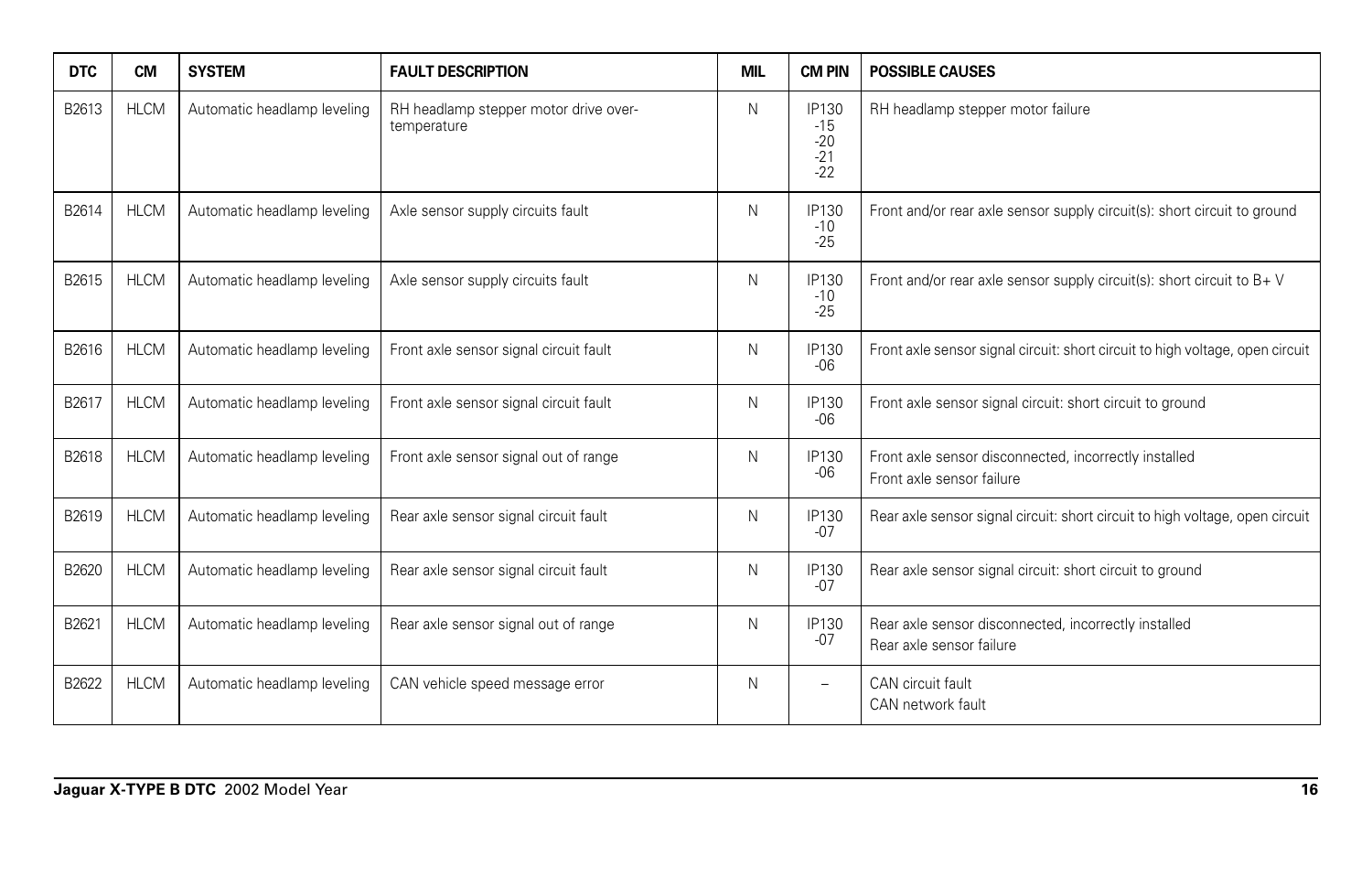| <b>DTC</b> | <b>CM</b>    | <b>SYSTEM</b>               | <b>FAULT DESCRIPTION</b>                                             | <b>MIL</b> | <b>CM PIN</b>                     | <b>POSSIBLE CAUSES</b>                                                            |
|------------|--------------|-----------------------------|----------------------------------------------------------------------|------------|-----------------------------------|-----------------------------------------------------------------------------------|
| B2623      | <b>HLCM</b>  | Automatic headlamp leveling | CAN dip beam message error                                           | N          | ۳                                 | CAN circuit fault<br>CAN network fault                                            |
| B2626      | <b>HLCM</b>  | Automatic headlamp leveling | HLCM not configured                                                  | N          | ۳                                 | Configure HLCM using WDS                                                          |
| B2627      | IC           | Instrumentation             | Fuel level sensor 2 circuit fault                                    | N          | <b>IP10</b><br>$-08$              | Fuel level sensor 2 circuit: open circuit                                         |
| B2628      | IC           | Instrumentation             | Fuel level sensor 2 circuit fault                                    | N          | <b>IP10</b><br>$-08$              | Fuel level sensor 2 circuit: short circuit to ground                              |
| B2633      | <b>CPCM</b>  | Telephone                   | Microphone circuit fault                                             | N          | PH <sub>1</sub><br>$-17$<br>$-18$ | Microphone circuit: open circuit<br>Microphone failure                            |
| B2636      | <b>CPCM</b>  | <b>JaquarNet</b>            | SOS switch circuit fault                                             | N          | PH <sub>1</sub><br>$-15$          | SOS switch circuit: short circuit to ground<br>SOS switch failure                 |
| B2637      | <b>CPCM</b>  | JaguarNet                   | Information switch circuit fault                                     | N          | PH <sub>1</sub><br>$-31$          | Information switch circuit: short circuit to ground<br>Information switch failure |
| B2638      | CPCM         | Telephone                   | Telephone rechargeable battery fault                                 | N          | ۳                                 | Battery charging circuit fault<br>Incorrect battery installed                     |
| B2640      | <b>CPCM</b>  | Jaquar Net                  | Airbag deployment signal circuit fault                               | N          | PH <sub>1</sub><br>$-30$          | Airbag deployment signal circuit: open circuit                                    |
| B2641      | <b>CPCM</b>  | Jaguar Net                  | Airbag deployment signal circuit fault                               | N          | PH <sub>1</sub><br>$-30$          | Airbag deployment signal circuit: short circuit to B+V                            |
| B2642      | <b>AUDIO</b> | In-car entertainment        | Audio low voltage alert: < 10.8 V for continuous 30<br>second period | N          | <b>IP65</b><br>$-11$              | Battery power supply fault<br>Audio unit internal fault                           |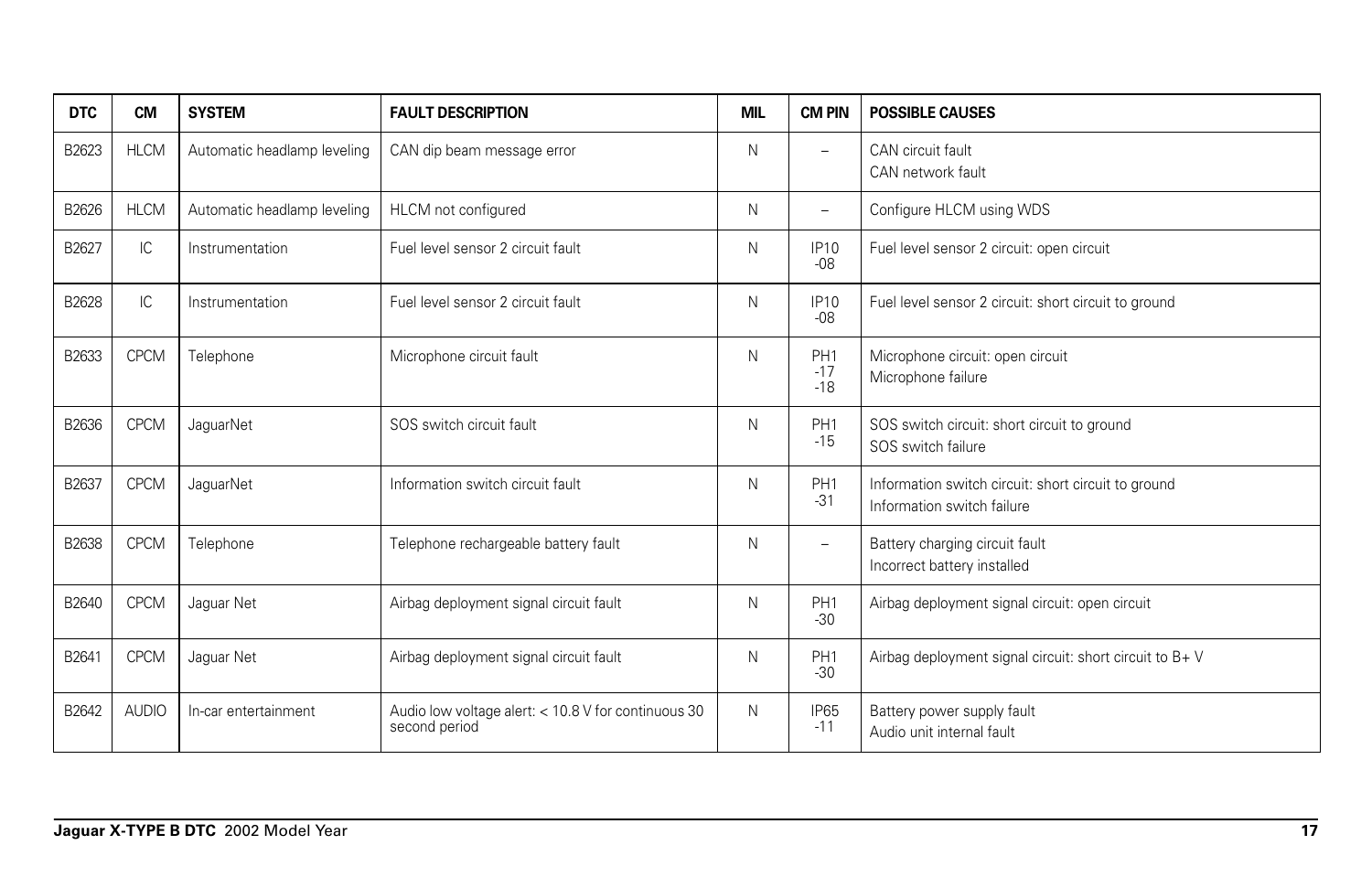| <b>DTC</b> | <b>CM</b>            | <b>SYSTEM</b>             | <b>FAULT DESCRIPTION</b>                                           | <b>MIL</b> | <b>CM PIN</b>            | <b>POSSIBLE CAUSES</b>                                               |
|------------|----------------------|---------------------------|--------------------------------------------------------------------|------------|--------------------------|----------------------------------------------------------------------|
| B2644      | <b>CPCM</b>          | Telephone                 | Telephone mute signal circuit fault                                | N          | PH <sub>1</sub><br>$-04$ | Telephone mute signal circuit: open circuit                          |
| B2646      | <b>NCM</b>           | Television                | TV antenna 1 circuit fault                                         | N          | <b>IP136</b>             | TV antenna 1 circuit: open circuit                                   |
| B2647      | <b>NCM</b>           | Television                | TV antenna 2 circuit fault                                         | N          | <b>IP137</b>             | TV antenna 2 circuit: open circuit                                   |
| B2648      | <b>NCM</b>           | Television                | TV antenna 3 circuit fault                                         | N          | <b>IP138</b>             | TV antenna 3 circuit: open circuit                                   |
| B2649      | <b>NCM</b>           | Television                | TV antenna 4 circuit fault                                         | N          | IP139                    | TV antenna 4 circuit: open circuit                                   |
| B2650      | <b>NCM</b>           | Television                | TV antenna 1 circuit fault                                         | N          | IP136                    | TV antenna 1 circuit: short circuit                                  |
| B2651      | <b>NCM</b>           | Television                | TV antenna 2 circuit fault                                         | N          | <b>IP137</b>             | TV antenna 2 circuit: short circuit                                  |
| B2652      | <b>NCM</b>           | Television                | TV antenna 3 circuit fault                                         | N          | <b>IP138</b>             | TV antenna 3 circuit: short circuit                                  |
| B2653      | <b>NCM</b>           | Television                | TV antenna 4 circuit fault                                         | N          | <b>IP139</b>             | TV antenna 4 circuit: short circuit                                  |
| B2655      | <b>NCM</b>           | Telematics display        | Telematics display internal fault                                  | N          | $\overline{\phantom{a}}$ | Telematics display failure                                           |
| B2656      | <b>NCM</b>           | Navigation                | NCM DVD error                                                      | N          | $\overline{\phantom{m}}$ | <b>NCM</b> failure                                                   |
| B2672      | <b>A/CCM</b><br>$-A$ | Automatic climate control | Discharge temperature sensor signal circuit open<br>circuit fault  | N          | AC1<br>$-15$             | Discharge temperature sensor signal circuit: open circuit            |
| B2672      | <b>A/CCM</b><br>$-M$ | Manual climate control    | Discharge temperature sensor signal circuit open<br>circuit fault  | N          | AC1<br>$-15$             | Discharge temperature sensor signal circuit: open circuit            |
| B2673      | <b>A/CCM</b><br>$-A$ | Automatic climate control | Discharge temperature sensor signal circuit short<br>circuit fault | N          | AC1<br>$-15$             | Discharge temperature sensor signal circuit: short circuit to ground |
| B2673      | <b>A/CCM</b><br>$-M$ | Manual climate control    | Discharge temperature sensor signal circuit short<br>circuit fault | N          | AC1<br>$-15$             | Discharge temperature sensor signal circuit: short circuit to ground |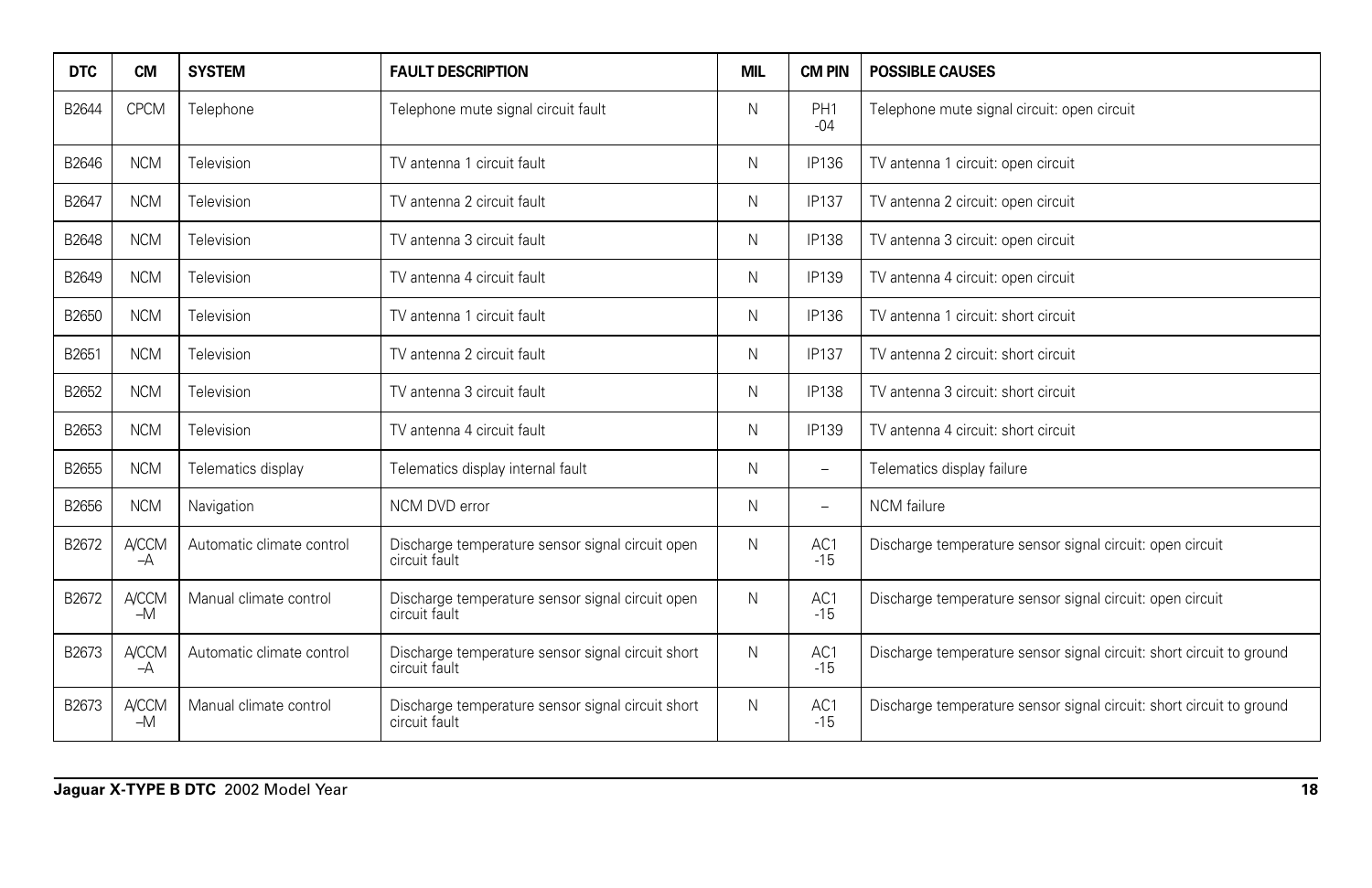| <b>DTC</b> | <b>CM</b>  | <b>SYSTEM</b>             | <b>FAULT DESCRIPTION</b>                                  | <b>MIL</b> | <b>CM PIN</b>  | <b>POSSIBLE CAUSES</b>                                                     |
|------------|------------|---------------------------|-----------------------------------------------------------|------------|----------------|----------------------------------------------------------------------------|
| B2691      | <b>RCM</b> | Advanced restraint system | Driver seat belt switch circuit fault<br>Flash code 51    |            | CA165<br>$-25$ | Driver seat belt switch circuit: open circuit, short circuit to B+V        |
| B2692      | <b>RCM</b> | Advanced restraint system | Passenger seat belt switch circuit fault<br>Flash code 52 |            | CA165<br>$-26$ | Passenger seat belt switch circuit: open circuit, short circuit to $B + V$ |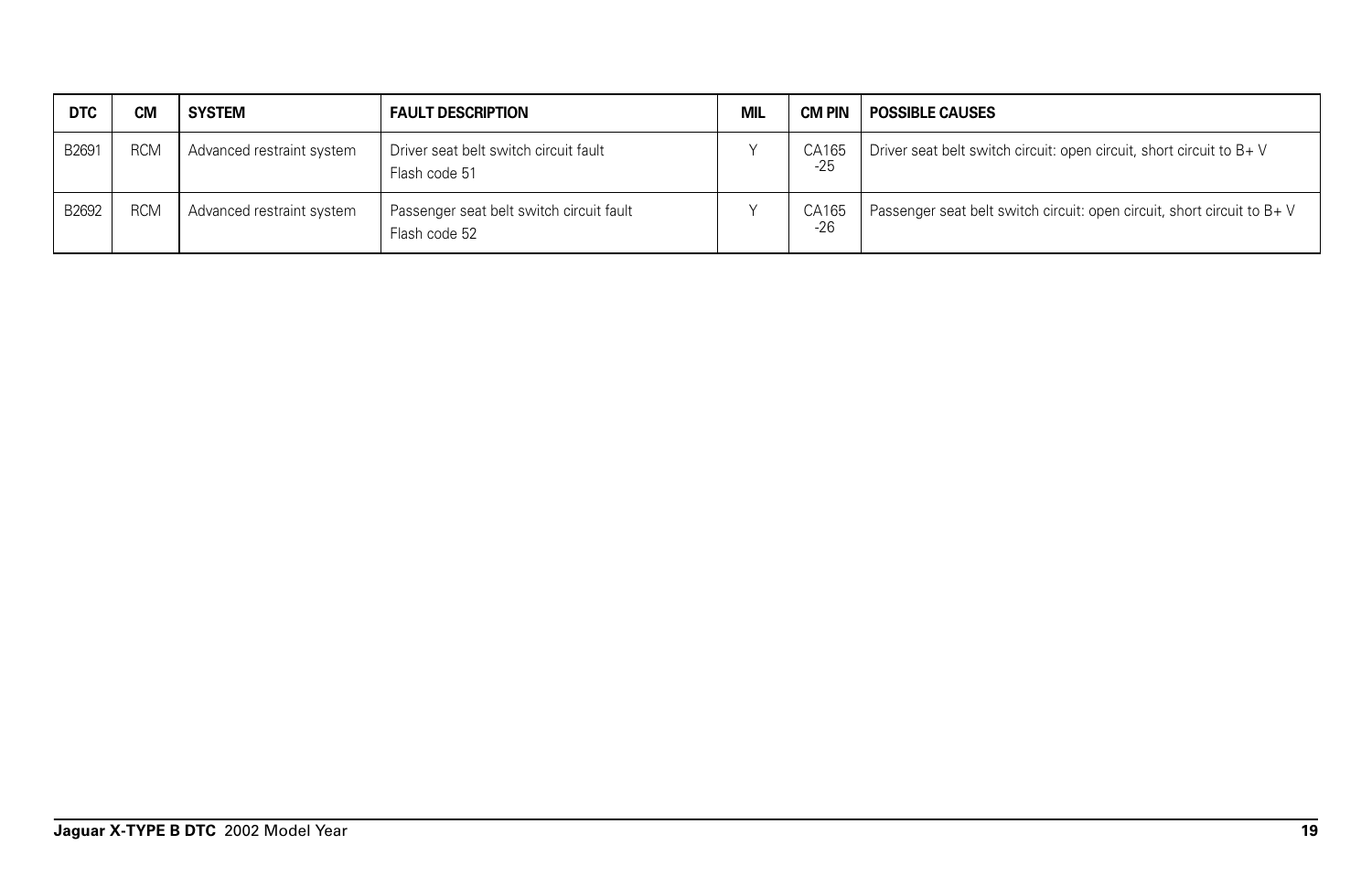

## **Chassis DTC Summaries**

**Jaguar X-TYPE 2.5L and 3.0L** 2002 Model Year

**Refer to page 2 for important information regarding the use of "Chassis DTC Summaries".**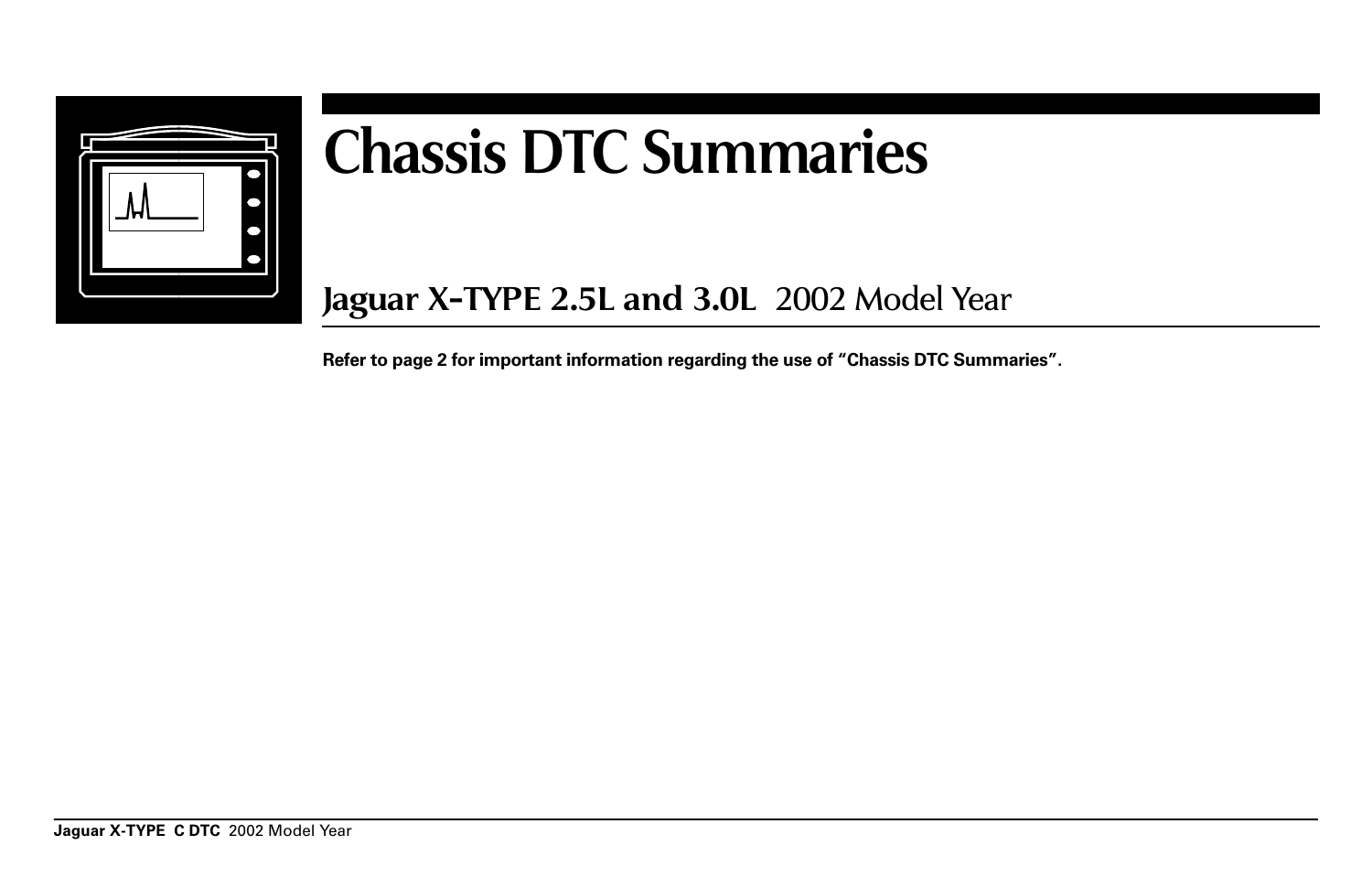## **KEY TO COLUMN HEADINGS**

DTC Diagnostic Trouble Code

CM The control module(s) the DTC is associated with: ABSCM Anti-lock braking control module DSCCM Dynamic stability control control module GECM General electronic control module IC Instrument cluster PACM Parking aid control module RCM Restraints control module SYSTEM The vehicle system the DTC is associated with. Refer to the applicable Electrical Guide Figure for circuit details. FAULT DESCRIPTION Fault description. If available, customer symptom (complaint) information is provided in this column. MIL  $Y = System \text{ MIL}$  (if fitted) is activated. N = System MIL (if fitted) is not activated.  $M =$  Message displayed. CM PIN Control module connector pin number(s) POSSIBLE CAUSES Suggested possible causes listed in order of probability.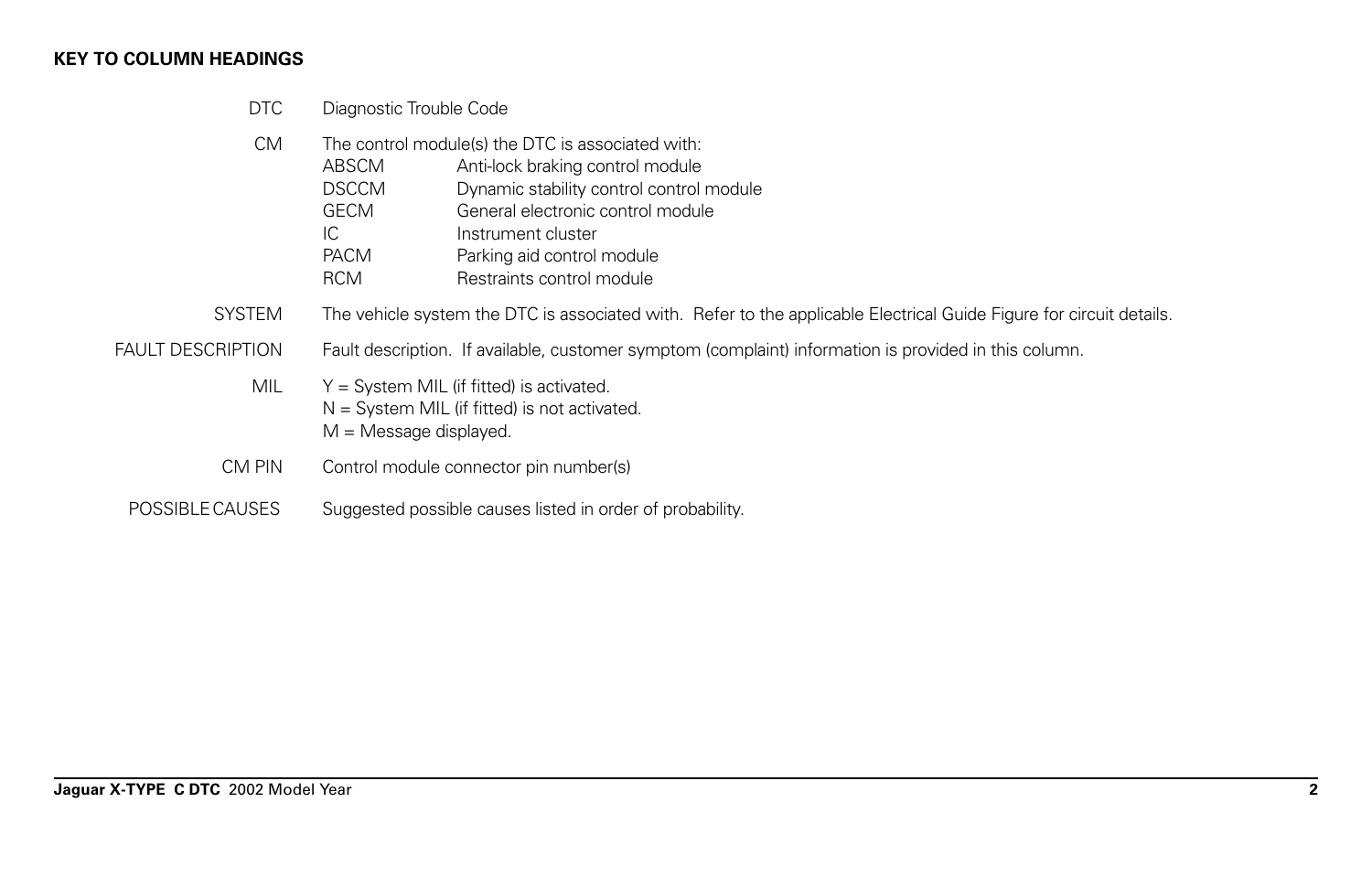| DTC.  | <b>CM</b>    | <b>SYSTEM</b>             | <b>FAULT DESCRIPTION</b>                  | <b>MIL</b> | <b>CM PIN</b>                 | <b>POSSIBLE CAUSES</b>                                                                              |
|-------|--------------|---------------------------|-------------------------------------------|------------|-------------------------------|-----------------------------------------------------------------------------------------------------|
| C1095 | <b>ABSCM</b> | Anti-lock braking         | Hydraulic pump motor circuit fault        | Y          | JB45<br>$-02$                 | Hydraulic pump motor circuit: open circuit, short circuit, high resistance<br>ABS modulator failure |
| C1095 | <b>DSCCM</b> | Dynamic stability control | Hydraulic pump motor circuit fault        | Υ          | JB185<br>$-02$                | Hydraulic pump motor circuit: open circuit, short circuit, high resistance<br>DSC modulator failure |
| C1137 | <b>ABSCM</b> | Anti-lock braking         | ABSCM internal fault                      | Υ          | $\overline{\phantom{0}}$      | <b>ABSCM</b> failure                                                                                |
| C1137 | <b>DSCCM</b> | Dynamic stability control | <b>DSCCM</b> internal fault               | Υ          | $\overline{\phantom{0}}$      | <b>DSCCM</b> failure                                                                                |
| C1145 | ABSCM        | Anti-lock braking         | RH front wheel speed sensor circuit fault | Y          | <b>JB45</b><br>$-15$<br>$-16$ | RH front wheel speed sensor circuit:<br>open circuit, short circuit to B+V, short circuit to ground |
| C1145 | <b>DSCCM</b> | Dynamic stability control | RH front wheel speed sensor circuit fault | Y          | JB185<br>$-15$<br>$-16$       | RH front wheel speed sensor circuit:<br>open circuit, short circuit to B+V, short circuit to ground |
| C1155 | ABSCM        | Anti-lock braking         | LH front wheel speed sensor circuit fault | Y          | <b>JB45</b><br>$-12$<br>$-28$ | LH front wheel speed sensor circuit:<br>open circuit, short circuit to B+V, short circuit to ground |
| C1155 | <b>DSCCM</b> | Dynamic stability control | LH front wheel speed sensor circuit fault | Y          | JB185<br>$-12$<br>$-28$       | LH front wheel speed sensor circuit:<br>open circuit, short circuit to B+V, short circuit to ground |
| C1165 | <b>ABSCM</b> | Anti-lock braking         | RH rear wheel speed sensor circuit fault  | Υ          | <b>JB45</b><br>$-30$<br>$-31$ | RH rear wheel speed sensor circuit:<br>open circuit, short circuit to B+V, short circuit to ground  |
| C1165 | <b>DSCCM</b> | Dynamic stability control | RH rear wheel speed sensor circuit fault  | Υ          | JB185<br>$-30$<br>$-31$       | RH rear wheel speed sensor circuit:<br>open circuit, short circuit to B+V, short circuit to ground  |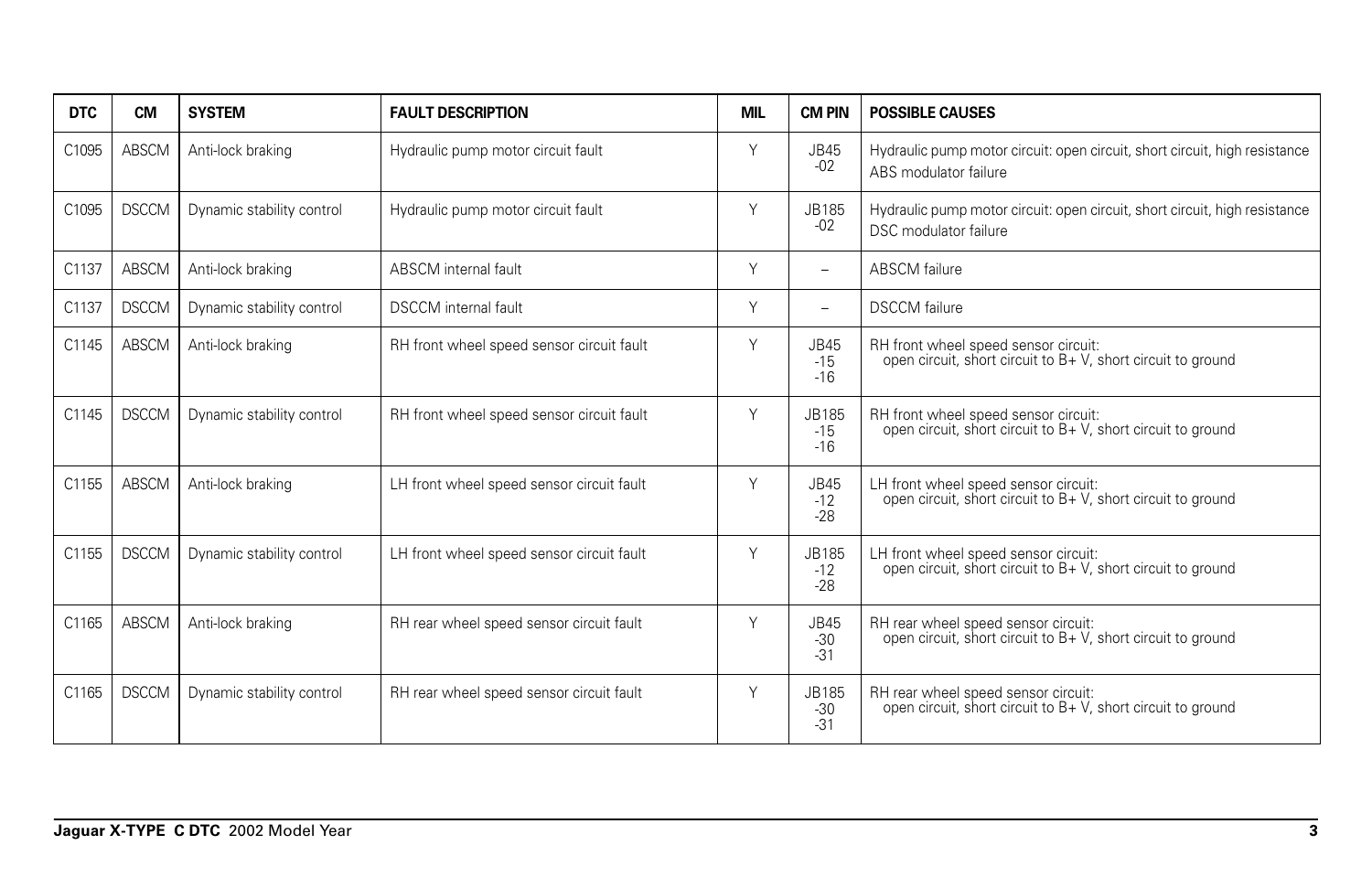| <b>DTC</b> | <b>CM</b>    | <b>SYSTEM</b>             | <b>FAULT DESCRIPTION</b>                 | <b>MIL</b> | <b>CM PIN</b>                 | <b>POSSIBLE CAUSES</b>                                                                                                                     |
|------------|--------------|---------------------------|------------------------------------------|------------|-------------------------------|--------------------------------------------------------------------------------------------------------------------------------------------|
| C1175      | ABSCM        | Anti-lock braking         | LH rear wheel speed sensor circuit fault | Υ          | <b>JB45</b><br>$-13$<br>$-14$ | LH rear wheel speed sensor circuit:<br>open circuit, short circuit to B+V, short circuit to ground                                         |
| C1175      | <b>DSCCM</b> | Dynamic stability control | LH rear wheel speed sensor circuit fault | Υ          | JB185<br>$-13$<br>$-14$       | LH rear wheel speed sensor circuit:<br>open circuit, short circuit to B+V, short circuit to ground                                         |
| C1222      | ABSCM        | Anti-lock braking         | Wheel speed signal conflict              | N          | $\overline{\phantom{0}}$      | Operating vehicle with punctured tire(s)<br>Mismatched wheel / tire sizes<br>Wheel speed sensor reluctor tooth damage - one or more wheels |
| C1222      | <b>DSCCM</b> | Dynamic stability control | Wheel speed signal conflict              | N          | $\overline{\phantom{0}}$      | Operating vehicle with punctured tire(s)<br>Mismatched wheel / tire sizes<br>Wheel speed sensor reluctor tooth damage - one or more wheels |
| C1233      | <b>ABSCM</b> | Anti-lock braking         | LH front wheel speed sensor signal fault | N          | $\overline{a}$                | LH front wheel speed sensor failure                                                                                                        |
| C1233      | <b>DSCCM</b> | Dynamic stability control | LH front wheel speed sensor signal fault | N          | ۳                             | LH front wheel speed sensor failure                                                                                                        |
| C1234      | <b>ABSCM</b> | Anti-lock braking         | RH front wheel speed sensor signal fault | N          | $\overline{\phantom{0}}$      | RH front wheel speed sensor failure                                                                                                        |
| C1234      | <b>DSCCM</b> | Dynamic stability control | RH front wheel speed sensor signal fault | N          | $\overline{a}$                | RH front wheel speed sensor failure                                                                                                        |
| C1235      | ABSCM        | Anti-lock braking         | RH rear wheel speed sensor signal fault  | N          | ۳                             | RH rear wheel speed sensor failure                                                                                                         |
| C1235      | <b>DSCCM</b> | Dynamic stability control | RH rear wheel speed sensor signal fault  | N          | $\overline{a}$                | RH rear wheel speed sensor failure                                                                                                         |
| C1236      | ABSCM        | Anti-lock braking         | LH rear wheel speed sensor signal fault  | N          | $\overline{a}$                | LH rear wheel speed sensor failure                                                                                                         |
| C1236      | <b>DSCCM</b> | Dynamic stability control | LH rear wheel speed sensor signal fault  | Ν          | -                             | LH rear wheel speed sensor failure                                                                                                         |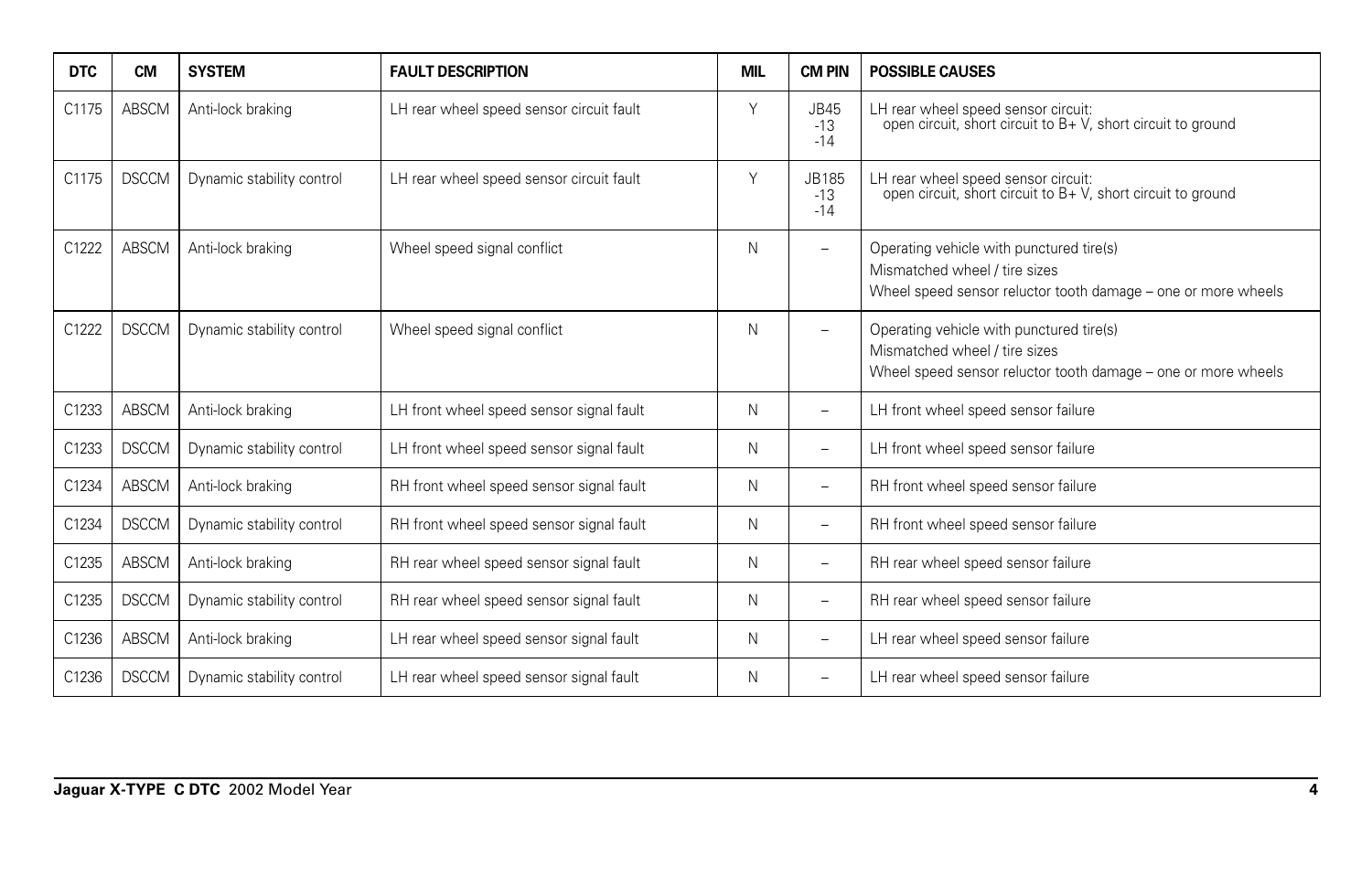| <b>DTC</b> | <b>CM</b>    | <b>SYSTEM</b>             | <b>FAULT DESCRIPTION</b>                        | <b>MIL</b> | <b>CM PIN</b>                    | <b>POSSIBLE CAUSES</b>                                                                                                                        |
|------------|--------------|---------------------------|-------------------------------------------------|------------|----------------------------------|-----------------------------------------------------------------------------------------------------------------------------------------------|
| C1266      | ABSCM        | Anti-lock braking         | Modulator solenoids power supply circuit fault  | Υ          | <b>JB45</b><br>$-06$             | Modulator solenoids power supply circuit:<br>open circuit, short circuit, high resistance<br>ABS modulator failure                            |
| C1266      | <b>DSCCM</b> | Dynamic stability control | Modulator solenoids power supply circuit fault  | $\vee$     | JB185<br>$-06$                   | Modulator solenoids power supply circuit:<br>open circuit, short circuit, high resistance<br>DSC modulator failure                            |
| C1267      | ABSCM        | Anti-lock braking         | ABS modulator internal valve fault              | $\vee$     | $\overline{\phantom{a}}$         | ABS modulator failure                                                                                                                         |
| C1267      | <b>DSCCM</b> | Dynamic stability control | DSC modulator internal valve fault              | Υ          | $\overline{\phantom{0}}$         | DSC modulator failure                                                                                                                         |
| C1278      | <b>DSCCM</b> | Dynamic stability control | Steering angle sensor CAN message not plausible | N          | $\overline{\phantom{a}}$         | Steering angle sensor failure                                                                                                                 |
| C1279      | <b>DSCCM</b> | Dynamic stability control | Yaw rate sensor circuit fault                   | $\vee$     | JB185<br>$-21$<br>$-39$          | Yaw rate sensor circuit: open circuit, short circuit, high resistance<br>Yaw rate sensor CAN circuit: open circuit<br>Yaw rate sensor failure |
| C1280      | <b>DSCCM</b> | Dynamic stability control | Yaw rate sensor CAN message not plausible       | N          | $\overline{\phantom{0}}$         | Yaw rate sensor failure                                                                                                                       |
| C1282      | <b>DSCCM</b> | Dynamic stability control | Lateral acceleration CAN message not plausible  | N          | $\overline{\phantom{a}}$         | Yaw rate sensor failure                                                                                                                       |
| C1288      | <b>DSCCM</b> | Dynamic stability control | Brake pressure sensor circuit fault             | Y          | JB185<br>$-25$<br>$-26$<br>$-42$ | Brake pressure sensor circuit: open circuit, short circuit, high resistance<br>Brake pressure sensor failure                                  |
| C1414      | <b>RCM</b>   | Advanced restraint system | Incorrect RCM installed<br>Flash code 15        | $\vee$     | $\overline{\phantom{0}}$         | Install RCM with the correct part number                                                                                                      |
| C1440      | <b>DSCCM</b> | Dynamic stability control | Brake pressure signal fault                     | N          | $\overline{\phantom{a}}$         | Brake pressure sensor failure                                                                                                                 |
| C1445      | <b>GECM</b>  | Sliding roof              | Vehicle speed circuit fault                     | N          | CA87<br>$-20$                    | Vehicle speed circuit:<br>open circuit, short circuit to B+V, short circuit to ground                                                         |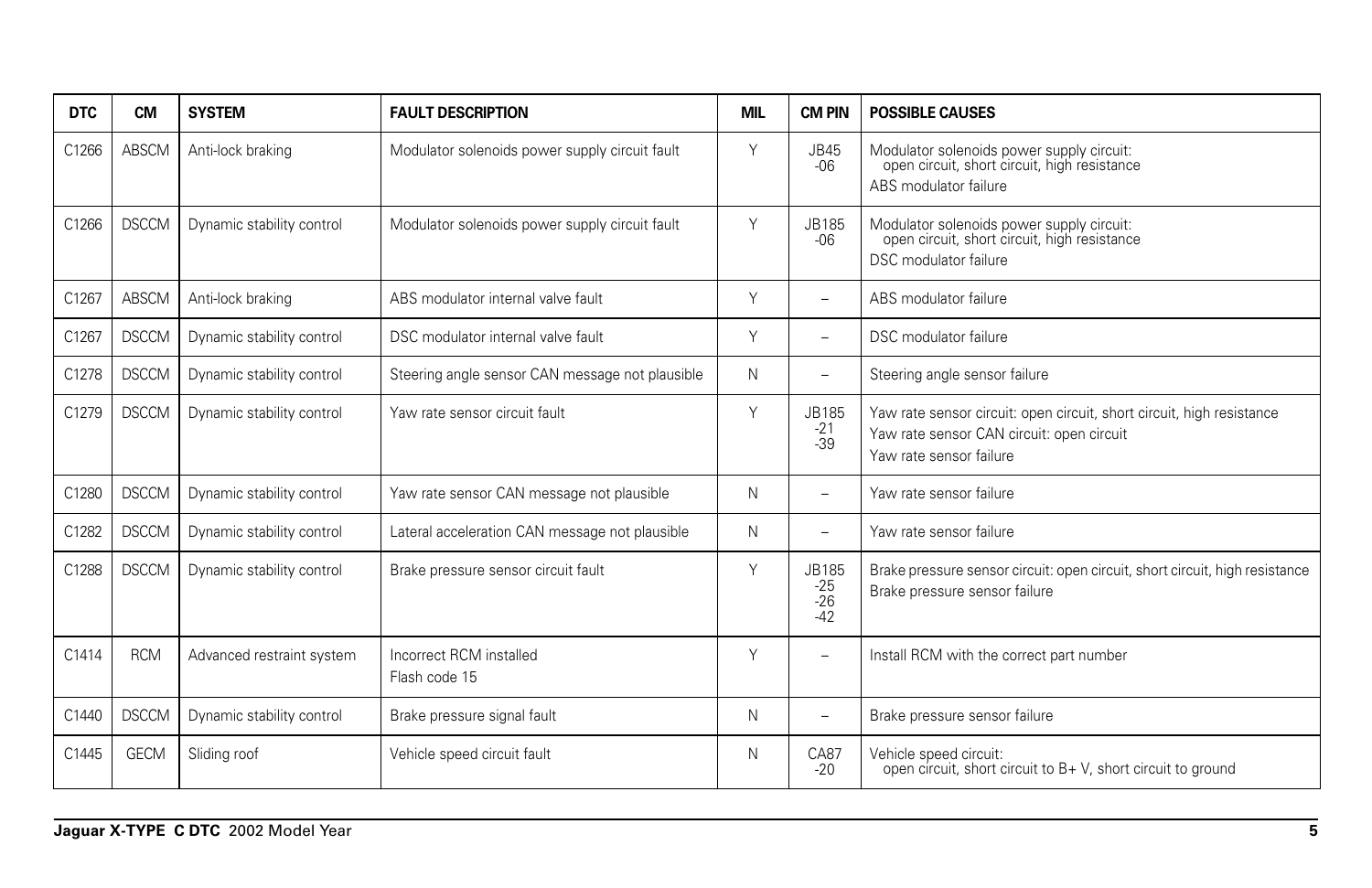| <b>DTC</b> | <b>CM</b>   | <b>SYSTEM</b> | <b>FAULT DESCRIPTION</b>              | <b>MIL</b> | <b>CM PIN</b>            | <b>POSSIBLE CAUSES</b>                                                                               |
|------------|-------------|---------------|---------------------------------------|------------|--------------------------|------------------------------------------------------------------------------------------------------|
| C1699      | <b>PACM</b> | Parking aid   | LH sensor signal circuit fault        | N          | RB7<br>$-11$             | LH sensor signal circuit: short circuit to B+ V                                                      |
| C1700      | <b>PACM</b> | Parking aid   | LH sensor signal circuit fault        | N          | RB7<br>$-11$             | LH sensor signal circuit: open circuit, short circuit to ground                                      |
| C1701      | PACM        | Parking aid   | LH sensor fault                       | N          | $\overline{\phantom{0}}$ | LH sensor failure                                                                                    |
| C1702      | PACM        | Parking aid   | RH sensor signal circuit fault        | N          | RB7<br>$-24$             | RH sensor signal circuit: short circuit to B+V                                                       |
| C1703      | PACM        | Parking aid   | RH sensor signal circuit fault        | N          | RB7<br>$-24$             | RH sensor signal circuit: open circuit, short circuit to ground                                      |
| C1704      | <b>PACM</b> | Parking aid   | RH sensor fault                       | N          | $\overline{\phantom{0}}$ | RH sensor failure                                                                                    |
| C1705      | PACM        | Parking aid   | LH center sensor signal circuit fault | N          | RB7<br>$-10$             | LH center sensor signal circuit: short circuit to B+V                                                |
| C1706      | <b>PACM</b> | Parking aid   | LH center sensor signal circuit fault | N          | RB7<br>$-10$             | LH center sensor signal circuit: open circuit, short circuit to ground                               |
| C1707      | <b>PACM</b> | Parking aid   | LH center sensor fault                | N          | $\qquad \qquad -$        | LH center sensor failure                                                                             |
| C1708      | <b>PACM</b> | Parking aid   | RH center sensor signal circuit fault | N          | RB7<br>$-23$             | RH center sensor signal circuit: short circuit to B+V                                                |
| C1709      | <b>PACM</b> | Parking aid   | RH center sensor signal circuit fault | N          | RB7<br>$-23$             | RH center sensor signal circuit: open circuit, short circuit to ground                               |
| C1710      | PACM        | Parking aid   | RH center sensor fault                | N          | $\overline{\phantom{0}}$ | RH center sensor failure                                                                             |
| C1742      | <b>PACM</b> | Parking aid   | Parking aid sounder circuit fault     | N          | RB7<br>$-14$<br>$-17$    | Parking aid sounder circuit(s): open circuit, short circuit to ground<br>Parking aid sounder failure |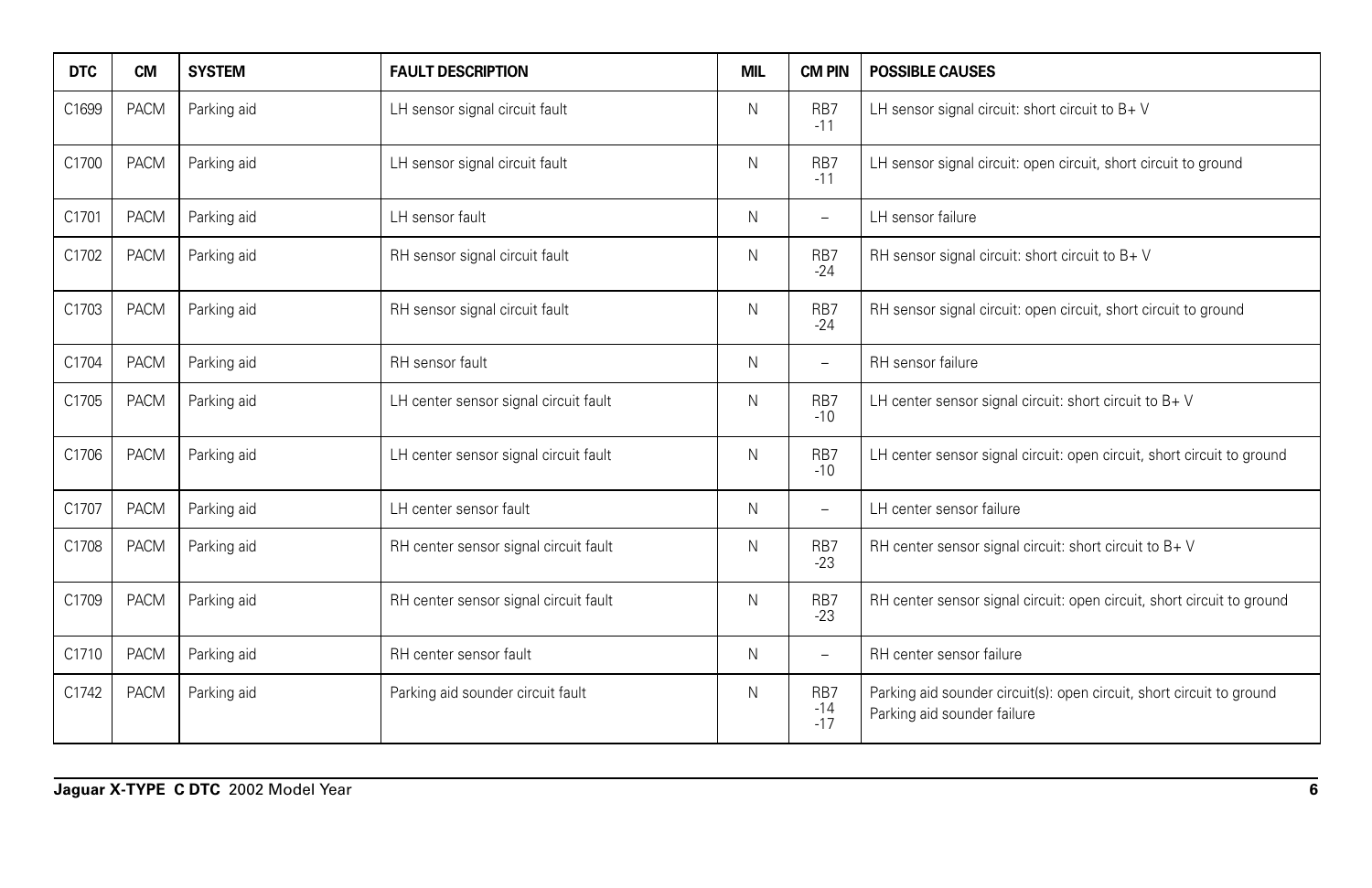| <b>DTC</b> | <b>CM</b>    | <b>SYSTEM</b>             | <b>FAULT DESCRIPTION</b>                                   | <b>MIL</b> | <b>CM PIN</b>           | <b>POSSIBLE CAUSES</b>                                                                                                                                          |
|------------|--------------|---------------------------|------------------------------------------------------------|------------|-------------------------|-----------------------------------------------------------------------------------------------------------------------------------------------------------------|
| C1743      | <b>PACM</b>  | Parking aid               | Parking aid sounder circuit fault                          | Ν          | RB7<br>$-17$            | Parking aid sounder negative circuit: short circuit to $B + V$                                                                                                  |
| C1778      | IC           | Variable assist steering  | Power steering failure                                     | N          | IP11<br>$-23$<br>$-25$  | Variable assist servo failure<br>Instrument cluster failure                                                                                                     |
| C1922      | IC           | Variable assist steering  | Variable assist servo drive circuit fault                  | N          | IP11<br>$-25$           | Variable assist servo drive circuit: open circuit                                                                                                               |
| C1923      | IC           | Variable assist steering  | Variable assist servo drive circuit fault                  | N          | IP11<br>$-25$           | Variable assist servo drive circuit: short circuit to B+V                                                                                                       |
| C1924      | IC           | Variable assist steering  | Variable assist servo drive circuit fault                  | N          | IP11<br>$-25$           | Variable assist servo drive circuit: short circuit to ground                                                                                                    |
| C1947      | <b>RCM</b>   | Advanced restraint system | Driver seat position switch circuit fault<br>Flash code 49 | Y          | CA165<br>$-23$<br>$-24$ | Driver seat position switch circuit(s): short circuit to ground                                                                                                 |
| C1948      | <b>RCM</b>   | Advanced restraint system | Driver seat position switch circuit fault<br>Flash code 49 | Υ          | CA165<br>$-23$<br>$-24$ | Driver seat position switch circuit(s): high resistance<br>Driver seat position switch failure                                                                  |
| C1956      | <b>DSCCM</b> | Dynamic stability control | Steering angle sensor circuit fault                        | N          | JB185<br>$-21$<br>$-39$ | Steering angle sensor circuit: open circuit, short circuit, high resistance<br>Steering angle sensor CAN circuit: open circuit<br>Steering angle sensor failure |
| C1975      | <b>DSCCM</b> | Dynamic stability control | DSC signal conflict                                        | N          | $\overline{a}$          | Steering angle sensor incorrectly installed<br>Steering angle sensor not calibrated - recalibrate using WDS<br>Yaw rate sensor incorrectly installed            |
| C1981      | <b>RCM</b>   | Advanced restraint system | Driver seat position switch circuit fault<br>Flash code 49 | Y          | CA165<br>$-23$<br>$-24$ | Driver seat position switch circuit(s): short circuit to B+V                                                                                                    |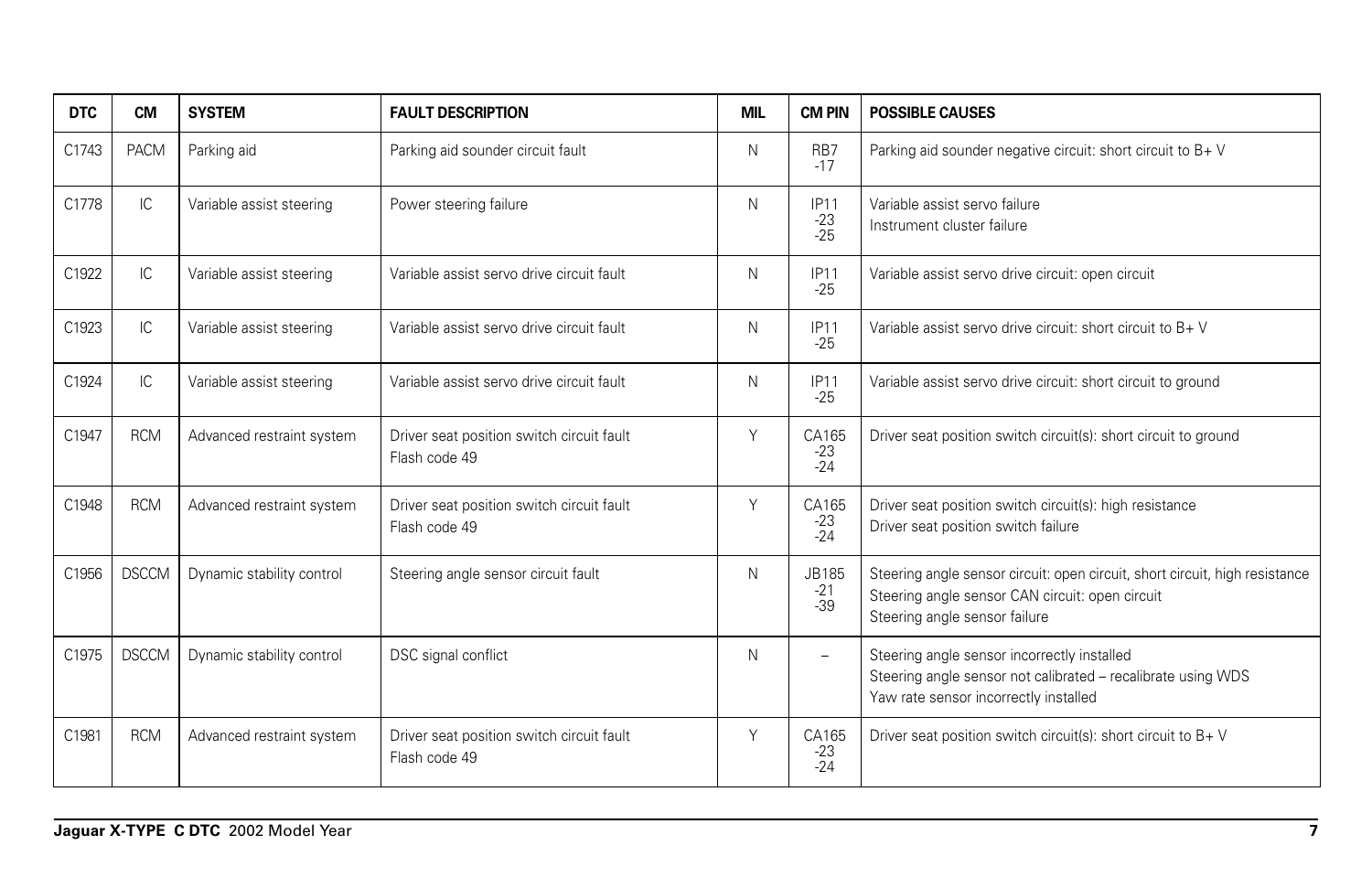

## **Network DTC Summaries**

**Jaguar X-TYPE 2.5L and 3.0L** 2002 Model Year

**Refer to page 2 for important information regarding the use of "Network DTC Summaries".**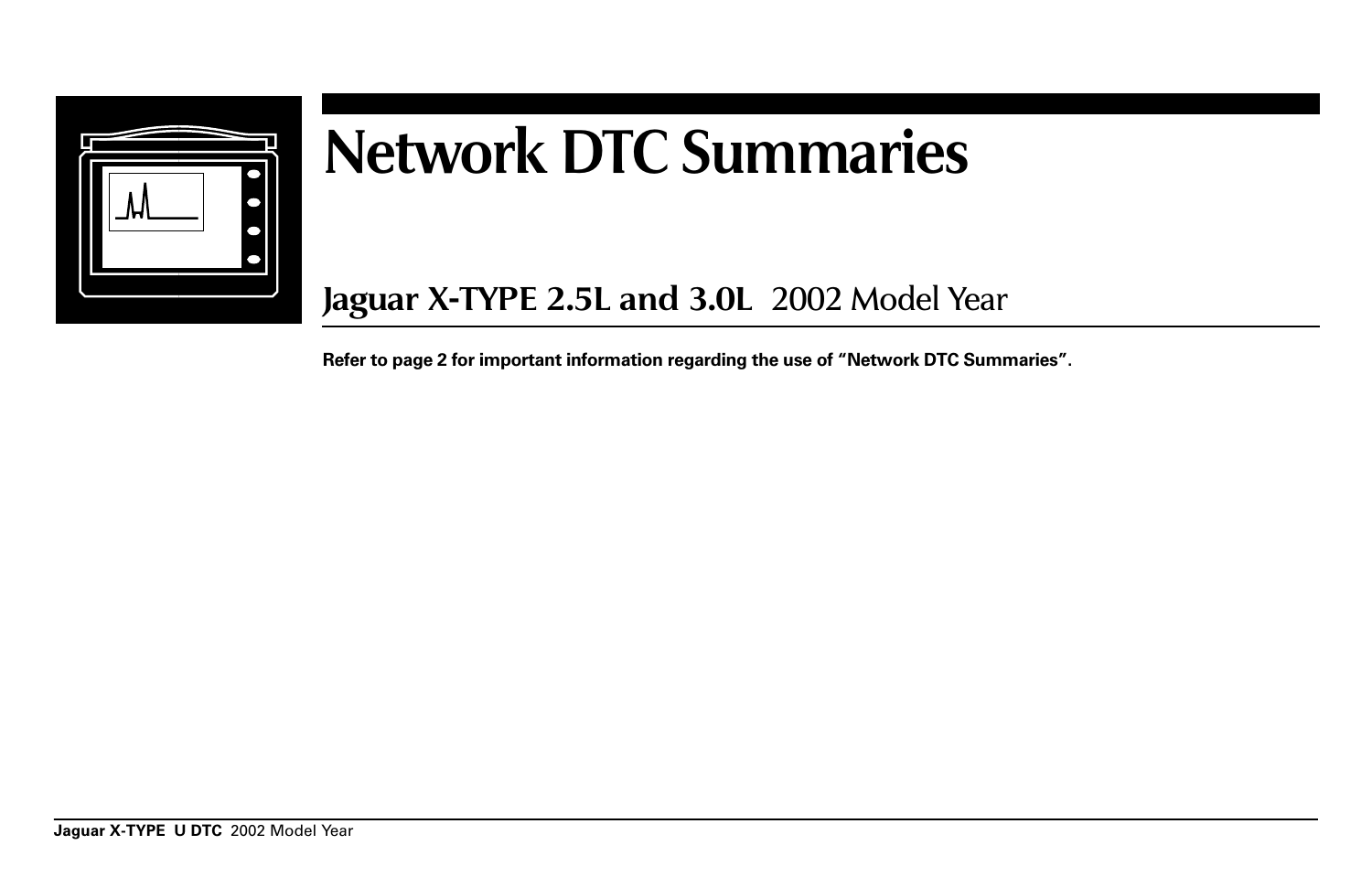## **KEY TO COLUMN HEADINGS**

DTC Diagnostic Trouble Code

| <b>CM</b>                | ABSCM<br>A/CCM - A / M<br><b>AUDIO</b><br><b>CPCM</b><br><b>DSCCM</b><br><b>GECM</b><br>IC<br><b>VACM</b>                | The control module(s) the DTC is associated with:<br>Anti-lock braking control module<br>Air conditioning control module – automatic / manual<br>Audio unit<br>Cellular telephone control module<br>Dynamic stability control control module<br>General electronic control module<br>Instrument cluster<br>Voice activation control module |
|--------------------------|--------------------------------------------------------------------------------------------------------------------------|--------------------------------------------------------------------------------------------------------------------------------------------------------------------------------------------------------------------------------------------------------------------------------------------------------------------------------------------|
| <b>SYSTEM</b>            |                                                                                                                          | The vehicle system the DTC is associated with. Refer to the applicable Electrical Guide Figure for circuit details.                                                                                                                                                                                                                        |
| <b>FAULT DESCRIPTION</b> |                                                                                                                          | Fault description. If available, customer symptom (complaint) information is provided in this column.                                                                                                                                                                                                                                      |
| <b>MIL</b>               | $Y = System MIL$ (if fitted) is activated.<br>$N =$ System MIL (if fitted) is not activated.<br>$M =$ Message displayed. |                                                                                                                                                                                                                                                                                                                                            |
| CM PIN                   |                                                                                                                          | Control module connector pin number(s)                                                                                                                                                                                                                                                                                                     |
| POSSIBLE CAUSES          |                                                                                                                          | Suggested possible causes listed in order of probability.                                                                                                                                                                                                                                                                                  |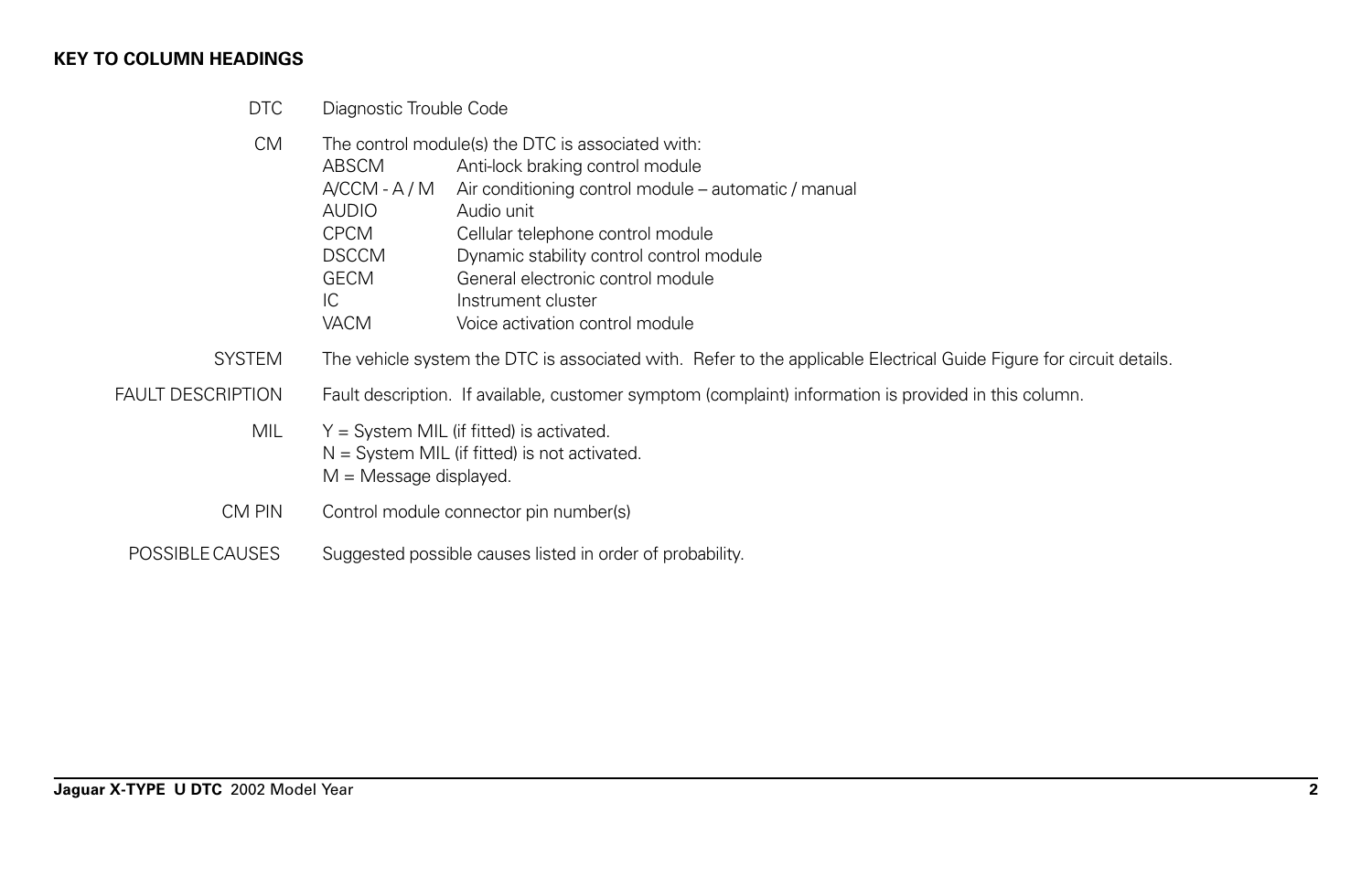| <b>DTC</b> | <b>CM</b>    | <b>SYSTEM</b>             | <b>FAULT DESCRIPTION</b>                             | <b>MIL</b> | <b>CM PIN</b>                     | <b>POSSIBLE CAUSES</b>                                                                                                           |
|------------|--------------|---------------------------|------------------------------------------------------|------------|-----------------------------------|----------------------------------------------------------------------------------------------------------------------------------|
| U1041      | <b>GECM</b>  | Sliding roof              | SCP network invalid VEHICLE SPEED data               | N          | IP <sub>5</sub><br>$-18$<br>$-19$ | ABS / DSC wheel speed message error<br>SCP network error                                                                         |
| U1135      | <b>GECM</b>  | Various                   | SCP network invalid IGNITION SWITCH data             | N          | IP <sub>5</sub><br>$-18$<br>$-19$ | Instrument cluster ignition switch message error<br>SCP network error                                                            |
| U1147      | <b>GECM</b>  | PATS                      | SCP network invalid IGNITION KEY-IN data             | N          | IP <sub>5</sub><br>$-18$<br>$-19$ | GECM key-in message error<br>SCP network error                                                                                   |
| U1262      | <b>AUDIO</b> | SCP network               | SCP network circuit fault                            | N          | <b>IP65</b><br>$-09$<br>$-10$     | SCP network circuit:<br>open circuit, short circuit to B+V, short circuit to ground<br>SCP network fault<br>Audio unit failure   |
| U1262      | <b>GECM</b>  | Various                   | SCP network IGNITION SWITCH state message<br>missing | N          | IP <sub>5</sub><br>$-18$<br>$-19$ | SCP circuit(s): open circuit<br>SCP network error                                                                                |
| U1900      | ABSCM        | Anti-lock braking         | CAN circuit fault                                    | N          | <b>JB45</b><br>$-24$<br>$-40$     | CAN circuit: open circuit, short circuit to B+V, short circuit to ground<br>ABSCM internal CAN fault<br>CAN network fault        |
| U1900      | <b>DSCCM</b> | Dynamic stability control | CAN circuit fault                                    | N          | JB185<br>$-24$<br>$-40$           | CAN circuit: open circuit, short circuit to B+V, short circuit to ground<br><b>DSCCM</b> internal CAN fault<br>CAN network fault |
| U1900      | IC.          | Instrumentation           | CAN instrumentation messages missing                 | N          | <b>IP10</b><br>$-17$<br>$-18$     | Verify integrity of EMS, ABS, DSC<br>CAN network fault                                                                           |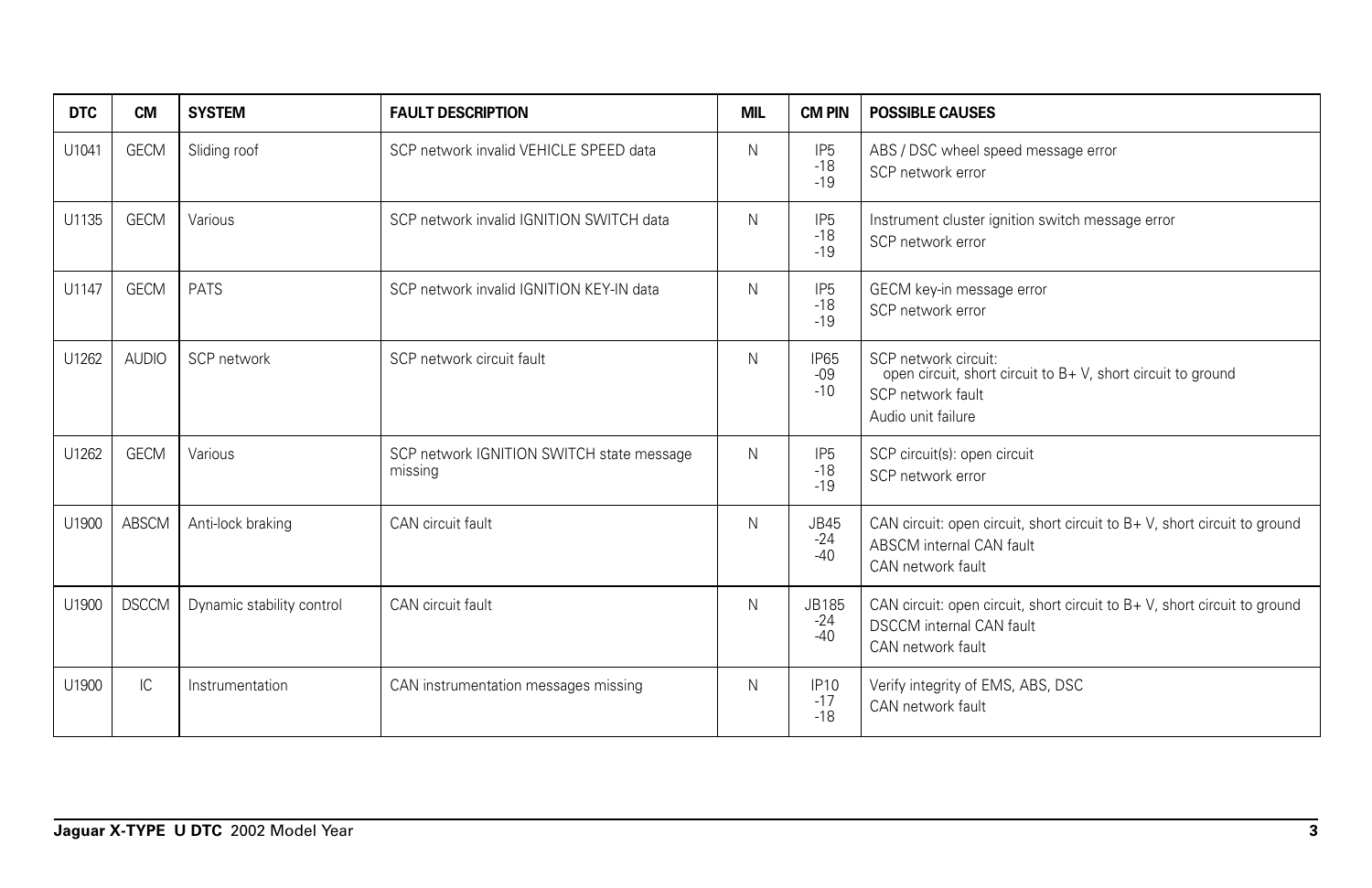| <b>DTC</b> | <b>CM</b>            | <b>SYSTEM</b>             | <b>FAULT DESCRIPTION</b>                          | <b>MIL</b> | <b>CM PIN</b>                             | <b>POSSIBLE CAUSES</b>                                                                                                         |
|------------|----------------------|---------------------------|---------------------------------------------------|------------|-------------------------------------------|--------------------------------------------------------------------------------------------------------------------------------|
| U1900      | <b>A/CCM</b><br>$-A$ | Automatic climate control | CAN circuit fault                                 | N          | IP101<br>$-09$<br>$-10$<br>$-22$<br>$-23$ | CAN circuit: open circuit, short circuit to $B + V$ , short circuit to ground<br>A/CCM internal CAN fault<br>CAN network fault |
| U1900      | <b>A/CCM</b><br>$-M$ | Manual climate control    | CAN circuit fault                                 | N          | IP101<br>$-09$<br>$-10$<br>$-22$<br>$-23$ | CAN circuit: open circuit, short circuit to B+V, short circuit to ground<br>A/CCM internal CAN fault<br>CAN network fault      |
| U2003      | <b>AUDIO</b>         | In-car entertainment      | CD autochanger not responding on D2B network      | N          | <b>IP65</b><br>$-19$                      | D2B network "wake-up" circuit:<br>open circuit, short circuit to B+V, short circuit to ground<br>D2B network fault             |
| U2008      | <b>AUDIO</b>         | Cellular telephone        | CPCM not responding on D2B network                | N          | <b>IP65</b><br>$-19$                      | D2B network "wake-up" circuit:<br>open circuit, short circuit to B+V, short circuit to ground<br>D2B network fault             |
| U2019      | <b>AUDIO</b>         | Voice control             | VACM not responding on D2B network                | N          | <b>IP65</b><br>$-19$                      | D2B network "wake-up" circuit:<br>open circuit, short circuit to B+V, short circuit to ground<br>D2B network fault             |
| U2196      | IC.                  | Instrumentation           | CAN ENGINE SPEED message invalid                  | N          | <b>IP10</b><br>$-17$<br>$-18$             | Verify integrity of engine management system<br>CAN network fault                                                              |
| U2197      | IC                   | Instrumentation           | CAN VEHICLE SPEED message invalid                 | N          | <b>IP10</b><br>$-17$<br>$-18$             | Verify integrity of engine management system<br>CAN network fault                                                              |
| U2199      | IC.                  | Instrumentation           | CAN ENGINE COOLANT TEMPERATURE<br>message invalid | N          | <b>IP10</b><br>$-17$<br>$-18$             | Verify integrity of engine management system<br>CAN network fault                                                              |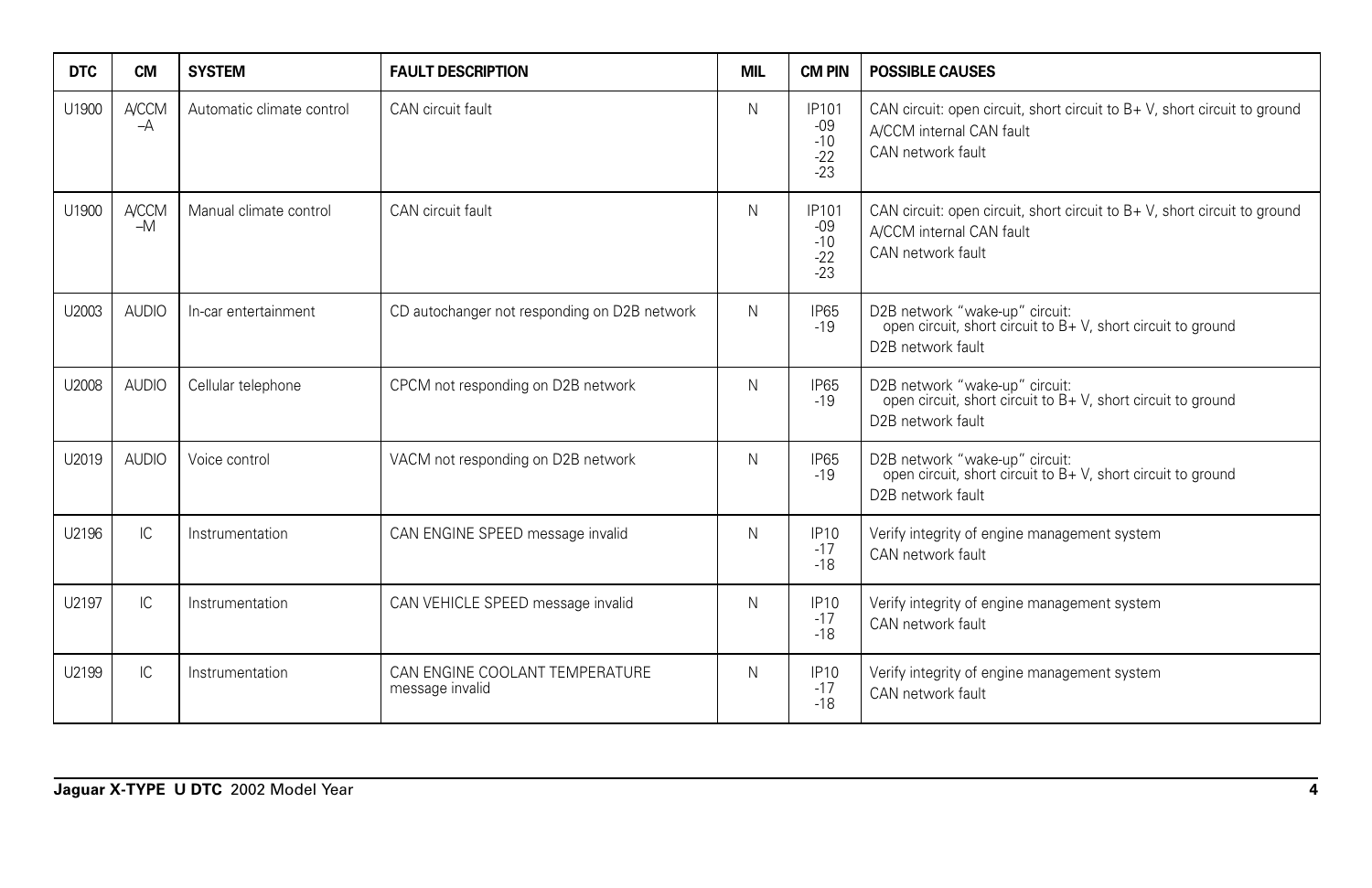| <b>DTC</b> | <b>CM</b>    | <b>SYSTEM</b>                       | <b>FAULT DESCRIPTION</b>                                       | <b>MIL</b> | <b>CM PIN</b>                     | <b>POSSIBLE CAUSES</b>                                                    |
|------------|--------------|-------------------------------------|----------------------------------------------------------------|------------|-----------------------------------|---------------------------------------------------------------------------|
| U2200      | IC.          | Instrumentation / message<br>center | CAN ODOMETER COUNT message invalid                             | N          | <b>IP10</b><br>$-17$<br>$-18$     | Verify integrity of ABS or DSC systems<br>CAN network fault               |
| U2202      | ABSCM        | Anti-lock braking                   | Invalid CAN configuration data received from ECM               | N          | <b>JB45</b><br>$-24$<br>$-40$     | Reconfigure ECM using WDS<br>CAN network fault                            |
| U2202      | <b>DSCCM</b> | Dynamic stability control           | Invalid CAN configuration data received from ECM               | N          | JB185<br>$-24$<br>$-40$           | Reconfigure ECM using WDS<br>CAN network fault                            |
| U2509      | ABSCM        | Anti-lock braking                   | ECM unable to fulfill CAN torque reduction request             | N          | <b>JB45</b><br>$-24$<br>$-40$     | Verify integrity of engine management system<br>CAN network fault         |
| U2509      | <b>DSCCM</b> | Dynamic stability control           | ECM unable to fulfill CAN torque reduction request             | N          | JB185<br>$-24$<br>$-40$           | Verify integrity of engine management system<br>CAN network fault         |
| U2510      | IC           | PATS                                | PATS ECM identification mismatch<br>Security LED flash code 23 | Υ          | <b>IP10</b><br>$-17$<br>$-18$     | Reconfigure ECM using WDS<br>Incorrect ECM installed                      |
| U2511      | IC.          | <b>PATS</b>                         | PATS ECM invalid data                                          | N          | <b>IP10</b><br>$-17$<br>$-18$     | Reconfigure ECM using WDS<br>Incorrect ECM installed<br>CAN network error |
| U2514      | <b>GECM</b>  | Wash / wipe                         | SCP network VEHICLE SPEED message missing                      | N          | IP <sub>5</sub><br>$-18$<br>$-19$ | SCP circuit(s): open circuit<br>SCP network error                         |
| U2600      | <b>AUDIO</b> | D <sub>2</sub> B network            | D2B network "wake-up" circuit fault                            | N          | <b>IP65</b><br>$-19$              | D2B network "wake-up" circuit: short circuit to B+V                       |